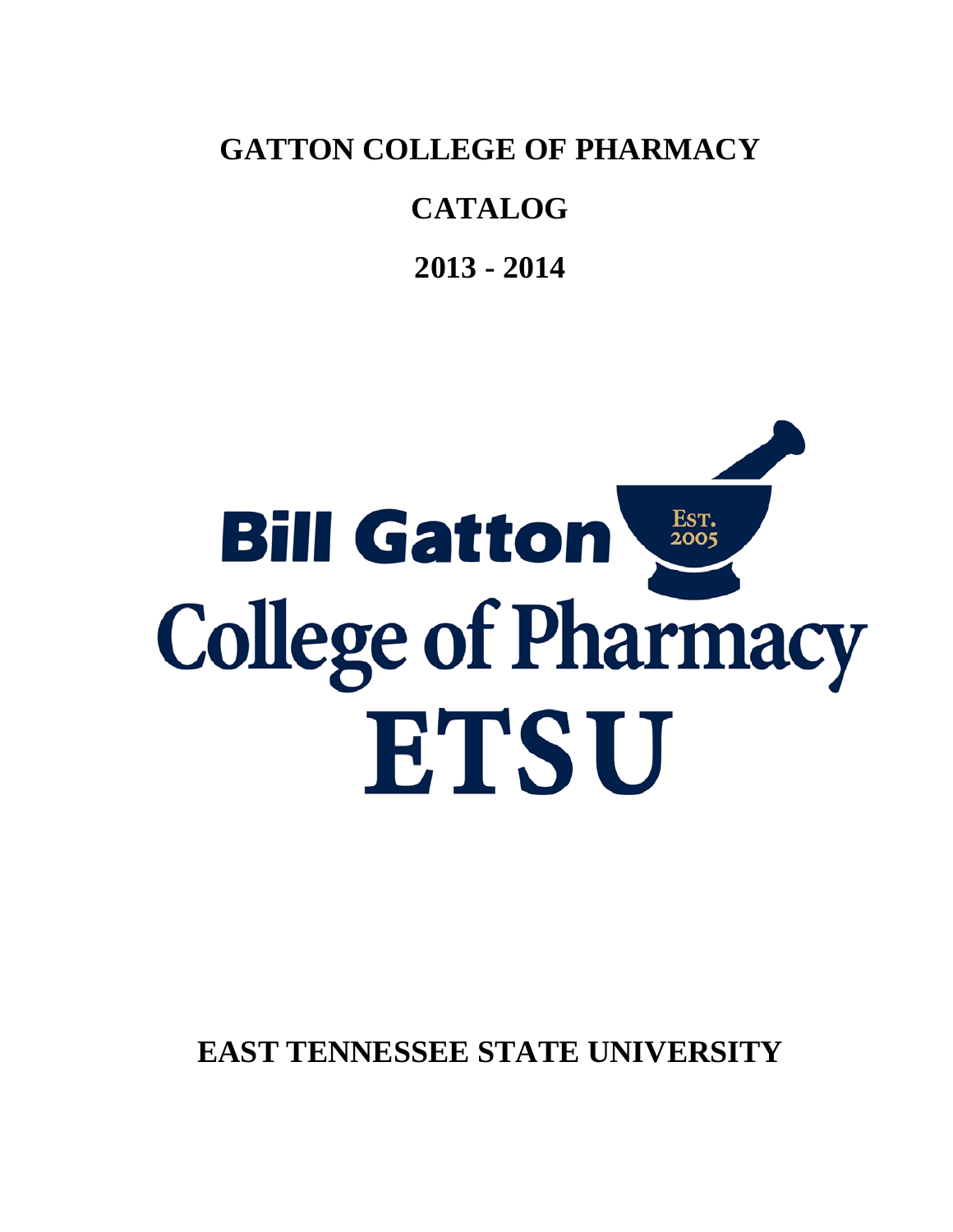# **TABLE OF CONTENTS**

| Family Educational Rights and Privacy Act           | 7  |  |
|-----------------------------------------------------|----|--|
| Directory Information                               | 8  |  |
| <b>Student Photos</b>                               | 8  |  |
| <b>Campus Security Report</b>                       | 8  |  |
| <b>Falsification of Credentials</b>                 | 9  |  |
| Student Conduct, Rights and Responsibilities        | 9  |  |
| Student's Bill of Rights                            | 9  |  |
|                                                     | 12 |  |
| Accreditation                                       | 12 |  |
| Memberships                                         | 12 |  |
| <b>ETSU Vision Statement</b>                        | 12 |  |
| <b>ETSU Mission Statement</b>                       | 12 |  |
| <b>ETSU Values</b>                                  | 13 |  |
|                                                     |    |  |
| History                                             | 14 |  |
| Accreditation                                       | 15 |  |
| Membership                                          | 15 |  |
| Diversity                                           | 15 |  |
| Vision                                              | 15 |  |
| Mission                                             | 15 |  |
| Values                                              | 15 |  |
| Guiding Principles and Goals to Achieve the Mission | 16 |  |
|                                                     |    |  |
| Degree Offered and Requirements                     | 18 |  |
|                                                     |    |  |
|                                                     |    |  |
| Curriculum                                          | 21 |  |
|                                                     |    |  |
|                                                     |    |  |
|                                                     |    |  |
|                                                     |    |  |
|                                                     |    |  |
|                                                     |    |  |
| Joint Degree Programs                               | 25 |  |
|                                                     |    |  |
|                                                     |    |  |
|                                                     |    |  |
| Pre-Pharmacy Studies                                | 27 |  |
|                                                     |    |  |
|                                                     |    |  |
| <b>Early Decision Program</b>                       | 28 |  |
| <b>Admission Eligibility</b>                        | 29 |  |
| Applying for Admission                              | 29 |  |
|                                                     |    |  |
|                                                     |    |  |
|                                                     |    |  |
|                                                     |    |  |
|                                                     |    |  |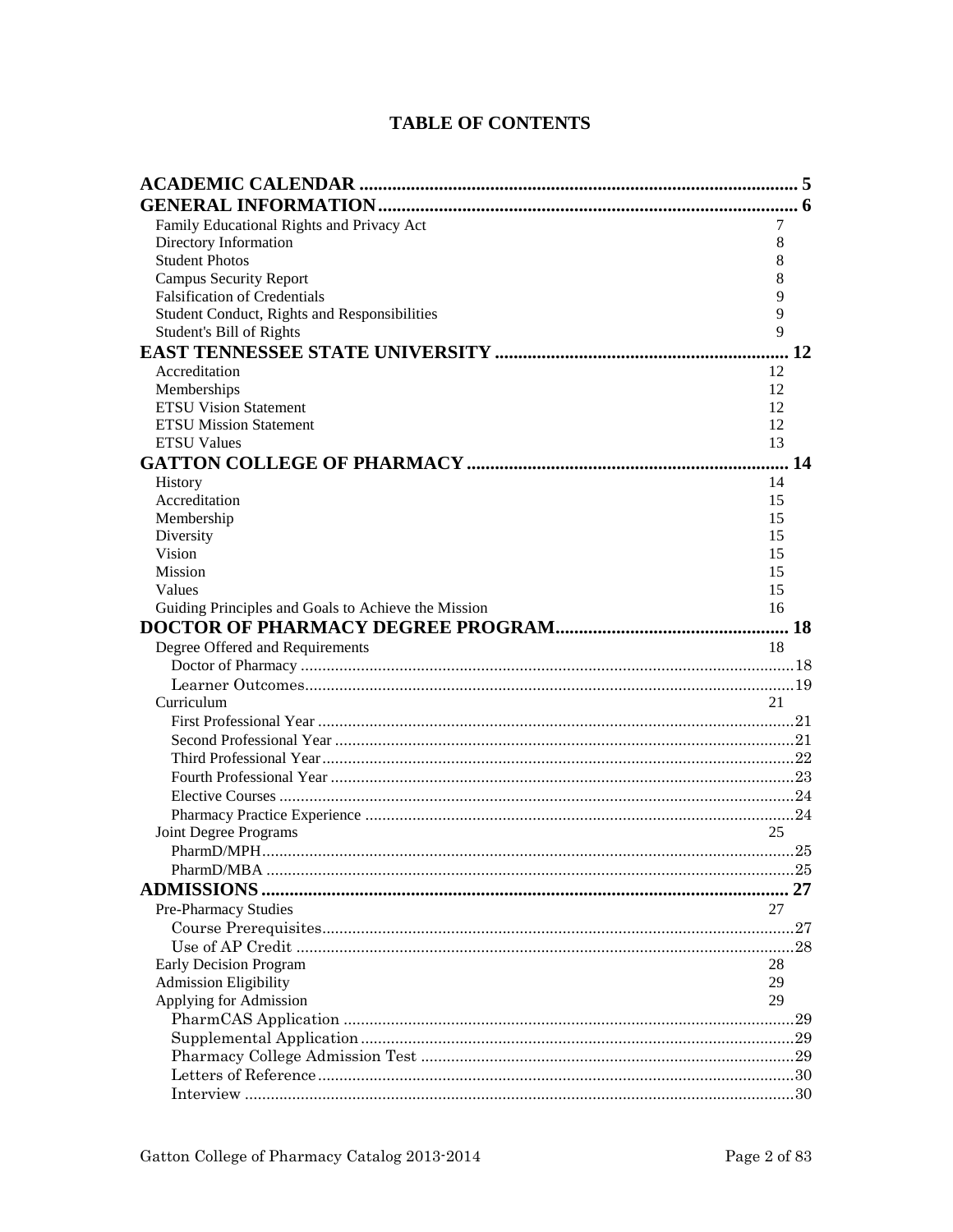| <b>Application Deadline</b>                           | 30 |
|-------------------------------------------------------|----|
| <b>Selection Criteria</b>                             | 30 |
|                                                       |    |
|                                                       |    |
|                                                       |    |
|                                                       |    |
| Reconsideration of Admissions Decision                | 31 |
| <b>Technical Standards for Admission</b>              | 32 |
| <b>Transfer Applicants</b>                            | 32 |
| Matriculation Requirements for Entering Students      | 33 |
|                                                       |    |
|                                                       |    |
|                                                       |    |
|                                                       |    |
| <b>Insurance Requirements</b>                         | 35 |
|                                                       |    |
|                                                       |    |
| <b>Required Trainings</b>                             | 35 |
|                                                       |    |
|                                                       |    |
|                                                       |    |
| <b>Computer Requirements</b>                          | 36 |
|                                                       |    |
| <b>Cost of Attendance</b>                             | 37 |
| Financial Aid                                         | 37 |
| <b>Satisfactory Academic Progress</b>                 | 38 |
| Grants, Scholarships and Awards                       | 39 |
| <b>Veterans Education Benefits</b>                    | 39 |
| <b>Tuition and Payment</b>                            | 39 |
| <b>Tuition Refund Policy</b>                          | 40 |
|                                                       | 42 |
| Office of Academic Affairs                            | 42 |
| Academic Performance                                  | 42 |
| <b>Class Registration</b>                             | 42 |
| <b>Grading System</b>                                 | 42 |
| <b>Grade Reports</b>                                  | 43 |
| <b>Academic Honors</b>                                | 43 |
| <b>Grade Appeal Process</b>                           | 44 |
| Academic Progression Committee                        | 44 |
| Course Credit and Student Compensation Policy         | 44 |
|                                                       | 45 |
|                                                       |    |
| <b>Office of Student Affairs</b>                      | 45 |
| <b>Faculty Advisors</b>                               | 45 |
| <b>Tutors</b>                                         | 45 |
| <b>Library Resources</b>                              | 45 |
| ID Card and College of Pharmacy Name Badge            | 46 |
| College of Pharmacy Student Engagement and Leadership | 47 |
|                                                       |    |
|                                                       |    |
|                                                       |    |
| Alumni Association                                    | 47 |
| <b>Athletic Events</b>                                | 48 |
| Banking                                               | 48 |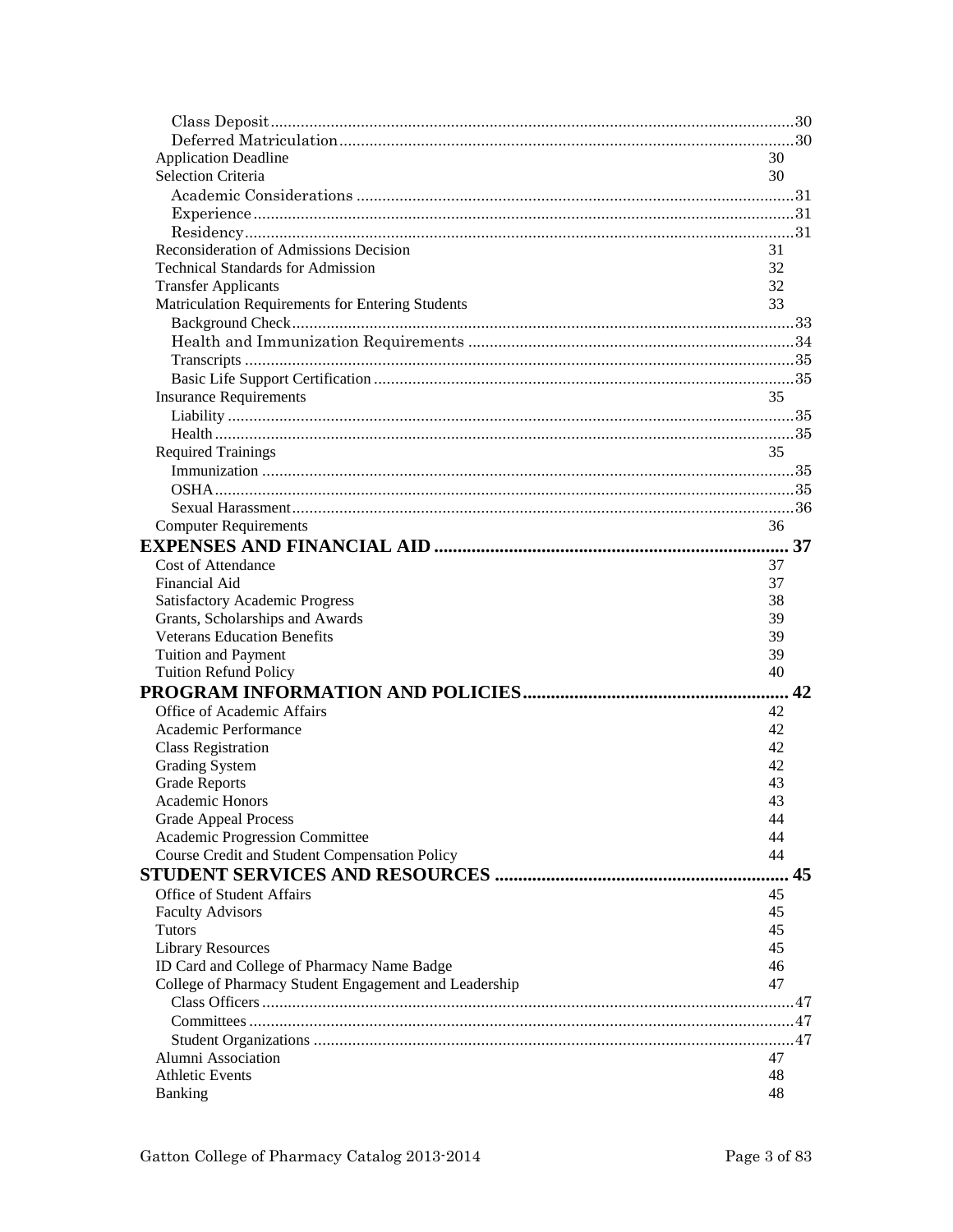| <b>Bookstore</b>                                                   | 48 |
|--------------------------------------------------------------------|----|
| <b>Buctainment</b>                                                 | 48 |
| Campus Recreation                                                  | 48 |
| Center for Community Engagement, Learning and Leadership           | 49 |
| <b>Counseling Center</b>                                           | 49 |
| <b>Computing Resources</b>                                         | 49 |
| <b>Computer Resources Codes of Ethics</b>                          | 50 |
| Computer Network and Internet Access Privileges & Responsibilities | 51 |
| <b>Disability Services</b>                                         | 53 |
| Early Childhood Learning and Development                           | 54 |
| Housing and Residence Life                                         | 54 |
| <b>International Programs and Services</b>                         | 55 |
| <b>Public Safety</b>                                               | 55 |
| <b>ETSU Student Government Association</b>                         | 55 |
| <b>Student Health Services</b>                                     | 55 |
| University Center, D.P. Culp                                       | 56 |
|                                                                    | 57 |
| <b>Pharmaceutical Sciences</b>                                     | 57 |
| <b>Pharmacy Practice</b>                                           | 58 |
| Professional Experience Courses                                    | 60 |
|                                                                    |    |
|                                                                    |    |
|                                                                    |    |
| <b>Didactic Electives</b>                                          | 70 |
|                                                                    |    |
|                                                                    |    |
|                                                                    |    |
|                                                                    |    |
| Tennessee Board of Regents                                         | 78 |
| <b>ETSU</b> Administration                                         | 79 |
| College of Pharmacy Administration                                 | 79 |
|                                                                    | 80 |
| Department of Pharmacy Practice                                    | 80 |
| Department of Pharmaceutical Sciences                              | 81 |
| <b>Faculty Affiliates</b>                                          | 82 |
| <b>Adjunct Faculty</b>                                             | 83 |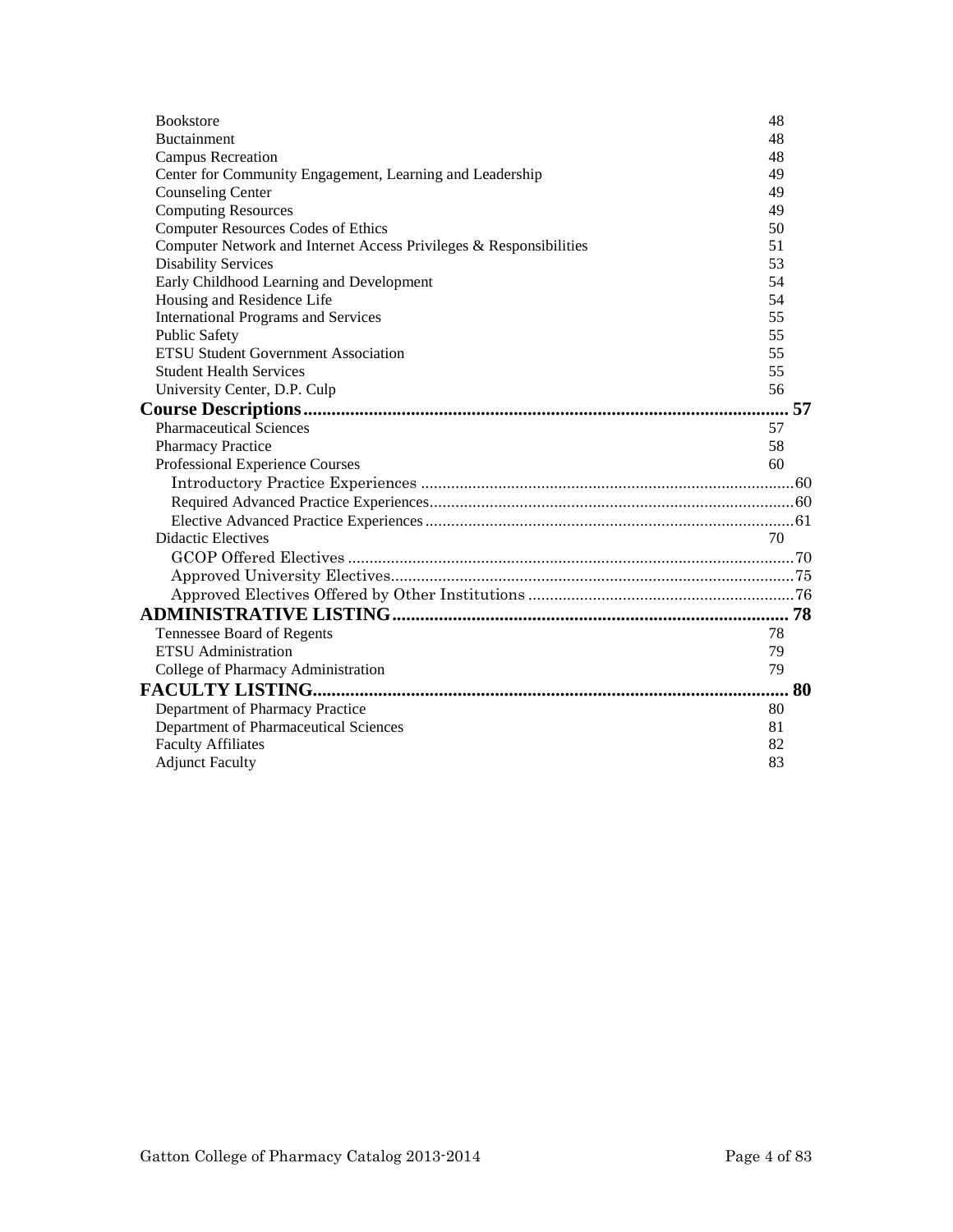# **ACADEMIC CALENDAR Fall 2013 through Spring 2014**

*(Subject to Change)* 

#### <span id="page-4-0"></span>**Fall Semester**

APPE Session 3 (P4) July 1 – 31, 2013 APPE Session 4 (P4)  $\Delta$  August 1 – 30, 2013 Orientation – Class of 2017 August 12 - 16, 2013 White Coat Ceremony – Class of 2015 August 16, 2013 Classes begin (P1, P2, P3) August 19, 2013 APPE Session 5 September  $2 - 30$ , 2013 Labor Day Holiday (P1, P2, P3) September 2, 2013 APPE Session 6 October 1 – 31, 2013 Career Fair Career Fair Contract Contract Contract Contract Contract Contract Contract Contract Contract Contract Contract Contract Contract Contract Contract Contract Contract Contract Contract Contract Contract Contract Fall Break (P1, P2, P3) October 14 - 15, 2013 APPE Session 7 November 1 – 29, 2013 Thanksgiving Holiday  $(P1, P2, P3)$  November  $28 - 29, 2013$ Last Day of Classes (P1, P2, P3) December 5, 2013 Reading Day/Alternate Final Exam Day December 6, 2013 Final Exams (P1, P2, P3) December 9 - 13, 2013

# **Spring Semester**

APPE Session 8 (P4) January 1, - 31, 2014 Classes begin (P1, P2, P3) January 6, 2014 Martin Luther King Day Holiday **State Act 10** January 20, 2014 APPE Session 9 (P4)  $\blacksquare$  February 3 – 28, 2013 APPE Session 10 March 3 – 31, 2014 Spring Break (P1, P2, P3) March 10 - 14, 2014 APPE Session 11  $\Delta$  April 1 – 30, 2014 Remote Area Medical - Tentative (P3) TBA Last Day of Classes (P3) April 29, 2014 Last day of Classes (P1, P2) April 30, 2014 Reading Days  $(P1, P2)$  May  $1 - 2$ , 2014 Final Exam (P3) April 30 – May 2, 2014 Final exams  $(P1, P2)$  May  $5 - 9$ , 2014 APPE Session 1 May  $5 - 30$ , 2014 Hooding and Commencement (P4) May 10, 2014 APPE Session 2 June 2 – 30, 2014 IPPE Community – P2 (two consecutive weeks during summer) As Scheduled IPPE Institutional – P2 (two consecutive weeks during summer) As Scheduled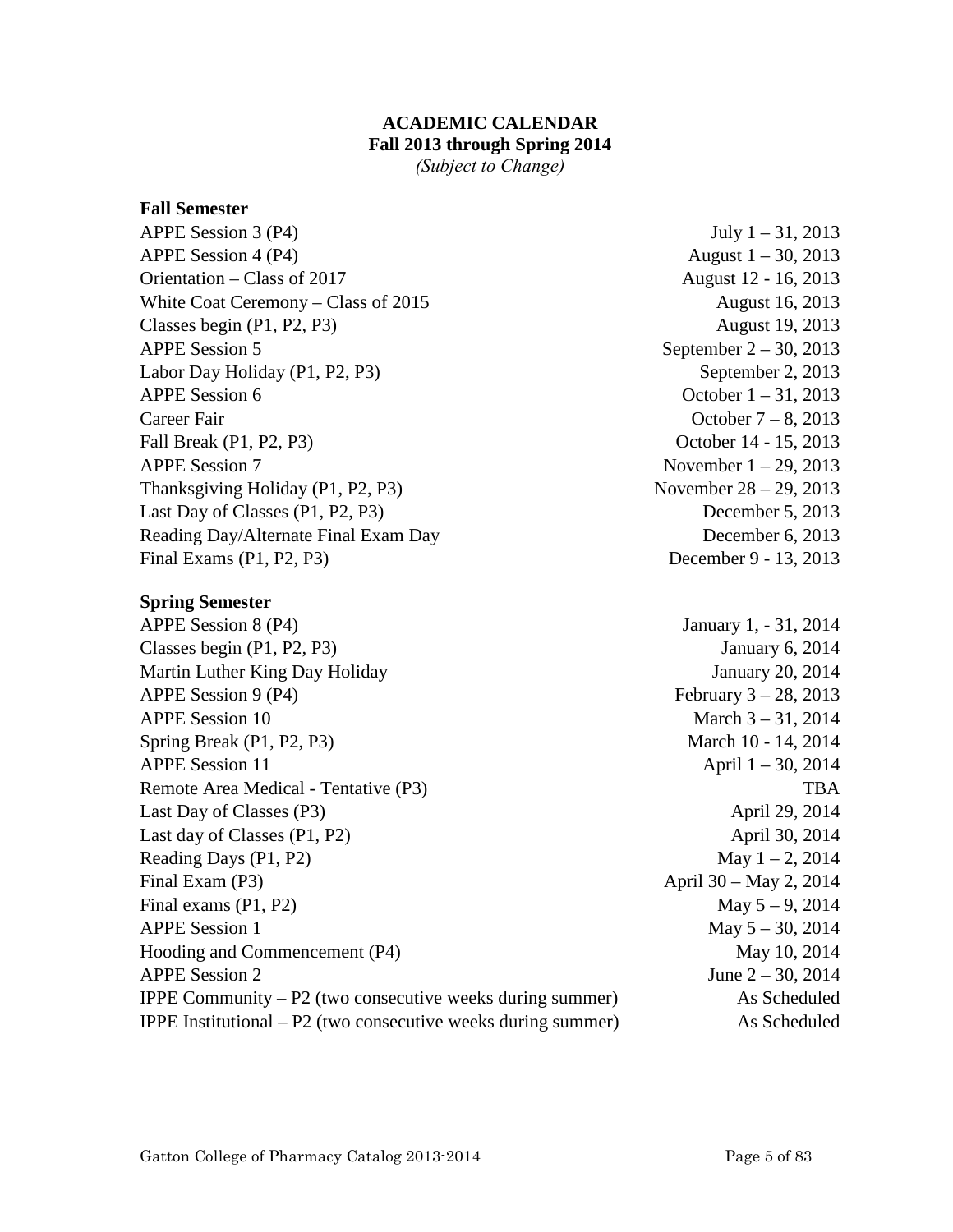# **GENERAL INFORMATION**

<span id="page-5-0"></span>East Tennessee State University is a Tennessee Board of Regents institution. The Tennessee Board of Regents is the nation's sixth largest higher education system, governing 45 postsecondary educational institutions. The TBR system includes six universities, 13 two-year colleges, and 26 technology centers. Public higher education in Tennessee is coordinated by the Tennessee Higher Education Commission and consists of two systems – the University of Tennessee campuses, governed by the University Of Tennessee Board Of Trustees, and the state universities, community colleges, and technology centers governed by the Tennessee Board of Regents. The General Assembly created the Commission in 1967 to achieve coordination and unity among the programs of Tennessee's public post-secondary institutions and to serve as a primary source of information concerning higher education in Tennessee.

Degree requirements for the programs of study initiated under provisions of this bulletin shall remain in effect for six years. Students not completing requirements within the six-year period are subject to dismissal. The time limitation may be extended for interruption by military service where enrollment is resumed immediately upon release from service.

The course offerings and requirements of ETSU are continually under examination and revision. This bulletin presents the offerings and requirements in effect at the time of publication, but is no guarantee that they will not be changed or revoked. However, adequate and reasonable notice will be given to students affected by any changes. This bulletin is not intended to state contractual terms and does not constitute a contract between the student and ETSU.

East Tennessee State University reserves the right to make changes as required in course offerings, curricula, academic policies, and other rules and regulations affecting students to be effective whenever determined by the institution. These changes will govern current and formerly enrolled students. Enrollment of all students is subject to these conditions.

East Tennessee State University complies fully with the Family Educational Rights and Privacy Act of 1974, as amended. East Tennessee State University is fully in accord with the belief that educational and employment opportunities should be available to all eligible persons without regard to age, gender, color, race, religion, national origin, disability, veteran status, or sexual orientation.

East Tennessee State University provides the opportunity for students to increase their knowledge by offering programs of instruction in the various disciplines and programs through faculty who, in the opinion of ETSU, are qualified for teaching at the college level. The acquisition and retention of knowledge by any student are, however, contingent upon the student's desire and ability to learn while applying appropriate study techniques to any course or program. Thus, ETSU must necessarily limit representation of student preparedness in any field of study to that competency demonstrated at that specific point in time at which appropriate academic measurements were taken to certify course or program completion.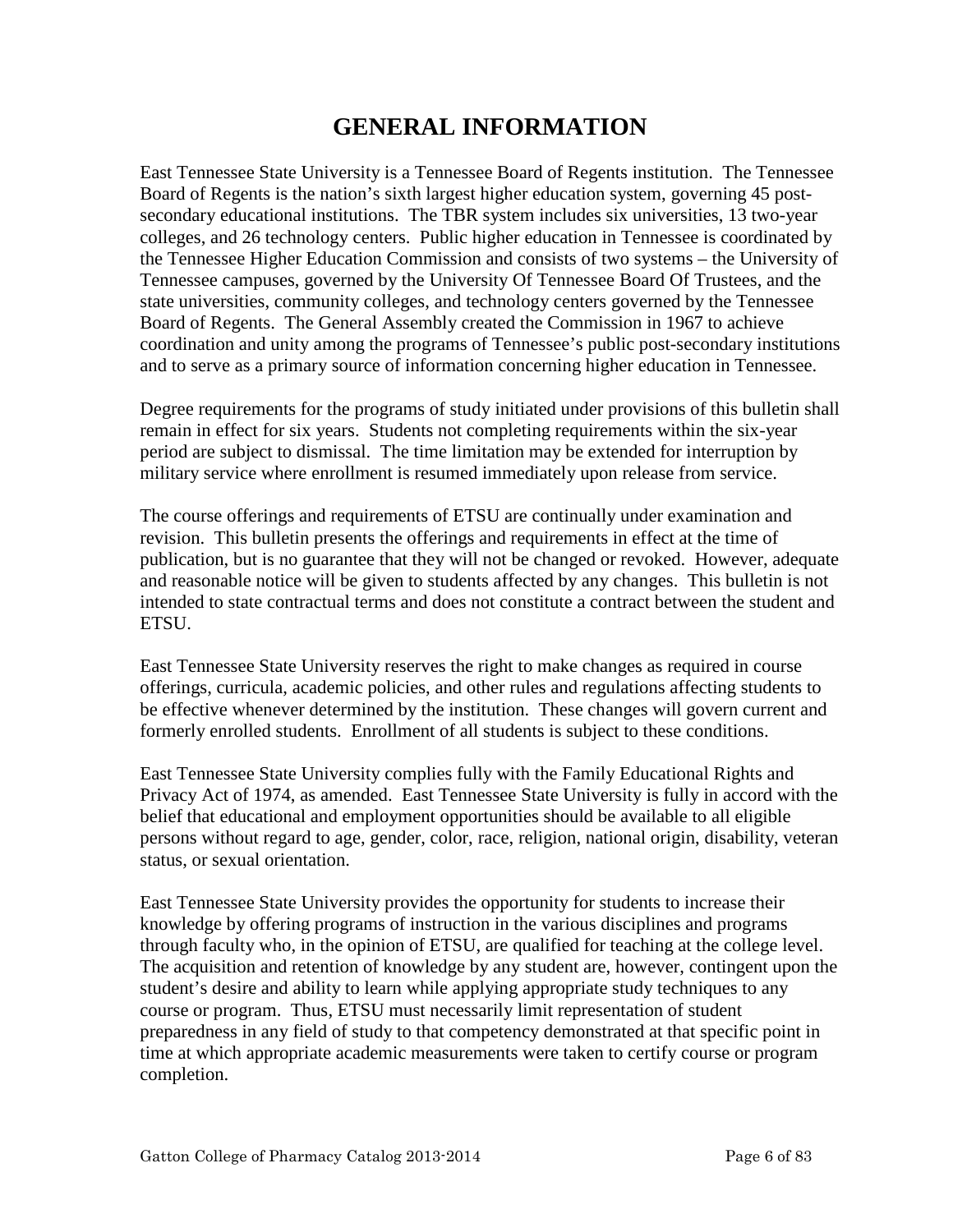#### <span id="page-6-0"></span>**Family Educational Rights and Privacy Act**

The Family Educational Rights and Privacy Act (FERPA) affords students certain rights with respect to their education records. They are:

# *The right to inspect and review the student's education records within 45 days of the day the university receives a request for access.*

Students should submit to the registrar, dean, head of the academic department, or other appropriate official, written requests that identify the record(s) they wish to inspect. The university official will make arrangements for access and notify the student of the time and place where the records may be inspected. If the university official to whom the request was submitted does not maintain the records, that official shall advise the student of the correct official to whom the request should be addressed.

# *The right to request the amendment of the student's education records that the student believes are inaccurate or misleading.*

Students may ask the university to amend a record that they believe is inaccurate or misleading. They should write the university official responsible for the record, clearly identify the part of the record they want changed, and specify why it is inaccurate or misleading.

If the university decides not to amend the record as requested by the student, the university will notify the student of the decision and advise the student of his or her right to a hearing regarding the request for amendment. Additional information regarding the hearing procedures will be provided to the student when notified of the right to a hearing.

# *The right to consent to disclosures of personally identifiable information contained in the student's education records, except to the extent that FERPA authorizes disclosure without consent.*

One exception, which permits disclosure without consent, is disclosure to school officials with legitimate educational interests. A school official is a person employed by the university in an administrative, supervisory, academic, research, or support staff position (including law enforcement unit personnel and health staff); a person or company with whom the university has contracted (such as an attorney, auditor, or collection agent); or a student serving on an official committee, such as a disciplinary or grievance committee, or assisting another school official in performing his or her task. A school official has a legitimate educational interest if the official needs to review an education record in order to fulfill his or her professional responsibility.

Upon request, the university discloses education records without consent to officials of another school in which a student seeks or intends to enroll.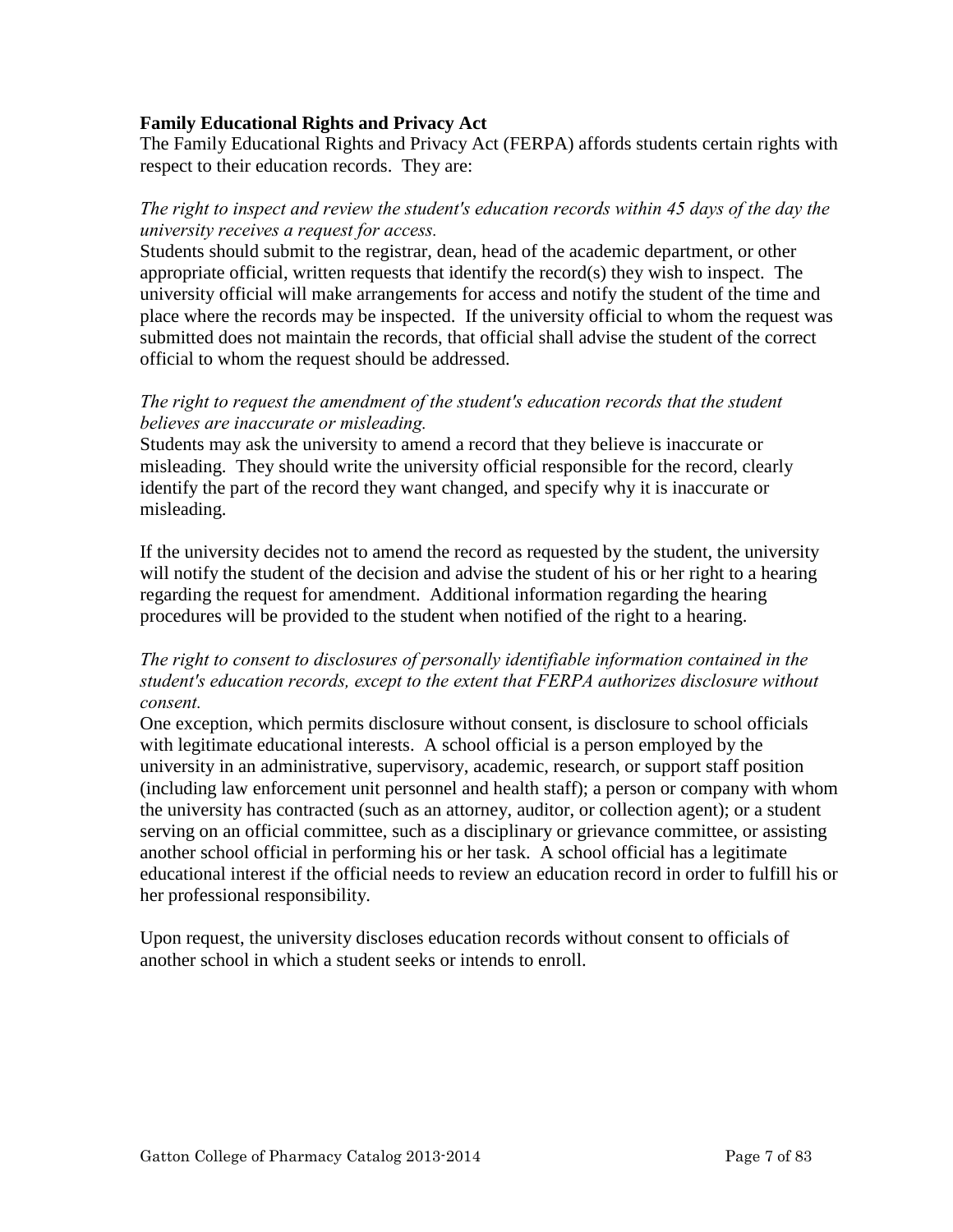<span id="page-7-0"></span>*4. The right to file a complaint with the U.S. Department of Education concerning alleged failures by East Tennessee State University to comply with the requirements of FERPA.* 

The name and address of the office that administers FERPA is:

Family Policy Compliance Office U.S. Department of Education 400 Maryland Avenue, SW Washington, DC 20202-4605

# **Directory Information**

East Tennessee State University contracts the publication of a directory, which shows student names, addresses (e-mail, mailing, and campus box), major, and phone number. In addition, ETSU may release other directory information. Other directory information is defined as: enrollment status, dates of attendance, classification, previous institution(s) attended, awards, honors, photographs, degrees conferred (including dates), hometown and residency placement information, and sports participation information.

If students prefer not to have these items released, they must submit a written request to prevent disclosure of this data. A non-disclosure form is provided during orientation and is available through the College of Pharmacy Office of Student Affairs. The form must be submitted prior to the start of classes for the term in which the student desires the restriction to go into effect. A form submitted the last term of enrollment will remain in effect until the student re-enrolls.

#### **Student Photos (Permission for Photos of Students)**

The College and University provides information to various organizations about pharmacy students' accomplishments and activities during their enrollment and at the time of graduation, which may include the provision of photographs and other visual images of students. As a regular practice, photographs of students, faculty, staff, and visitors to campus are used in publications produced by the College and University for recruitment and general information. Any student who does not wish to appear in any photos used for these purposes must notify the College of Pharmacy Office of Student Affairs prior to the start of classes for the term in which the student desires the restriction to go into effect. Please note that the restriction does not apply to the use of photographs taken of general scenes, events, or classes in session where groups of students may appear.

#### **Campus Security Report**

East Tennessee State University makes available to prospective students and employees the ETSU Security Information Report. This annual report includes campus crime statistics for the three most recent calendar years and various campus policies concerning law enforcement, the reporting of criminal activity, and crime prevention programs. The ETSU Security Information Report is available upon request from East Tennessee State University, Department of Public Safety, Box 70646, Johnson City, TN 37614-1702. The report can be accessed on the Internet at: [http://www.etsu.edu/dps/security\\_report.asp.](http://www.etsu.edu/dps/security_report.asp)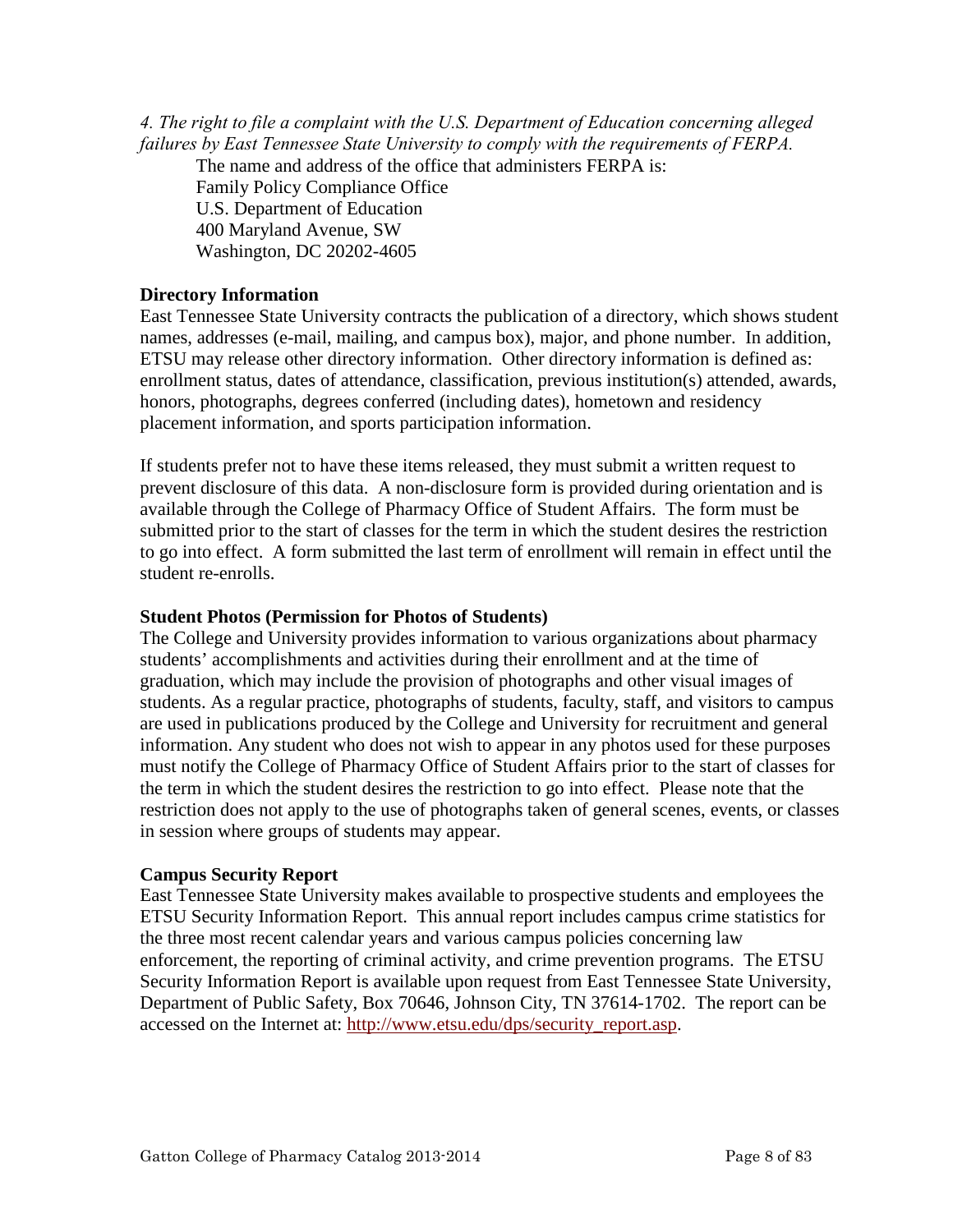# <span id="page-8-0"></span>**Falsification of Credentials**

According to T.C.A. Sec. 49-7-133, it is a Class A misdemeanor to misrepresent academic credentials. A person commits the offense of misrepresentation of academic credentials who, knowing that the statement is false and with the intent to secure employment at or admission to an institution of higher education in Tennessee, represents, orally or in writing that such person:

- (1) Has successfully completed the required coursework for and has been awarded one (1) or more degrees or diplomas from an accredited institution of higher education;
- (2) Has successfully completed the required coursework for and has been awarded one (1) or more degrees for diplomas from a particular institution of higher education; or
- (3) Has successfully completed the required coursework for and has been awarded one (1) or more degrees or diplomas in a particular field or specialty from an accredited institution of higher education.

Eligibility for admission shall be determined without regard to age, sex, color, race, religion, national origin, disability, or sexual orientation.

# **Student Conduct, Rights, and Responsibilities**

University students are citizens of the state, local, and national governments and of the academic community, and are, therefore, expected to conduct themselves as law-abiding members of each community at all times. Admission to an institution of higher education carries with it special privileges and imposes special responsibilities apart from those rights and duties enjoyed by non-students. In recognition of the special relationship that exists between the institution and the academic community which it seeks to serve, the Tennessee Board of Regents has authorized the president of the university to take such action as may be necessary to maintain campus conditions and preserve the integrity of the institution and its educational environment.

Pursuant to this authorization, the Tennessee Board of Regents has developed regulations that are intended to govern student conduct on the campus. In addition, students are subject to all national, state, and local laws and ordinances. If a student's violation of such laws or ordinances also adversely affects the institution's pursuit of its educational objectives, the institution may enforce its own regulations regardless of any proceedings instituted by other authorities. Conversely, violation of any section of the Tennessee Board of Regents regulations or university rules may subject a student to disciplinary measures by the institution whether or not such conduct is simultaneously in violation of state, local, or national laws.

A complete statement on institutional student disciplinary rules and procedures can be found in the university student handbook that is published annually and distributed to students as part of the campus telephone directory.

#### **Students' Bill of Rights**

Students, along with faculty, staff, and administrators, are all members of the East Tennessee State University community. Inherent with such membership is the responsibility to conduct oneself reasonably to maintain a civil community that respects the rights of all individuals.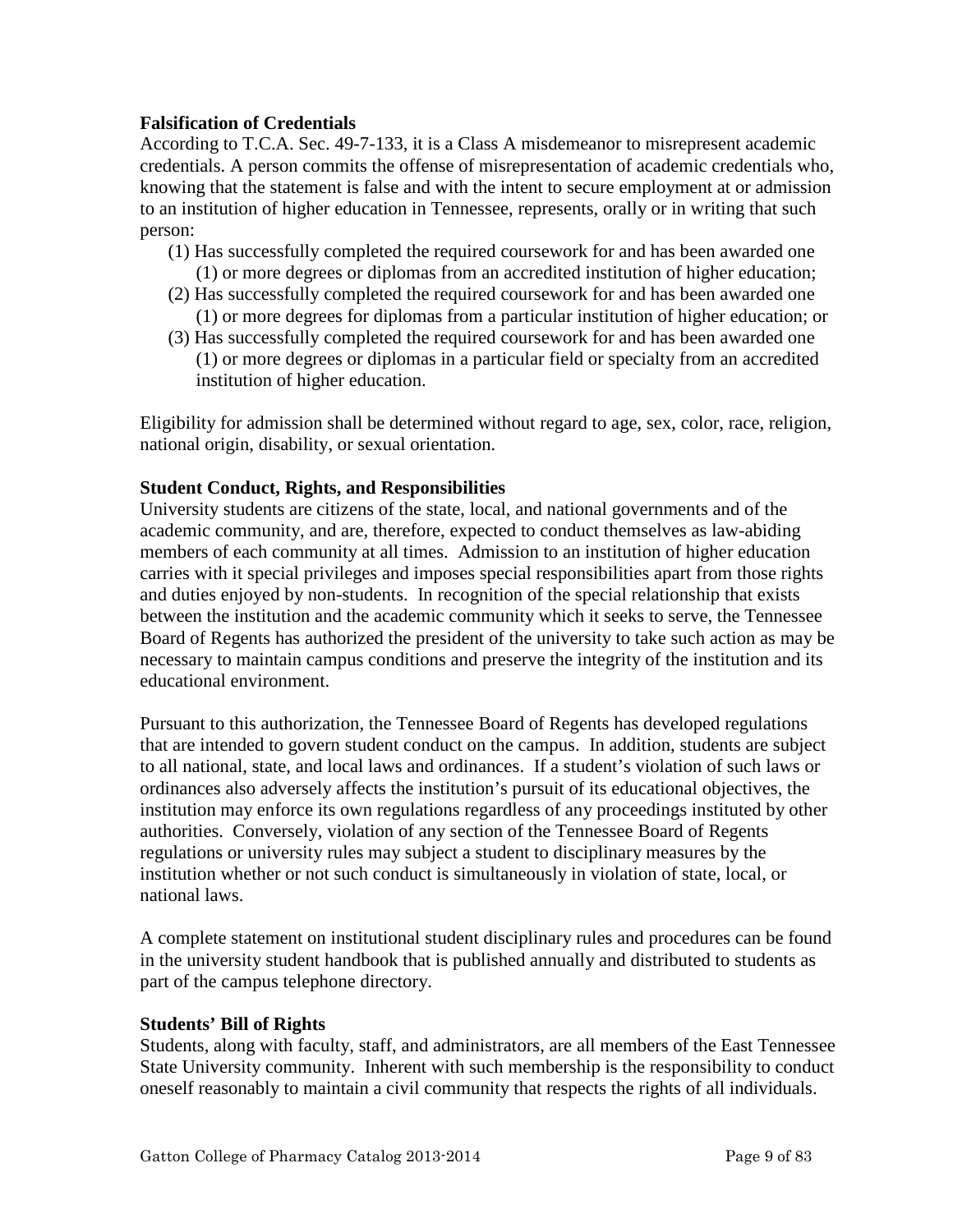The student has certain rights guaranteed by the Federal and State Constitutions or statutorily created legislation including:

- Freedom of inquiry, freedom of speech, and freedom of expression that is respectful or sensitive to the rights of individuals.
- The right to peaceably assemble, in accordance with federal, state, local, and ETSU regulations.
- Religious freedom and a clear division of church and state.
- Freedom from unreasonable search and/or seizure of person, or personal property.
- Freedom from discrimination or harassment on the basis of gender, age, race, color, religion, national origin, or other protected status.
- The right to privacy, including the maintenance of confidential records in accordance with provisions of the Family Educational Rights and Privacy Act of 1974 and 1975, qualified by the Tennessee Open Records Law.
- The right to due process.

The Tennessee Board of Regents grants additional rights including:

- The right to due process in disciplinary procedures of the university, including written notification of charges, an explanation of procedures, and a hearing before an appropriate administrator or committee.
- The right to expeditious review of disciplinary sanctions upon appeal.
- The right to participate in the decision-making process of the university through the Student Government Association, other student governance organizations, and membership on university standing and advisory committees.
- The right to affiliate with officially registered student organizations if the membership requirements of those organizations have been met, and the right to seek to establish, through official procedures, additional student organizations of one's choosing.

East Tennessee State University acknowledges that students have a legitimate expectation that:

- Classes meet as scheduled, and begin and adjourn on time.
- Course requirements are clearly specified.
- The instructor is prepared for class and possesses both oral and written communications skills.
- Paper project grades and test results are received in a timely manner.
- Information about progress in coursework is provided.
- The instructor is qualified to teach the subject matter.

Additionally, students have the right to expect:

- Accurate information concerning institutional services, regulations, policies, and procedures, in published form.
- Representation in the university governance system.
- Sound and accurate academic advice, information regarding courses required for graduation, and their schedule sequence.
- Reasonable notice of any changes in academic requirements or programs and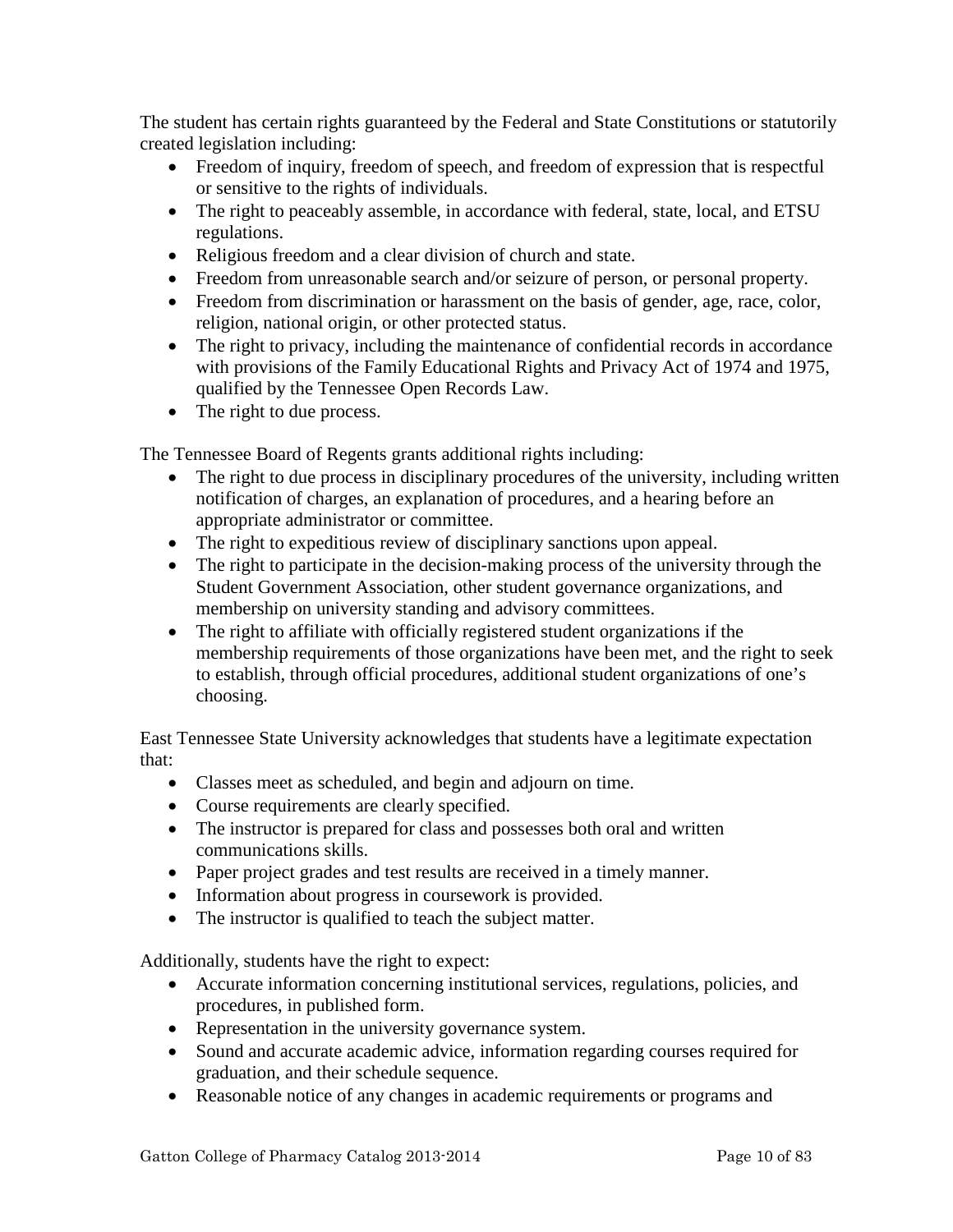assurance that such changes will not be made in a way that unduly impedes the academic progress of the student already enrolled.

- Flexibility in course scheduling (by dropping and adding) or withdrawing within university guidelines.
- Information about the various types of financial assistance available.
- Freedom to evaluate courses, programs and services, and provide input to appropriate segments of the campus administration.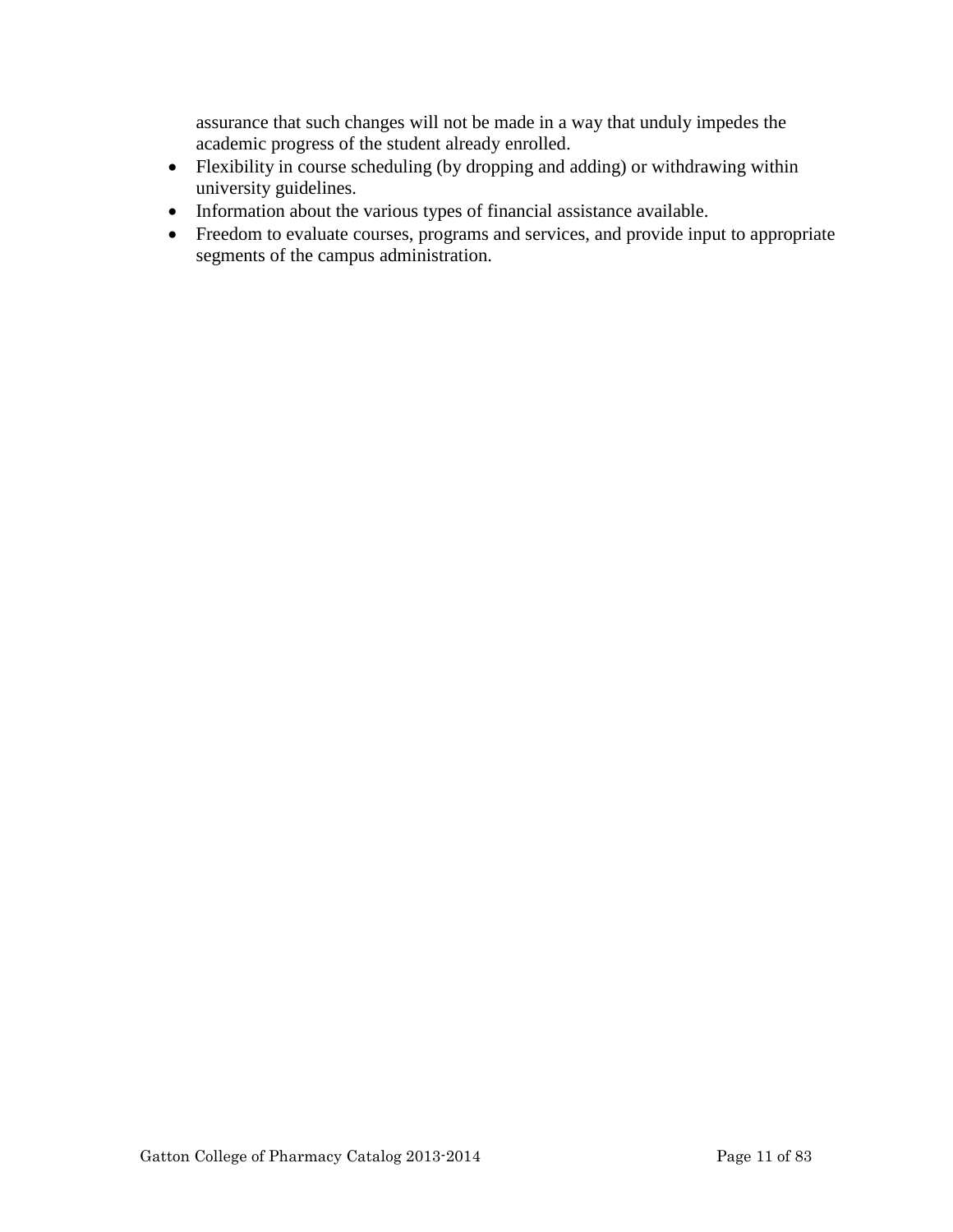# **EAST TENNESSEE STATE UNIVERSITY**

# <span id="page-11-0"></span>**Accreditation**

East Tennessee State University is accredited by the Commission on Colleges, Southern Association of Colleges and Schools to award baccalaureate, masters, specialist, and doctoral degrees. Contact the Commission on Colleges at 1866 Southern Lane, Decatur, Georgia 30033-4097, telephone 404-679-4500, or Website: [www.sacscoc.org](http://www.sacscoc.org/) with any question regarding the accreditation of East Tennessee State University.

# **Memberships**

- The American Council on Education
- The American Association of State Colleges and Universities
- The Tennessee College Association
- The Council for Advancement and Support of Education
- The Council of Graduate Schools in the United States
- The Council of Southern Graduate Schools
- The Council on Undergraduate Research
- The Tennessee Conference of Graduate Schools
- Association of Academic Health Centers
- Oak Ridge Associated Universities
- Institute of International Education
- National Collegiate Athletic Association
- Atlantic Sun Conference

# **ETSU Vision Statement**

To become the best regional university in the country

# **ETSU Mission and Purpose Statement**

East Tennessee State University prepares students to become productive, enlightened citizens who actively serve their communities and our world. Education is the university's foremost goal. ETSU provides outstanding programs of study, enhanced access to education, and distinctive educational and research opportunities to attract students from around the region and the world. ETSU affirms that a diverse population is necessary for the intellectual, social, economic, and professional development of our campus and regional communities. Innovation and integration of educational programs, opportunities and scholarly activities enable ETSU to enrich the cultural and intellectual environment, advance economic development, and increase the level of educational attainment of our community and region. Innovation is advanced through entrepreneurial initiatives, interdisciplinary collaboration, and community and international partnerships. The research mission of ETSU advances scholarly and creative activity that enhances the teaching and learning environment and benefits the regional, national, and global communities we serve.

ETSU awards degrees in over one hundred baccalaureate, masters and doctoral programs, including distinctive interdisciplinary programs. The university provides strong, comprehensive educational, research, and service programs in the health sciences that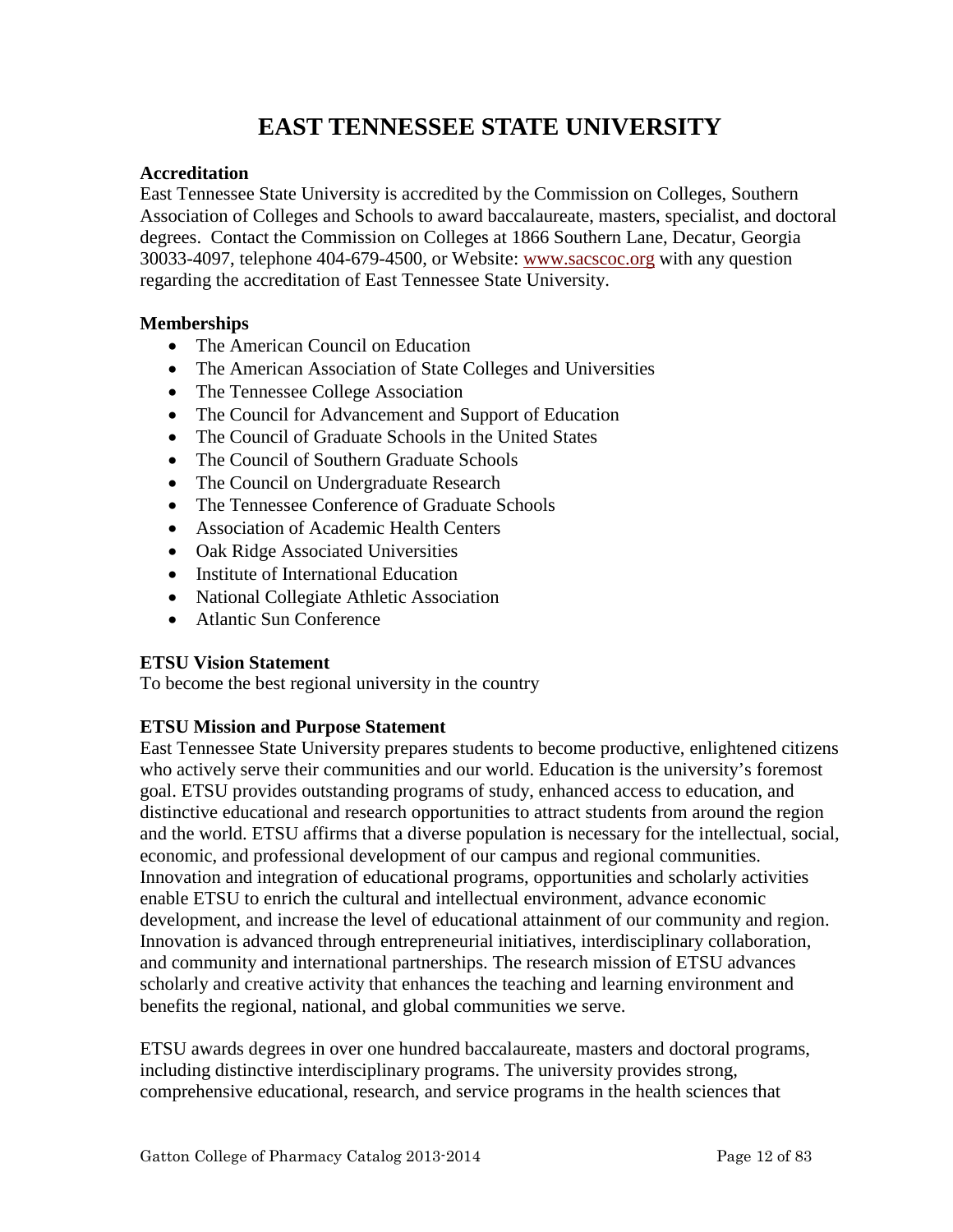<span id="page-12-0"></span>advance the health and wellness of people throughout Tennessee and Southern Appalachia and of rural populations around the world. ETSU affirms the value of a liberal education and life-long learning by providing broadly enriching experiences through opportunities such as honors education, student research and creative activities, international study, community service, internships, and professional development. ETSU also affirms the importance of a total college experience by offering a rich campus life of cultural and artistic programs, diverse student activities, a variety of residential opportunities, and outstanding recreational and intercollegiate athletic programs. (TBR Approved January 8, 2012).

# **ETSU Values**

East Tennessee State University pursues its mission through a student-centered community of learning reflecting high standards and promoting a balance of liberal arts and professional preparation, continuous improvement, and based on core values where:

- PEOPLE come first, are treated with dignity and respect, and are encouraged to achieve their potential;
- RELATIONSHIPS are built on honesty, integrity, and trust;
- DIVERSITY of people and thought is respected;
- EXCELLENCE is achieved through teamwork, leadership, creativity, and a strong work ethic;
- EFFICIENCY is achieved through wise use of human and financial resources; and
- COMMITMENT to intellectual achievement is embraced.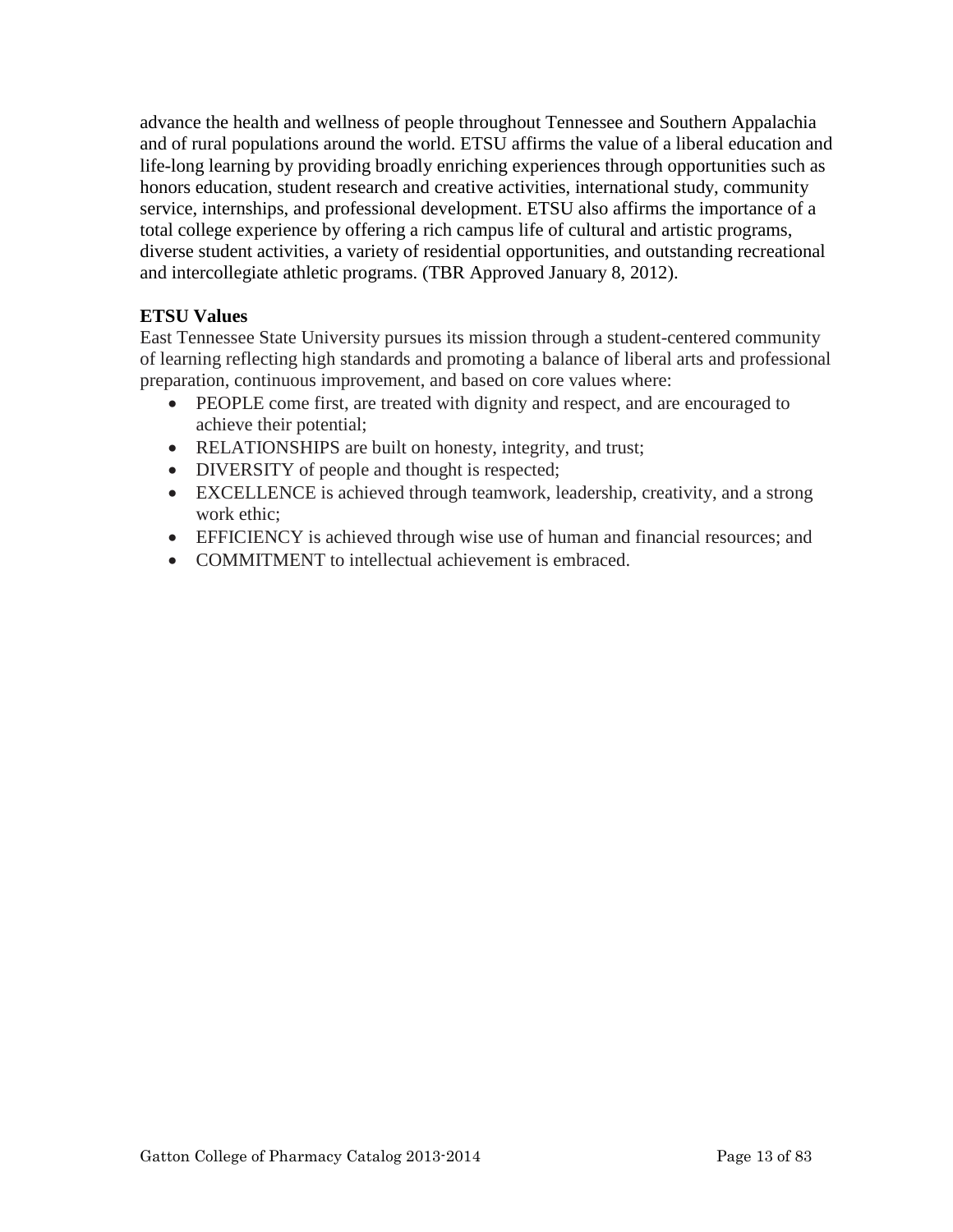# **GATTON COLLEGE OF PHARMACY**

<span id="page-13-0"></span>The Gatton College of Pharmacy is an integral component of the Academic Health Sciences Center at ETSU which also includes J.H. Quillen College of Medicine, the College of Public Health, the College of Clinical and Rehabilitative Health Sciences and the College of Nursing. The College of Pharmacy is physically located on the grounds of the J.H. Quillen Veterans Affairs Medical Center (Mountain Home) in Johnson City. The College of Pharmacy's professional program, leading to a Doctor of Pharmacy Degree (PharmD), is designed to prepare pharmacists to work in rural community and institutional based practices.

#### **History**

The university along with community leaders had been investigating the feasibility of initiating a college of pharmacy for over a decade. Given the state's only college of pharmacy was almost 500 miles away, most students from this region chose to attend out-ofstate public and private institutions for their pharmacy education. As a result, few returned to this area to practice. That fact, plus the lack of state funds for a second state-funded college of pharmacy, fueled the demand for pharmacists in this Southern Appalachian region.

In January 2004, a tuition-funded, rural-focused model was developed as a possible solution to this dilemma. Realizing that considerable private support would be necessary for the model to work, a steering committee led by the Vice President for Health Affairs and comprised of ETSU faculty and staff, pharmacy community leaders, and community leaders at-large began to develop and implement such a plan.

After extensive effort, approval was obtained from the Tennessee Board of Regents and the Tennessee Higher Education Commission in the summer of 2005. Governor Phil Bredesen lent his support to this effort with the challenge to raise \$5 million in 90 days and an additional \$2.5 million before the first class of students entered the program. The \$5 million was raised in 58 days, and the College of Pharmacy passed the \$7.5 million mark on April 3, 2006, with Governor Bredesen personally making the announcement at ETSU. Recognizing the value of a College of Pharmacy at ETSU, over 900 individuals and organizations contributed financially to this effort. With the support and energy from the people of this region, the College of Pharmacy became a reality as the inaugural class of students began studies January 2007.

On May 22 2008, the College of Pharmacy was named the Bill Gatton College of Pharmacy at East Tennessee State University in honor of Bill Gatton, a local philanthropist, whose generosity made the establishment of the ETSU pharmacy school possible.

May 8, 2010 marked the achievement of a major milestone for the College as the first graduates (66 students) were hooded and received their diplomas. Full accreditation was received June 2010.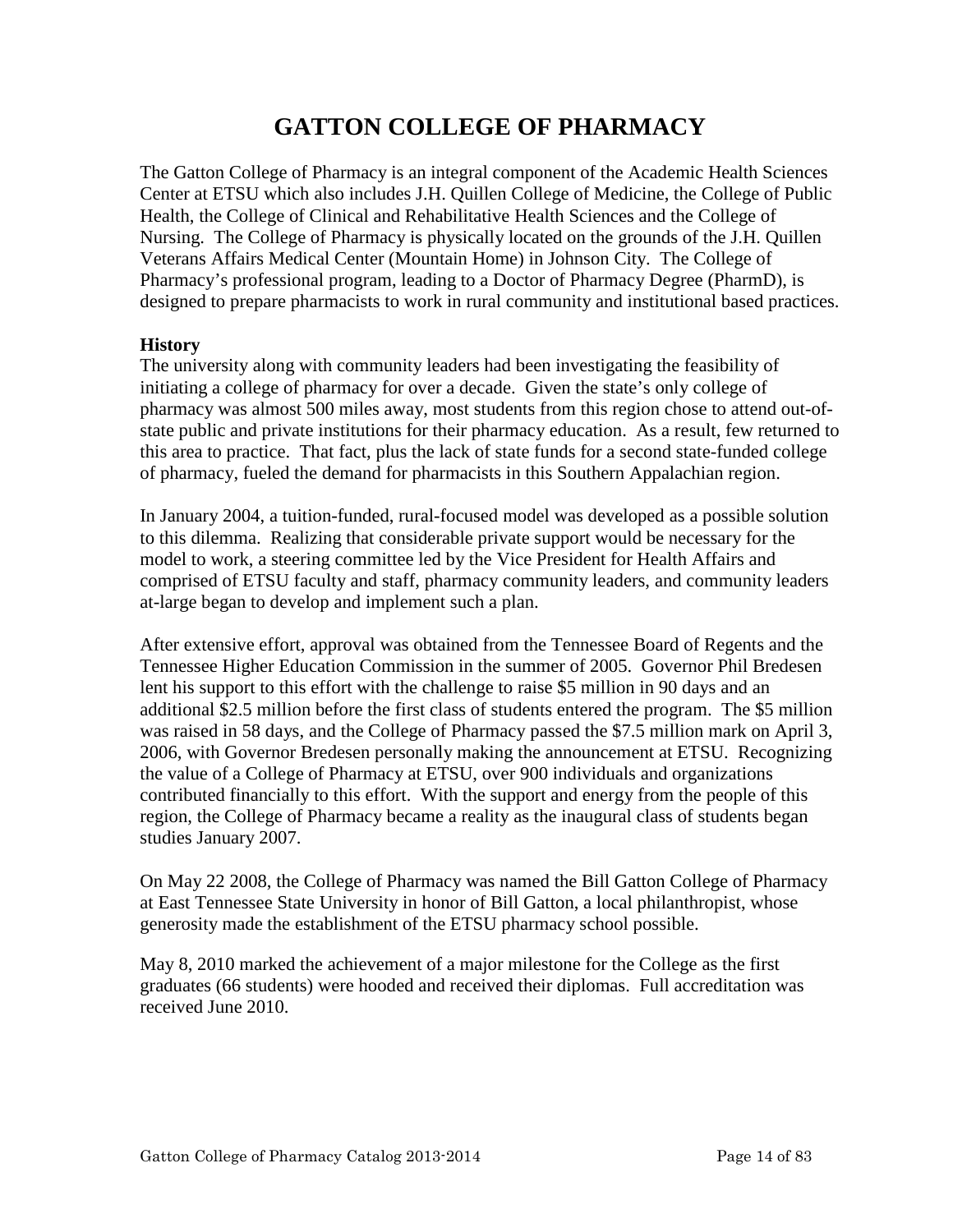#### <span id="page-14-0"></span>**Accreditation**

East Tennessee State University Bill Gatton College of Pharmacy's Doctor of Pharmacy program is fully accredited by the Accreditation Council for Pharmacy Education (ACPE), 135 S. LaSalle Street, Suite 4100, Chicago, IL 60603, 312/664-3575, fax 312/664-4652, website [www.acpe-accredit.org.](http://www.acpe-accredit.org/) The ACPE accredits Doctor of Pharmacy programs offered by Colleges and Schools of Pharmacy in the United States and selected non-US sites.

# **Membership**

American Association of Colleges of Pharmacy

#### **Diversity**

The Gatton College of Pharmacy and East Tennessee State University strive to develop an environment where the value of diversity among students, faculty and staff is accepted, encouraged and embraced. Diversity encompasses differences in race, creed, color, sex, religion, age, national origin, disabilities, veteran status or sexual orientation. The individual characteristics, talents and contributions of all people are valued and recognized for the unique contribution they make to the college.

#### **Vision**

The vision of the Gatton College of Pharmacy is to become a recognized leader of pharmacy education in the southeast.

#### **Mission**

The mission of Gatton College of Pharmacy is to develop progressive pharmacists that improve healthcare, focusing on rural and underserved communities. The College accomplishes this mission by:

- **Providing outstanding education with emphasis on interprofessional education**
- Developing and delivering exceptional direct patient care
- Conducting innovative research and scholarship
- **Engaging and serving the university, community and profession**

#### **Values**

The Gatton College of Pharmacy embraces the educational philosophy and values of East Tennessee State University and is committed to the following core values:

Academic Excellence

We strive to achieve excellence in teaching, scholarship, and service to the university, local, and professional communities.

#### Professionalism, Integrity, and Character

We aim to create an environment that instills professionalism, integrity, empathy, a high standard of ethical behavior, and the highest professional commitment to the patient, the community, and the employer.

#### A Caring Community

We endeavor to create a caring community characterized by mutual respect, patience,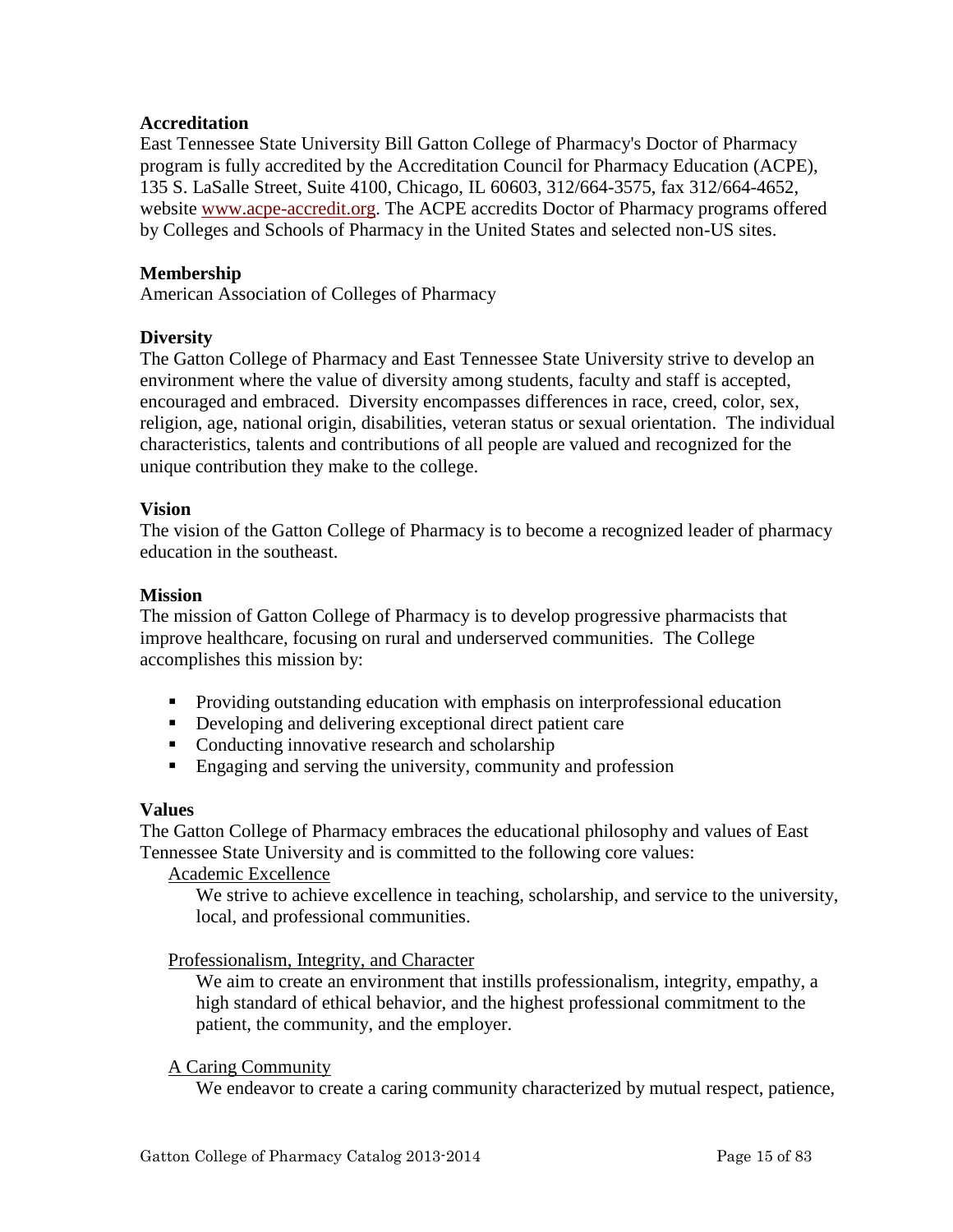<span id="page-15-0"></span>kindness, and generosity; and one that respects, values, and promotes the dignity and diversity of faculty and students.

# A Culture of Service

We strive to create a culture that values and promotes service to our patients, school, community, and profession.

# Life-long Learning

We pursue a passion for life-long learning and a commitment to personal and professional growth as we serve our patients, community, and profession.

# **Guiding Principles and Goals to Achieve the Mission**

Improving Care Through Excellence in Scholarship

- Provide students with the knowledge, skills, judgment, professional attitudes, and values to deliver contemporary patient care in a changing healthcare environment;
- Promote the development of teaching excellence, innovation, continuous quality improvement, and creativity in the context of interdisciplinary patient-centered care;
- Develop and enhance students' skills in problem solving, critical thinking, and individual and group communication;
- Facilitate and encourage the development of mature, independent, and life-long learners in a diverse student body with different learning styles.

#### Improving Care Through Excellence in Scholarship

- Recognize, value, and promote scholarly inquiry and outcomes assessment, clear reasoning, and the application of evidence-based practices as a means of improving the health outcomes of patients, especially the care of a rural underserved population;
- Contribute to the advancement of the clinical and basic medical and pharmaceutical sciences through independent and collaborative research, presentation and publication;
- Embrace the scholarship of teaching to optimize educational effectiveness.

Improving Care Through Excellence in Clinical and Professional Service

- Provide and teach pharmacist-delivered patient care, including medication therapy management services, to further advance an evolving profession that benefits society today and in the future;
- Foster a culture of service to the community and profession;
- Advance healthier lifestyles through health promotion, preventive healthcare, and education of the public;
- Promote active student involvement in the profession, community service projects, and volunteer activities;
- Collaborate with the professional community to serve as an agent of positive change, advancing the level of pharmaceutical care practiced within the community, thereby improving healthcare and enriching the lives of patients in the region.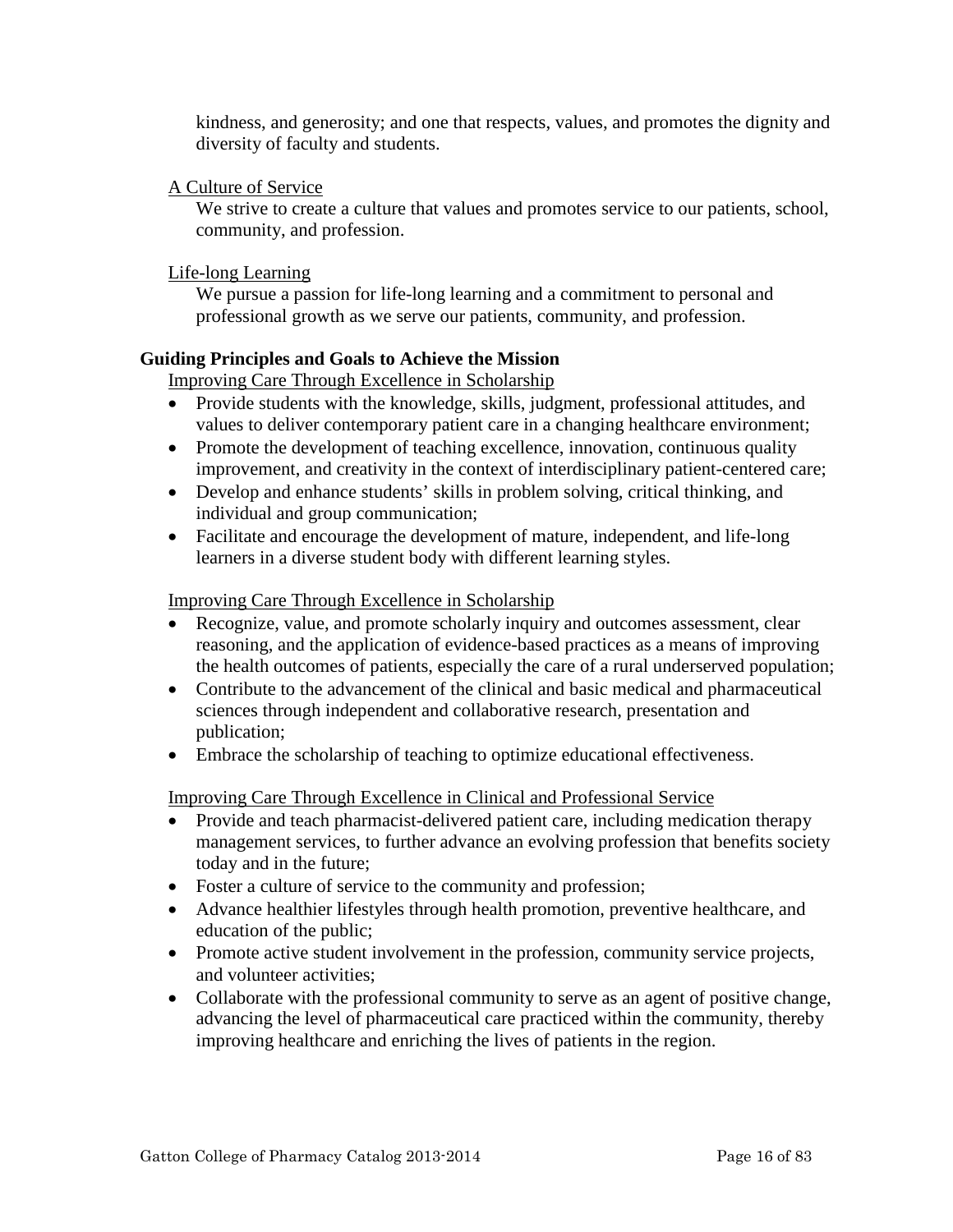Improving Care Through Professional Development

- Support and mentor faculty in their pursuit of scholarly activity and service recognizing that these activities are essential for continued professional growth;
- Encourage a commitment to and passion for lifelong learning and develop and equip students for postgraduate training;
- Encourage students, faculty, and preceptors to grow as professionals and to optimize their skills and capabilities in providing excellent patient-centered care;
- Support continuing professional development of alumni thereby fostering a positive and continuing relationship with graduates.

Improving Care Through Interdisciplinary Collaboration

- Cultivate an educational environment of inter-professional teamwork and collaboration among students, faculty, staff and administration within the Division of Health Sciences;
- Partner with local practitioners, health-care facilities, organizations, and patients to maximize the professional and educational experiences of our students;
- Create an interdisciplinary and collaborative learning experience as a fundamental model that prepares students for collaborative practice and shared responsibility.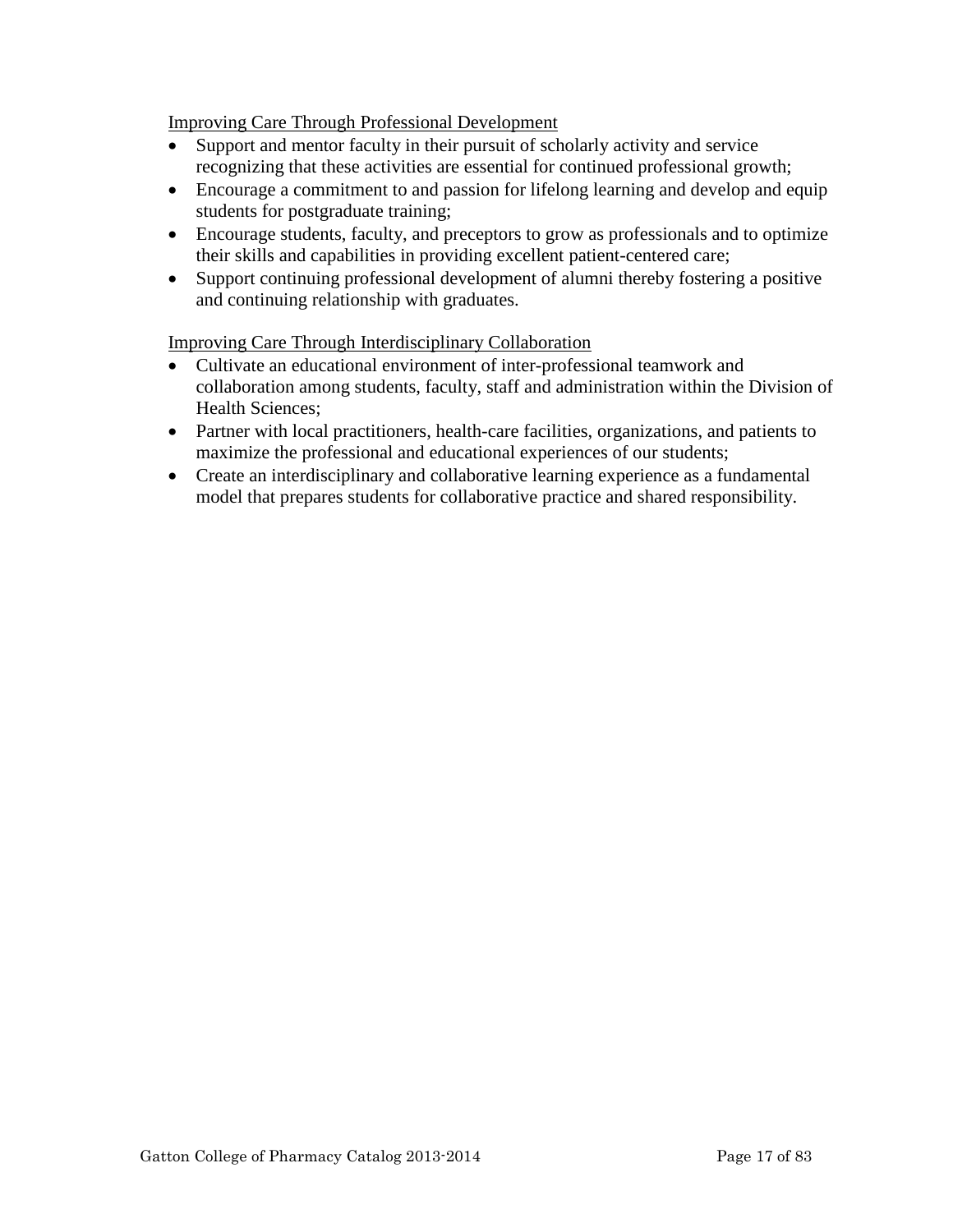# **DOCTOR OF PHARMACY DEGREE PROGRAM**

# <span id="page-17-0"></span>**Degree Offered and Requirements**

The Gatton College of Pharmacy offers the Doctor of Pharmacy degree (PharmD). The degree is conferred by East Tennessee State University upon certification by the faculty that the student has successfully completed all requirements. All courses and practice experiences of the approved curriculum, required and elective, must be completed with a minimum passing grade of C. The student must complete the didactic portion of the curriculum (first three years) within five years of initial enrollment, unless the time has been extended for military service.

In addition to completing the prescribed curriculum and meeting the scholarship requirements of the program, students must have satisfied all financial obligations to the College or University in order to qualify for graduation and receipt of the degree.

# **Doctor of Pharmacy Degree**

The PharmD degree<sup>[1](#page-17-1)</sup> is intended to prepare pharmacists who will be able to:

- *provide patient-centered care*, through the ability to:
	- design, implement, monitor, evaluate, and adjust pharmacy care plans that are patient-specific; address health literacy, cultural diversity, and behavioral psychosocial issues; and are evidence-based
	- manage a successful patient-centered practice (including establishing, marketing, and being compensated for medication therapy management and patient care services rendered)
- *provide population-based care,* through the ability to develop and implement population-specific, evidence-based disease management programs and protocols based upon analysis of epidemiologic and pharmacoeconomic data, medicationuse criteria, medication use review, and risk-reduction strategies
- *manage human, physical, medical, informational, and technological resources,*  through the ability to ensure efficient, cost-effective use of these resources in the provision of patient care
- *manage medication use systems,* through the ability to apply patient- and population-specific data, quality improvement strategies, medication safety and error reduction programs, and research processes to minimize drug misadventures and optimize patient outcomes; to participate in the development of drug use and health policy; and to help design pharmacy benefits
- *promote the availability of effective health and disease prevention services and health* policy through the ability to apply population-specific data, quality improvement strategies, informatics, and research processes to identify and solve public health problems and to help develop health policy

l

<span id="page-17-1"></span><sup>1</sup> *Accreditation Standards and Guidelines for the Professional Program in Pharmacy Leading to the Doctor of Pharmacy Degree*. January 15, 2006. Accreditation Council for Pharmacy Education.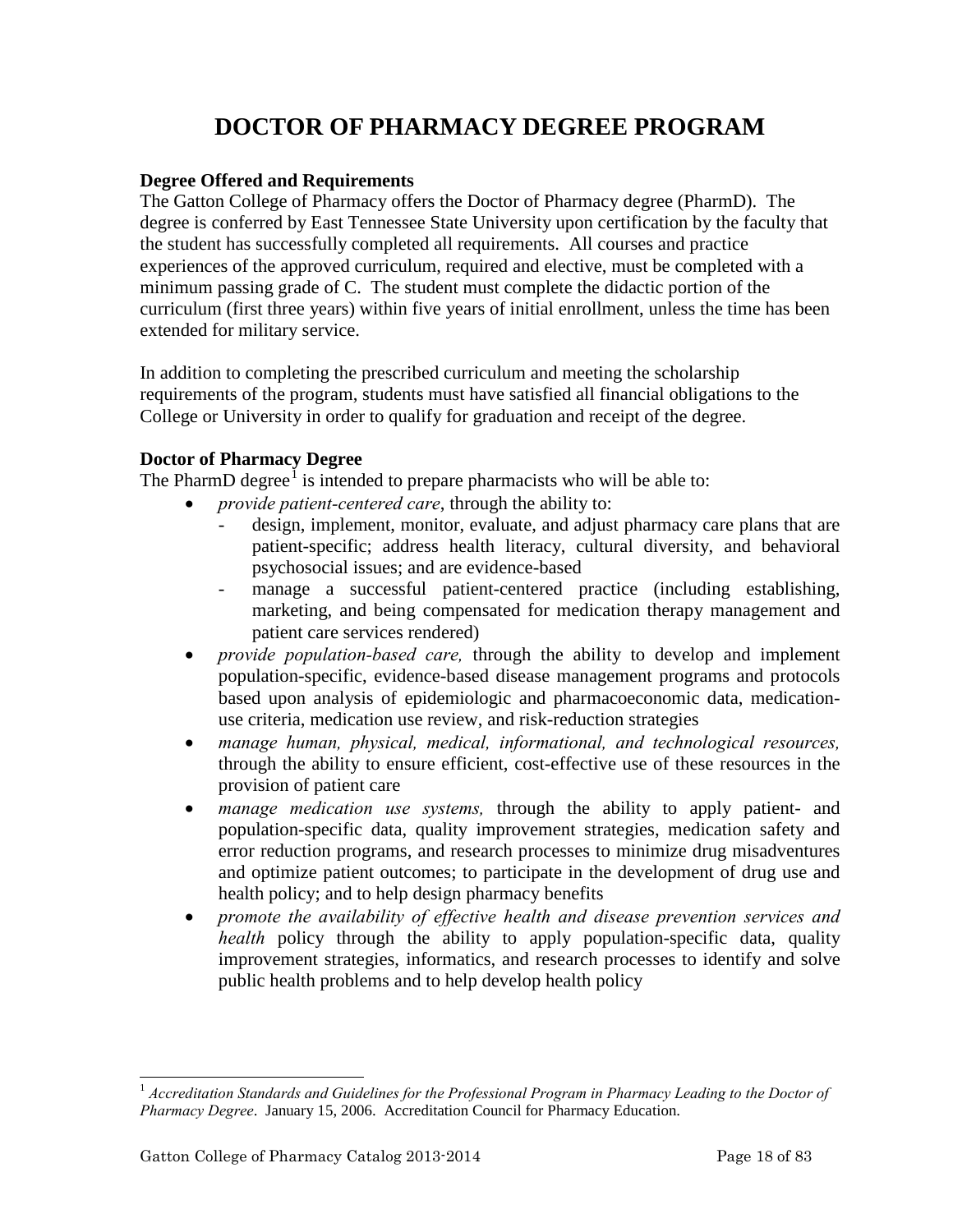<span id="page-18-0"></span>To be capable of the above, pharmacy graduates also must be able to:

- communicate and collaborate with patients, care givers, physicians, nurses, other healthcare providers, policy makers, members of the community, and administrative and support personnel to engender a team approach to patient care
- retrieve, analyze, and interpret the professional, lay, and scientific literature to provide drug information and counseling to patients, their families or care givers, and other involved healthcare providers
- demonstrate expertise in informatics
- carry out duties in accordance with legal, ethical, social, economic, and professional guidelines
- maintain professional competence by identifying and analyzing emerging issues, products, and services

# **DiRected Educational Aspirations and Markers of Success (DREAMS)** *Adopted by the Faculty Council on November 27, 2012*

Consistent with the above, the Gatton College of Pharmacy curriculum prepares graduates to demonstrate the following professional competencies and outcomes, which emphasize good science,\* self-directed lifelong learning,<sup>†</sup> and individualized training. Graduates are expected to apply learning to both the present practice of pharmacy and the advancement of the profession, serving as leaders and agents of change.<sup>1</sup> To this end, faculty members aspire to develop graduates that:

- 1. Display a mastery of fundamental knowledge and skills<sup>1</sup>
	- 1.1. Demonstrate knowledge of and accept responsibility for knowledge of commonly used medications, formulations and drug products.<sup>1</sup>
	- 1.2. Apply principles of biomedical, pharmaceutical, social/behavioral/administrative, and clinical sciences to critically solve problems.<sup>1,5</sup>
	- 1.3. Utilize pharmaceutical and pharmacokinetics mathematics to perform accurate medication calculations. $<sup>1</sup>$ </sup>
	- 1.4. Retrieve, analyze, and interpret the literature.<sup>1,2,3,5</sup>
	- 1.5. Evaluate the quality of basic science and clinical research evidence to appropriately apply study results to practice decisions.<sup>1</sup>
	- 1.6. Demonstrate competency in informatics and emerging technologies.<sup>1,5</sup>
	- 1.7. Compound drugs in appropriate dosage forms using appropriate safety measures.<sup>5</sup>
	- 1.8. Identify physicochemical properties that affect drug solubility, stability, and pharmacokinetics.
	- 1.9. Predict drug action based on physiological and biochemical concepts.
- 2. Demonstrate professional attitudes and values<sup>1</sup>
	- 2.1. Carry out duties in accordance with legal, ethical, social, cultural, economic, and professional guidelines.<sup>1,2,3,5</sup>
	- 2.2. Work with individuals of other health professions to maintain a climate of mutual respect and shared values. 4
	- 2.3. Use the knowledge of one's own role and those of other professions.<sup>4</sup>
	- 2.4. Communicate with patients, families, communities, and other health professionals. $1,2,4,5$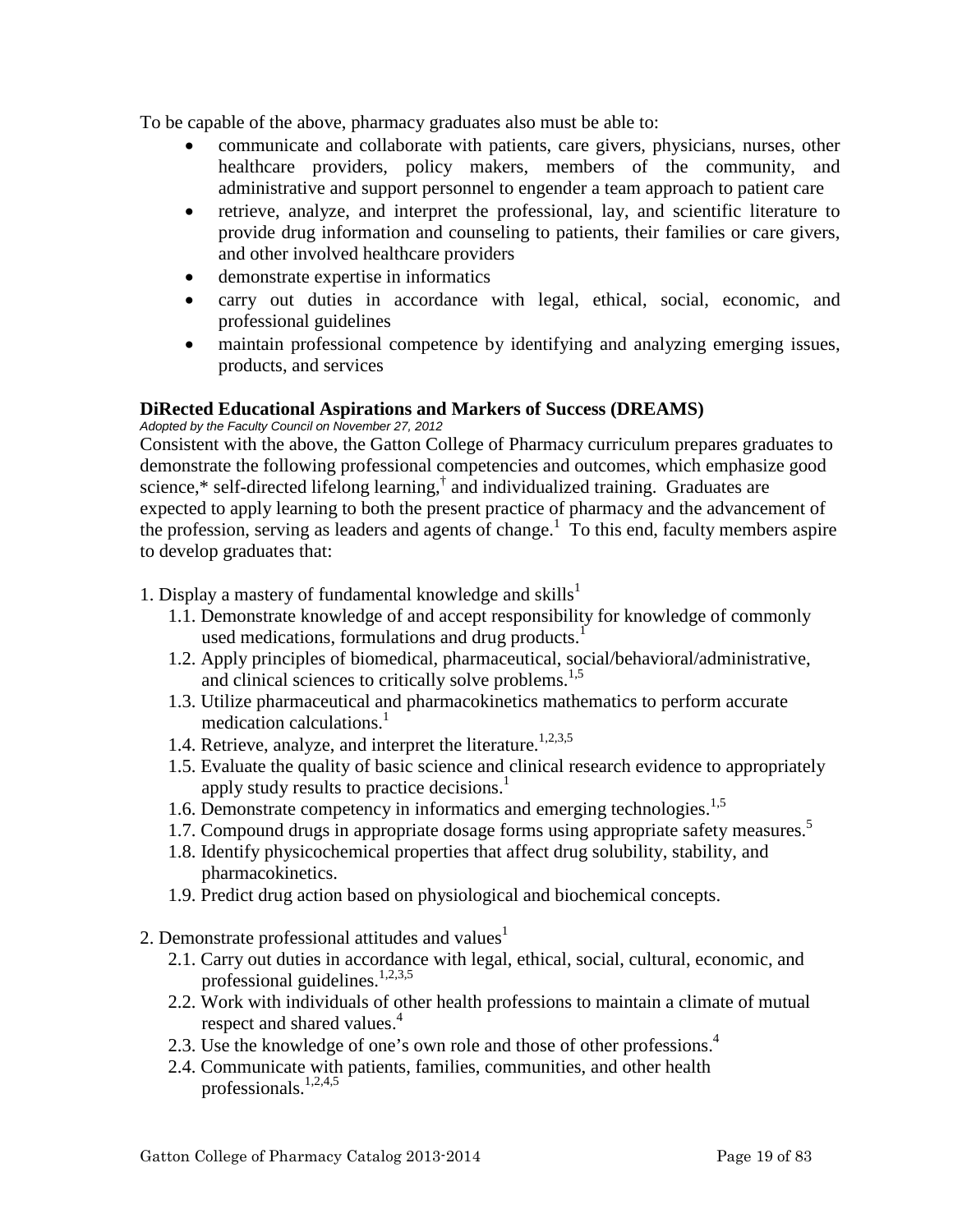- 2.5. Apply relationship-building values and the principles of team dynamics.<sup>4</sup>
- 2.6. Maintain professional competence by identifying and analyzing emerging issues, products, and services.<sup>1,2,4,5</sup>
- 2.7. Reflect critically on personal skills and actions to make improvements, as necessary.<sup>3</sup>
- 2.8. Accept and respond to constructive feedback.<sup>3</sup>
- 3. Provide excellent patient-centered care<sup>1</sup>
	- 3.1. Identify and assess subjective and objective patient data to define health and medication related problems.<sup>1,3,5</sup>
	- 3.2. Design, implement, monitor, evaluate, and adjust pharmacy care plans that are patient-specific and evidence-based.<sup>1,2,3,5</sup>
	- 3.3. Provide patient care in cooperation with patients and other healthcare providers as part of an interprofessional health care team.<sup>1,2,3,4,5</sup>
	- 3.4. Addresses health literacy, cultural diversity, and behavioral psychosocial issues when communicating with patients and when designing, evaluating, or modifying therapeutic plans. $1,5$
	- 3.5. Counsel patients, caregivers, and other health care providers regarding care plans.<sup>1,5</sup>
	- 3.6. Demonstrate accurate and appropriate documentation of pharmacy care activities.<sup>3,5</sup>
	- 3.7. Apply knowledge, skills, attitudes, and values to manage a successful patient-centered practice.<sup>1,5</sup>
- 4. Promote health improvement, wellness, and disease prevention $1,3$ 
	- 4.1. Identify and mitigate public health problems.<sup>1,3,5</sup>
	- 4.2. Interpret epidemiologic data relevant to specific diseases and their management.<sup>3,5</sup>
	- 4.3. Interpret economic data relevant to treatment of disease.<sup>3</sup>
	- 4.4. Develop and implement population‐specific, evidence‐based disease management programs and protocols.<sup>1,2,5</sup>
- 5. Effectively manage health care resources $^{1,3}$ 
	- 5.1. Address the unique needs of rural and underserved communities.<sup>5</sup>
	- 5.2. Manage and use human, physical, financial, informational and technological resources in the provision of patient care.<sup>1,2,5</sup>
	- 5.3. Provide high-quality, cost-effective healthcare.<sup>3</sup>
	- 5.4. Provide, assess, and coordinate safe, accurate, and time‐sensitive medication distribution.<sup>1,2,3,5</sup>
	- 5.5. Identify and use risk reduction strategies to minimize medication errors.<sup>2,3,5</sup>
	- 5.6. Assist patients and care givers to obtain their medications and related parapharmaceuticals in an affordable manner that meets their health care needs.<sup>1</sup>
	- 5.7. Interpret and apply drug use policy and health policy.<sup>1,2,3,5</sup>

\_\_\_\_\_\_\_\_\_\_\_\_\_\_\_\_\_\_\_\_\_\_\_

<sup>\*</sup> Good science implies having the following characteristics: evidence‐based, logical, convincing, explanatory, honest, testable, and systematic $<sup>1</sup>$ </sup>

<sup>†</sup> Lifelong learning entails continuously building upon existing knowledge and skills throughout one's lifetime <sup>1</sup> Accreditation Council for Pharmacy Education. *Accreditation Standards and Guidelines for the Professional Program in Pharmacy Leading to the Doctor of Pharmacy Degree Version 2.0*. 2011. <sup>2</sup>

American Association of College of Pharmacy. *Center for the Advancement of Pharmaceutical Education Educational Outcomes*. 2004.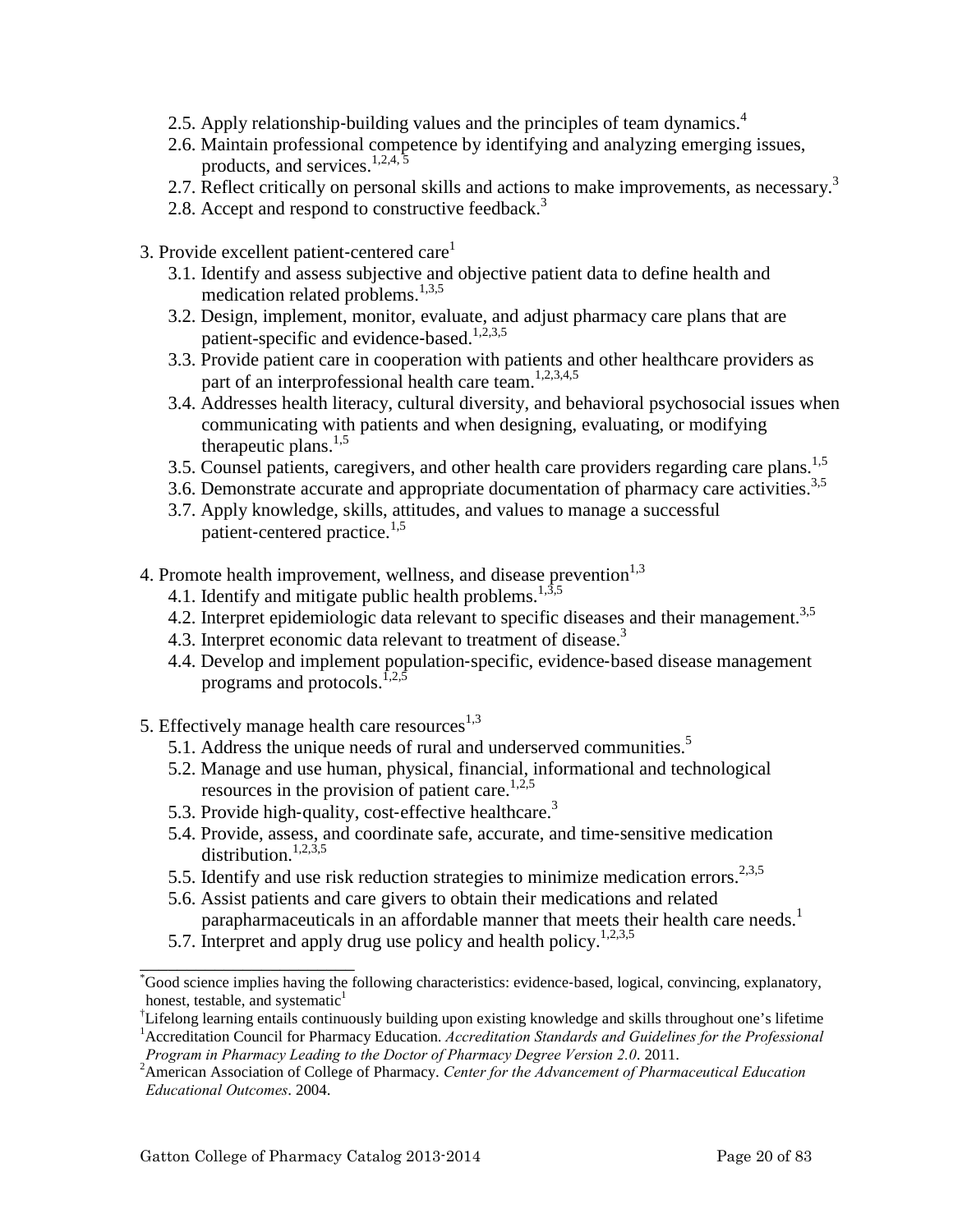<span id="page-20-0"></span>3 American Association of College of Pharmacy. *Graduation Survey: Professional Competencies - Outcomes*. 2011.

4 Interprofessional Education Collaborative. *Core Competencies for Interprofessional Collaborative Practice*. 2011.

5 Gatton College of Pharmacy. *Student Learning Outcome Expectations for the Doctor of Pharmacy Program*. 2008.

# **Curriculum Structure**

**Fall Semester**

The College is currently engaged in curriculum revision. The curriculum for the first and fourth professional years have been completed and approved as shown below. Information for professional years 2 and 3 will be updated as ongoing curriculum revision occurs.

#### **First Professional Year**

| <b>PMIN 3100</b>       | <b>IDEALS I: Integrated Environment for Applied Learning &amp; Skills</b> | $\mathbf{1}$   |
|------------------------|---------------------------------------------------------------------------|----------------|
| <b>PMPR 3140</b>       | Contemporary Practice of Pharmacy I: Exploring Ourselves, Our Patients    | $\overline{2}$ |
|                        | & Our Profession                                                          |                |
| <b>PMPR 4182</b>       | <b>Communication Skills for Health Professionals</b>                      | $\overline{c}$ |
| <b>PMSC 3114</b>       | <b>Pharmaceutical Biochemistry</b>                                        | $\overline{4}$ |
| <b>PMSC 3116</b>       | <b>Human Physiology</b>                                                   | 5              |
| <b>PMSC 3122</b>       | <b>Pharmacy Calculations</b>                                              | $\mathbf{2}$   |
| <b>PMSC 3133</b>       | Pharmaceutics of Drug Delivery Systems                                    | $\overline{2}$ |
| <b>IPPE 3312</b>       | <b>Introductory Pharmacy Practice Experience-P1</b>                       | $\ast$         |
|                        | <b>Credit Hours Subtotal</b>                                              | 18             |
| <b>Spring Semester</b> |                                                                           |                |
| <b>PMIN 3200</b>       | IDEALS II: Integrated Environment for Applied Learning & Skills           | 2              |
| <b>PMPR 3240</b>       | Contemporary Practice of Pharmacy II: Exploring Ourselves, Our            | $\overline{2}$ |
|                        | Patients & Our Profession                                                 |                |
| <b>PMPR 3270</b>       | Non-Prescription Therapies & Self-Care I                                  | 3              |
| <b>PMSC 3202</b>       | Immunology                                                                | $\overline{2}$ |
| <b>PMSC 3204</b>       | Pathophysiology: Concepts In Altered Health States                        | $\overline{4}$ |
| <b>PMSC 3223</b>       | Principles of Pharmacology & Autonomics                                   | $\overline{c}$ |
| <b>PMSC 3233</b>       | Biopharmaceutics & Biotechnology                                          | 3              |
| <b>IPPE 3312</b>       | <b>Introductory Pharmacy Practice Experience-P1</b>                       | $\overline{2}$ |
|                        | <b>Credit Hours Subtotal</b>                                              | 20             |
|                        | <b>Second Professional Year</b>                                           |                |

#### **Fall Semester**

| <b>PMIN 4100</b> | <b>IDEALS III: Integrated Environment for Applied Learning &amp; Skills</b> |    |
|------------------|-----------------------------------------------------------------------------|----|
| <b>PMPR 4140</b> | Contemporary Practice of Pharmacy III: TBD                                  |    |
| <b>PMIN 4110</b> | Integrated Series I †                                                       |    |
| <b>PMPR 4170</b> | Non-Prescription Therapies & Self-Care II                                   |    |
| <b>PMSC 4124</b> | Principles of Medicinal Chemistry                                           |    |
| <b>PMSC 4134</b> | Pharmacokinetics and Pharmacogenomics                                       |    |
| <b>PMPR 4180</b> | Principles of Pharmacotherapy & Special Populations                         |    |
|                  | Elective Course $(s)^*$                                                     | 2  |
|                  | <b>Credit Hours Subtotal</b>                                                | 19 |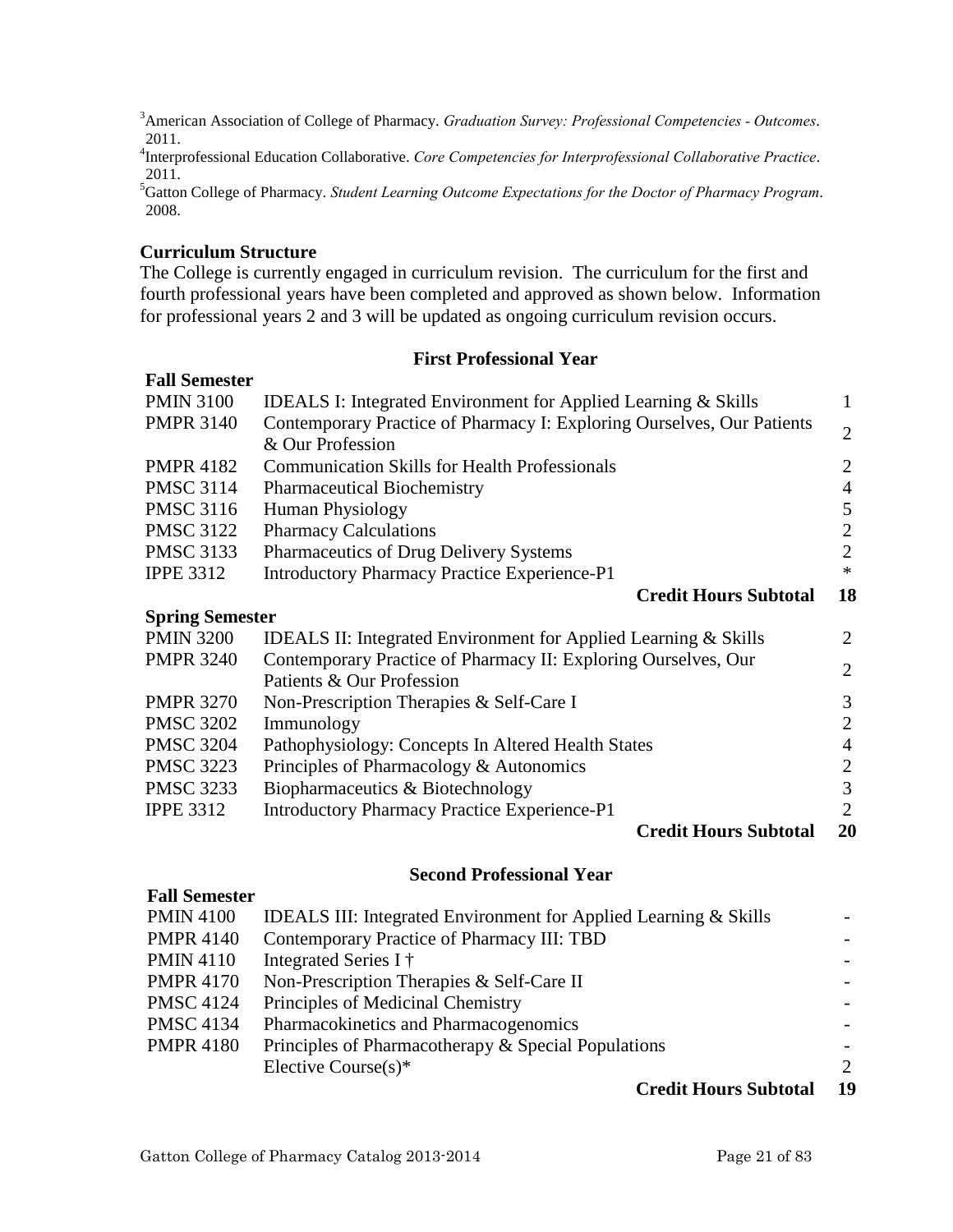# <span id="page-21-0"></span>**Spring Semester**

| <b>IDEALS IV: Integrated Environment for Applied Learning &amp; Skills</b> |                  |
|----------------------------------------------------------------------------|------------------|
| Contemporary Practice of Pharmacy IV: TBD                                  |                  |
| Integrated Series II †                                                     |                  |
| Integrated Series III †                                                    |                  |
| Pharmacy Law and Ethics                                                    |                  |
| Principles of Clinical Pharmacokinetics                                    |                  |
| IPPE-P2, Mock Pharmacy Simulation                                          |                  |
| Elective Course $(s)^*$                                                    | 2                |
| <b>Credit Hours Subtotal</b>                                               | 19               |
| Introductory Pharmacy Practice Experience-P2 Community Focus               | 2                |
| Introductory Pharmacy Practice Experience-P2 Institutional Focus           | $\overline{2}$   |
| <b>Credit Hours Subtotal</b>                                               | $\boldsymbol{4}$ |
|                                                                            |                  |

#### **Third Professional Year**

#### **Fall Semester**

| <b>PMIN 5120</b> | Integrated Series V †                               |                              |        |
|------------------|-----------------------------------------------------|------------------------------|--------|
| <b>PMIN 5130</b> | Integrated Series VI †                              |                              |        |
| <b>PMPR 5361</b> | Clinical Seminar I                                  |                              | $+$    |
| <b>IPPE 5312</b> | <b>Introductory Pharmacy Practice Experience-P3</b> |                              | $^{+}$ |
|                  | Elective Course $(s)^*$                             |                              | 2      |
|                  |                                                     | <b>Credit Hours Subtotal</b> | 19     |

# **Spring Semester**

| PMIN 5200        | <b>IDEALS VI: Integrated Environment for Applied Learning &amp; Skills</b> |    |
|------------------|----------------------------------------------------------------------------|----|
| PMPR 5240        | Contemporary Practice of Pharmacy VI: TBD                                  |    |
| PMIN 5210        | Integrated Series VII †                                                    |    |
| PMIN 5220        | Integrated Series VIII †                                                   |    |
| PMIN 5230        | Integrated Series IX †                                                     |    |
| <b>PMPR 5361</b> | Clinical Seminar I                                                         | 1  |
| <b>IPPE 5312</b> | <b>Introductory Pharmacy Practice Experience-P3</b>                        |    |
|                  | Elective Course $(s)^*$                                                    | 2  |
|                  | <b>Credit Hours Subtotal</b>                                               | 19 |
|                  |                                                                            |    |

*Students must complete didactic courses, IPPEs, and pre-APPE assessments to begin APPEs* APPE Session 1 (May)\*\*  $4$ <br>APPE Session 2 (June)\*\*  $4$ APPE Session 2 (June)\*\* 4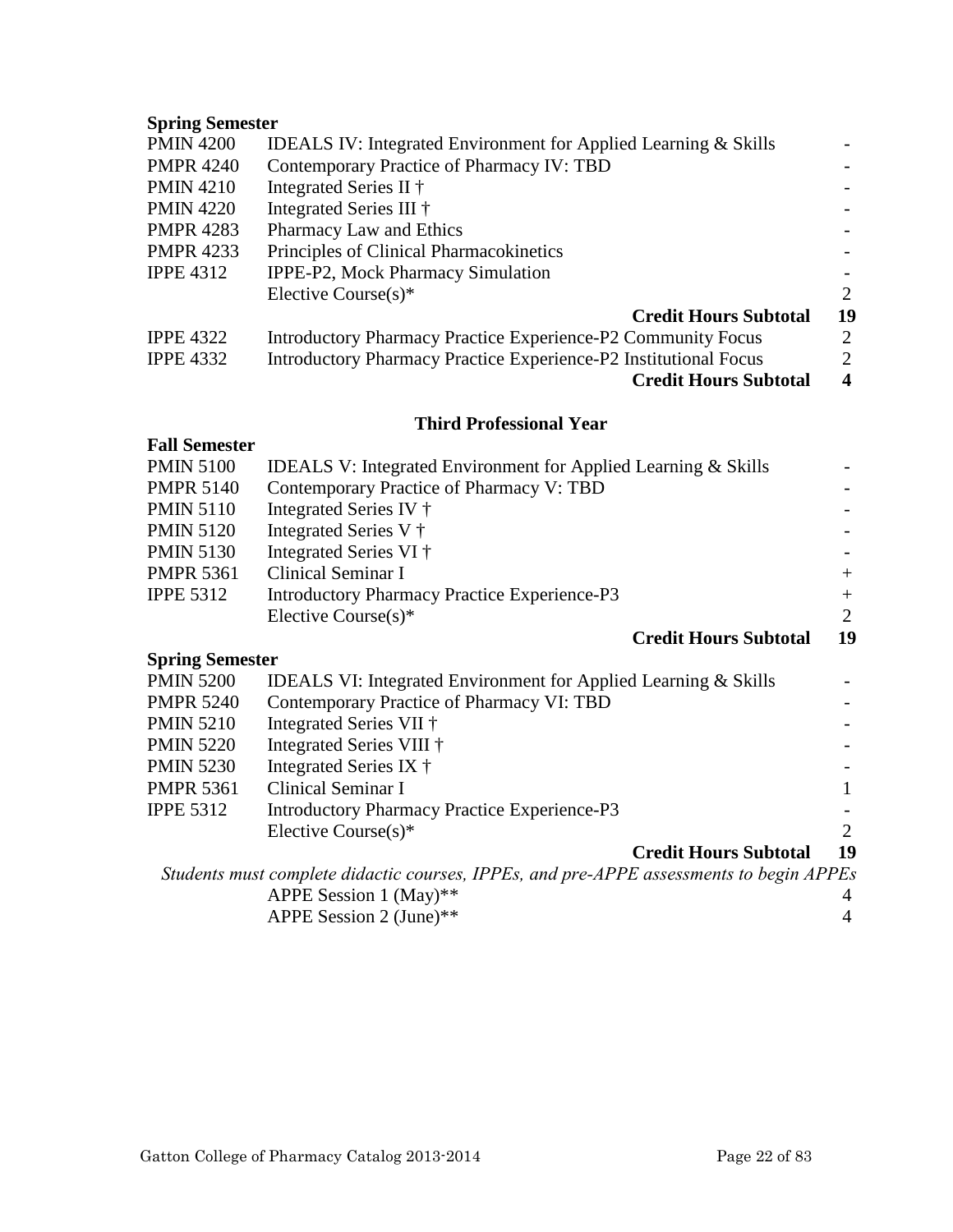#### **Fourth Professional Year**

<span id="page-22-0"></span>

| <b>PMPR 5461</b> | Clinical Seminar II          |                              |                |
|------------------|------------------------------|------------------------------|----------------|
| APPE             | APPE Session $3$ (July)**    |                              | 4              |
| <b>APPE XXX</b>  | APPE Session 4 (August)**    |                              | $\overline{4}$ |
| <b>APPE XXX</b>  | APPE Session 5 (September)** |                              | $\overline{4}$ |
| <b>APPE XXX</b>  | APPE Session 6 (October)**   |                              | $\overline{4}$ |
| <b>APPE XXX</b>  | APPE Session 7 (November)**  |                              | $\overline{4}$ |
| <b>APPE XXX</b>  | APPE Session 8 (January)**   |                              | $\overline{4}$ |
| <b>APPE XXX</b>  | APPE Session 9 (February)**  |                              | $\overline{4}$ |
| <b>APPE XXX</b>  | APPE Session 10 (March)**    |                              | $\overline{4}$ |
| <b>APPE XXX</b>  | APPE Session 11 (April)**    |                              | 4              |
|                  |                              | <b>Credit Hours Subtotal</b> | 37             |

#### **Curriculum Notes**

+ Credit awarded in the spring semester of the same professional year

† Integrated series includes infectious diseases, cardiology, nephrology, pulmonology, endocrinology, men's/women's health, gastroenterology, nutrition, neurology, psychiatry, immunology, hematology, oncology, critical care, toxicology, dermatology, pediatrics, geriatrics, & capstone

\* See elective section below

\*\*Students must complete a total of nine APPEs (starting at end of 3<sup>rd</sup> Professional Year) as outlined below.

#### Required APPEs

APPE 6001: Institutional Practice APPE 6002: Community Practice APPE 6003: Acute Care Practice I APPE 6004: Ambulatory/Primary Care Practice I

Selective APPEs APPE 6503: Acute Care Practice II

--OR–

APPE 6504: Ambulatory/Primary Care Practice II

Elective APPEs APPE 7xxx: Total of four electives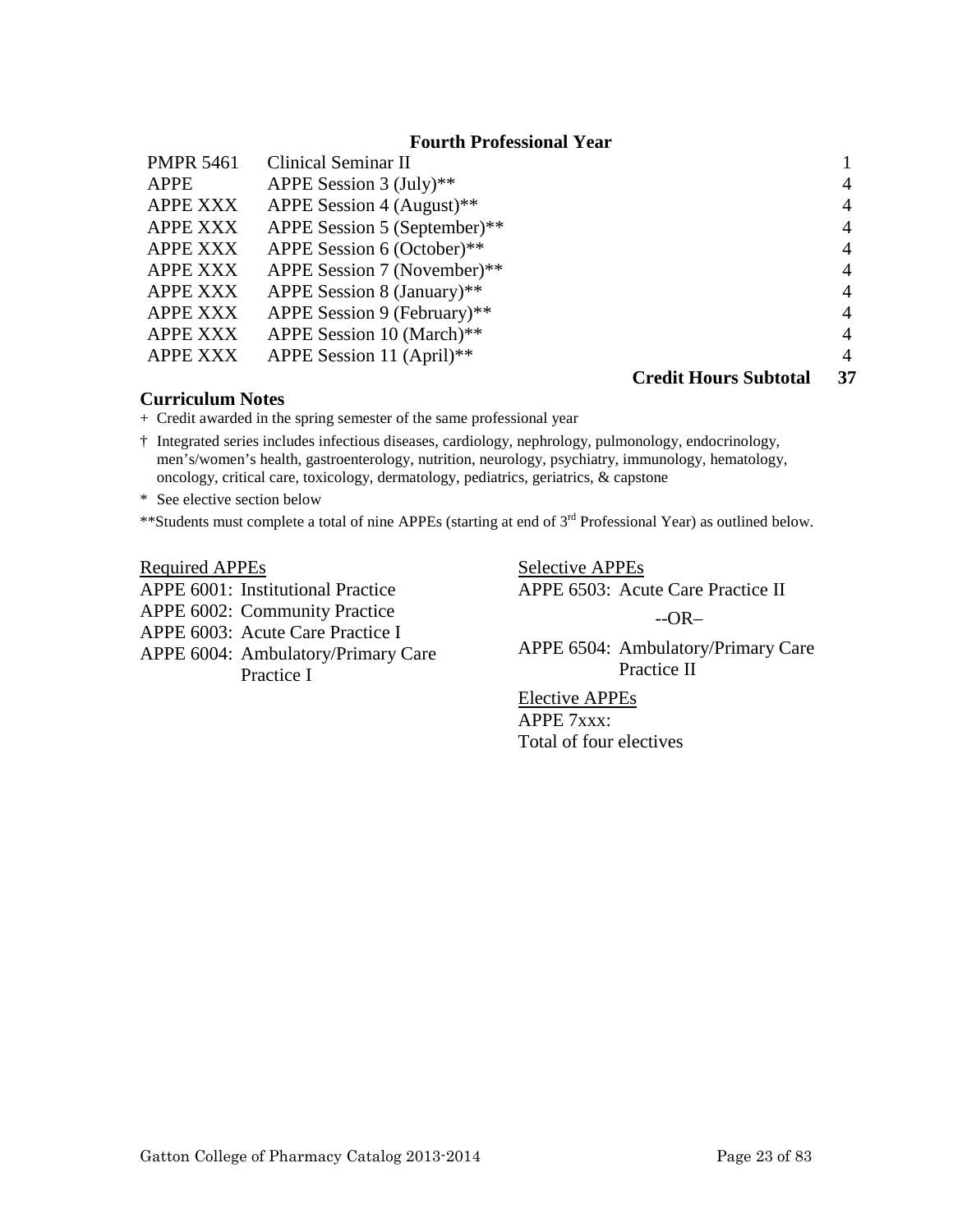#### <span id="page-23-0"></span>**Elective Courses**

Students are required to complete four elective courses (totaling at least eight credit hours) with the minimum passing grade prior to beginning Advanced Pharmacy Practice Experiences. Only courses that appear on the Approved Electives list may be used to fulfill this requirement. External research or internship experiences may be utilized to meet requirements if approved by the Curriculum Committee. Students should refer to the Gatton College of Pharmacy Student Handbook for complete information about scheduling electives.

Students are expected to enroll in electives as sequenced in the curriculum outline; however, requests for enrolling in electives out of sequence may be made. Such requests require approval by the Associate Dean for Academic Affairs (ADAA) and are considered on a caseby-case basis. Students can enroll in only one elective in any one term unless granted permission, in writing, by the ADAA or designee. Students may complete additional electives in excess of the requirements with written permission of the ADAA or designee; however, these courses become part of the student's academic record and the grade assigned will be calculated in the student's GPA.

#### **Professional Experience Program (PEP)**

Students are required to participate in the Professional Experience Program during all four years of the curriculum. Many of these experiences are offered in practice sites away from Johnson City. The student should be prepared to incur additional expenses while on Introductory or Advance Pharmacy Practice Experiences. Assignments will normally be made as early as possible, giving the student time to secure housing and make plans for offcampus experiences. In addition, enrollment in experiential education courses requires continued compliance with immunization and training requirements.

Professional practice experiences are developed by the responsible faculty member and are approved by the College's Curriculum Committee. Students may recommend clinical sites for experiential rotations but cannot make arrangements with individual practitioners or agencies. All clinical experiences must be undertaken at sites with formal contracts between the affiliate and the College of Pharmacy, and with preceptors who hold formal appointments in the College or have some formal relationship with the College. Contracts or appointments, and preceptors and sites, need to be consistent with the philosophy and objectives of the educational program. This involves an assessment of the affiliate and/or potential faculty member to ensure a quality learning experience for the student.

Given that the necessary contracts and appointments are legal documents, they often require several months to finalize before a student may be assigned to a site. If a student wishes to recommend a particular clinical site or practitioner for a rotation, please contact the Director of Experiential Education. Please remember there are site and practitioner requirements that limit where and when students may be assigned, and not all sites may qualify. Students cannot be placed at an experiential site until all paperwork is completed and formal approval is given by the Director of Experiential Education.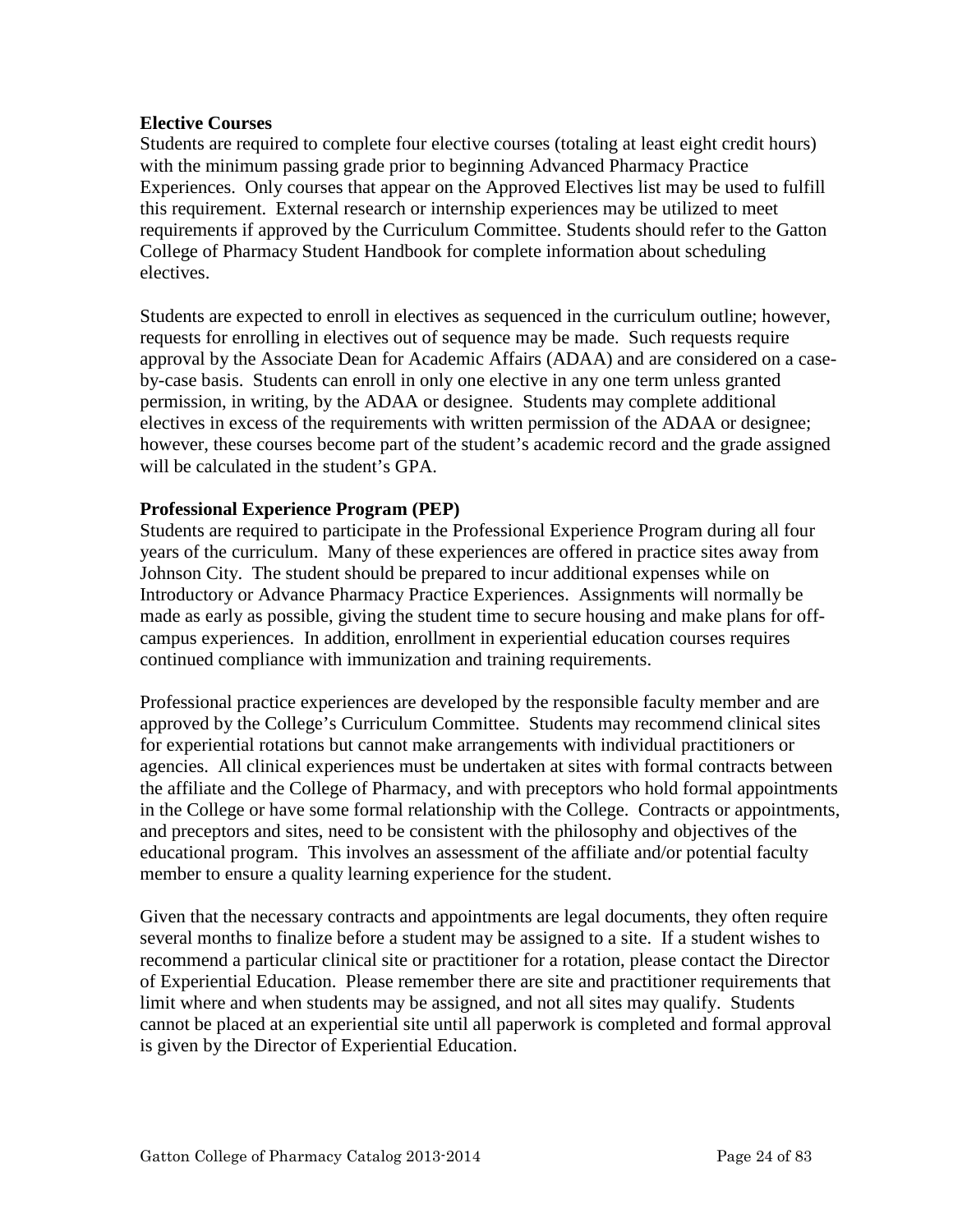<span id="page-24-0"></span>Students will not be placed in sites where there is a conflict of interest in evaluating student performance. Such conflicts include, but are not limited to, assignment to a relative or close family friend, assignment to a site where the student has previously or is currently employed, and assignment to a preceptor who has a business or financial relationship with the student or a family member of the student.

# **Joint Degree Programs**

#### *PharmD/Masters of Public Health*

Students at East Tennessee State University's Bill Gatton College of Pharmacy can simultaneously pursue a Master of Public Health (MPH) degree from the ETSU College of Public Health while completing the PharmD degree. The joint degree program is designed to provide future pharmacists a broad perspective that could help solve health problems on a large scale. It is an excellent choice for pharmacists who want to pursue a career in public health leadership at the local, state or national level.

Students enroll in MPH courses at specified points in the PharmD curriculum (see below for general curriculum structure). During the fourth year of the joint degree program, students will devote one full year of study as an MPH student within the College of Public Health before returning for their fifth and final year at the College of Pharmacy.

| Year One                              |  |
|---------------------------------------|--|
| - All PharmD coursework               |  |
| -- Apply for admission to MPH program |  |

Year Two -- PharmD coursework -- 3 hr core MPH class in fall and spring (count as PharmD electives)

Summer between Years Two and Three -- Complete 6 hours of MPH core classes

Year Three

- -- PharmD coursework
- -- 3 hr MPH core class in fall and spring (count as PharmD electives)

Year Four

- -- No PharmD coursework
- -- Complete MPH didactic coursework (24 hours)

Year Five

- -- PharmD advanced practice rotations
- -- MPH field experience

(counts as PharmD elective rotation)

# *PharmD/Masters of Business Administration*

Students at East Tennessee State University's Bill Gatton College of Pharmacy can simultaneously pursue a Masters of Business Administration (MBA) degree from the ETSU College of Business and Technology while completing the PharmD degree. The joint degree program is designed to provide students with a broader perspective on business that will strengthen graduates' ability to engage in pharmacy management within a variety of health care settings. The joint degree program is structured such that students can complete both degrees within a four-year period of time (see below for general curriculum structure of the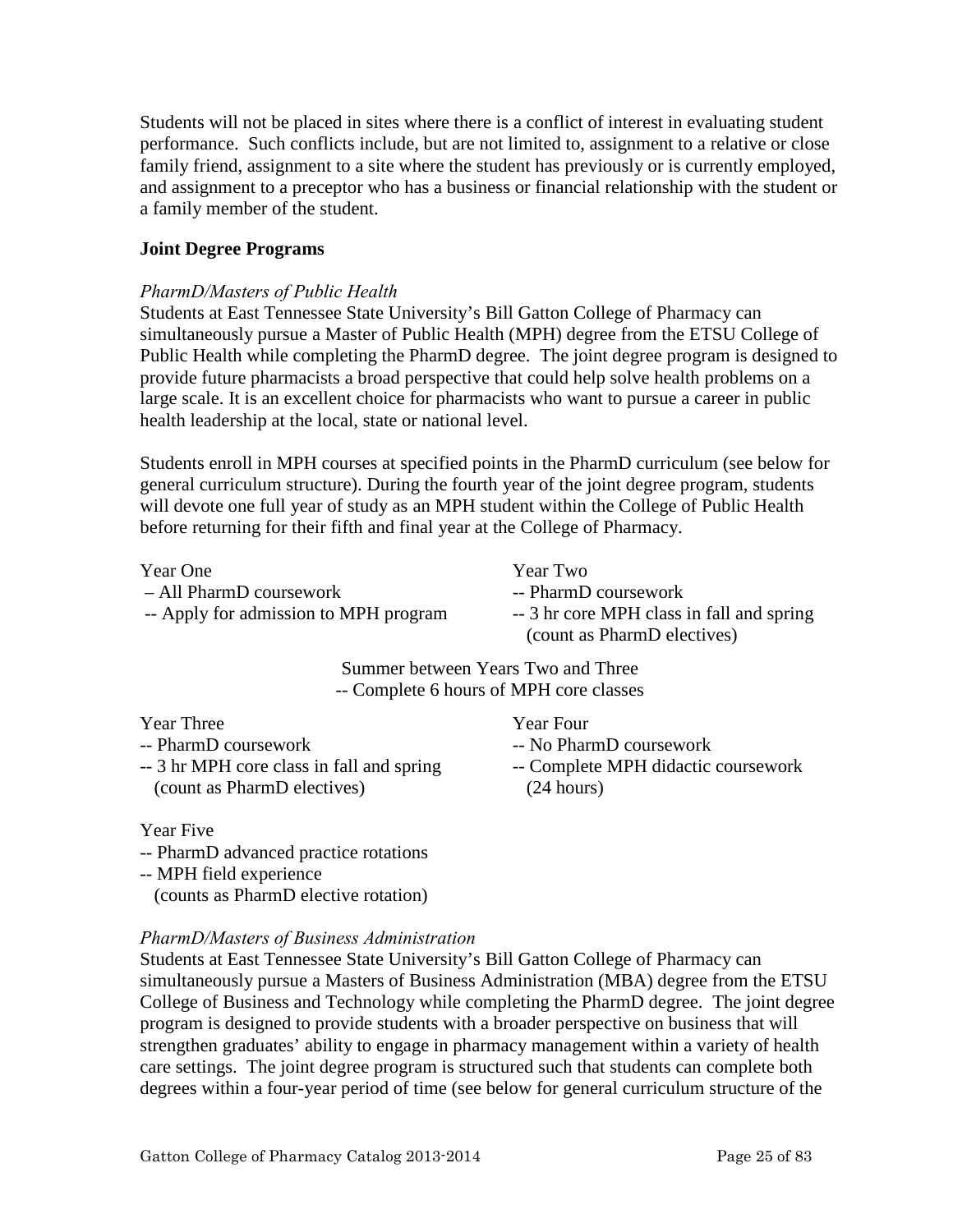program). Students complete MBA courses at specified points in the PharmD curriculum and during the summer following the first and second year of pharmacy school.

| Year One<br>- All PharmD coursework                                | Summer After Year One<br>-- Complete 9 hours of MBA coursework |
|--------------------------------------------------------------------|----------------------------------------------------------------|
| -- Apply for admission to MBA program                              | Year Two                                                       |
| Year Two                                                           | Summer After Year Two                                          |
| -- PharmD coursework                                               | -- 2 PharmD IPPE rotations                                     |
| -- 3 hr MBAclass in fall and spring<br>(count as PharmD electives) | -- 6 hours of MBA coursework                                   |
| <b>Year Three</b>                                                  | Summer After Year Three                                        |
| -- PharmD coursework                                               | -- MBA Capstone Experience                                     |
| (count as PharmD electives)                                        |                                                                |
| Year Four                                                          |                                                                |

-- PharmD advanced practice rotations

Contact the Office of Student Affairs (423-439-6338 or [pharmacy@etsu.edu\)](mailto:pharmacy@etsu.edu) for information about the admission process and requirements for the joint degree programs.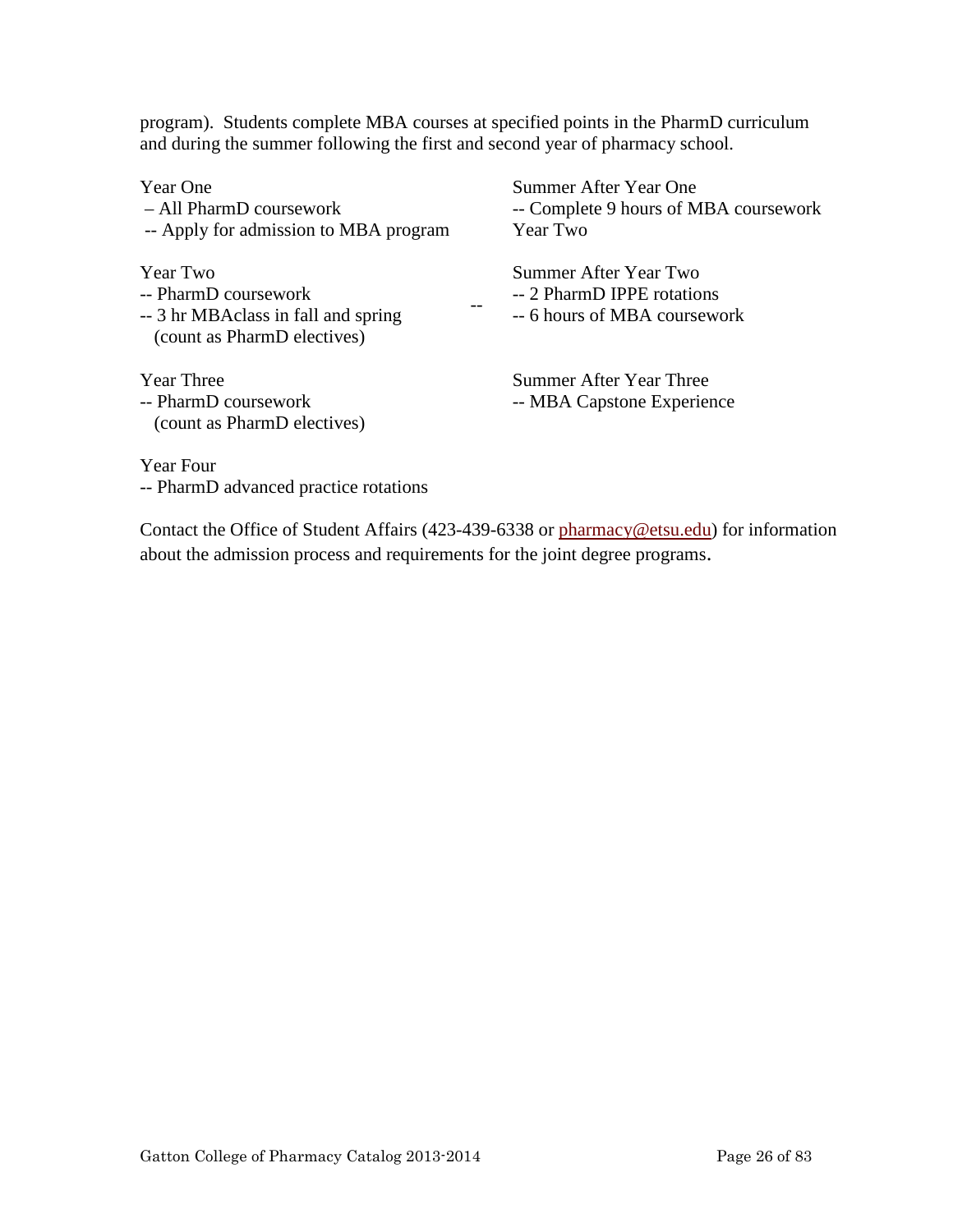# **ADMISSIONS**

<span id="page-26-0"></span>Admission to the Gatton College of Pharmacy at East Tennessee State University is based on a competitive selection process involving applicants who meet the minimum requirements for admission. The Admissions Committee endeavors to select for admission applicants who are the best qualified, with an emphasis on those who demonstrate a desire and propensity for rural pharmacy practice and an interest in rural health. The Gatton College of Pharmacy uses a rolling admission process which allows for interviews and final action on applications throughout the admission cycle. The College is committed to increasing the number of qualified pharmacists from currently underrepresented minority groups and from disadvantaged backgrounds. The school actively promotes and encourages applicants from these groups.

# **Pre-Pharmacy Studies**

Pre-professional preparation should be in an area chosen strictly according to the interest of the individual student. A specific major or minor course of undergraduate study for entering students is not advocated. A well-rounded undergraduate education is highly desirable, and students are encouraged to pursue the undergraduate program of their choosing. In addition to acquiring specific knowledge, the pre-pharmacy student should acquire certain basic skills and aptitudes such as the ability to read with speed, comprehension, and retention; the ability to understand concepts and draw logical conclusions; the ability to adapt quickly to new and different circumstances; and the ability to communicate effectively in all circumstances. Evidence of these abilities is sought throughout the admission process. These skills and abilities are essential in becoming a practicing pharmacist and a self-directed, lifelong learner.

#### *Pre-Pharmacy Course Prerequisites*

Admission to the Doctor of Pharmacy degree program requires that applicants complete at least 61 semester hours of undergraduate courses as specified below. Courses must be from a U.S accredited college or university. The prerequisites provide the minimum academic background essential to pharmacy education. Applicants who exceed the minimum stated requirements are more competitive.

Prerequisite coursework must be completed by the end of First Summer Session/Summer Session 1 prior to entrance into pharmacy school. Exceptions may be granted. Applicants who are in the process of completing prerequisites at the time of application should note these on their PharmCAS application as in progress or planned courses. All prerequisite coursework must be completed with a grade of C- or higher.

Foreign coursework may only be considered in cases where the applicant has earned the equivalent of a baccalaureate degree (or higher) at an accredited institution. A foreign transcript evaluation report (FTER) must be submitted through PharmCAS.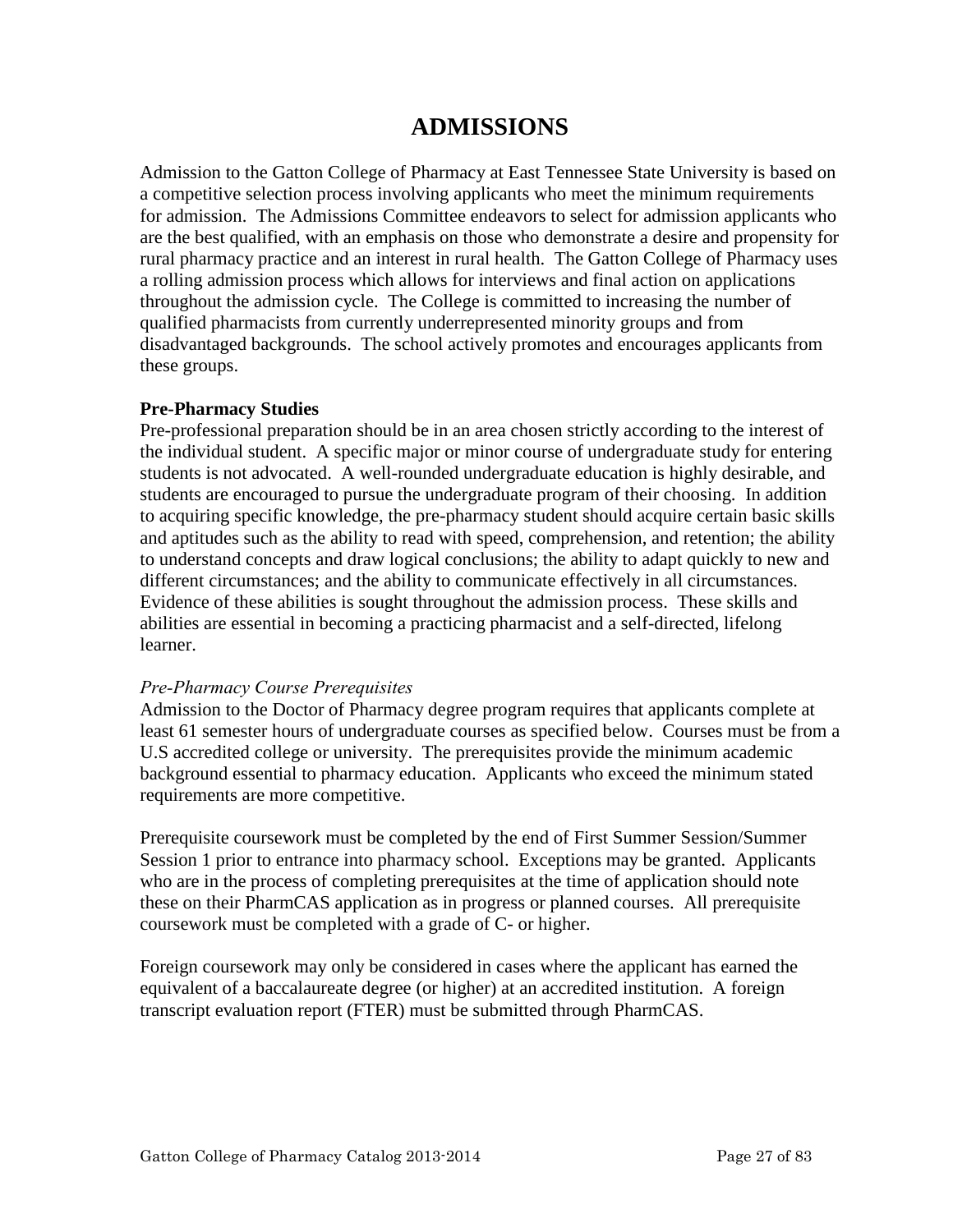<span id="page-27-0"></span>

| <b>Courses</b>                                                                   |   |
|----------------------------------------------------------------------------------|---|
| General Biology and Lab*                                                         | 4 |
| Microbiology and Lab*                                                            | 4 |
| Biology Elective*                                                                | 3 |
| General Chemistry and Lab*                                                       | 8 |
| Organic Chemistry and Lab*                                                       | 8 |
| General Physics and Lab*                                                         | 4 |
| Calculus                                                                         | 3 |
| <b>Statistics</b>                                                                | 3 |
| Economics                                                                        | 3 |
| Composition<br>(Any writing-intensive course in the English area is acceptable.) | 3 |
| <b>Oral Communication</b>                                                        | 3 |
| Additional Writing-Intensive Course or Oral Communication<br>Course              | 3 |
| Social Sciences, Behavioral Sciences, and/or Humanities Electives                | 9 |
| General Elective (science course recommended)                                    | 3 |

\*Course must count toward that major or a science degree

# *Use of Advanced Placement or CLEP Credit*

Advanced placement credit, CLEP credit, or other nontraditional credit in required nonscience courses awarded by a regionally accredited college or university may be utilized to satisfy academic prerequisites. Such credit may also be utilized to satisfy prerequisite science courses provided that applicants have taken additional course work in the same discipline. Prospective students should be aware that portions of the professional curriculum require solid skills in algebra and introductory integral calculus, and those math skills, if not used, quickly diminish. As such, we strongly recommend that incoming students take appropriate steps to insure a high level of mathematical aptitude

# **Early Decision Program**

The College participates in the Pharmacy College Application Service (PharmCAS) early decision admission program. This program allows highly competitive applicants who are committed to attending the Gatton College of Pharmacy the opportunity to secure an admissions acceptance early during the admissions cycle. Applicants choosing this program cannot apply to any other pharmacy school prior to receiving a decision and agree to attend the Gatton College of Pharmacy, if accepted.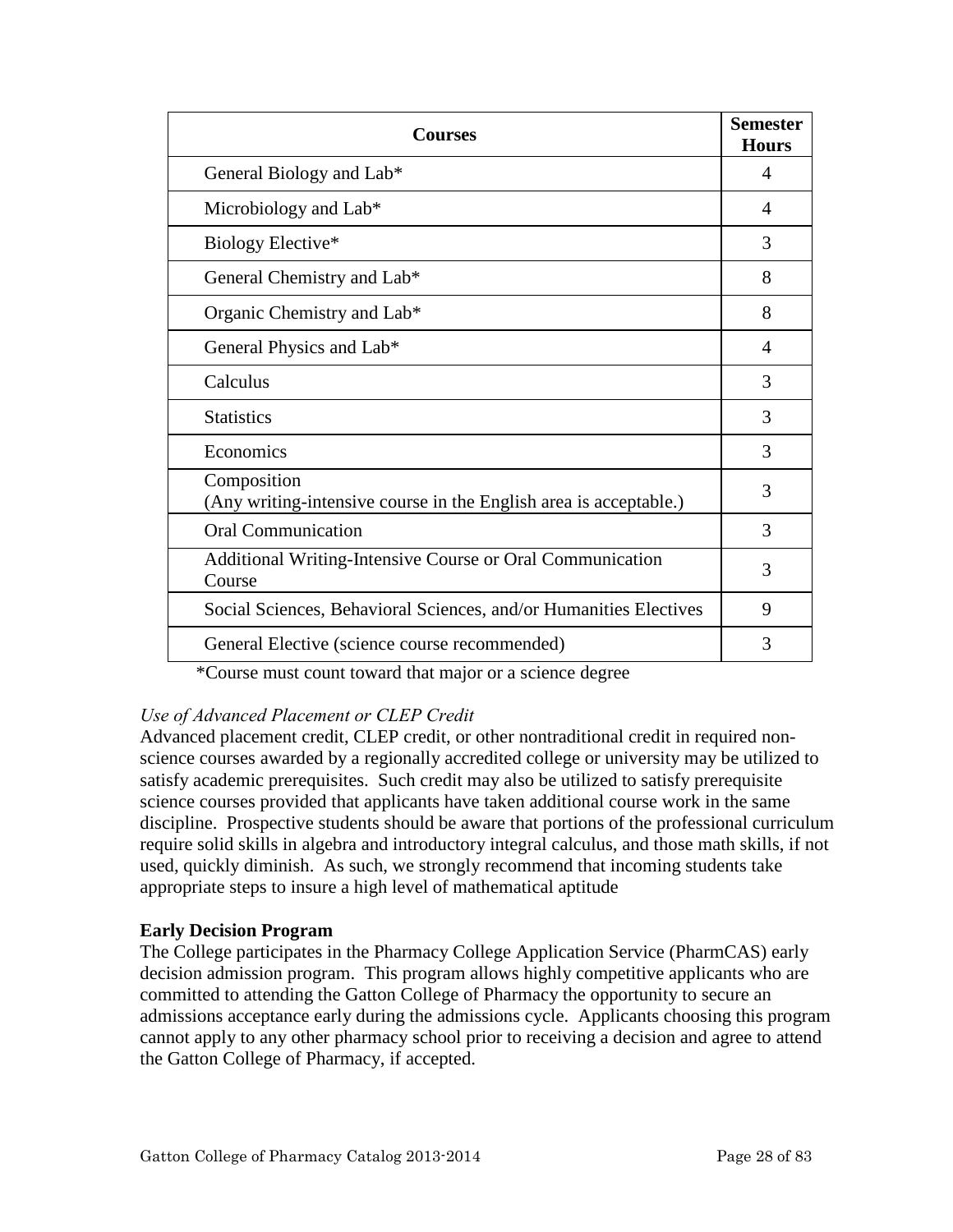<span id="page-28-0"></span>The deadline to apply as an Early Decision applicant set annually by PharmCAS but is typically the first Monday in September. Early Decision applicants are assured of receiving an admission decision in late October. Please note that Early Decision applicants are not given preference over regular decision applicants by the Admissions Committee.

# **Admission Eligibility**

Applicants must be a U.S. citizen, possess a U.S. Permanent Resident Visa (Green Card), or have been granted political asylum or refugee status to be eligible for admission. Proof of eligibility is required for non-U.S. citizens. Additionally, pursuant to Tennessee Public Chapter No. 1061-SB No. 1325 known as the Tennessee Eligibility Verification for Entitlements Act (TEVA) applicants claiming U.S. citizenship status may be required to provide proof upon matriculation.

# **Applying for Admission**

Applicants will be considered for admission only after a complete admission file has been submitted to the Admissions Committee. A complete admissions file consists of a PharmCAS application, supplemental application, PCAT and letters of reference. See below for detailed information regarding each of these items.

# *PharmCAS Application*

Application is made using the Pharmacy College Application Service (PharmCAS) via their website, www.PharmCAS.org.

# *Supplemental Application and Application Fee*

Applicants are also required to submit a supplemental application along with a nonrefundable application fee of \$50 directly to the College. The supplemental application is available only to applicants who have submitted a PharmCAS application. Instructions for completing the supplemental application are provided via email after the PharmCAS application has been received.

# *Pharmacy College Admission Test (PCAT)*

All applicants are required to report official scores from the Pharmacy College Admission Test (PCAT) by the deadline. Applicants report scores directly to PharmCAS (code 104). The PCAT must be taken within 3 years of the application deadline.

Under certain conditions, a Preliminary Score Report may be utilized to expedite processing of an application. The applicant will receive information regarding this report once their PharmCAS application is received by the College. Applicants must still submit official scores as stated above by the specified deadline. Offers of acceptance are contingent upon verification of scores.

Applicants are advised to structure a curriculum that prepares them adequately for the PCAT. Information regarding the PCAT may be obtained from the applicant's pre-professional advisor or at www.PCATweb.info.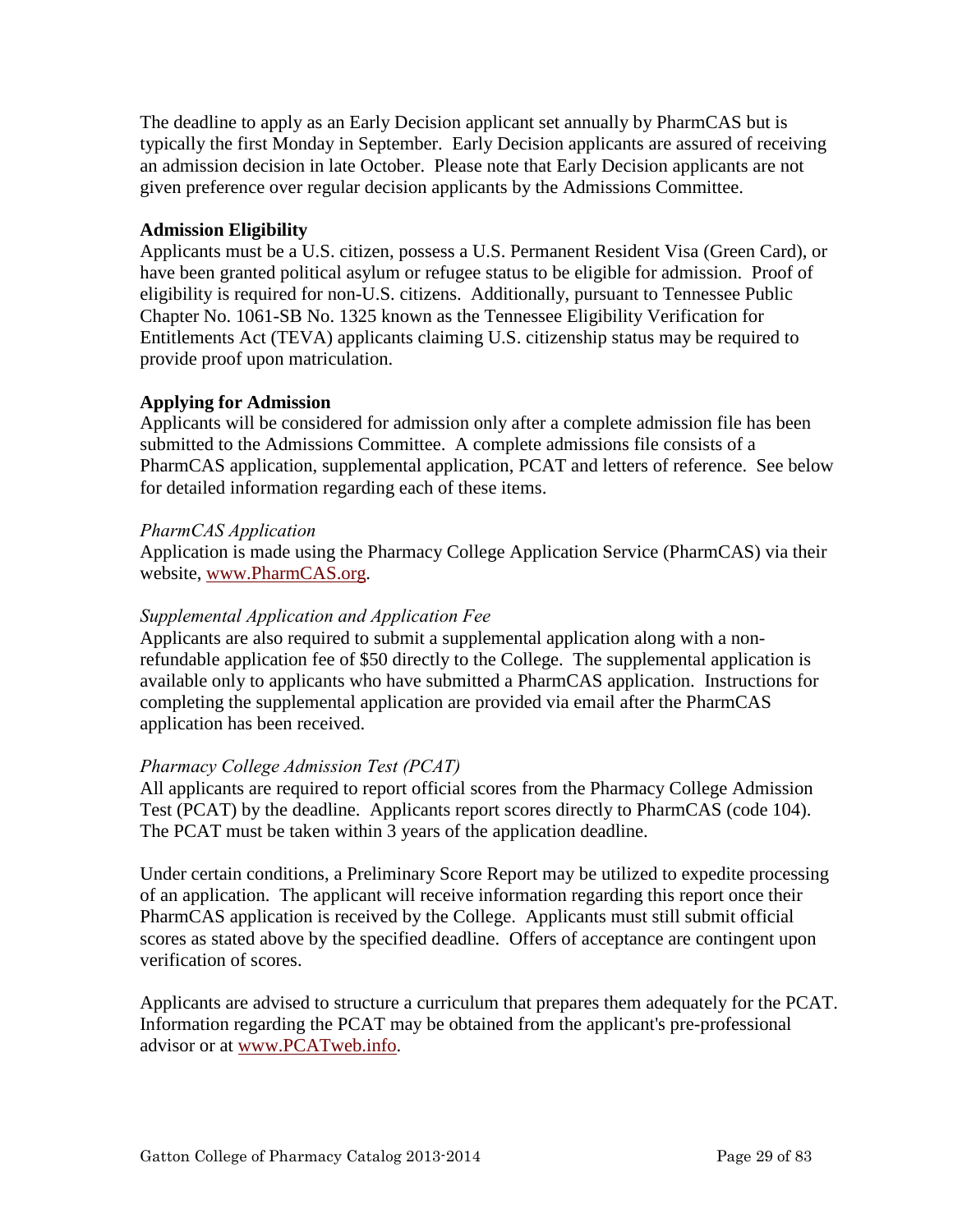# <span id="page-29-0"></span>*Letters of Reference*

Two letters of reference are required and must be submitted through PharmCAS. One letter must be from a science faculty member (natural sciences) who has taught the applicant or from the pre-health advising office at the applicant's academic institution. This letter should address the applicant's academic performance and academic potential as a future Student Pharmacist. The second letter may be from a source of the applicant's choosing; however, a letter from a pharmacist or other source who can attest to the applicant's potential as a future health care professional is highly recommended. Letters from the following evaluators will not be counted toward the two letters of reference: clergy, co-worker, friend, and politician. Under no circumstances will letters from family members be accepted.

#### *Interview*

An in-person interview with members of the Admissions Committee is required. Only selected applicants will be invited to interview (all related expenses are the sole responsibility of the applicant). Interview dates are scheduled directly with the applicant by the Admissions Office. An invitation to interview does not guarantee admission or imply any specific action on the part of the Admissions Committee.

#### *Class Deposit*

Upon notification of acceptance to the Gatton College of Pharmacy, the applicant will be required to pay a non-refundable class reservation deposit of \$500.

#### *Deferred Matriculation*

Accepted applicants may request deferred entrance into the Gatton College of Pharmacy until the next class for previously unforeseen circumstances. In order to request deferred matriculation, the applicant must submit a written request explaining why a later matriculation is desired. The applicant, if approved for deferment, will be required to sign a contract agreeing to comply with specific conditions. Requests for deferred matriculation must be made in writing no later than June 30 immediately preceding expected matriculation.

# **Application Deadline**

|                                                                                                   | <b>Early Decision</b><br><b>Applicants</b>               | Regular<br><b>Applicants</b> |
|---------------------------------------------------------------------------------------------------|----------------------------------------------------------|------------------------------|
| Receipt by PharmCAS of application, fee,<br>and all transcripts                                   | September 3, 2013                                        | March 3, 2014                |
| Receipt by GCOP of supplemental<br>application and fee                                            | Must be received within 30 days of<br>email notification |                              |
| Deadline for all required supporting<br>materials (i.e., PCAT scores and letters of<br>reference) | September 23,<br>2013                                    | March 24, 2014               |

#### **Selection Criteria**

The Admissions Committee evaluates applicants on the basis of demonstrated academic achievement, PCAT scores, letters of reference, pertinent extracurricular activities, evidence of non-scholastic accomplishments, evidence of strong knowledge and understanding of the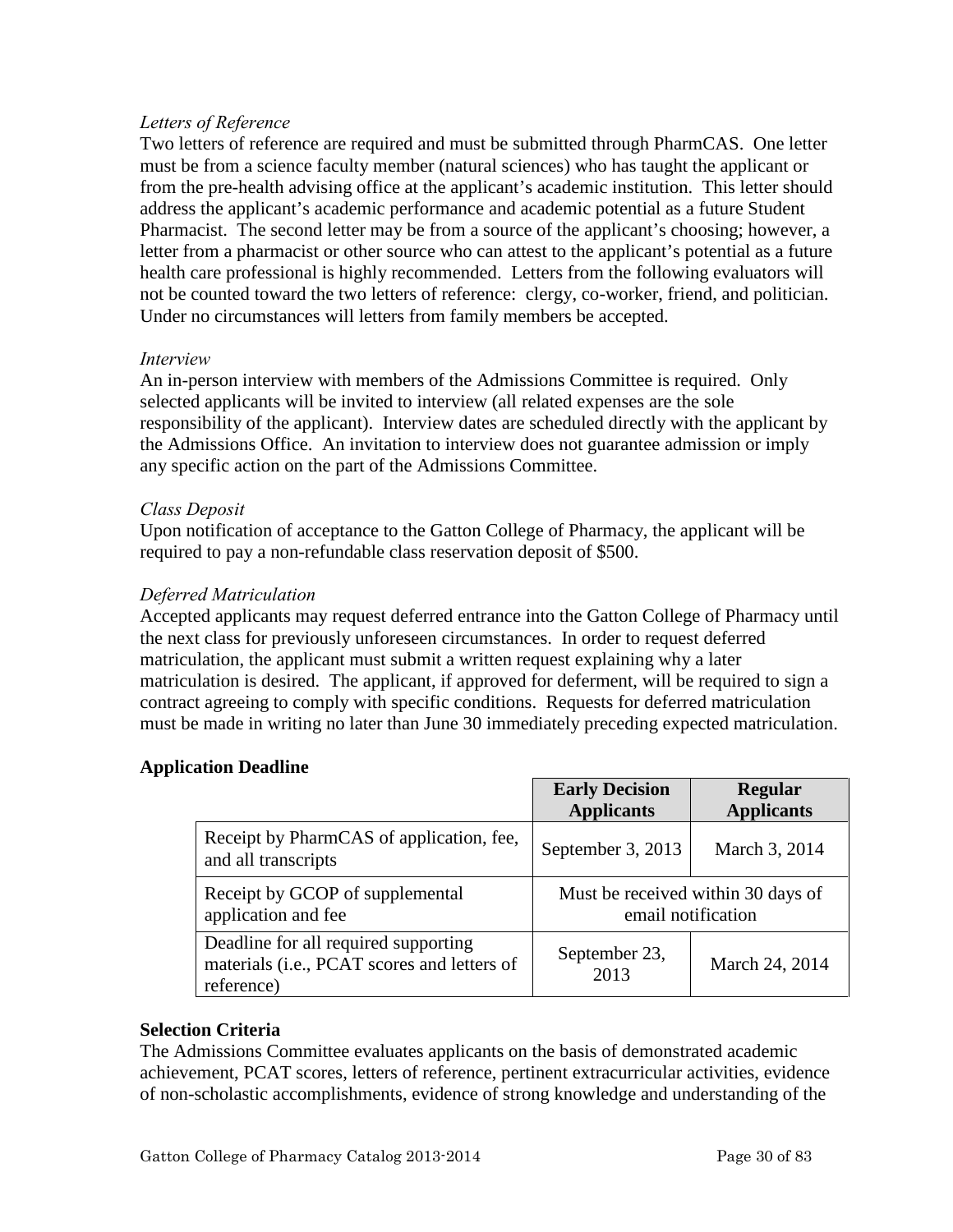<span id="page-30-0"></span>profession, and demonstrated motivation for the study and practice of pharmacy consistent with the mission of the Gatton College of Pharmacy. Criteria for admission are integrity, willingness and ability to assume responsibility, high scholastic achievement, maturity, intellectual curiosity, and sound motivation.

#### *Academic Considerations*

In evaluating the applicant's coursework, the Admissions Committee examines the time frame and difficulty of the pre-pharmacy course schedule, the correlation of the academic record with the PCAT scores, and extracurricular activities (particularly activities such as concurrent employment, collegiate athletics, and philanthropic/service activities) as an indication of the potential to succeed in the academically rigorous pharmacy curriculum.

Applicants are expected to possess a solid academic foundation, particularly in the sciences and mathematics. Applicants who have taken prerequisite coursework more than 10 years prior to the application deadline should demonstrate contemporary content knowledge. This can be accomplished by acceptable performance on the PCAT and/or work experience. Such applicants are encouraged to address this issue in the PharmCAS personal statement or the College's supplemental application.

All prerequisite coursework must be completed prior to enrollment; however, students who will have completed the prerequisites by the end of the spring semester prior to desired enrollment will be more competitive for admission. Similarly, applicants completing the typically more demanding science courses by the end of the fall semester are more competitive. Applicants are strongly discouraged from leaving a significant number of prerequisites for completion during the summer preceding anticipated enrollment in pharmacy school.

# *Experience*

It is expected that applicants have a clear understanding of the pharmacy profession. Each application is examined for evidence of an applicant's firsthand exposure to health care as an indication of the applicant's motivation and that the applicant is familiar with the realities of pharmacy as a career. Applicants without pharmacy work experience should consider volunteering, shadowing a pharmacist, or extensively researching the profession prior to applying for admission.

# *Residency*

The Gatton College of Pharmacy gives preference to applicants who are residents of Tennessee and residents of our contiguous Appalachian service area who are interested in our emphasis on the practice of rural pharmacy. Because the Gatton College of Pharmacy is a tuition-funded program, tuition is the same for all students regardless of residency.

#### **Reconsideration of Admissions Committee Decision**

It is the policy of the College that it will not review or reconsider any admissions decision unless significant new information, which was not available at the time of the original decision, is discovered. The College reserves the sole right to determine the significance of any new information presented. Requests for reconsideration are rarely granted.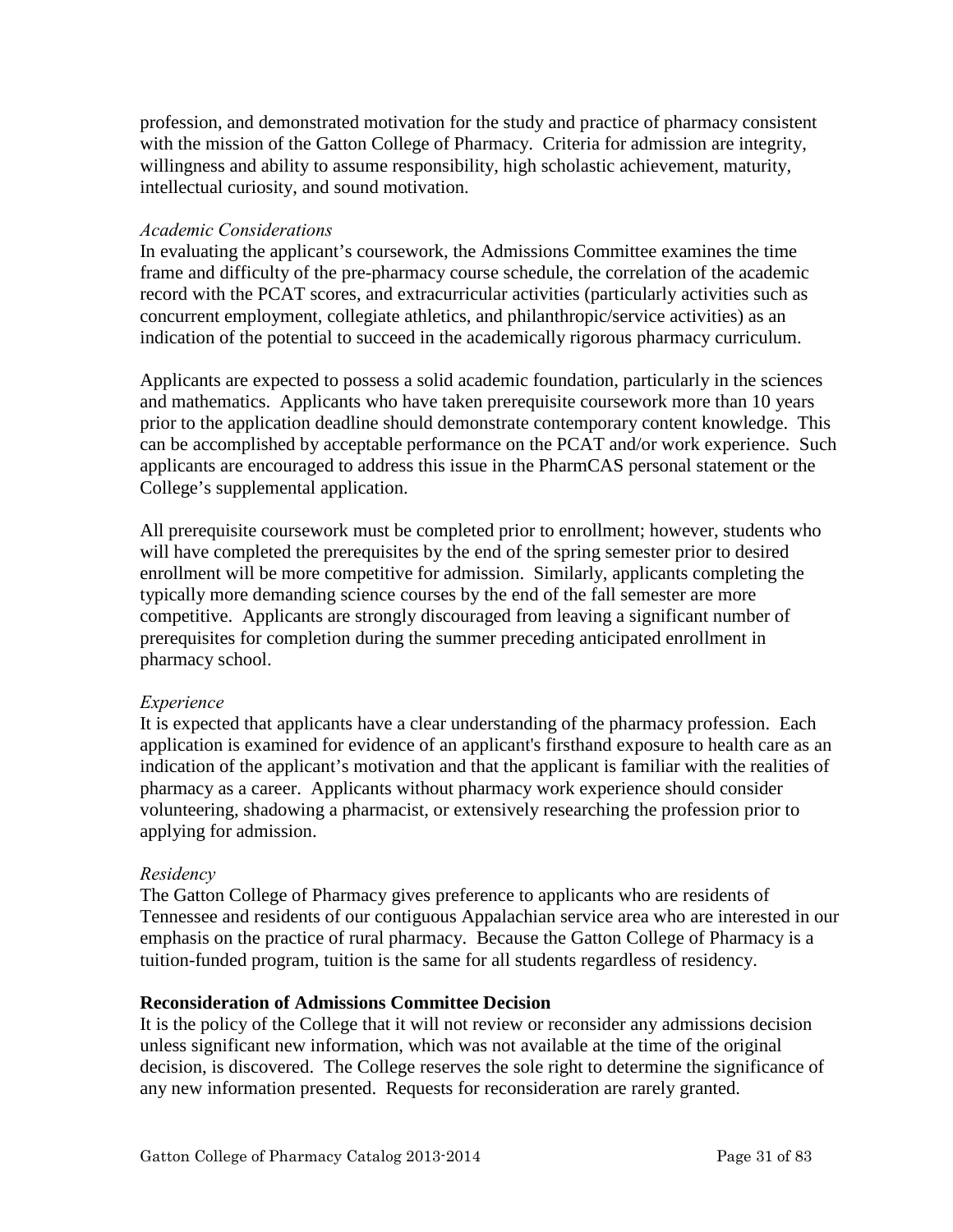#### <span id="page-31-0"></span>**Technical Standards for Admission**

Pharmacy education requires that the accumulation of scientific knowledge be accompanied by the simultaneous acquisition of skills and professional attitudes and behavior. PharmD graduates must have the knowledge and skills to function in a broad variety of clinical situations and to render a wide spectrum of patient care. While acknowledging Section 504 of the 1973 Vocational Rehabilitation Act and the Americans with Disabilities Act of 1990, the Admissions Committee asserts the following minimum technical standards must be present in prospective candidates.

A candidate for the PharmD degree must have aptitude, abilities, and skills in five areas:

- Observation
- Communication
- Motor
- Conceptual, integrative and quantitative
- Behavioral and social

Technological compensation can be made for some disabilities in certain areas but a candidate should be able to perform in an independent manner.

Candidates for the PharmD degree must have somatic sensation and the functional use of the senses of vision and hearing. Candidates' diagnostic skills will also be lessened without the functional use of the senses of equilibrium, smell, and taste. Additionally, they must have sufficient exteroceptive sense (touch, pain, and temperature), sufficient proprioceptive sense (position, pressure, movement, stereognosis, vibratory), and sufficient motor function to permit them to carry out the activities described in the section above. They must be able to consistently, quickly, and accurately integrate all information received by whatever senses employed, and they must have the intellectual ability to learn, integrate, analyze, and synthesize data. The Admissions Committee considers any applicant demonstrating the ability to perform or learn to perform the skills listed. These skills and abilities are assessed during the interview and throughout the PharmD program. Students are judged not only on their scholastic accomplishments, but also on their physical and emotional capacities to meet the full requirements of the school's curriculum, and graduate as skilled and effective pharmacy practitioners.

#### **Transfer Applicants**

Students desiring to transfer into the professional program from another ACPE accredited college of pharmacy will be evaluated on an individual basis; however, transfer admission is contingent upon space availability. Transfer applicants must meet the same requirements as a first-time PharmD applicant. Additionally, transfer applicants must be in good standing with (i.e., eligible to return to the pharmacy school previously attended) and should have a competitive grade point average.

Transfer applicants apply directly to the Gatton College of Pharmacy by completing the transfer application (found on the web at www.etsupharmacy.com). Transfer applicants are required to submit an official transcript from all post-secondary institutions attended, a copy of PCAT scores, and letters of reference as specified on the application. If the transfer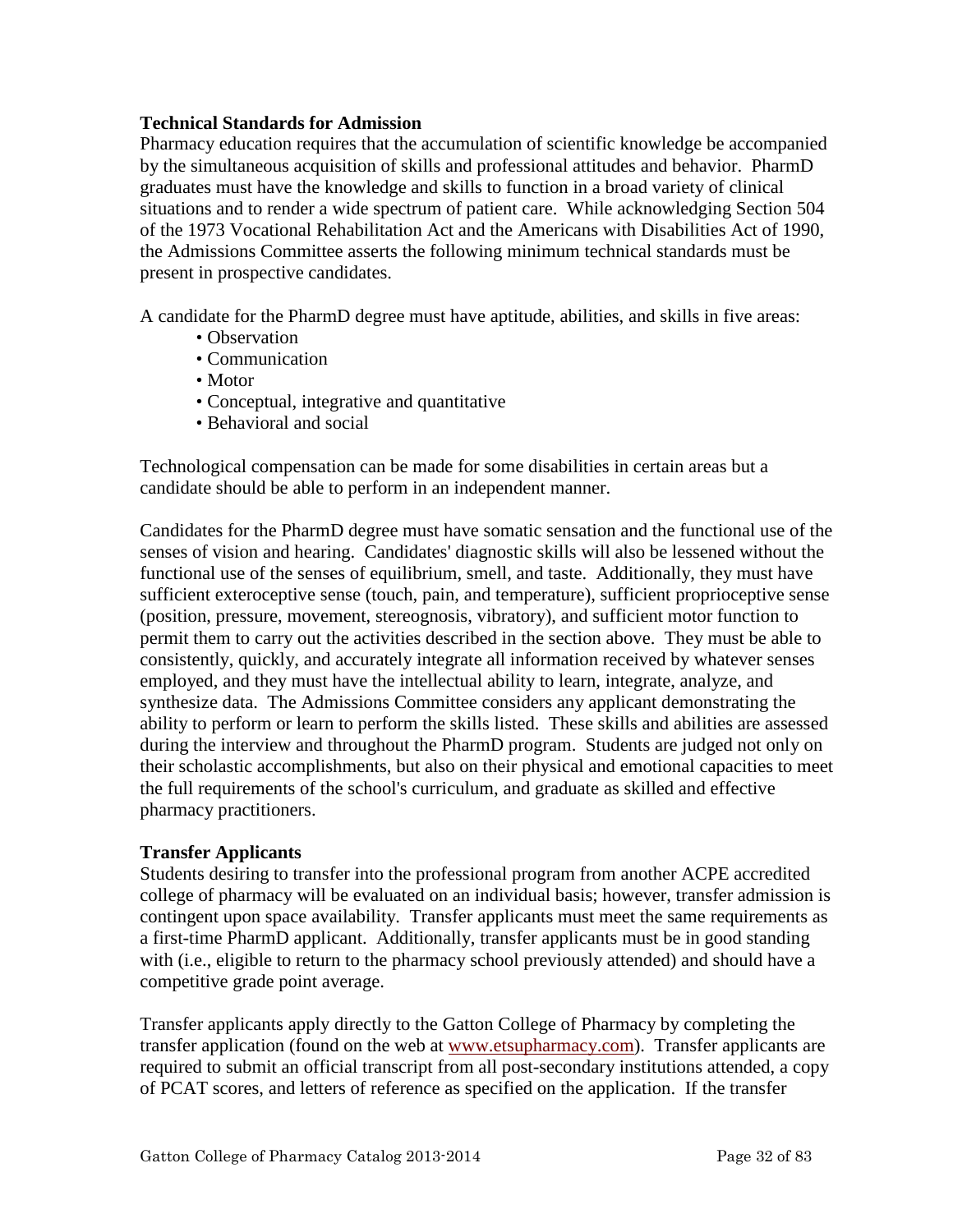<span id="page-32-0"></span>applicant is determined to be qualified for admission, a personal interview will be arranged. Applicants are also required to submit course syllabi for all pharmacy school courses completed for which credit is desired.

Transfer credit awarded and academic classification are determined based upon review of the transcripts and syllabi. Transfer students are required to complete at a minimum the last two years of the curriculum in order to receive the PharmD degree from the Gatton College of Pharmacy.

Interested applicants are encouraged to contact the Office of Student Affairs prior to applying.

# **Matriculation Requirements for Entering Students**

# *Criminal Background Checks*

The Gatton College of Pharmacy is committed to providing the public with well-trained pharmacists who possess the traits of high moral character and standards. Within Tennessee and nationally, due to state legislative and accreditation requirements, many healthcare entities require all people working in their settings to submit to a Background Check (BC). These institutions may require individuals training to become healthcare practitioners to undergo a BC before participating in any educational/patient care activities at their sites. Additionally, many states require a BC for all individuals seeking a license to practice healthcare within the state.

In light of the foregoing, the College has concluded that it is in the best interest of the College, our partner institutions, patients, and students for the College to determine at the outset if students seeking to complete the PharmD pose a potential risk, and whether such students meet eligibility requirements to participate in patient care activities at affiliated health care institutions by requiring all accepted applicants to undergo a BC as a condition of initial enrollment. This check shall be completed in a usual manner utilizing the services of recognized background screening company selected by the College. Enrollment is contingent upon satisfactory evaluation of the results of the BC. Results of the BC may also be released to affiliated institutions that require this information for student participation in patient care activities.

A letter from the College indicating a conditional acceptance will include notice of the BC requirement. Conditionally accepted applicants are required to cooperate completely with the College, or other authorized/approved investigative agency in granting permission/ authorization for the BC to be completed in a timely manner. All costs associated with the BC are the responsibility of the student and shall be paid directly to the vendor.

If an issue that may preclude a student's enrollment or participation in academic activities is identified, the case will be considered by an administrative subcommittee of the College, which shall evaluate the information relative to the finding and make a recommendation regarding the individual's suitability for enrollment. The recommendation will be forwarded to the Dean of the College of Pharmacy for a final decision.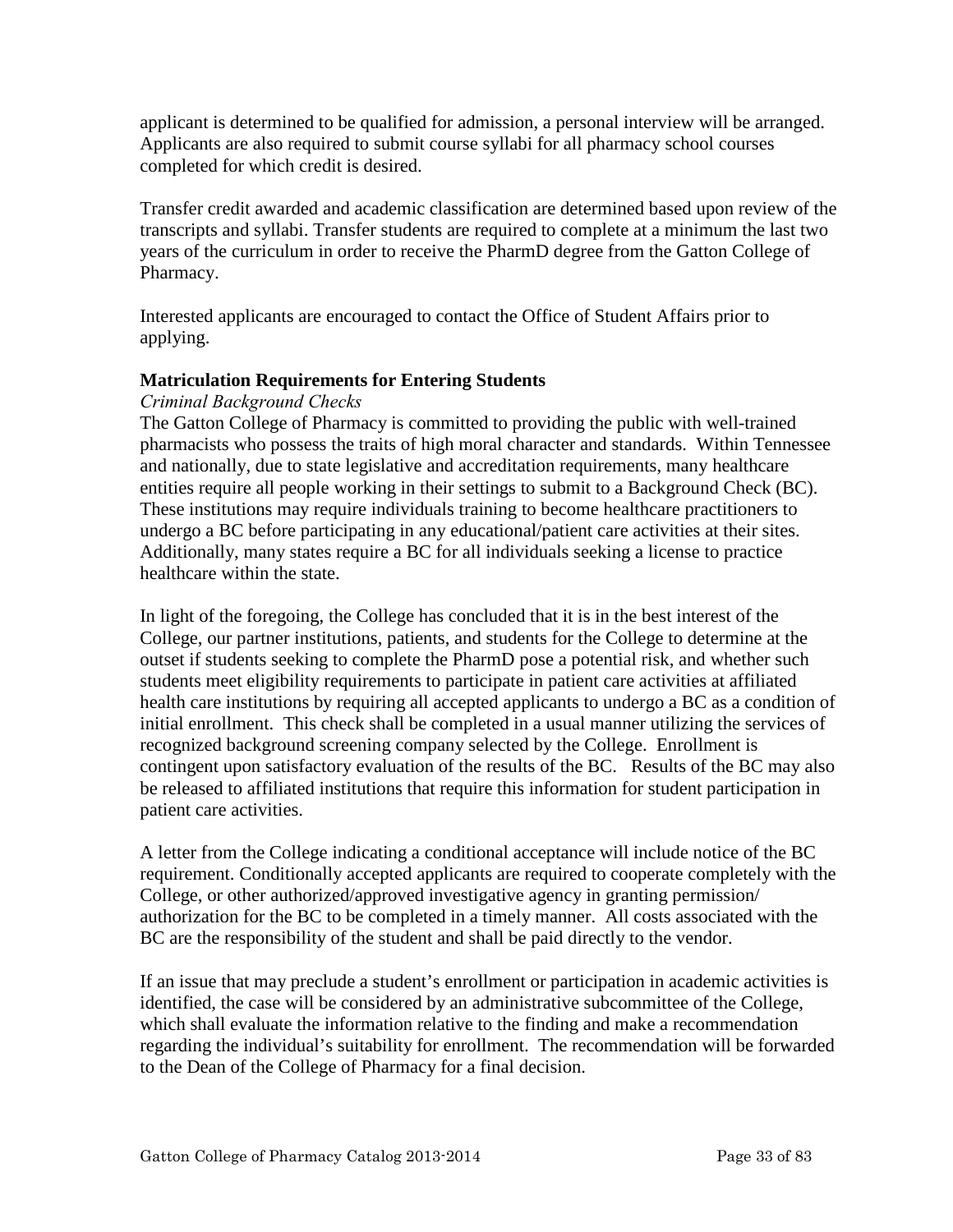#### <span id="page-33-0"></span>*Health and Immunization*

As a prerequisite for enrollment, Gatton College of Pharmacy students are required to demonstrate receipt of appropriate immunizations and/or testing for protection against exposure to certain infectious diseases as detailed below. Acceptable documentation must be submitted to the Office of Student Affairs by the specified deadline prior to initial matriculation. Failure to comply may result in the student not being allowed to enroll or permitted to participate in practice experiences.

Measles, Mumps, Rubella (MMR): Proof of immunity to measles (rubeola), mumps and rubella is required of all students through the documentation of receipt of two MMR vaccines. The first dose must have been given on or after the first birthday. MMR vaccinations must be given at least 30 days apart. Alternately, the student may prove immunity through documentation of blood serum titer indicating immunity.

Hepatitis  $\overline{B}$ : Proof of immunity against hepatitis B is required of all students. Students are required to complete the vaccination series which consists of three injections given at recommended intervals. Additionally, students are required to obtain a blood serum titer test that demonstrates the student has developed an adequate level of antibody protection to indicate immunity. The titer should be received 1-2 months after completing the series of three injections.

If the hepatitis B titer is negative following completion of the initial series of three injections, the student will be required to repeat the series and have a repeat titer drawn. If the titer remains negative, the student will be required to receive appropriate clinical consultation.

Tetanus-Diphtheria: A current tetanus-diphtheria booster is required for all students. Students must provide documentation of receipt of a booster vaccine within 10 years of their expected graduation date. Effective October 2005, the CDC recommends administration of the TDAP in place of Td to promote protection against pertussis. Varicella (chickenpox): Consistent with state law, students must demonstrate immunity to varicella through documentation of receipt of the varicella vaccination series or documentation of a blood serum titer indicating immunity.

Tuberculin (TB) Screening: Annual TB screenings are required while the student remains enrolled. The first screening should occur no earlier than June 1 of the year prior to initial enrollment in the College. If a student receives a positive test or has a history of testing positive, he or she will be required to provide documentation of a chest x-ray and the results thereof, including the recommendation and outcome regarding any therapy.

Acceptable Documentation: All documentation submitted in response to the above requirements must include the date of each immunization and/or titer as well as the results of the titer. Acceptable documentation may include a statement or progress notes from a healthcare provider; copy of immunization record; or copy of laboratory reports, as appropriate.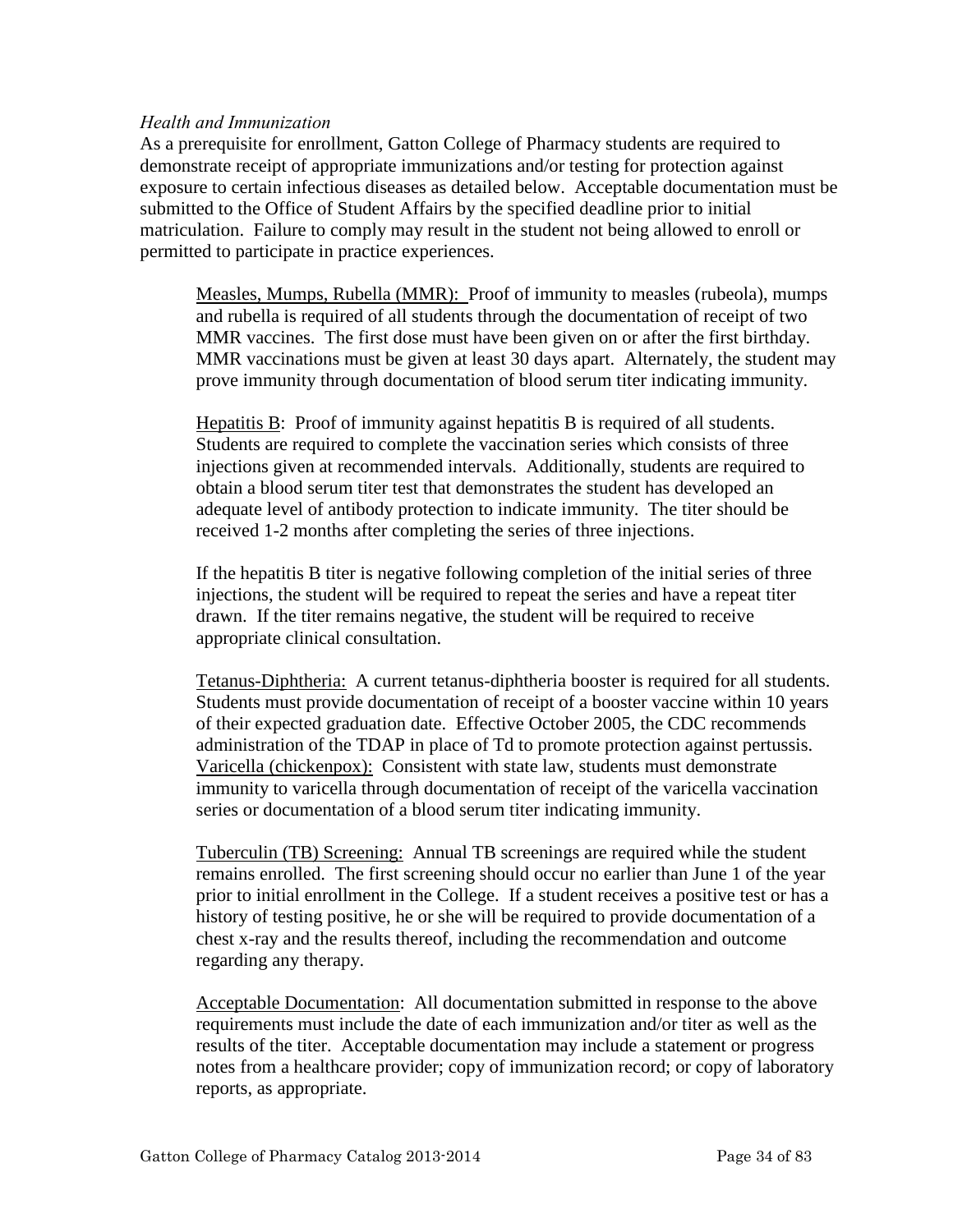<span id="page-34-0"></span>Acknowledgment of Information about Infectious Diseases: In accordance with legislation of the General Assembly, all students, upon initial enrollment in a postsecondary education institution, shall be informed of the risk factors and dangers of certain infectious diseases. Students are required to complete and sign a form that includes detailed information about hepatitis B (HBV) and meningococcal meningitis.

#### *Transcripts*

Entering students are required to submit an official transcript from ALL colleges or universities attended to the Admissions and Records Office directly from the institution. Transcripts marked issued to student will not be accepted without expressly given permission. Transcripts for courses in which the student is enrolled during the summer prior to matriculation should be sent after the summer grade and/or degree is posted.

#### *Basic Life Support Certification*

The Gatton College of Pharmacy requires that all student pharmacists be certified has having completed an approved basic life support (BLS) training program. Students are required to maintain certification throughout their entire pharmacy education program. All trainings are at the expense of the individual student. Documentation must be submitted to the Office of Student Affairs by the specified deadline prior to initial matriculation.

#### **Insurance Requirements**

#### *Professional Liability Insurance*

All PharmD students are required to carry professional liability insurance. Low cost coverage specifically designed for pharmacy students is available through Pharmacists Mutual Insurance Company. The premium is charged to the student's account upon registration.

#### *Medical Insurance*

Medical insurance is required of all PharmD students. Students will automatically be enrolled in the Tennessee Board of Regents student insurance program unless proof of medical insurance is provided by the student to the Office of Student Affairs. The cost of this insurance will appear on the student's fee bill for the semester.

#### **Required Trainings**

#### *Immunization Certification*

Students will be required to complete the American Pharmacists Association (APhA) Immunization Certification training during the first month of the first professional year. Training will be scheduled as part of the Introductory Pharmacy Practice Experience (IPPE). This certification consists of a self-study exam, a didactic lecture, a final exam and a practicum. This certification will be at the expense of the individual student. The certification will be active as long as the individual maintains active BLS certification.

#### *Occupational Safety and Hazard Administration Certification*

Students will be required to complete an online occupational safety and health (OSHA) training to prepare them for participation in PPEs. The training is completed via an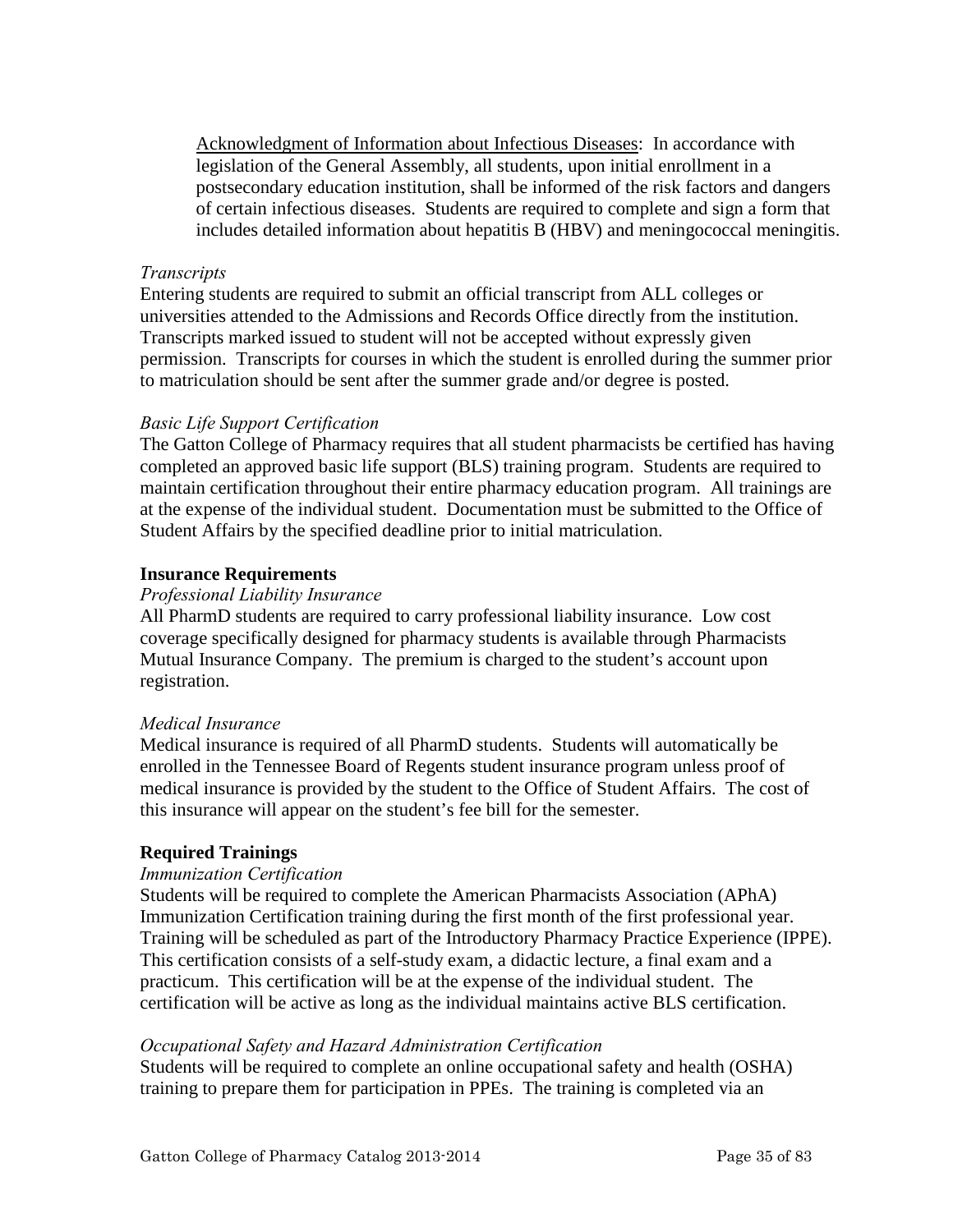<span id="page-35-0"></span>independent study program and must be completed before a student will be allowed to begin his/her introductory PPE. Annual training is required.

#### *Sexual Harassment Training*

Consistent with the university's mission and vision, the Gatton College of Pharmacy is committed to treating people with dignity and respect. This ideal involves all employees and students as we strive to work together in an atmosphere conducive to building relationships on honesty, integrity, and trust. Towards this end, student pharmacists will be required to complete training in Preventing Sexual Harassment upon initial enrollment in the College. The training is complete online as a self-study program. Students are required to submit a copy of the certificate of completion to the Office of Student Affairs.

# **Computer Requirements**

All students are required to have a personal laptop computer appropriately configured to be compatible with university and college physical facilities, and Desire2Learn (D2L) on the web. D2L is a web-based teaching and learning tool utilized by the faculty for course delivery. Laptop computers are necessary for: retrieving course materials, including syllabi and handouts; retrieving primary literature and conducting internet searches; taking notes in class, if permitted by the instructor; taking in-class exams and quizzes as required; and other projects and writing assignments. The large classrooms have wired internet access; other areas in the College of Pharmacy have wireless access to the ETSU network.

Students are expected to provide their own printing hardware and supplies. Other devices may suffice for many tasks, but the student is responsible for having functional and personal equipment for any in class quiz, exam, or exercise. Recommended minimum computer specifications can be found on the web at www.etsupharmacy.com.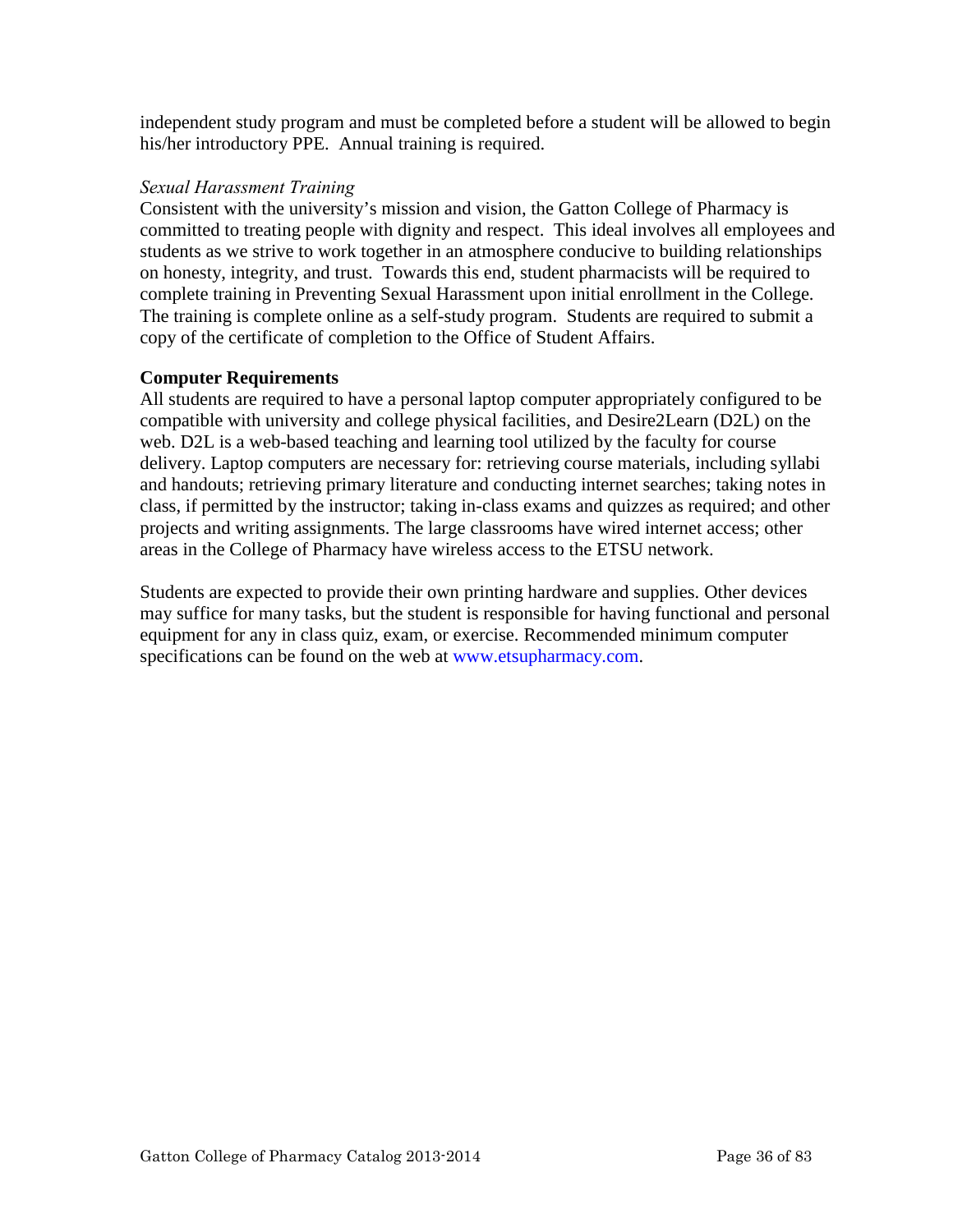# **EXPENSES AND FINANCIAL AID**

#### **Annual Cost of Attendance**

(First-year costs based on 9 months; budgets for all years can be found on the web at [http://www.etsupharmacy.com\)](http://www.etsupharmacy.com/)

| Tuition and Fees <sup>1</sup>                                                                              | \$35,376 |
|------------------------------------------------------------------------------------------------------------|----------|
| Tuition <sup>2</sup>                                                                                       | 31,756   |
| <b>Student Fees</b>                                                                                        | 1,260    |
| Liability Insurance                                                                                        | 18       |
| Health Insurance*                                                                                          | 2,342    |
| (*average cost, premium varies according to age;<br>premium can be waived with proof of medical insurance) |          |
| <b>Indirect Costs</b>                                                                                      | \$7,750  |
| Books and Supplies (P1 year; subsequent years less)                                                        | 1,090    |
| Transportation                                                                                             | 4,140    |
| Miscellaneous                                                                                              | 2,520    |
| <b>Room and Board</b>                                                                                      | \$10,620 |
| Housing                                                                                                    | 5,670    |
| Living Expenses                                                                                            | 4,950    |
| <b>Estimated Federal Loan Fees</b>                                                                         | \$600    |
| <b>Total Base Budget (P1 year)</b>                                                                         | \$55,346 |
| <sup>1</sup> Tuition and fees are set annually by Tennessee Board of Regents                               |          |

*Tuition and fees are set annually by Tennessee Board of Regents* <sup>2</sup> Tuition is the same regardless of residency

# **Financial Aid**

Pharmacy students are served by the College's Financial Aid Office. The office makes every effort to assist pharmacy students in securing the financial resources to attend the College. Financial aid is awarded on the basis of demonstrated need, which is the annual cost of attendance less the expected family contribution as calculated by the federal government from information provided on the Free Application for Federal Student Aid (FAFSA).

Financial aid available to student pharmacists consists of federally sponsored programs and limited scholarships. Students may only borrow up to the cost of attendance (tuition, fees, living expenses, transportation, and personal and miscellaneous expenses). Student budgets are based on the expected educational expenses of the student; as such, it is increased only under extenuating circumstances.

In order to apply for any of the federal aid programs, a student must submit a FAFSA and indicate the Gatton College of Pharmacy as the college he or she plans to attend (Federal School Code E01254). Students eligible for the Tennessee Educational Lottery Scholarships should submit the FAFSA no later than April 1 of each year in order to ensure consideration for receipt of the lottery scholarship. The FAFSA may be completed online at [http://www.fafsa.ed.gov/.](http://www.fafsa.ed.gov/)

When completing the FAFSA, first-year student pharmacists will answer questions about their student status differently depending upon how many semester credit hours they will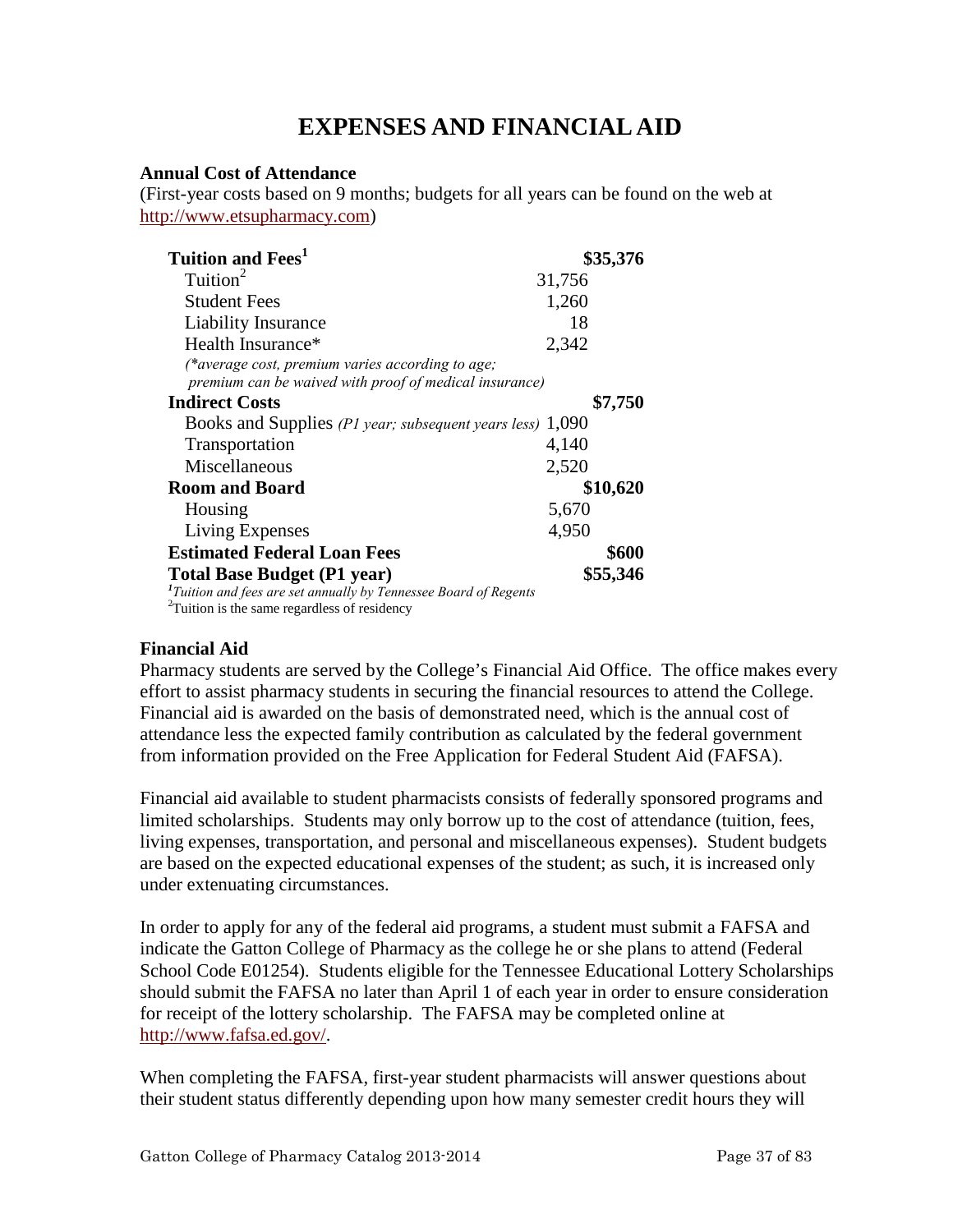have earned prior to beginning the PharmD program (see table below). Student pharmacists who have earned less than 72 undergraduate semester credit hours will be considered undergraduates for the entire academic year for financial aid purposes. All other students will be considered professional students. Students who are considered professional students are no longer eligible for federal and state grants (e.g., Pell grant); however, students categorized as such are eligible for higher annual and aggregate loan amounts under the federal student loan program. Additionally, the professional classification allows students to be considered "independent" from their parents for most federal aid programs thus eliminating the requirement to report parental income on the FAFSA.

|                                                                                  | Less than 72 hours<br>completed   | 72 hours or more<br>completed    |  |
|----------------------------------------------------------------------------------|-----------------------------------|----------------------------------|--|
| What degree or certificate will you be<br>working on during the 2013 -2014 year? | 1 <sup>st</sup> Bachelor's degree | Graduate or professional degree  |  |
| What will be your grade level when you<br>begin the $2013 - 2014$ year?          | $3rd$ year/Junior                 | $1st$ year graduate/professional |  |
| Will you have your first bachelor's<br>degree before July 1, 2013?               | N <sub>0</sub>                    | Answer accordingly               |  |

The federal government has the authority of selecting students for verification of information on the FAFSA. If selected, a student must submit a signed copy of the base year income tax form, W-2 form and the verification worksheet to the Office of Financial Aid.

Questions regarding financial aid for student pharmacists should be directed to College of Pharmacy Office of Financial Aid which may be reached by email (copfa@etsu.edu), phone (423-439-6238) or in person (VA Building 7, Room 214).

#### **Satisfactory Academic Progress for Financial Aid**

Students are required to maintain satisfactory progress toward their degree in order to be eligible for federal financial aid programs. The Gatton College of Pharmacy's Policy of Satisfactory Academic Progress requires students to meet both a qualitative and a quantitative standard. All students must complete the curriculum of each year and receive a grade of "C" or better in all required courses before advancing to the next professional year of study or graduating. Students must complete all didactic requirements within five academic years. This time limit may be extended for interruption by military service where enrollment is resumed immediately upon release from service.

The Academic Progression Committee (APC) makes the determination for Satisfactory Academic Progress. The committee is responsible for reviewing the progress of students at the end of each semester. Continued enrollment, remedial work and/or repeat of one or more courses, must be approved by the APC; such approval implies the student is making satisfactory academic progress. Therefore, the continued enrollment as a student serves as indication the student is maintaining satisfactory academic progress. Financial Aid is notified of significant actions of the APC for monitoring purposes to ensure compliance with Title IV regulations.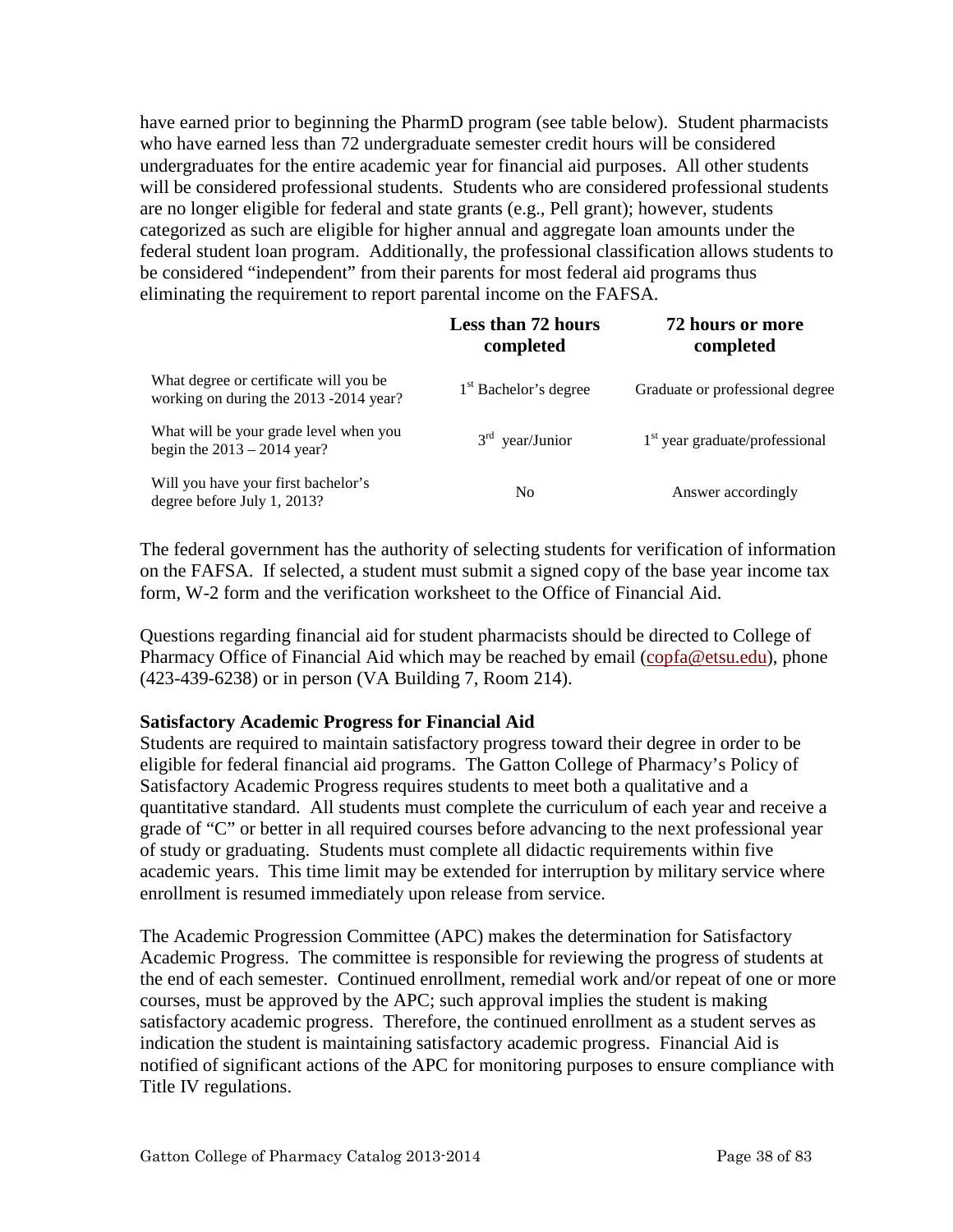## **Grants, Scholarships, and Awards**

The Gatton College of Pharmacy continues to explore the creation of grants, scholarships and awards. The most current information is maintained by the Office of Financial Aid and is available on the web at [www.etsupharmacy.com.](http://www.etsupharmacy.com/)

## **Veterans Education Benefits**

The College of Pharmacy is approved for the training of veterans and other eligible persons under education benefit programs of the U.S. Department of Veterans Affairs (USDVA). The University Veterans' Affairs Office, which coordinates the delivery of military-related educational benefits of the USDVA to eligible service members, veterans, and certain disabled veterans dependents, can provide information and application assistance to student pharmacists who might be eligible for receipt of such assistance. Veterans Affairs is located in 101A Burgin E. Dossett Hall (administration building) on the main campus and can be contacted at 423.439.6819 or va@etsu.edu.

Primary entitlement programs administered by the Veterans Affairs office are:

- Montgomery GI Bill Active Duty (MGIB-AD) Educational Assistance Program [Authority: Chapter 30, Title 38 *United States Code (USC)*];
- Vocational Rehabilitation & Employment (VR&E) Program [Authority: Chapter 31, Title 38 *USC*];
- Reserve Educational Assistance Program (REAP) [Authority: Chapter 1607, Title 10 *USC*];
- Montgomery GI Bill Selected Reserve (MGIB-SR) Educational Assistance Program [Authority: Chapter 1606, Title 10 *USC*];
- Survivors' & Dependents' Educational Assistance (DEA) Program [Authority: Chapter 35, Title 38 *USC*];
- Veterans' Work-Study Allowance Program [Authority: Chapters 30, 31, 35 of Title 38 & Chapters 1606 & 1607 of Title 10 *USC*];
- Veterans' Tuition & Fee Deferment Program [Authority: § 49-7-104] *Tennessee Code Annotated (TCA)*]

Information on the above federal programs, except VR&E and state programs, may be found at www.gibill.va.gov. VR&E information can be found at [www.vba.va.gov/bln/vre/.](http://www.vba.va.gov/bln/vre/)

#### **Tuition and Payment**

Students are required to make arrangements for payment of all university fees by the start of classes each semester. A student's registration is not completed until the university receives payment for the current amount due the university. Students who have loans, grants, scholarships, state or federal vocational rehabilitation, or any other type of financial aid covering all fees will have these funds applied to their student fees; all others should make payment through the Bursar's Office by cash, check or credit card. If payment is made with a check that is not honored (acknowledged bank errors withstanding), a late fee will be charged when the student redeems the unpaid check. If the unpaid check is not redeemed within 10 days of return, the student may be unenrolled.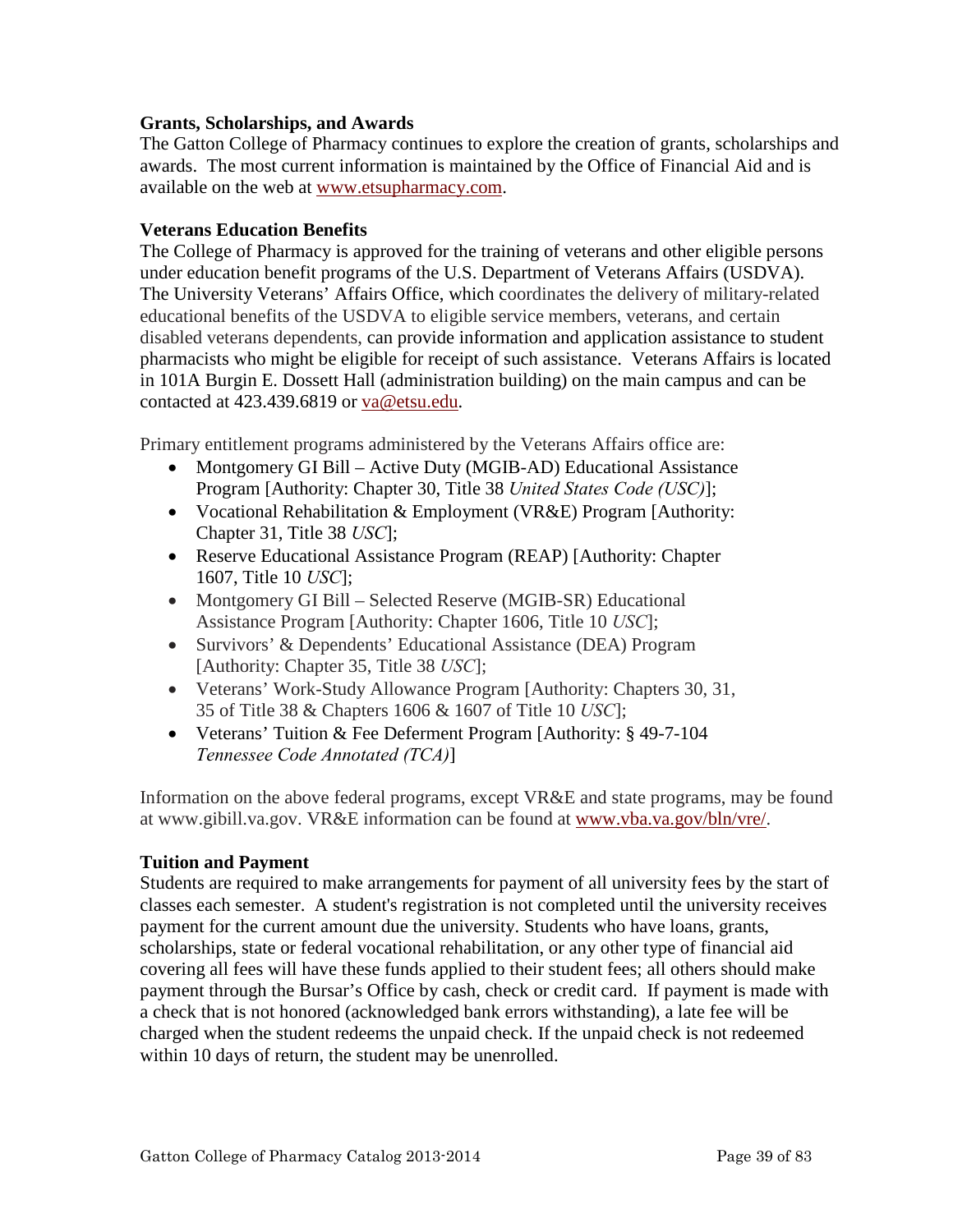Students in the Doctor of Pharmacy program at the Gatton College of Pharmacy attend on a full-time degree-seeking status and as such pay the prevailing tuition and fees as established by the College for the current academic year. In rare situations in which a student may be enrolled as a part-time student (less than 12 credit hours) due to failure to meet normal academic progression standards or some unforeseen circumstance, tuition will be charged at pro-rated amount.

The Bursar's Office does not send bills to students for their [tuition and fees.](http://www.etsu.edu/comptrol/bursar_tuition_and_fees.htm) The university has taken this step in order to increase operating efficiencies by making full use of available technology. The best way for students to know their current financial obligation for the term is by viewing their account through [GoldLink.](https://goldlink.etsu.edu/ahomepg.htm) Students who need a printed copy of their account statement may print a statement from [GoldLink.](https://goldlink.etsu.edu/ahomepg.htm)

Students may not re-enroll, graduate, or receive a transcript of their records until all indebtedness to the university is settled.

# **Tuition Refund Policy**

Refunds for maintenance fees, tuition, and debt service fees are determined as follows.

*Change of a student's status which may permit a refund* 

- Change in schedule which results in reclassification from full-time to part-time status;
- Change in a part-time student's schedule which results in a class load of fewer hours.

*Situations which may permit a refund* 

- Dropping a course or courses;
- Withdrawing from the institution;
- Cancellation of a class by the institution;
- Death of the student.

# *Refund Procedures*

The refund amount for students not receiving Title IV aid and for those students who are not first-time students receiving Title IV aid is based upon the stated policy listed below.

- Refunds are defined as the portion of maintenance and/or tuition and university housing charges due as a rebate when a student withdraws or is expelled from the university. The amount of the refund is determined according to the schedule below.
- For first-, second-, and third-year students, 75 percent of maintenance and other required fees will be refunded for drops or withdrawals within 14 calendar days beginning with and including the first official day of classes or within a proportioned period for short-term courses. Twenty-five percent of maintenance and other required fees will be refunded following the 14th calendar day through the expiration of one-fourth of the time covered by the term. No refund will be made thereafter. These refund procedures are also applicable to dormitory rent. For fourth-year students, refunds will be based on the portion of pharmacy practice experiences completed during each semester.
- One hundred percent of fees will be refunded for classes canceled by the institution and for drops or withdrawals prior to the first day of classes for the regular academic terms. One hundred percent of fees will be refunded in case of student's death.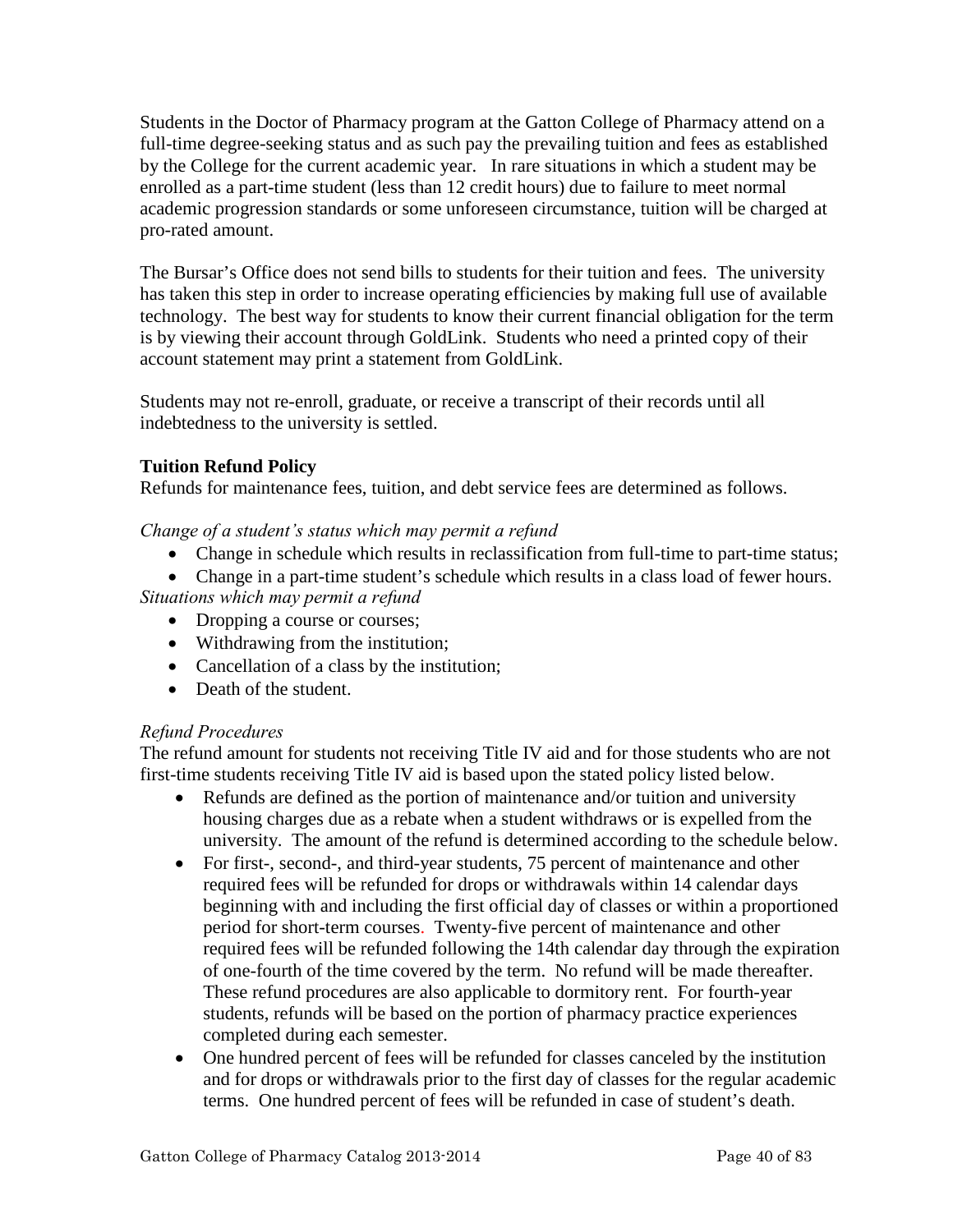## *Return of Title IV Federal Student Aid*

This requirement applies to the student ONLY if the student receives federal student aid, AND the student withdraws prior to completing 60 percent of the period for which the aid was provided.

- The federal law requires federal aid recipients to "earn" the aid they receive by staying enrolled in college. Students who withdraw prior to completing 60 percent of the semester for which they received federal student aid may be required to return some or all of the aid they were awarded.
- The law assumes that the student used the Title IV student aid to pay his/her institutional charges–tuition, fees, dorm room, and board; thus, if the student withdraws prior to completing 60 percent of the semester for which aid was awarded, a pro-rata amount of that aid must be returned to the federal government.
- The university will restore to the appropriate federal fund source a proportional share of the institutional charges that the student paid. In general, the effect of the "return of Title IV aid" by the institution will be to reduce the student's outstanding loan balance. If the amount returned by the university is not enough to repay the entire "unearned" amount of student aid according to the length of enrollment, the student will be required to return portions of the federal student aid received to pay noninstitutional charges.
- Amounts that must be returned to federal aid sources (whether by the university or by the student) will first be applied to federal loans. With respect to any amount the student owes after the university has returned its share, the student will be permitted to repay loans based on the original terms of the loan agreement. In the case of "unearned" portions of federal grants or scholarships, the student will be expected to pay 50 percent of the "unearned" portion immediately.
- Any refund due to the student from the University for payment to cover institutional charges will first be applied to obligations to return "unearned" aid. Thus, portions of institutional refunds may be applied on the student's behalf to outstanding Stafford or Perkins loans or to the federal portions of grants or scholarships and not actually refunded to the student. (This policy is based on 34 CFR, Section 668.22 of Title IV of the Higher Education Act of 1965, as amended.)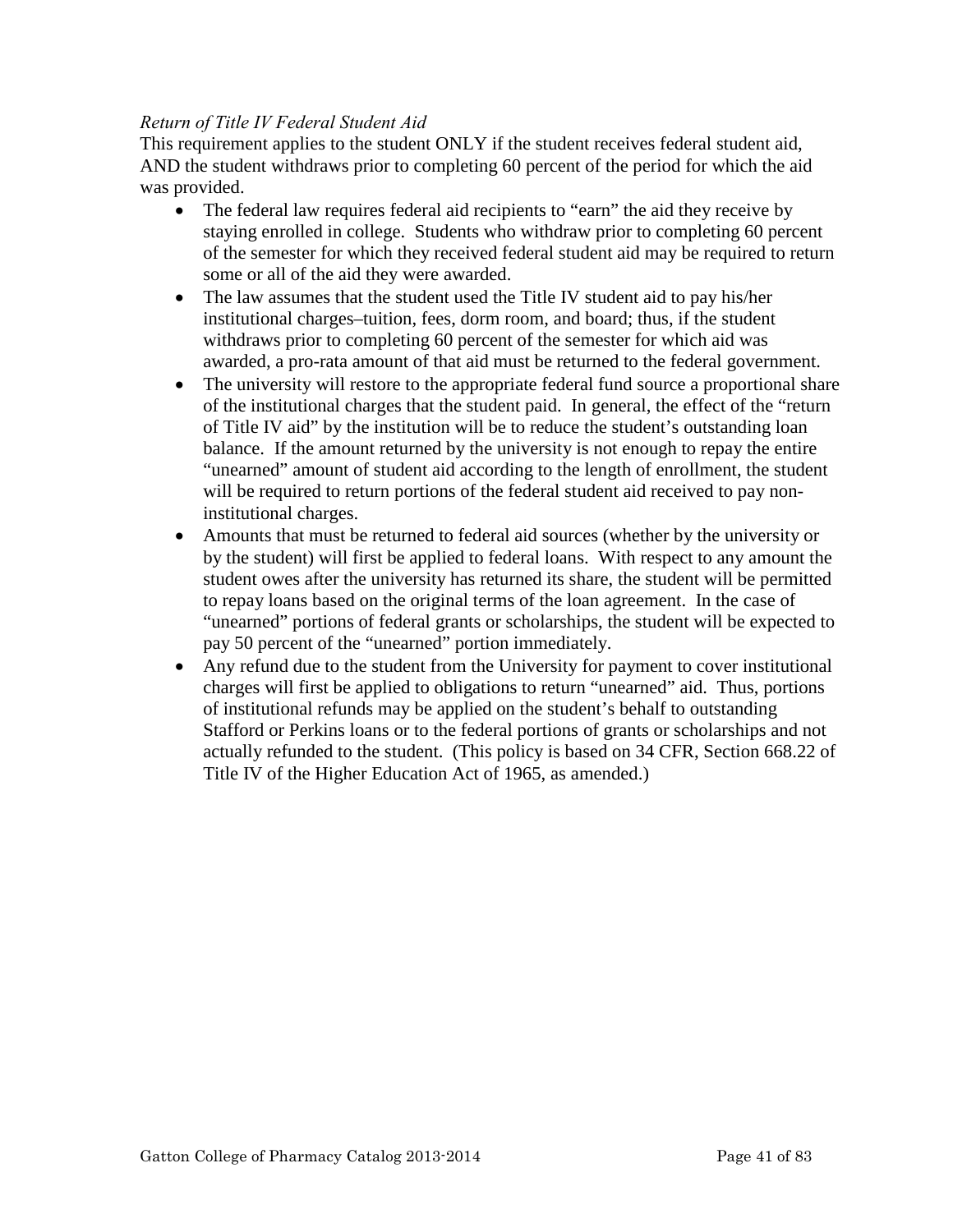# **PROGRAM INFORMATION AND ACADEMIC POLICIES**

#### **Office of Academic Affairs**

The Office of Academic Affairs is responsible for all academic aspects of the PharmD program. This includes curriculum issues, notification of students achieving Dean's List, compilation, distribution and oversight of the class and examination schedule, and implementation of recommendations from the Academic Progression Committee. The office is located in Room 204 of Building 7 on the J.H. Quillen Veterans Affairs Medical Center campus (VA). Students can also reach the office by calling 423-439-6334.

#### **Academic Performance**

Students are required to pass all courses applicable towards the PharmD degree with a minimum grade of "C" during each semester of enrollment. Students failing to meet this standard shall be subject to the action of the Academic Progression Committee (APC).

#### **Registration for Classes**

Students enrolled in the Gatton College of Pharmacy are registered for a pre-determined set of courses each semester during the didactic years (P1-P3) of the curriculum by the Admissions and Records Office. Elective options exist within the P2 and P3 year. Courses during the didactic portion of the curriculum are offered once a year, and latitude within the curriculum is not allowable (i.e., reduced class schedule, or withdrawing from a semester) except in cases of extenuating circumstances (poor academic performance is not considered an extenuating circumstance). Students have the opportunity to request specific practice experiences during the Advanced Pharmacy Practice Experience year (P4) according to location and scheduling preferences.

#### **Grading System**

The College of Pharmacy utilizes a standard letter grading system of A, B, C, D and F. Faculty for an individual course may elect to augment the grading system through use of the plus/minus system; however, the grades of  $C$ -,  $D$ +, and  $D$ - are not used. The method by which letter grades are assigned is determined by the course coordinator for each course and is included in the course syllabus. Once the method for assigning letter grades is in place for a course during a given semester, it cannot be made more stringent; however, the grading scale can be altered provided the scale is not made more difficult. Grades of D and F are not considered passing grades and require that a student receiving such grades remediate the course (see Academic Progression policy for definition of remediation).

The GPA is the weighted average of quality points earned relative to the number of credit hours attempted on a 4.000 scale. To calculate a GPA, the point value of the grade received in a course (see below) is multiplied by the number of credit hours the course is worth to determine the quality points for a course. The sum of quality points earned is then divided by the sum of credit hours attempted.

Letter grade point-values are as follows.

| A $4.000$ B+ $3.300$ |                 | $C_{+}$ 2.300 | $D = 1.000$ |  |
|----------------------|-----------------|---------------|-------------|--|
| A- 3.700             | B 3.000 C 2.000 |               | $F = 0.000$ |  |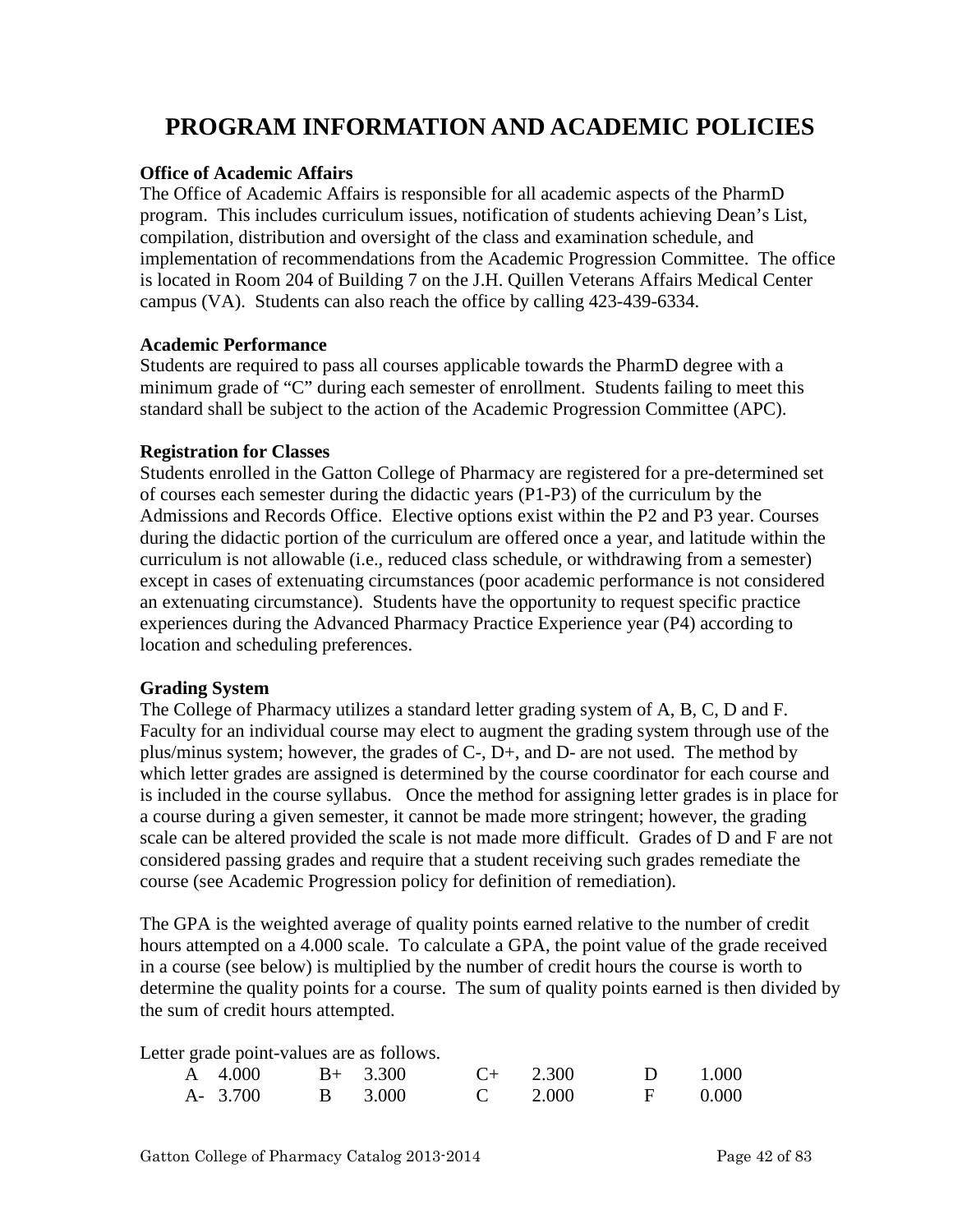B+ 3.300 B- 2.700

The GPA is calculated utilizing grades received in all courses attempted. Class rank based upon GPA is determined at the end of each semester, and is used for internal purposes only.

Other grades utilized by the College of Pharmacy are P (pass), I (incomplete) and W (withdraw). A grade of I is a temporary grade that may be assigned in cases in which a student, for acceptable reasons, is unable to complete all the requirements of a course. A student must make arrangements to complete the course within twelve months or the grade of I automatically becomes an F. A grade of W is assigned in cases in which a student has been granted permission by the Office of Academic Affairs to withdraw from a course according to the following. A student approved to withdraw from a course up to one-quarter of the course's duration will receive no penalty (i.e., no record of enrollment). Approved withdrawals occurring after one-quarter of the course's duration will result in a grade of W. Grades of P, I, and W carry no quality points and have no bearing on the GPA.

Grading symbols of  $+$  and  $*$  are also utilized. A " $+$ " symbol indicates that a course continued beyond the current semester. An "\*" symbol indicates that additional work was required by a student to obtain the specified course grade.

Grading policies apply to elective courses taken outside of the College of Pharmacy.

## **Grade Reports**

Grades are available to students online via *[GoldLink,](http://goldlink.etsu.edu/)* the University's student information system. Academic departments retain grade documentation for a period of one year. Student concerns regarding academic records will only be addressed within one academic year from the date when the grades in question were posted.

# **Academic Honors**

#### *Dean's List*

The Academic Affairs office will publish an honor roll each semester (Dean's List), consisting of students who demonstrated academic excellence by achieving a 3.5 GPA or better (with no grade below a B-) while enrolled full-time in the Gatton College of Pharmacy with at least twelve hours taken for a letter grade. For each semester in which this is accomplished, the student will receive a letter of recognition signed by the Dean. The student's name may also be published in the College newsletter or other publications.

# *Graduation Honors*

The Gatton College of Pharmacy confers three academic distinctions at graduation which will appear on student diplomas:

*Summa Cum Laude* - students graduating with a pharmacy GPA of 3.900 to 4.000 *Magna Cum Laude* - students graduating with a pharmacy GPA of 3.750 to 3.899 *Cum Laude* - students graduating with a pharmacy GPA of 3.500 to 3.749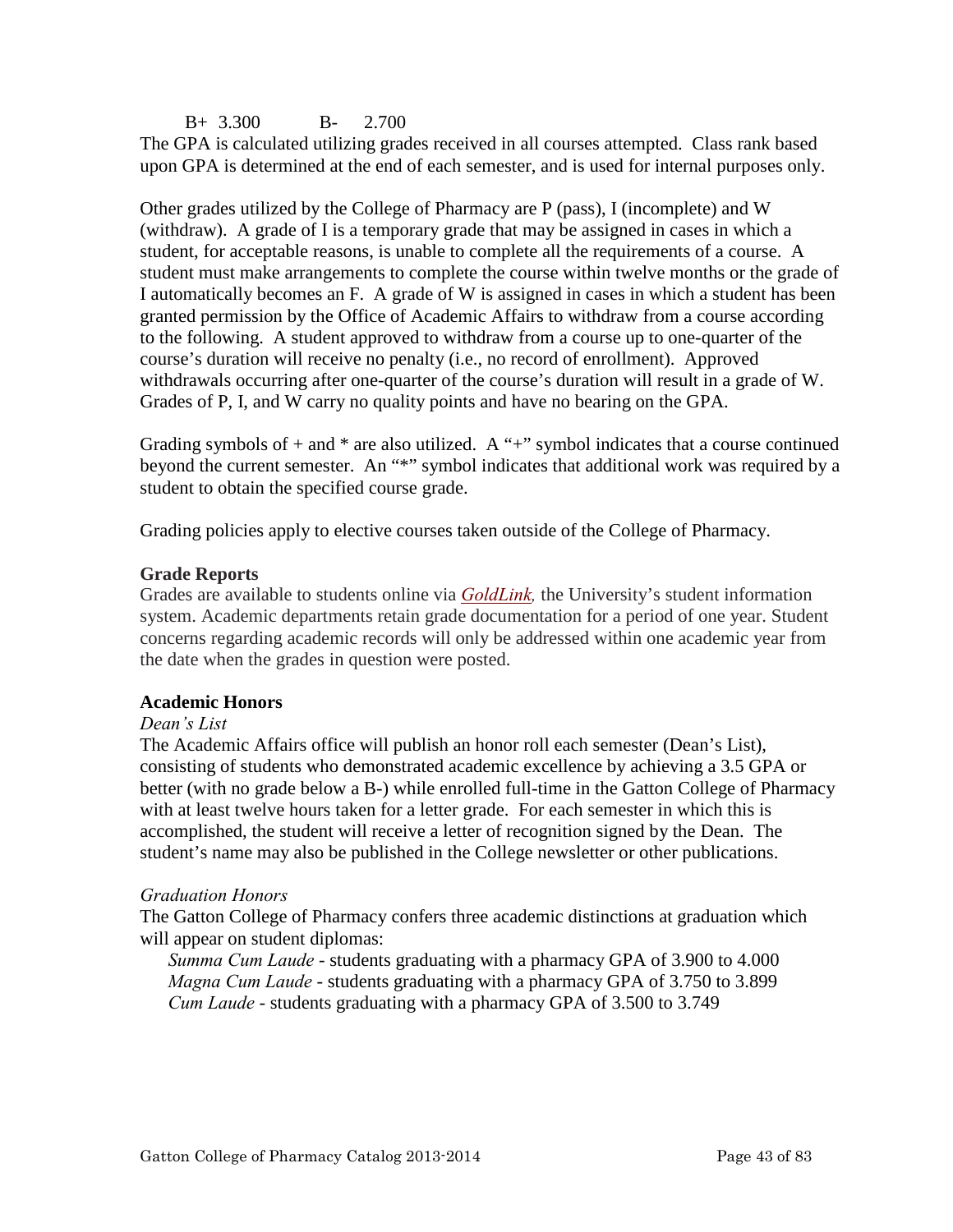## **Grade Appeal Process**

The grade appeal process affords students the opportunity to pursue a formal course of action to dispute a final course grade. This process does not apply to erroneous grades that result from mistakes in transcription, data entry, simple calculations or other unintentional causes. Changes of erroneous grades are handled quickly and informally, without the need for a grade appeal.

A student may appeal a final course grade if the student has evidence that the grade was assigned in a malicious, capricious, or arbitrary manner. The following steps provide a guideline for the appeals process. All persons concerned with this process should adhere to the time schedule outlined herein. Note that the timeframe may be adjusted due to extenuating circumstances, such as university closings or holidays, at the discretion of College of Pharmacy administration.

The grade appeal process is outlined in Gatton College of Pharmacy Student Handbook, available online at [www.etsupharmacy.com.](http://www.etsu.edu/pharmacy) Students wishing to appeal a grade must begin the process within 21 days of when the final course grade is reported to the registrar.

#### **Academic Progression Committee**

The Academic Progression Committee (APC), in consultation with the Office of Academic Affairs, is charged with monitoring students' performance during each semester and progress throughout the curriculum. The APC acts on behalf of the faculty as an advocate for student learning, faculty teaching and academic integrity. The committee serves to mediate and facilitate student remediation and retention issues, within the boundaries of academic standards. The emphasis is on learning, understanding and applying the material and skills that are taught throughout the curriculum. The APC becomes involved in academic issues when a student's academic performance falls below the level needed for the successful completion of one or more courses and makes decisions regarding student's retention and progression in the program. The APC Policy, including the composition and function of the APC, is detailed in the Gatton College of Pharmacy Student Handbook found on the web at [www.etsupharmacy.com.](http://www.etsu.edu/pharmacy)

#### **Course Credit and Student Compensation Policy**

Students on pharmacy practice experiences may **not** be paid for their activities by the site to which they are assigned. This is an accreditation standard and **cannot** be waived. Students may receive housing, meal and travel allowances from the experiential site for off-campus educational experiences.

Students who work on research projects with faculty or in summer internship experiences with off-campus pharmaceutical companies, regulatory agencies or professional societies/associations, may receive either Independent Study course credit or payment for their work, **but not both**. Further information about the credit and compensation policy can be found in the Gatton College of Pharmacy Student Handbook found at [www.etsupharmacy.com.](http://www.etsu.edu/pharmacy)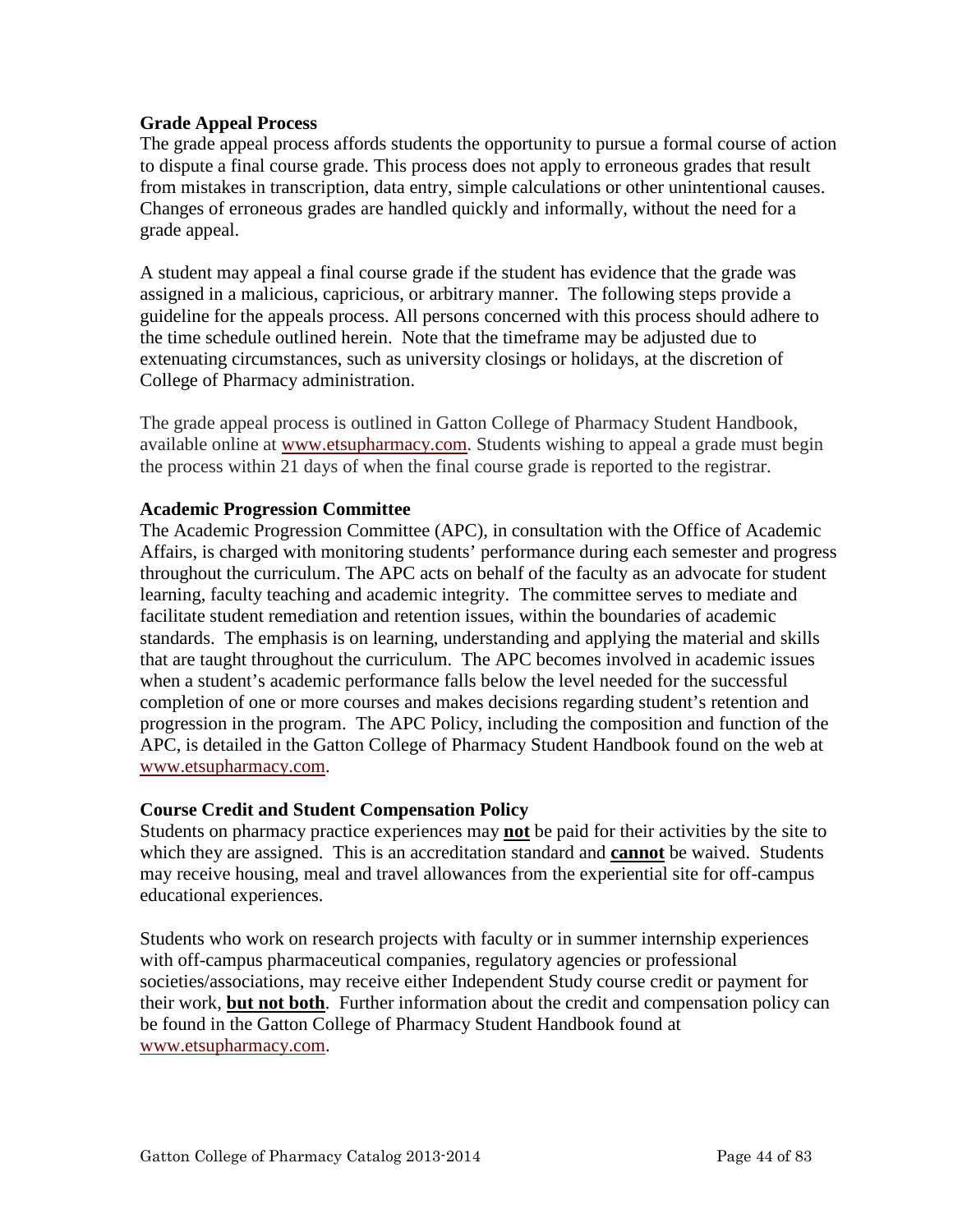# **STUDENT SERVICES AND RESOURCES**

## **Office of Student Affairs**

The Office of Student Affairs coordinates a number of services for students, including academic advising, tutorial assistance, financial aid, and assistance with personal issues. The office also provides support for the College's student organizations and coordinates special events and programming for students. Information about pertinent services and programs is detailed below. Student Affairs is located in Room 212 of VA Building 7 (Pharmacy Building) and may be reached at 423-439-6338.

## **Faculty Advisors**

Pharmacy students are assigned a faculty advisor upon matriculation. This individual serves as a student's primary academic advisor for the full four years unless a student requests a change in advisor. The role of the advisor is to serve as a resource. Advisors maintain an open door policy and exist to offer guidance in such matters as surviving in pharmacy school, geographic orientation, accessing resources to address personal issues and other issues as necessary. Ideally, the relationship will develop into one in which the student will seek out the advisor for advice and counsel. Students are encouraged to have regular contact with their advisor by e-mail, phone or in person.

# **Tutors**

Students experiencing academic difficulty should first seek assistance from faculty; however, peer tutoring can be arranged to provide students with an additional source of assistance to facilitate learning and mastery of the academic material. Students who have excelled academically and who are identified by the course coordinators are encouraged to serve as peer tutors. These peer tutors work with their peers and underclassmen individually or in groups (when appropriate) on content and test preparation for a specified amount of time as agreed upon by the tutor and the student. Students seeking a tutor or students interested in becoming peer tutors should contact the Office of Student Affairs. If intensive help is required, students should contact the Office of Student Affairs which will assist in developing a support plan utilizing available university services.

# **Library Resources**

The Charles C. Sherrod Library is the central university library in the heart of the main campus. This state-of-the-art facility is a great place to study and do research. Filled with natural light, it has comfortable seating, a 24-hour study room, lots of network connections, laptop computers for checkout to students, used paperbacks for leisure reading, and a friendly and helpful library staff to assist you. A medical library which serves the Division of Health Sciences is located in Building 4 on the VA campus. Students and faculty have full electronic access to journals and texts regardless of whether they are on-campus or off-site. The two libraries currently have over 10,800 full-text electronic titles of which nearly 4,000 are health-related. All electronic texts and journals are available from remote as well as oncampus sites.

The libraries share a single Online Public Access Catalog (OPAC) of library materials and databases. Holdings of the Johnson City Medical Center are included in the OPAC. There is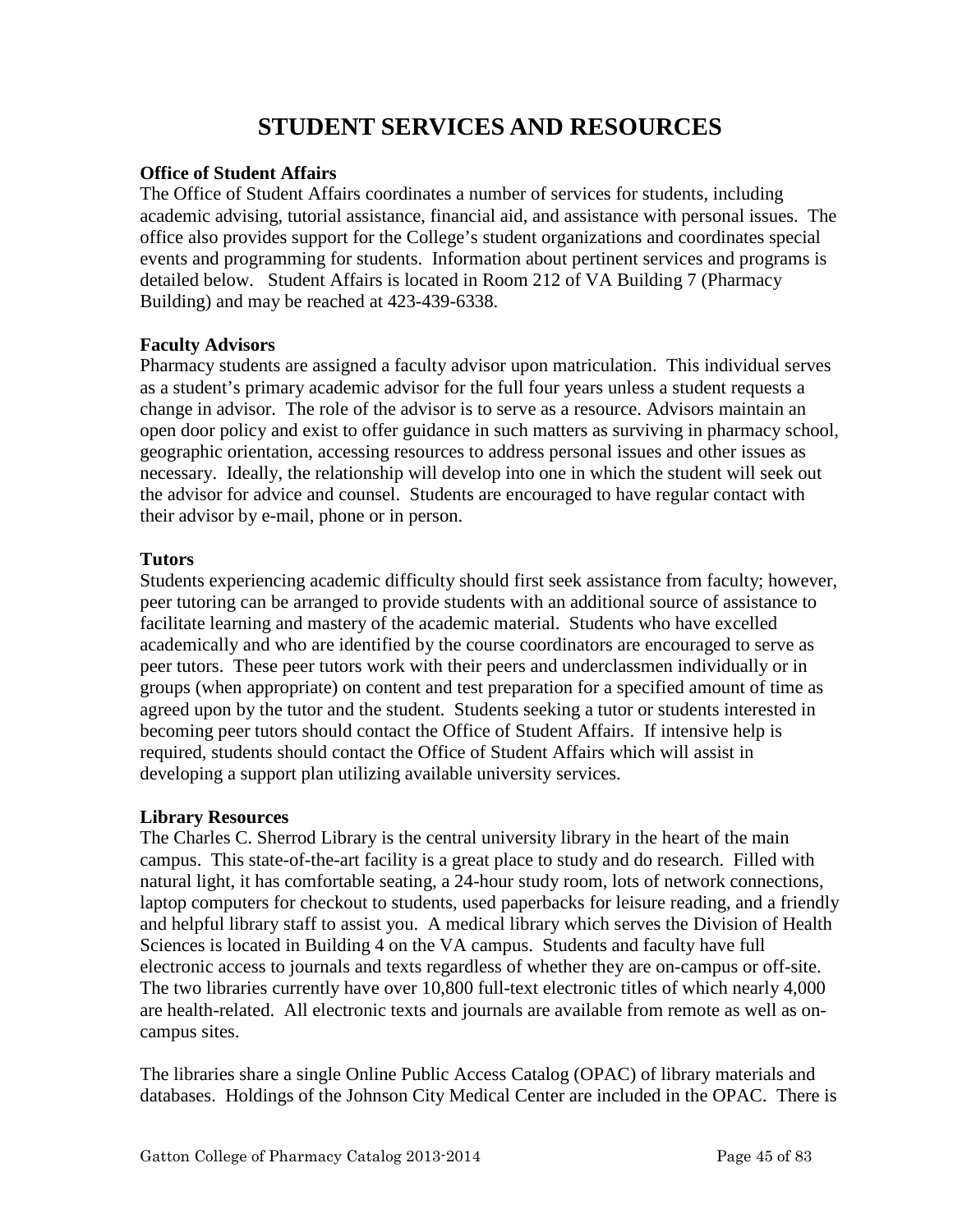an agreement through the Sherrod Library to share all library holdings and database subscriptions with all university-affiliated personnel. Anyone with an ETSU e-mail address may access this information through the Medical Library World Wide Web portal. The portal offers faculty, staff, and students the opportunity to personalize the Library web page for their own most efficient use. Users may contribute to the content of the page, which enable them to share useful web sites and other resources with their colleagues.

A consortium, which includes the Medical Library, Mountain States Health Alliance in Johnson City and the Wellmont Health Systems in Bristol/Kingsport, enables faculty, staff, and students of all three institutions to share MD Consult, a full-text peer-reviewed online database of textbooks and journals. The Medical Library is also a member of a state-wide resource-sharing group called TennShare. Members of the TennShare may access the following publications

- Science Direct, one of the world's largest providers of scientific, technical, and medical literature;
- Interscience, the John Wiley  $&$  Sons electronic database access to full-text journals;
- StatRefl, full-text medical and drug information for healthcare professionals available online, on CD-ROM and PDA; and
- Tennessee Electronic Library (TEL) that gives member libraries access to 16 electronic databases.

As a member of the Consortium of Southern Biomedical Libraries (CONBLS) the Medical Library provides and receives interlibrary loan services from member institutions at no charge. The Medical Library is a member of the National Library of Medicine's Regional Library System. This affiliation gives the users (both on campus and in remote locations) access to the Loansome Doc system to enable them to order articles from MEDLINE. ETSU is also a member of the OCLC Online Computer Library Center, Inc., through which the university has access to more than 49 million cataloging records created by libraries around the world.

Study rooms in the Medical Library are available for use during regular library hours.

# **ID Card and College of Pharmacy Name Badge**

All students admitted to the Gatton College of Pharmacy are expected to obtain an ETSU Student ID card and a Gatton College of Pharmacy ID name badge. Cards and badges are available during Orientation or any time after registering for classes. Lost, stolen, misplaced or abused cards may be replaced at the ID Services Office at a cost to the student of \$10. The ID Services Office is located on the 2nd level of the D.P. Culp Center (423-439-8316; office hours M-TH 8 a.m. - 7 p.m. and Friday 8 a.m. - 4:30 p.m.).

The ID card provides students with access to university facilities and services, and can be used to create a debit account called ID BUC\$ which may be used to pay for a variety of university services including many vending machines. The ID card is also used to access the College of Pharmacy building outside normal business hours. Students are expected to wear their College name badge at all times and are required to do so while at experiential education sites.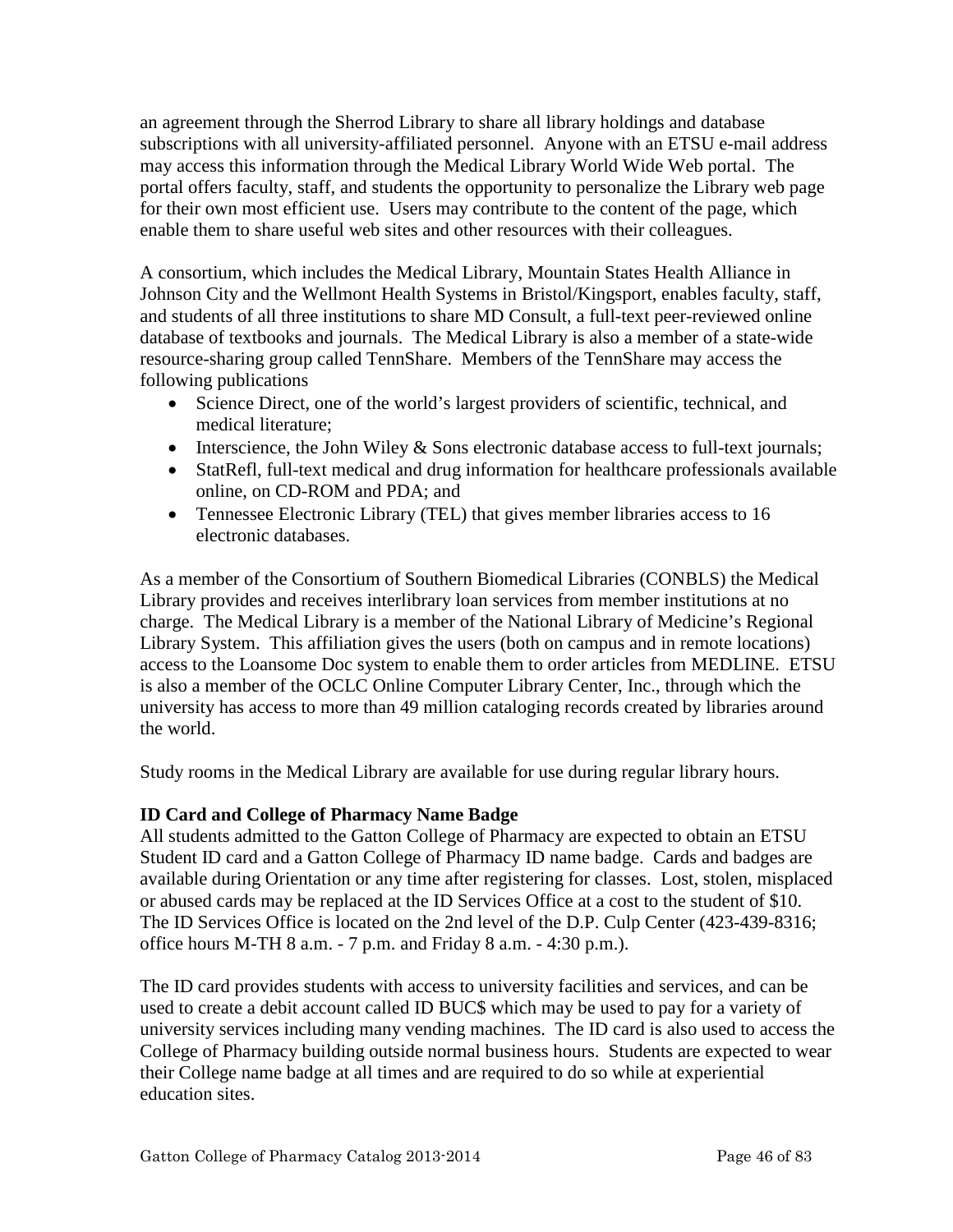## **Student Engagement and Leadership**

#### *Class Officers*

Each class of students elects officers on an annual basis. In addition to providing general leadership for the class, the officers serve as the official representatives of the class to the administration of the College. Elections are conducted under the general guidance of the Office of Student Affairs.

## *College Committees*

Student pharmacists are provided numerous opportunities to participate in the operation and leadership of the College through inclusion in the College's committee structure. Standing committees that include student membership are: the Admissions Committee, Assessment Committee, Curriculum Committee, Dean's Student Advisory Committee, Honor Code Committee, Library Committee, Student-Faculty Relations Committee, Student Organization Coordinating Committee and the Technology Committee. Complete descriptions of the above committees are found in the Gatton College of Pharmacy Student Handbook found on the web at [www.etsupharmacy.com.](http://www.etsu.edu/pharmacy)

#### *Student Organizations*

The Gatton College of Pharmacy encourages students to become involved in professional organizations and fraternities. The following represents the organizations and fraternities that exist within the College.

- American Pharmacists Association-Academy of Student Pharmacists (APhA-ASP) [\(www.aphanet.org/students\)](http://www.aphanet.org/students)
- Student Society of Health-System Pharmacists (SSHP) [\(www.ashp.org\)](http://www.ashp.org/)
- Christian Pharmacists Fellowship International (CPFI) [\(www.cpfi.org\)](http://www.cpfi.org/)
- Gatton Historical Society (yearbook)
- International Society for Pharmaceutical Engineering (ISPE) [\(www.ispe.org\)](http://www.ispe.org/)
- National Community Pharmacists Association (NCPA) [\(www.ncpanet.org\)](http://www.ncpanet.org/)
- Student National Pharmacists Association (SNPhA) [\(www.snpha.org\)](http://www.snpha.org/)
- Kappa Epsilon [\(www.kappaepsilon.org\)](http://www.kappaepsilon.org/)
- Kappa Psi Pharmaceutical Fraternity [\(www.kappapsi.org\)](http://www.kappapsi.org/)
- Phi Delta Chi [\(www.phideltachi.org\)](http://www.phideltachi.org/)
- The Rho Chi Society academic honor society [\(www.rhochi.org\)](http://www.rhochi.org/)
- Phi Lambda Sigma pharmacy leadership society [\(www.philambdasigma.org\)](http://www.philambdasigma.org/)

Descriptions of these organizations as well as information about establishing additional student organizations can be found in the Gatton College of Pharmacy Student Handbook found on the web at [www.etsupharmacy.com.](http://www.etsu.edu/pharmacy)

# **ETSU Alumni Association**

The ETSU Office of University Alumni is the campus contact for University graduates and former students, who upon graduation become members of the ETSU Alumni Association. Alumni may participate in a variety of activities, such as regional chapter activities, constituent societies, special alumni programs, alumni student recruitment, reunions, Homecoming and various events that support ETSU. Many alumni are chosen to participate in the popular "Alumni Return to the Classroom" program, which features alumni as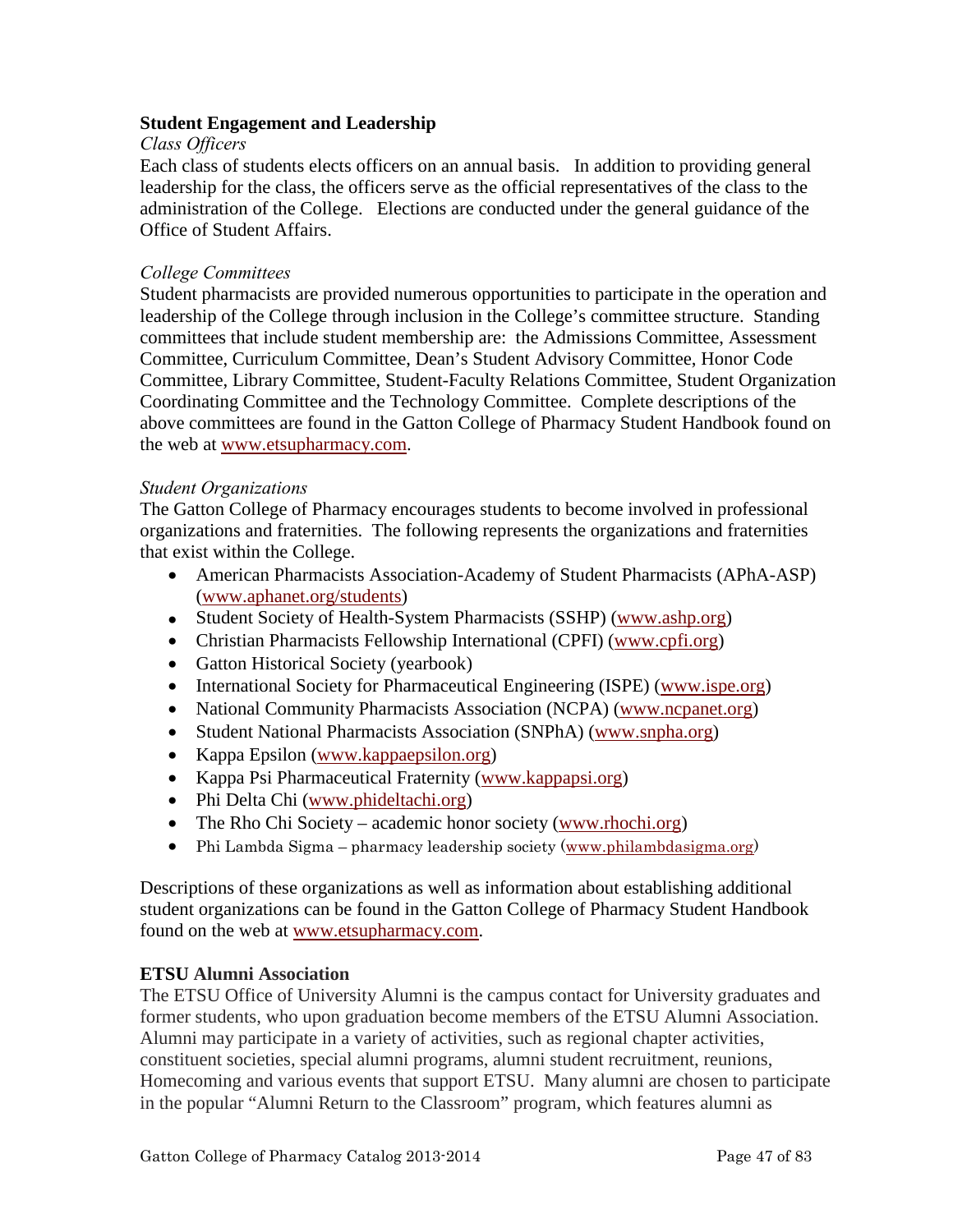"Professors for a Day" sharing their professional experiences with students during Homecoming week. Alumni also participate in the "Buc Connection" career development network or support student recruitment through the Alumni Admissions Council. ETSU's Alumni Association, in cooperation with the ETSU Foundation, also supports scholarships for academically outstanding students. The Alumni Association Office is located on campus in room 303 of Burgin E. Dossett Hall, phone (423) 439-4218 [www.etsu.edu/alumni/index.asp.](http://www.etsu.edu/alumni/index.asp)

## **Athletic Events**

East Tennessee State University is a member of the NCAA Division I Atlantic Sun Conference and fields teams in men's baseball, basketball, cross country, golf, tennis, soccer, and track and field. The women participate in basketball, cross country, golf, soccer, softball, tennis, track and field and volleyball. Full-time students are admitted free with a valid student ID to all university sponsored athletic events. One additional companion ticket may be purchased at a discounted rate for all men's basketball games. For information on ticket prices for non-students, please contact the Athletic Ticket Office located on the west side of the Mini-Dome. Office hours are 8:30 a.m. to 4:30 p.m. Monday through Friday. The phone number is 439-5371. Complete information and schedules for the ETSU teams are available on the ETSU athletics web site at [http://www.etsubucs.com/.](http://www.etsubucs.com/)

## **Banking**

The Tennessee Teachers Credit Union, located in the University Bookstore, provides fullservice banking for students. There is also an ATM machine in the Culp University Center.

#### **Bookstore**

The University Bookstore is located in the middle of the D.P. Culp Center. It is open fall and spring semester Monday – Thursday 7:45 a.m. to 6 p.m. and Friday 7:45 a.m. to 5 p.m. You may reach the store by phone at (423) 439-4436. Hours for the medical bookstore are 8:00 a.m. to 4:30 p.m. The phone for the medical bookstore is (423) 439-8016. A branch of the bookstore is also located on Walnut Street adjacent to campus.

#### **Buctainment**

Comprised of students, Buctainment plans major campus events such as concerts, movies, lectures, comedy shows, and Homecoming. Students can be involved with Buctainment as a member or programmer, or by attending a show as an audience member. It is a great opportunity to learn the technical, business, and marketing side of the entertainment industry. Buctainment is located in the Center for Community Engagement, Learning, and Leadership, D.P. Culp University Center, lower level, phone (423) 439-6828 or e-mail [etsufun@etsu.edu.](mailto:etsufun@etsu.edu)

#### **Campus Recreation**

Campus Recreation offers a wide variety of physical activities and recreational sports for the entire ETSU community - students, faculty, and staff. Programs are offered in five areas: fitness, intramurals, non-credit instruction, outdoor adventure, and sports clubs. The Center for Physical Activity (CPA) and Basler Challenge Course serve as the foundation for these programs.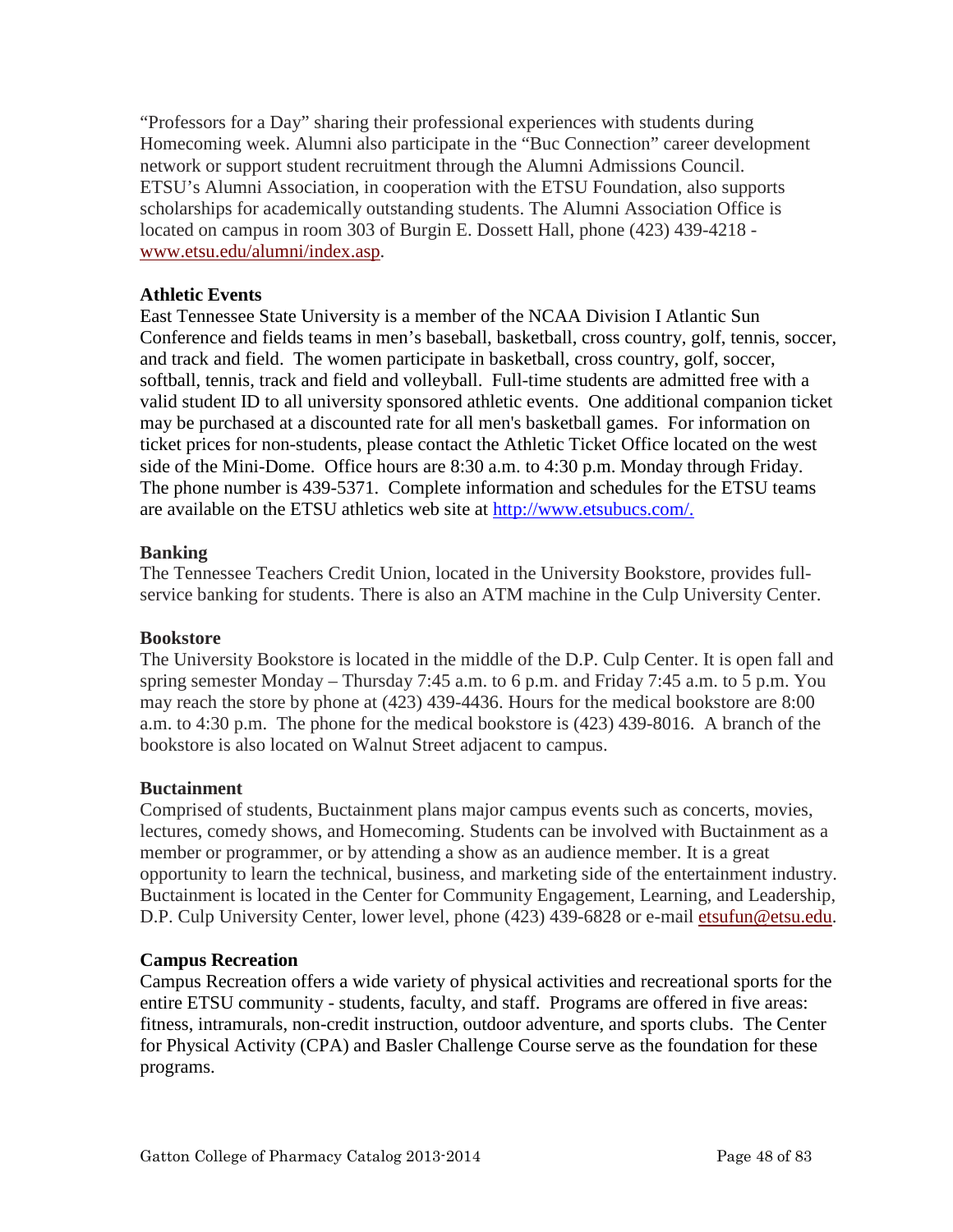The CPA contains an indoor climbing wall, weight room, aerobic/martial arts studio, indoor swimming pool, three basketball courts, two racquetball courts, 1/8th mile track, locker rooms, and equipment rental center. Campus Recreation also offers a personal training service that includes a weight room orientation, fitness testing, exercise prescription, and supervised workouts. Hours of operation for basic building services during the fall and spring semesters are 7 a.m.-10 p.m., Monday-Friday, Saturday 10 a.m. - 4 p.m., and Sunday 4 p.m.- 6 p.m. Pool hours are 7 a.m. - 9 a.m., 11 a.m. - 1 p.m., 4 p.m. - 7 p.m. Mondays through Fridays; Saturday 10 a.m. - 4 p.m.; Sunday 4 p.m. - 6 p.m. Hours are subject to change during breaks and holidays.

To obtain more information on Campus Recreation's program and services call 439-7980, or visit [http://etsu.edu/students/intramur.](http://etsu.edu/students/intramur) Other campus opportunities can be explored on the campus web site at [http://www.etsu.edu/etsu/campuslife.asp.](http://www.etsu.edu/etsu/campuslife.asp)

# **Center for Community Engagement, Learning and Leadership**

The Center for Community Engagement, Learning and Leadership serves as the resource center for all registered student organizations. It provides services and information, such as registration of organizations, assistance with event planning, maintenance of student activity calendar of events, and leadership training for student organizations. There are approximately 150 registered student organizations on the campus of ETSU, representing the diverse interests of our student population. Student organizations at ETSU are categorized into one of the following areas which best describes their general purpose: Academic, Community Service, Governance, Greek, Honors, Religious, Residence Life, University Programs, and Special Interest. Contact the Student Organization Resource Center at (423) 439-6633 or visit the web at [www.etsu.edu/sorc](http://www.etsu.edu/sorc) for more information.

# **Counseling Center**

The University Counseling Center provides an array of counseling and mental health services to ETSU students, including personal counseling, career counseling and assessment, educational programming, psychiatric services, and consultative services. The staff is comprised of psychologists, an outreach coordinator, psychiatric residents, graduate assistants, and support staff. The Center is also responsible for the Campus Alcohol and Other Drug Program and the Campus Advocates Against Sexual Violence Program. We provide our career services through the Peer Career Center, located in the Advisement, Resources, and Career (ARC) Center. Counseling services are confidential and free to all ETSU students. For more information about our services, contact our main number (423) 439-4841 or contact the Peer Career Center (423) 439-8651 [www.etsu.edu/students/counsel/counsel.htm.](http://www.etsu.edu/students/counsel/counsel.htm)

# **Computing Resources**

ETSU provides a wide range of computer resources in support of instruction, research, and public service. The Office of Information Technology maintains four computer labs on the main campus that contain Dell PCs and Macintosh computers. The labs are located in the D.P. Culp Center, Sherrod Library, Sam Wilson Hall and Rogers-Stout Hall. A number of additional labs that are maintained by specific departments, including the Medical Library on the VA campus, are located throughout the campus. A listing of computer labs can be found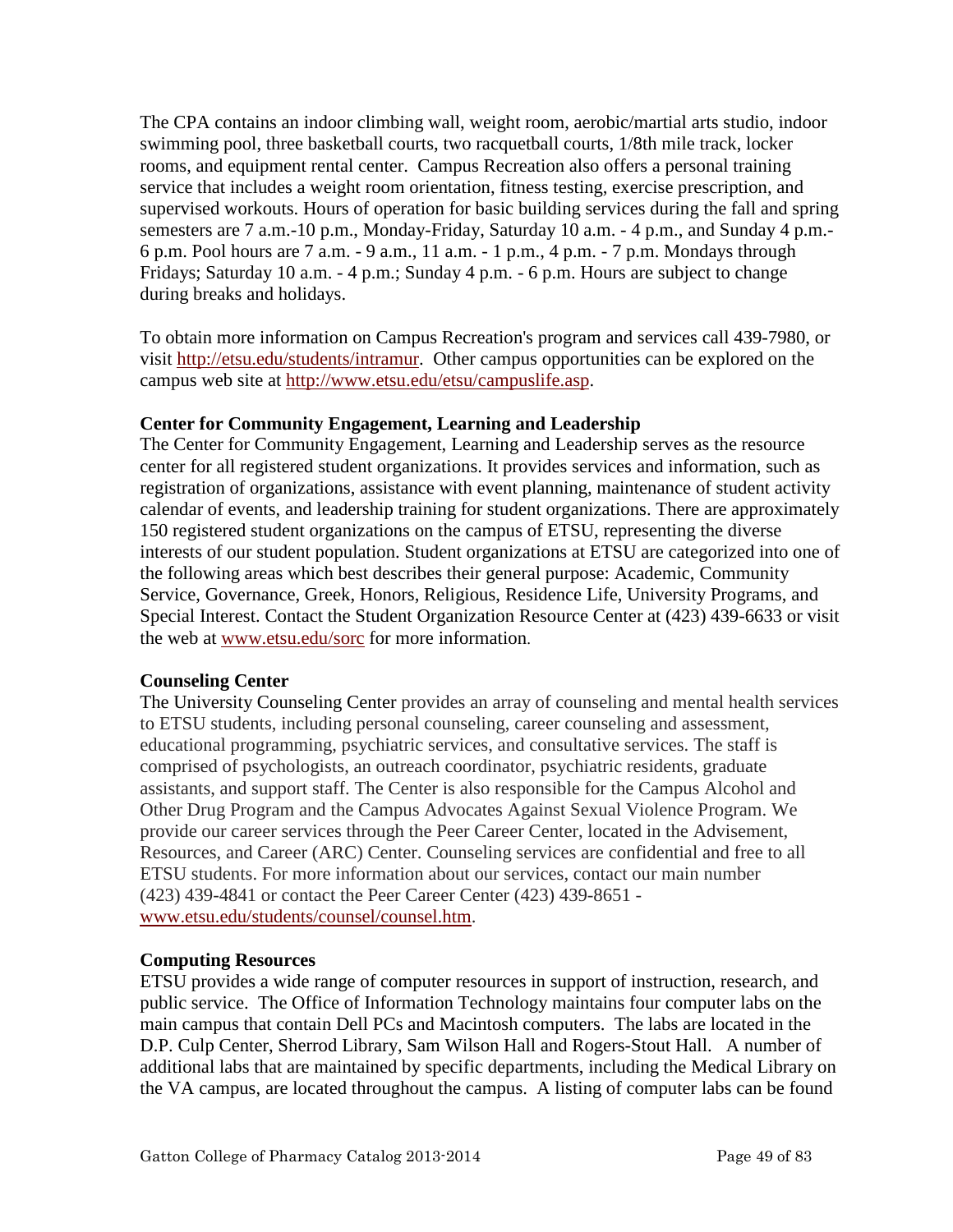at [www.etsu.edu/oit.](http://www.etsu.edu/oit) The labs provide students with access to a variety of popular and software including Microsoft Office, Microsoft Visual Studio.net, SAS, SPSS, and Minitab, Photoshop, PageMaker, QuarkXpress, and Macromedia Freehand. When not in use as classrooms, computer labs are available for walk-in use by any registered student. The OIT computer labs are staffed by Lab Monitors (student workers) at all times. While the lab monitors can provide assistance, they are not tutors in the use of the computers and software.

All students are provided with Internet access and an e-mail address that will be active for the duration of their stay at ETSU. Students are able to register for classes and even pay fees online via *Goldlink* on ETSU's web page.

# **Computer Resources Code of Ethics**

All users of any institutionally maintained electronic data, data files, software, and networks are expected to handle the resource in a responsible and ethical manner. A user's interest ceases when it invades the right of personal and/or institutional privacy; results in the destruction of personal and/or institutional property; demonstrates a potential for loss, embarrassment, litigation to the individual and/or institution; or causes a limited resource to be used in a wasteful or careless manner.

All information processed through Computer Services is considered sensitive and/or confidential. The responsibility for the release or discussion of data is assigned to the official custodian of the data file(s). Access to information is based on a legitimate "need to know" and directly related to assigned duties.

University electronically maintained data, data files, software, and networks will be used for authorized purposes only. Users are responsible for the security of the resources.

Any use of the resource deemed irresponsible or unethical (as defined in the Faculty Handbook section 1.10.1) will result in the immediate denial of use of the resource. The violation will be referred to the proper authorities for disciplinary and/or legal action including, but not limited to, restitution, restriction, reprimand, suspension, probation, expulsion, termination, and, if necessary, legal action. Appeals will be handled through due process channels (APA) already established for students and/or staff. Student violations will be referred to the Vice President for Student Affairs and/or Vice President for Health Affairs; faculty violations will be referred to the Vice President for Academic Affairs and/or the Vice President for Health Affairs; and staff violations will be referred to the Vice President for Administration and Development. The following examples attempt to convey the intent of irresponsible and/or unethical use: violation of Federal/State copyright laws; violation of the Family Educational Rights and Privacy Act of 1974; use of the resource for obscene material; deliberate wasteful use of the resource, unauthorized altering of hardware, software, or data; piracy of data or software belonging to another person; or careless use of the resource which may result in the release of restricted information.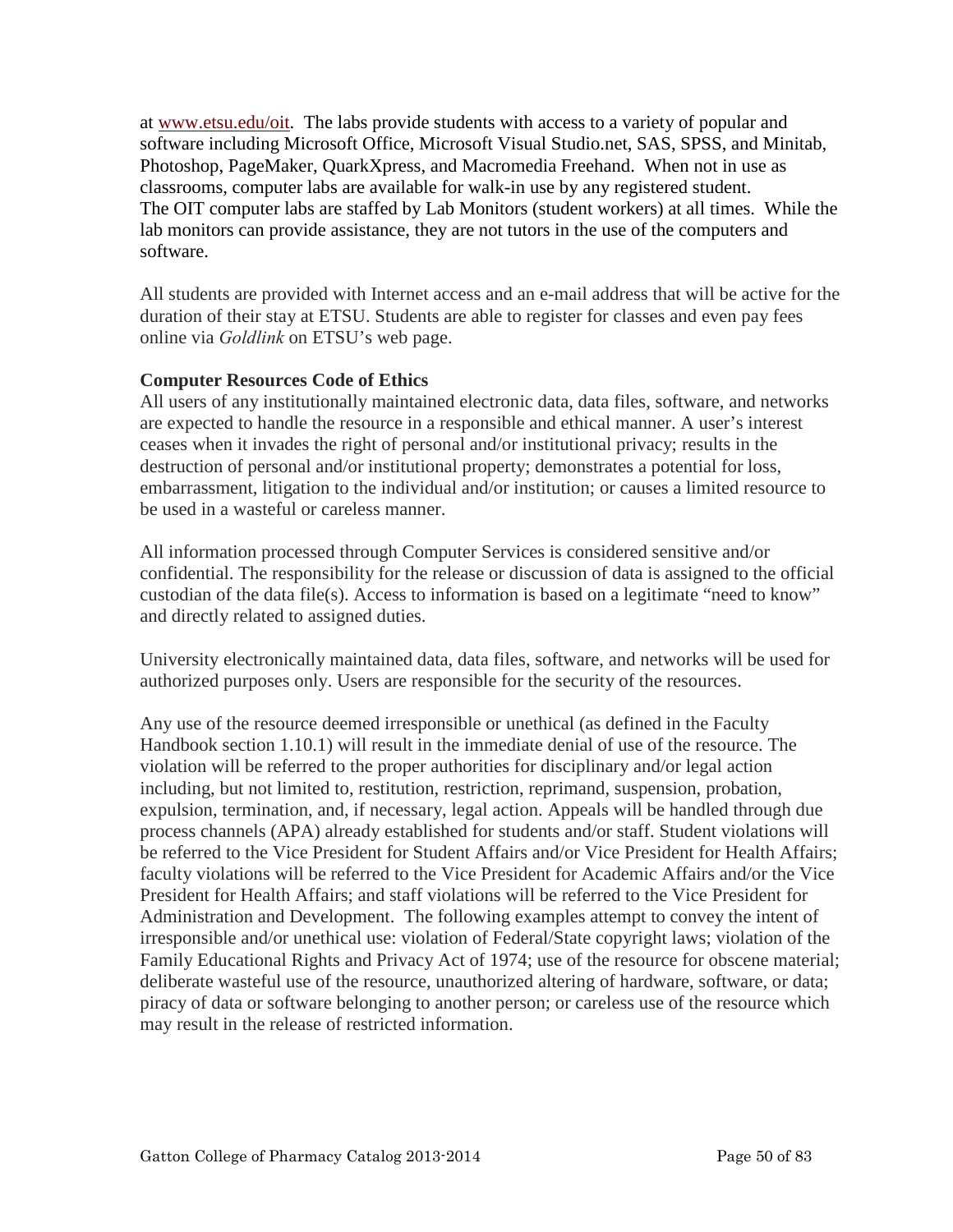#### **Computer Network and Internet Access: Privileges & Responsibilities**

East Tennessee State University (ETSU) operates a wide-area network that interconnects local area networks in academic and administrative offices, student computer labs, and in the future dormitory rooms. The university maintains connections into the Tennessee Education Cooperative Network (TECnet), the Internet and the World Wide Web. Thus, the university's network is a part of the global network that provides access to information and information processing technologies. By having access to the university's network and its resources, students, faculty, and staff can communicate and collaborate among themselves and their counterparts throughout the world. This privilege carries with it responsibilities with which all users must comply.

Everyone within the ETSU community who uses networked computing and communications facilities has the responsibility to use them in an ethical, professional and legal manner, and to abide by TECnet policies. Users should respect the privacy rights of others. ETSU's facilities and network access capabilities should never be used for purposes intended to incite crime. Communications which violate Tennessee, federal, or international law are not acceptable. For example, the use of ETSU's computer and network resources to threaten or harass others or the misrepresentation of one's identity in electronic communications for the purpose of illegal or unauthorized actions or activities will not be tolerated.

These statements concerning responsibility are not meant to be exhaustive. Any questionable use should be considered "not acceptable." Serious or repeated instances of abuse will be referred to the proper authority for disciplinary or legal action.

\*\*WARNING\*\* Any person who knowingly brings on campus, has in their possession or distributes any virus without the authorization and written permission of the Division of Information Resources, will be considered to be in violation of the above and will be vigorously prosecuted. \*\*Campus\*\* is defined to include any property owned, leased, maintained or controlled by ETSU and includes any site or area where any system owned, leased, operated and/or maintained by ETSU is housed.

NOTICE TO USERS: It is the policy of East Tennessee State University to protect all institutional computing resources including, but not limited to, hardware and software, consisting of the actual equipment being supplied by the university as well as the programs and related materials used in conjunction therewith. In accordance with local, state, and federal law, indiscriminate examination of individual user's files is not permitted, nonetheless as a means of maintaining the integrity and security of those aforementioned resources.

East Tennessee State University retains the right to inspect individual accounts and files stored on any system owned, maintained and/or leased by said university. While no prior authorization by individual users is required to inspect those files and accounts, the user is, by virtue of accepting the account offered by ETSU and "logging" on to its computing equipment, granting to the university prior unrestricted permission, subject to university policy, to review, examine and/or otherwise view, by any method at the sole discretion of the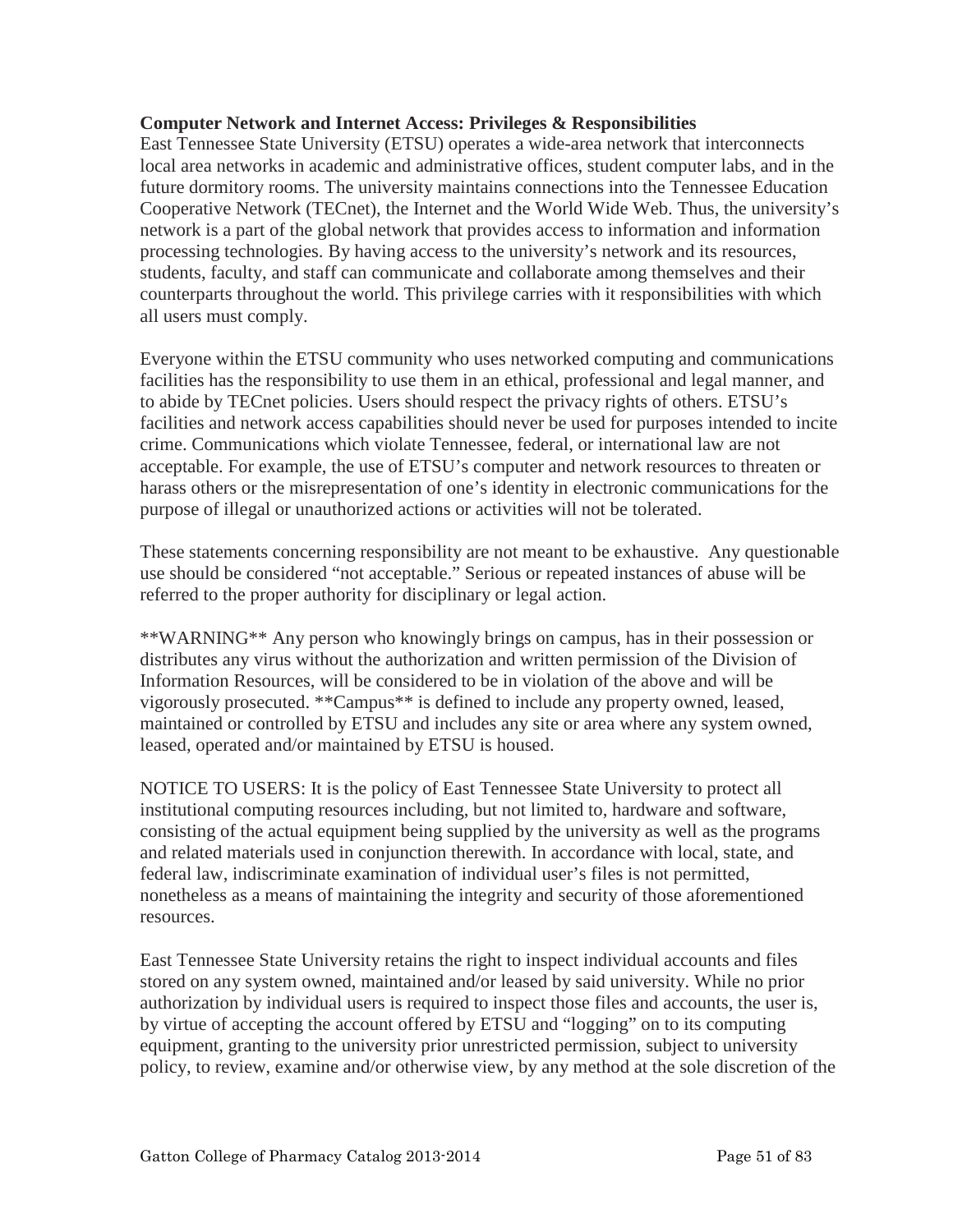university and without any additional advance notice to said user, any account and/or file stored on university computer resources.

Should such a review take place, the user will be given notice, as a courtesy only, of the results of said review within a reasonable time after the review is completed. While use of university computing resources for personal use is strictly forbidden, should the user have materials for which he/she has any reasonable expectation of privacy or which the user considers to be confidential for any reason, the user should retain those materials on a disk which can be secured as would any other personal items or materials which one consider private in nature.

For such a policy to work, it is essential that users observe responsible and ethical behavior in the use of the resources. In an effort to assist the user community in effective use of the limited computer resources, it seems reasonable to highlight some specific responsibilities and types of behavior that represent abuse of a user's privilege. The examples do not constitute a complete list but are intended to convey the intent of the code.

Users should not damage or attempt to damage computer equipment or to modify or attempt to modify equipment so that it does not function as originally intended. It is equally wrong to damage or modify or attempt to damage or modify the software components: operating systems, compilers, utility routines, etc.

Users should not use or attempt to use an account without authorization from the owner of that account. Users have the responsibility of protecting their accounts through the proper use of passwords, but the fact that an account is unprotected does not imply permission for an unauthorized person to use it. Further, accounts are to be used only for the purposes for which they have been established. [Only the individual owner of an account is authorized to use that account. Providing passwords or in any way permitting or making it possible for anyone other than the authorized owner of the account to use computer resources is not authorized and may be a violation of Tennessee Law. Under this condition both the owner and the unauthorized user may be subject to legal action if determined to be appropriate by ETSU legal counsel.] Additionally, it is wrong to use a university-sponsored account for funded research, personal business, or consulting activities. There are special accounts for such purposes.

Users should not use private files without authorization. Owners of such files should take precautions and use the security mechanisms available. However, the fact that a file is not protected does not make it right for anyone to access it, unless it is specifically designed as a public access file. It is equally wrong for anyone to change or delete a file that belongs to anyone else without authorization. Violation of property rights and copyrights covering data, computer programs, and documentation is also wrong. In the event of accidental access of private files, confidentiality of those files must be maintained.

Any deliberate wasteful use of resources is irresponsible; it encroaches on others' use of facilities and deprives them of resources. Printing of large unnecessary listings and the playing of games solely for entertainment are examples of such abuse. Users are expected to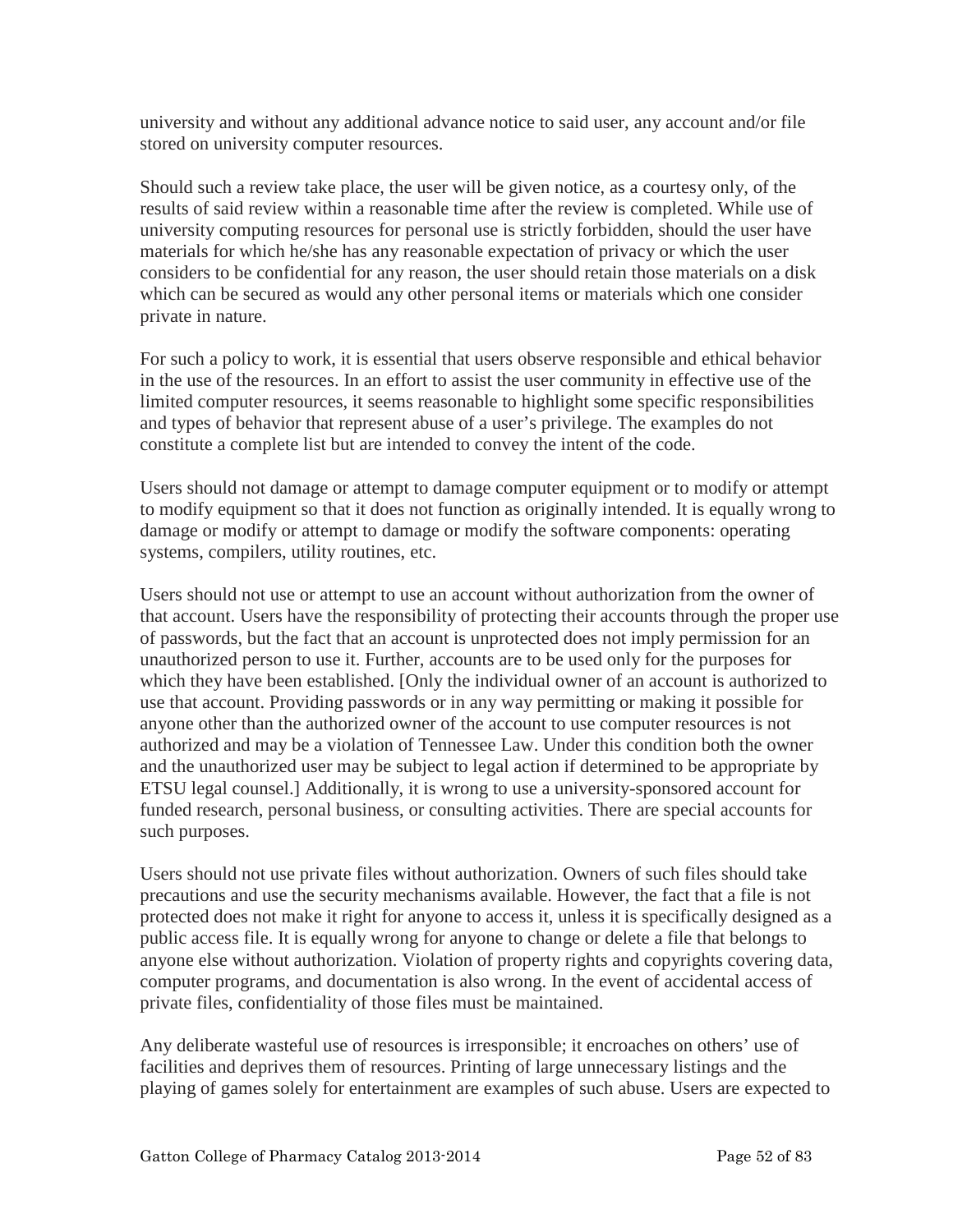be aware of the resources they are using and to make reasonable efforts to use these resources efficiently.

All state and federal copyright laws will be abided by at all times. Users must not copy any part of a copyrighted program or its documentation which would be in violation of the law or the licensing agreement without written and specific permissions of the copyright holder. Serious or repeated instances of abuse of computer facilities and resources will be referred to the proper authorities for disciplinary or legal action including, but not limited to, restitution, restrictions, reprimand, suspension, probation, expulsion, or termination.

## **Disability Services**

In compliance with federal regulations outlined in Section 504 of the Rehabilitation Act of 1973 and the Americans with Disabilities Act of 1990, East Tennessee State University makes accommodations, course substitutions, and other academic adjustments when necessary to ensure equal access for students with disabilities. While all students with disabilities are protected from discrimination, some students may not be eligible for all of the services coordinated by Disability Services. Classroom and testing accommodations are made on an individual case-by-case basis. Students who wish may request an accommodation or academic adjustment because of a disability by completing the intake process with Disability Services self-identity.

During the intake process, Disability Services informs students of procedures surrounding the accommodation process, student responsibilities, as well as ETSU responsibilities. Eligibility for classroom and testing accommodations and other support services coordinated by Disability Services is based on the review of student's documentation of disability. Intake applications are not complete until Disability Services has received and reviewed current documentation of disability. Individualized education plans (IEP) cannot be used as documentation; however, information included in an IEP may be helpful when identifying the services a student may utilize while at ETSU.

In order to establish eligibility, the documentation provided should follow the established guidelines and include:

- Statement of diagnosis, date of most recent evaluation, and when available, date of original diagnosis by an impartial professional,
- Description of diagnostic criteria and/or diagnostic tests used,
- Description of the current impact of the disability in an academic environment,
- Credentials of the diagnosing professional,
- Documentation of attention deficit disorders should be no more than three years old, and
- Documentation of learning disabilities should be no more than five years old with results based on an adult measurement scale.

The diagnosing professional must have specific training and expertise in a field related to the type of disability being diagnosed. For example, a psychologist, psychiatrist, or educational examiner must make a learning disability diagnosis. Documentation not including the information outlined above or from a professional whose credentials are not generally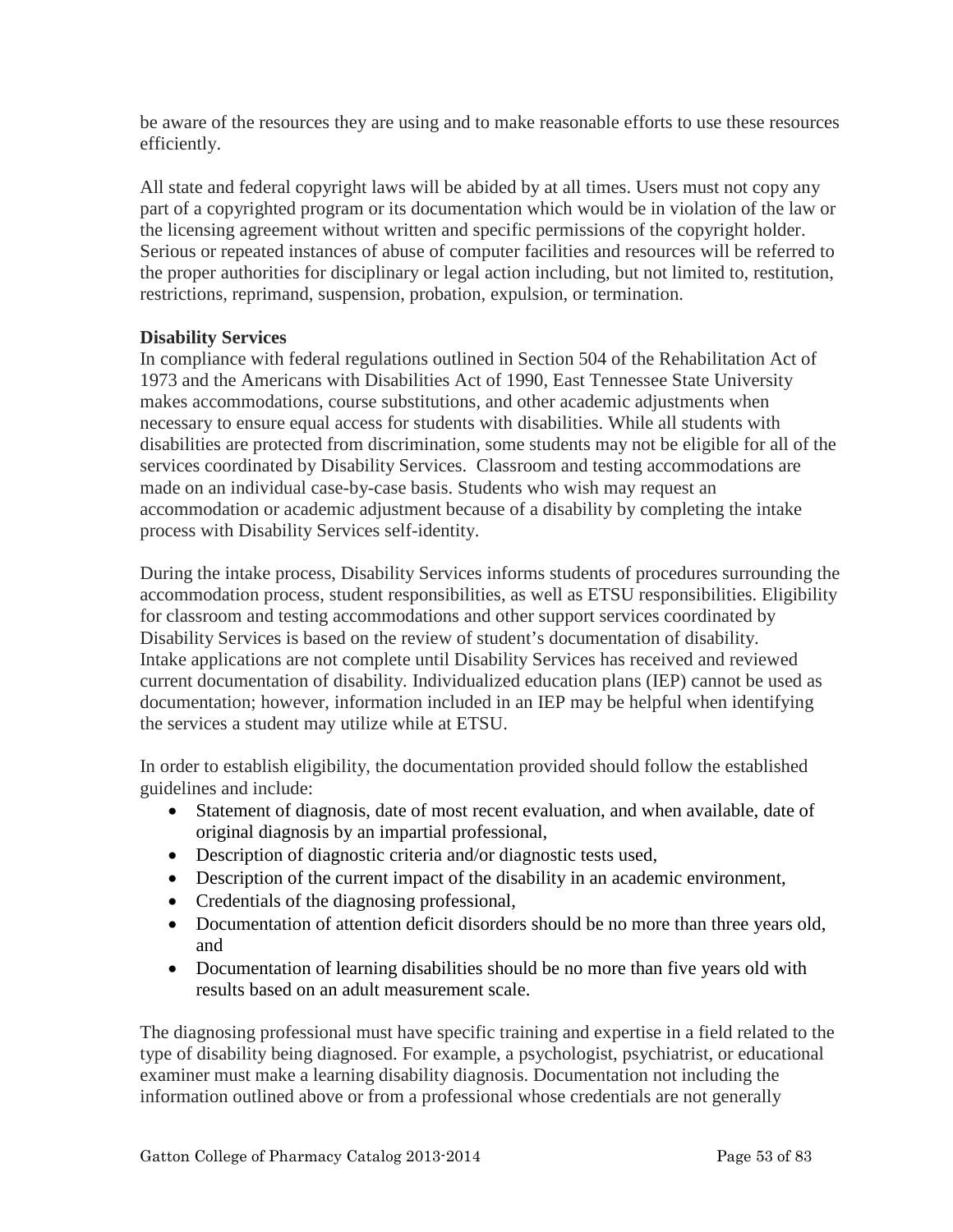indicative of expertise in the specific disability being diagnosed can not be used to establish eligibility for services. ETSU does not provide any type of learning disabilities evaluations; however, Disability Services maintains a list of professionals in private practice that can evaluate learning disabilities.

Disability Services is located in the D.P. Culp Center, on J. L. Seehorn, Jr. Road (v/tdd) (423) 439-8346, (tdd) (423) 439-8370 - [www.etsu.edu/students/disable/disable.htm.](http://www.etsu.edu/students/disable/disable.htm)

# **Early Childhood Learning and Development**

The Center for Early Childhood Learning and Development operates programs to serve the needs of young children and their families. Some of these programs offer child care services for families. The Infant-Toddler programs serve children ages three months to three years in a full-year, full-day program. The Early Learning Program, Child Study Center, serves children ages three through five years of age in a full-year, full-day program. Students who are interested in enrolling their children in either of the programs can obtain more information by calling (423) 439-7555. Enrollment is on a limited basis. [http://child.etsu.edu.](http://child.etsu.edu/)

A child care program, Little Buccaneers Student Child Care Center, specifically designed to meet the needs of ETSU students, opened in June 1997. ETSU students can enroll their children for blocks of time each semester that would accommodate their child care needs while attending classes and during study times. This program is supported by the Student Activities Allocation Committee and ETSU. Information for this program can be obtained by calling 439-7549.

# **Housing and Residence Life**

Student pharmacists who want to live on campus will probably find the following residences more conducive for professional studies. Buccaneer Ridge has fully furnished 2 and 4 bedroom units. Buccaneer Village has efficiencies, one bedroom, and two bedroom units for families. Detailed information on university housing, including costs, is available at [http://www.etsu.edu/students/housing/housing.htm.](http://www.etsu.edu/students/housing/housing.htm)

# *Buccaneer Village*

Apartments are available for married or single parents or single graduate and professional students. These include one and two bedroom apartments for married or single parents and a limited number of private efficiency apartments for graduate students. Rent, which includes water, telephone (except for long-distance calls), data access, and cable TV hookup, is payable on a per semester basis. Electric bills are payable by the month.

# *Buccaneer Ridge Apartments*

Two and four single occupancy bedroom apartment units are available. Each apartment contains a furnished living area, single bedrooms with double bed, closet, desk, and chest of drawers; kitchen facilities, including full-sized refrigerator, stove, microwave, and garbage disposal; washer and dryer; patio or balcony; and two bathrooms. Each bedroom is provided with an alarm system; telephone, cable TV and data jack; and individual locks. Residents enjoy a clubhouse with copier and fax availability; lounging pool; volleyball and basketball courts; exercise room; access gate; and individual leases with no connection fees.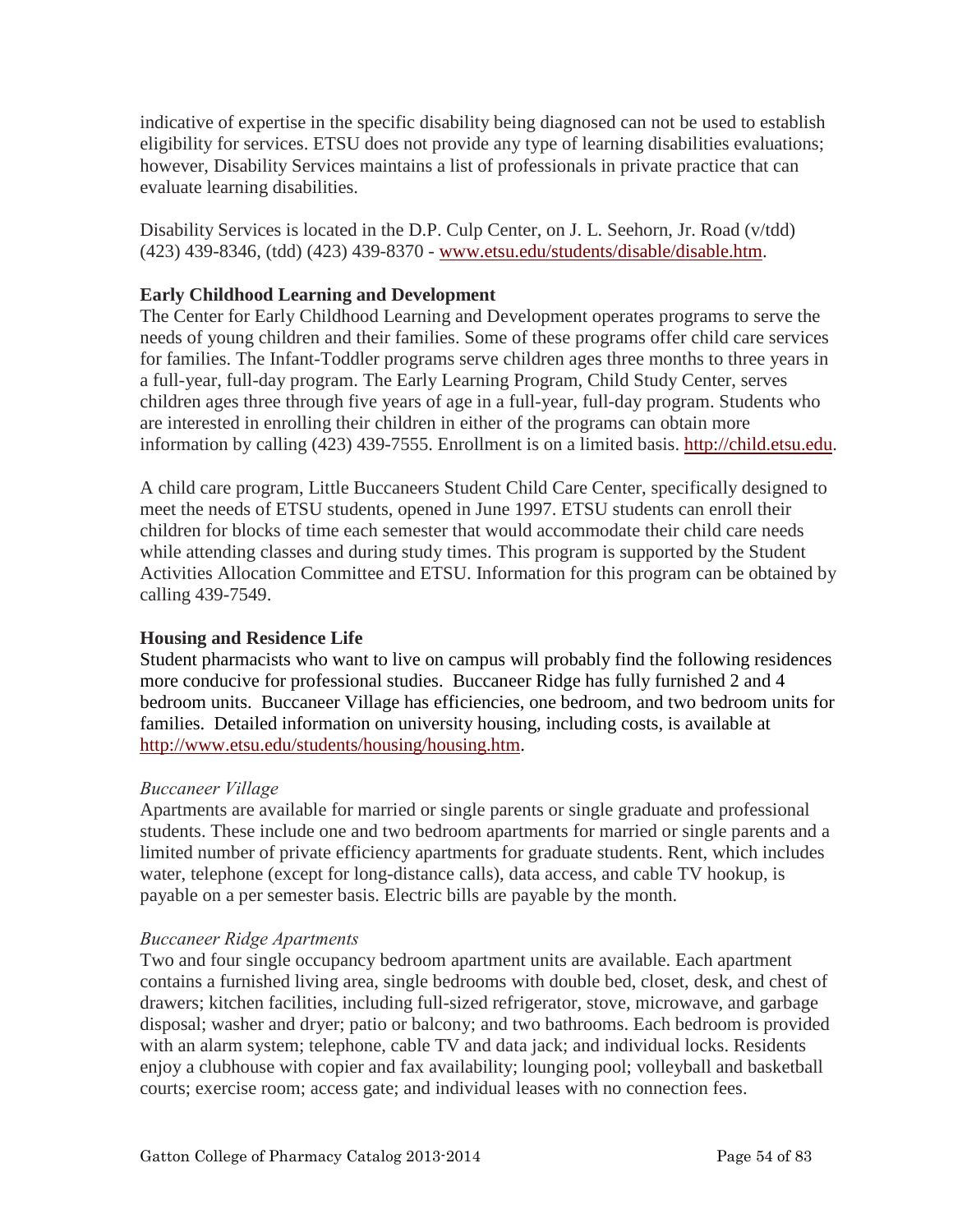## *Application Procedure*

An application for housing may be obtained by contacting the Department of Housing and Residence Life. Early application, preferably before April 1, for fall semester and October 1 for spring semester is encouraged. Assignments for fall semester begin in April and mid-December for spring. A completed application and a \$100/\$150 reservation/damage deposit is required and accepted at any time. Detailed information about on-campus housing may be obtained by contacting the Department of Housing and Residence Life at (423) 439-4446 or on the web at [www.etsu.edu/housing/housing.htm.](http://www.etsu.edu/housing/housing.htm) Off-campus housing in the Johnson City area is plentiful. Information is available at the [Adult, Commuter, and Transfer Services web](http://www.etsu.edu/students/acts/off_campus_housing.asp) [site.](http://www.etsu.edu/students/acts/off_campus_housing.asp) [\(http://www.etsu.edu/students/acts/off\\_campus\\_housing.asp\)](http://www.etsu.edu/students/acts/off_campus_housing.asp)

## **International Programs and Services**

The International Programs and Services Office, located on the first floor of Yoakley Hall, serves the international community of visiting international students and scholars from more than 60 countries who attend or visit ETSU. Programming, advising, immigration paperwork, community outreach and the Friendship Family Program are among the many services offered by the office. [\(www.etsu.edu/honors/international\)](http://www.etsu.edu/honors/international)

## **Public Safety**

The Public Safety Building is located at the entrance of the university on University Parkway and has personnel on duty 24 hours a day for assistance. The emergency telephone number is 911. The public safety staff is composed of 21 state-certified sworn police officers who are also trained firefighters. Public safety is a full-service police department encompassing traffic and parking enforcement, uniformed patrol, criminal investigations, and crime prevention education. Public Safety also provides these services: an escort service, engravers, booster cables, and battery booster packs. The non-emergency telephone number is (423) 439-4480. The number for the administrative offices is (423) 439-6900.

#### **Student Government Association**

The ETSU Student Government Association (SGA) strives to represent the opinions of the students on every aspect of campus academic and extracurricular life. Its members work closely with students, faculty, and administration to provide advice and information and a strong voice in the governance of the university. The SGA office is located near the Center for Community Engagement, Learning, and Leadership on the lower level of the D.P. Culp University Center, phone (423) 439-4253.

#### **Student Health Services**

The Student Health Clinic is part of the College of Nursing Faculty Practice Network. Clinic services are available to all enrolled students. The professional staff includes nurse practitioners, physicians, registered nurses, and a health educator. Services include: Management of acute, episodic illnesses and injuries, Referrals for assistance in managing chronic disorders, Immunizations, Women's health program and assistance with family planning, Men's health program, Allergy clinic for those receiving allergy injections, Patient education programs on a variety of topics. The Student Health Clinic is located in room 160 Nicks Hall. Please call (423) 439-4225 for further information.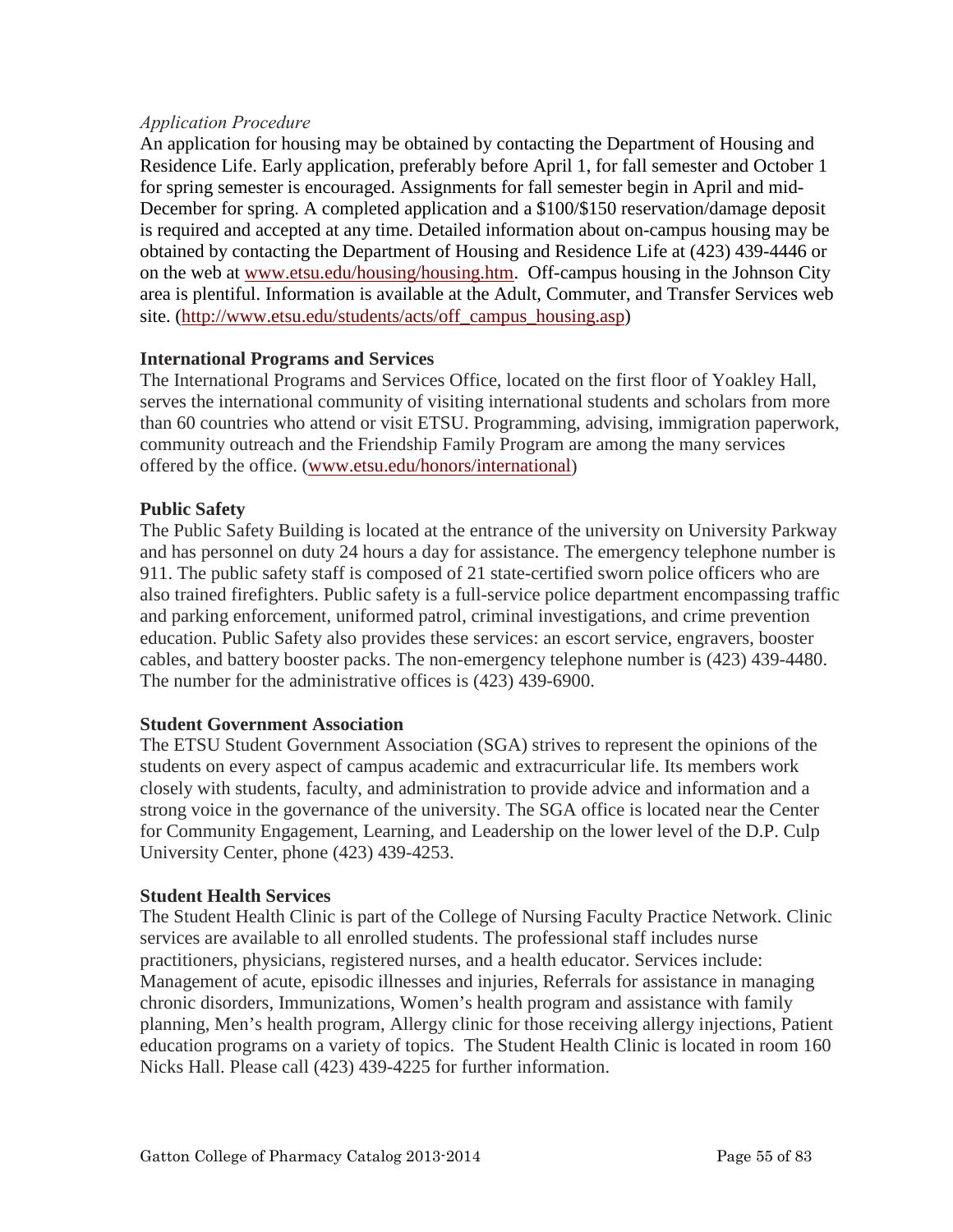The Dental Hygiene Clinic offers comprehensive preventive therapeutic procedures such as scaling and polishing teeth, pit and fissure sealants, nutritional counseling, periodontal therapy, patient education and exposing and developing radiographs. All treatment is performed, for a modest fee, by dental hygiene students under the supervision of the licensed dentist and dental hygiene faculty. Services are open to all students, university employees, and the general public. Appointments may be obtained by contacting the Dental Hygiene Clinic at 439-4514 in Lamb Hall, room 71.

The Speech-Language-Hearing Clinic, a component of the Department of Communicative Disorders, provides professional speech-language pathology and audiology services to students, faculty, and the general public. The service is provided by speech-language pathology and audiology graduate students under the direct supervision of licensed Speech-Language Pathologists and Audiologists. The areas of service include speech and hearing evaluation, hearing aid evaluation, and treatment of speech and hearing disorders through therapy. Intervention may be available for deficits in articulation, phonology, language, voice, and fluency. The clinic is located in Room 204 of Lamb Hall. Please call (423) 439- 4355 for appointments or information.

## **University Center, D.P. Culp**

The D.P. Culp University Center is a modern architecturally designed student center conveniently located in the heart of campus. The specific purpose of the Culp Center is to serve students as an integral part of their educational life. The Culp University Center provides a wide variety of services, entertainment, and social activities for the campus community. The Culp Center houses five separate food service areas, the bookstore, the post office, a mini-market, a computer lab, a variety of administrative offices, meeting rooms and conference facilities, a ballroom, and an auditorium/theater. For information regarding the use and reservation of these facilities, contact the Culp Center office at (423) 439-4286.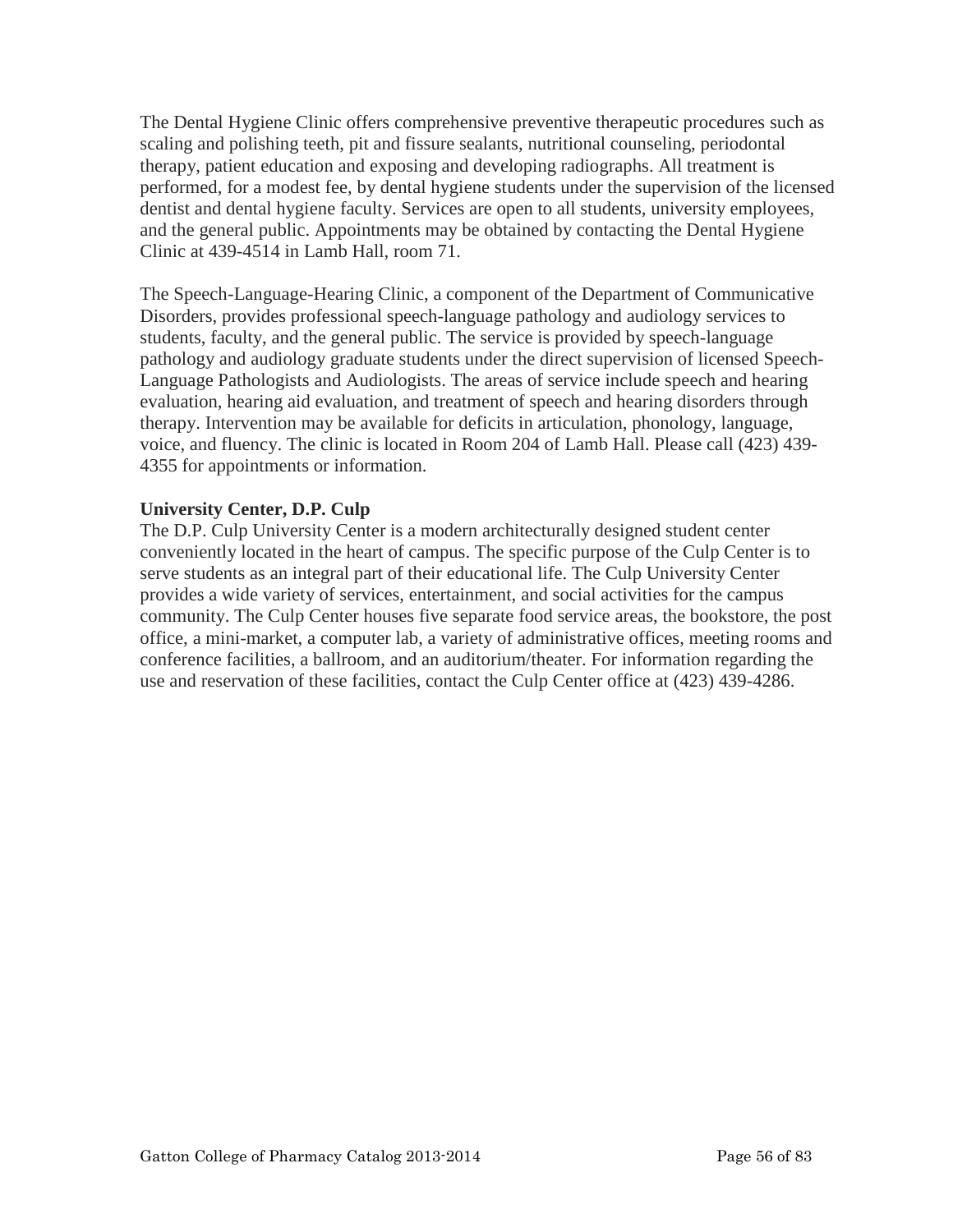# **COURSE DESCRIPTIONS**

Course descriptions below reflect only those courses that have been approved as part of the curriculum revision effective for the fall 2013 entering class. Course descriptions for elective courses and Advanced Pharmacy Practice Experiences are listed for reference purposes only and are subject to change. Classes entering prior to fall should refer to that catalog for course descriptions.

## **Department of Pharmaceutical Sciences (David S. Roane, Ph.D., Professor and Chair)**

PMSC 3114 Biochemistry, Molecular Biology and Genetics (4 credit hours) Biochemical understanding of proteins, sugars, lipids, and nucleic acids is fueling the explosion of knowledge in medicine and pharmacy. This course will demonstrate how basic principles of biochemical structure govern normal metabolic pathways in healthy humans and how they malfunction in disease.

# PMSC 3116 Human Physiology (5 credit hours)

This course should provide students with an understanding of the basic principles and concepts of anatomy and cellular and organ system physiology, leading to an appreciation of the sites and mechanisms of action of drugs in producing both therapeutic and adverse effects. This course should also provide an excellent foundation for understanding the physiological basis of pharmaceutical and patient-centered care.

## PMSC 3122 Pharmacy Calculations (2 credit hours)

Course content includes an introduction to the history of pharmacy, prescription terminology, systems of measurement and pharmacy calculations. Students will apply appropriate mathematical concepts found within the practice of pharmacy, including prescription compounding and patient specific determinations. Examples and problems will be included that more often encountered in rural practice. Emphasis will be placed on improving and applying problem-solving skills for the needs of an individual patient within the practice of pharmacy.

# PMSC 3133 Pharmaceutics of Drug Delivery Systems (2 credit hours)

This course involves the study of the physical and physicochemical behavior of drug molecules, dosage forms, and drug delivery systems and their composition. Instruction will include the formulation and development of a variety of immediate release, modified release and novel drug delivery systems, the study of physicochemical principles and pharmaceutical drug delivery systems and their composition both outside and inside the body, and the implications and relationship with patient-centered care. The principals of this course include the preparation, physicochemical evaluation and stability of drug contained in pharmaceutical drug delivery systems. *Co-requisites: PMIN 3100 and PMSC 3122*

#### PMSC 3202 Immunology (2 credit hours)

A basic immunology course designed to introduce pharmacy students to major concepts in the innate and the acquired immune system. *Prerequisites: PMSC 3114 and PMSC 3116*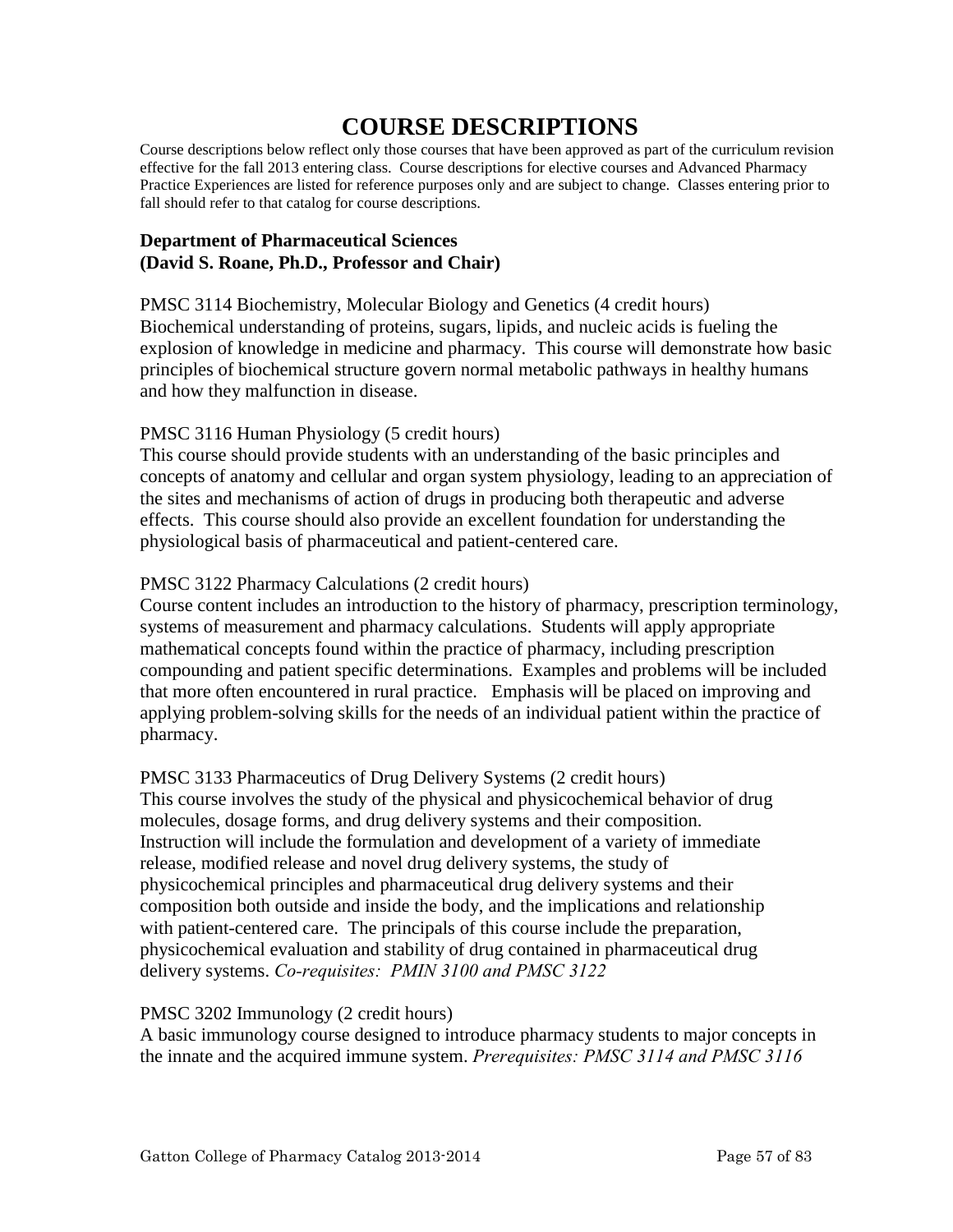PMSC 3204 Pathophysiology: Concepts in Altered Health States (4 credit hours) This course provides students with an understanding of the basic principles and concepts of cellular, organ system and generalized pathophysiology, leading to an appreciation of disease and pharmacotherapy. The course also provides an excellent foundation for the understanding of the basis of patient-centered care. *Prerequisite: PMSC 3116*

## PMSC 3223 Principles of Pharmacology (2 credit hours)

This course is the introduction to the science of pharmacology – the study of the underlying basis of drug actions on living systems. The course introduces fundamentals of pharmacodynamics (drug-receptor interactions), receptor agonism and antagonism, synergy, dose-response relationships, mechanisms of action, absorption, distribution, metabolism and elimination, and an introduction to the fundamentals of toxicology. Additionally, the course will present classical autonomic pharmacology with a focus on the chemical classification, mechanisms of action and pharmacological effects of agonist and antagonists of drug affecting muscarinic, peripheral nicotinic, and alpha and beta-adrenergic receptors. *Prerequisites*: *PMSC 3114 and PMSC 3116*

#### PMSC 3233 Biopharmaceutics & Biotechnology (3 credit hours)

Biopharmaceutics focuses on the biological factors that affect drug product disposition and efficacy. Drug absorption processes, bioavailability and bioequivalence determination and interpretation will be included as an introduction to pharmacokinetic principles. This course will also provide an introduction to pharmaceutical products of biotechnology and the science that governs the development and implementation of these drugs. *Prerequisites: PMSC 3114, PMSC 3116 and PMSC 3133*

## **Department of Pharmacy Practice (Ralph A. Lugo, PharmD, Professor and Chair)**

# PMIN 3100 IDEALS I: Integrated Environment for Applied Learning & Skills

#### (1 credit hour)

Integrated skills lab series runs the entirety of the didactic curriculum. The skills lab will employ active learning strategies such as scientific experiments, wet labs, pharmaceutical compounding, patient case discussions, and presentations in order to integrate topics throughout the curriculum to augment foundational knowledge and build the skills necessary to be a pharmacist. This course provides an introduction to basic concepts and techniques necessary in the processing of a prescription or medication order, as well as practical experiences on the study of structures and functional aspects of cells, tissues and organs, essential to the understanding of body systems and life processes.

# PMIN 3200 IDEALS II: Integrated Environment for Applied Learning & Skills (2 credit hours)

Integrated skills lab series runs the entirety of the didactic curriculum. The skills lab will employ active learning strategies such as scientific experiments, wet labs, pharmaceutical compounding, patient case discussions, and presentations in order to integrate topics throughout the curriculum to augment foundational knowledge and build the skills necessary to be a pharmacist. This course involves processing a prescription or medication order, the preparation and dispensing of a pharmaceutical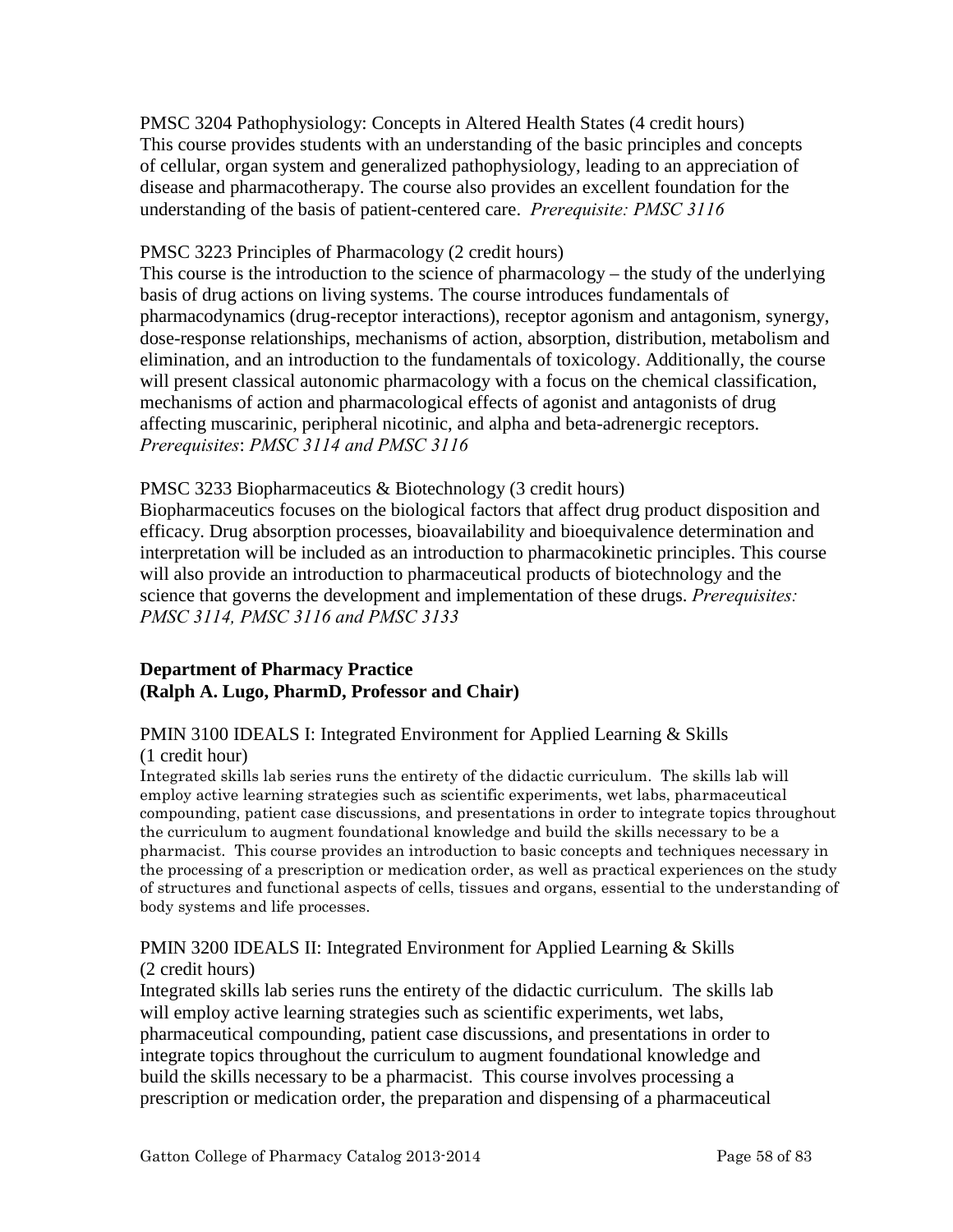solution, emulsion, suspension, semi-solid and solid drug delivery systems and the introduction and practice of the patient counseling skills necessary for proper use of the compounded product. During the compounding sessions, emphasis will be placed on the selection of proper excipients, based on physico-chemical principles, and the procedures and techniques used in extemporaneous compounding each type of preparation. Other sessions will emphasize patient communication and advising of selection of self-care items and products. *Prerequisites: PMSC 3122 and PMSC 3133; Co-requisite: PMSC 3233*

PMPR 3140 Contemporary Practice of Pharmacy I: Exploring Ourselves, Our Patients & Our Profession (2 credit hours) and

PMPR 3240 Contemporary Practice of Pharmacy II: Exploring Ourselves, Our Patients & Our Profession (2 credit hours)

The course is designed to both introduce and develop the student pharmacist's knowledge regarding multiple aspects of pharmacy practice. The longitudinal course sequence will provide the foundation and structure for the professional socialization of student pharmacists. To uphold the ideals of the profession, students must not only acquire the core clinical knowledge and skills, but also possess the attributes of a health care professional. The course will facilitate self-discovery of the attitudes, values, and habits that form the foundation of the profession of pharmacy. The student will reflect on personal characteristics, learning styles, and interactions with peers to develop the insight required to develop goals and aspirations for professional development. Thereafter, the student will focus on career development and the profession of pharmacy to begin to gain insight into potential learning/career pathways for practicing pharmacy at an advanced level, regardless of practice setting. The course will then focus on the patient and the role of the pharmacist in providing patient-centered care and comprehensive medication management. Throughout the course sequence, vertical and horizontal integration with other courses will occur to promote effective learning and retention.

#### PMPR 3270 Non-Prescription Therapies and Self Care I (3 credit hours)

This course will serve as an introduction to non-prescription medications and products, as well as complementary and alternative medicines used in the treatment of common illnesses for which pharmacists are consulted. Students will develop skills necessary to: evaluate nonprescription medication therapy; assess patients in the community setting; and make appropriate product selections for all patients, including special patient populations with unique characteristics (pediatrics, geriatrics, pregnancy, and lactation). This course will also introduce students to the concepts and skills needed to triage patients for self-care and to provide pertinent patient counseling specific to common non-prescription medications and products. The topics covered have been selected based on utilization data, sales trends, frequency of information requests, and safety concerns.

PMPR 4182 Communication Skills for Health Professionals (2 credit hours) All health professionals, regardless of discipline, are called on to be outstanding communicators with individual clients/patients, as well as with groups and communities. The faculty of the colleges of Medicine, Nursing, Pharmacy and Psychology believe communication is the foundation upon which professionalism develops. The skills that are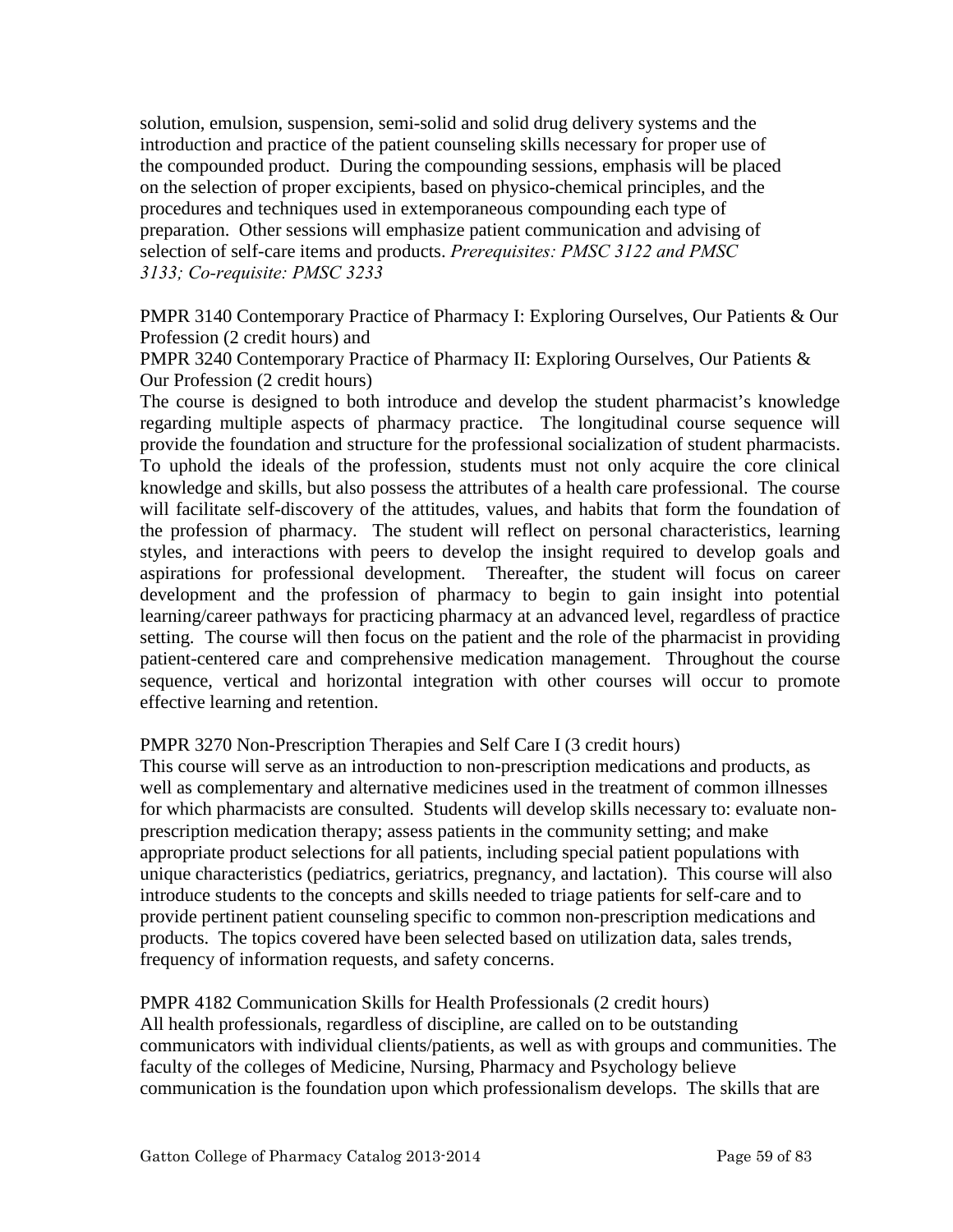necessary are well defined, and are not the same as social communication skills. These skills can be learned, and if learned, will lead to satisfaction and positive outcomes. When not learned, the opposite frequently occurs. The course is oriented to the development of competencies and this is how you will be evaluated. This course is a beginning. You will receive continuous follow up, reinforcement, and expansion of these skills throughout your training. The participating faculty members are dedicated to helping you to become the best health care communicator that you can possibly be.

# **Professional Experience Program Courses (PEP) (Robin M. Henry, PharmD, Director of Experiential Education)**

#### Introductory Practice Experiences

IPPE 3312 Introductory Pharmacy Practice Experience-P1 (2 credit hours) PEP provides entry-level Doctor of Pharmacy students with a structured, supervised experience in the practice of pharmacy. The primary objective of the PEP is to assure that each student develops the knowledge, technical and application skills, professional judgment, communication skills and competency necessary for entry into the profession of pharmacy and to become an active participant in providing contemporary patient-centered care. The P1 year of the IPPE portion of PEP is divided into the following components: Pharmacy Based Immunization Delivery, IV Room Simulation, and Practice Site Rotation and Participation in Community Pharmacy and Hospital Pharmacy.

#### Advanced Practice Experiences - Required

#### APPE 6001 Institutional Practice

This pharmacy practice experience in an inpatient hospital setting exposes the student to the wide variety of daily duties often required of the pharmacist while in an institutional pharmacy. Some of the areas that will be explored include the medication use process, drug distribution, sterile products preparation, automation, operations management, resource management and institutional legal and regulatory standards. P*rerequisite: Good standing as a 4th year student in the professional program.* 

#### APPE 6002 Community Practice

This pharmacy practice experience in a community pharmacy setting is intended to expose the student to a variety of patient-centered services. These services include but are not limited to medication dispensing, patient counseling, drug therapy monitoring, medication therapy management, and drug information services. Resource management and operations management will also be incorporated into the experience. P*rerequisite: Good standing as a 4th year student in the professional program.* 

#### APPE 6003 Acute Care Practice

This pharmacy practice experience focuses on providing patient-centered care to hospitalized patients. The student will apply their therapeutic knowledge to assess and develop therapeutic plans for patients in collaboration with other healthcare professionals, especially physicians. The student will also be involved in taking medication histories, monitoring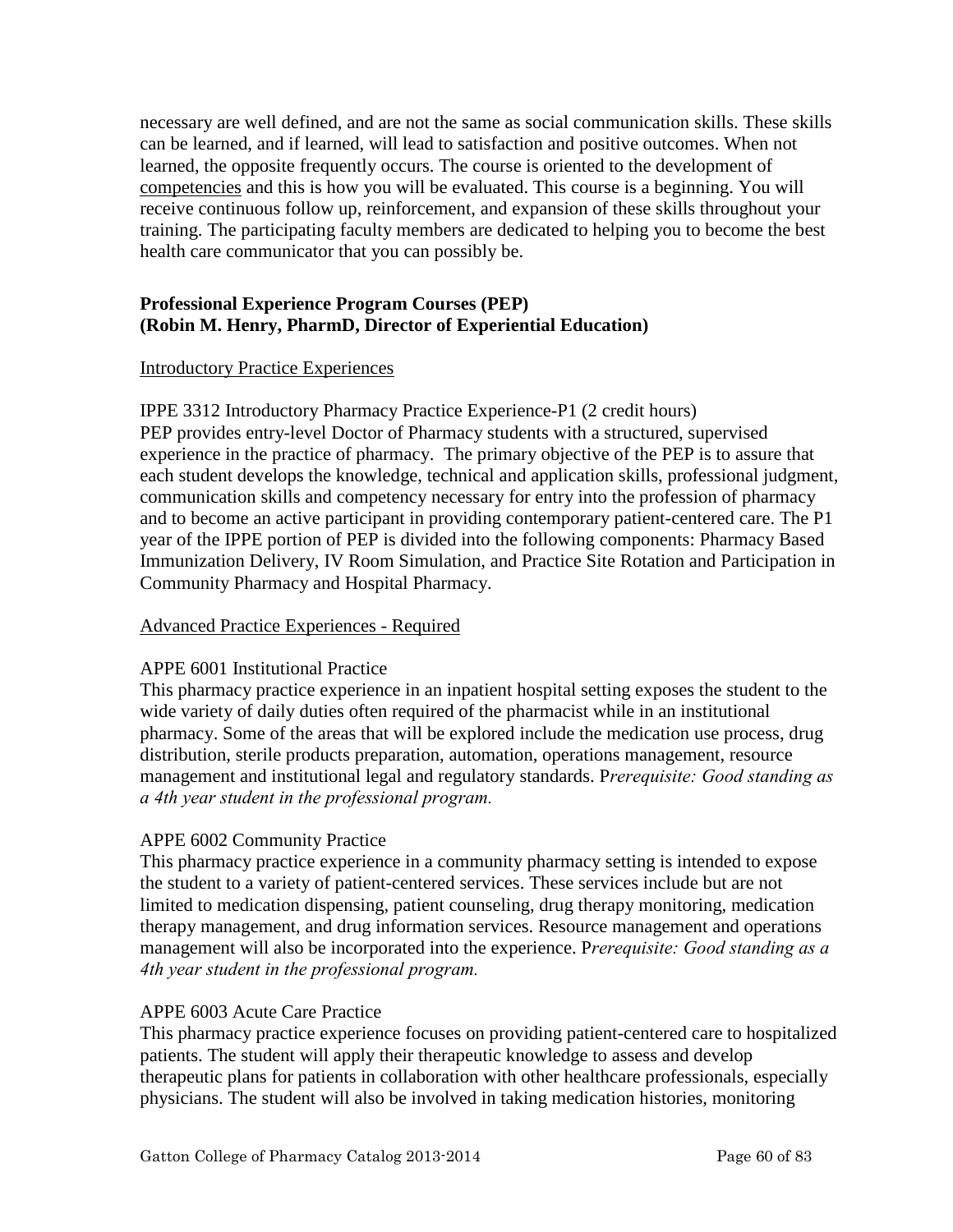patient progress and providing drug information to health care professionals and patients. P*rerequisite: Good standing as a 4th year student in the professional program.* 

## APPE 6004 Ambulatory Care/Primary Care Practice

This pharmacy practice experience is focused on providing patient-centered care of patients who are receiving care in a clinic, physician office or other ambulatory setting. Students will gain experience in communication and assessment skills, physical assessment, chronic disease management and preventative care, and therapy modifications for special patient groups. Other skills developed include drug literature analysis, patient education and counseling, interprofessional communication, and designing and implementing safe, efficacious and cost effective drug therapy to the patient. P*rerequisite: Good standing as a 4th year student in the professional program.* 

## Advanced Practice Experiences - Selectives

## APPE 6503 Acute Care Practice II

This pharmacy practice experience focuses on providing patient-centered care to hospitalized patients. The student will apply their therapeutic knowledge to assess and develop therapeutic plans for patients in collaboration with other healthcare professionals, especially physicians. The student will also be involved in taking medication histories, monitoring patient progress and providing drug information to health care professionals and patients. P*rerequisite: Good standing as a 4th year student in the professional program.* 

## APPE 6504 Ambulatory Care/Primary Care Practice II

This pharmacy practice experience is focused on providing patient-centered care of patients who are receiving care in a clinic, physician office or other ambulatory / primary care setting. Students will gain experience in communication and assessment skills, physical assessment, chronic disease management and preventative care, and therapy modifications for special patient groups. Other skills developed include drug literature analysis, patient education and counseling, interprofessional communication, and designing and implementing safe, efficacious and cost effective drug therapy to the patient. *Prerequisite: Good standing as a 4th year student in the professional program.* 

#### Advanced Practice Experiences - Electives

#### APPE 7001 Institutional Practice

This pharmacy practice experience in an inpatient hospital setting exposes the student to the wide variety of daily duties often required of the pharmacist while in an institutional pharmacy. Some of the areas that will be explored include the medication use process, drug distribution, sterile products preparation, automation, operations management, resource management and institutional legal and regulatory standards. P*rerequisite: Good standing as a 4th year student in the professional program.*

#### APPE 7002 Community Practice

This pharmacy practice experience in a community pharmacy setting is intended to expose the student to a variety of patient-centered services. These services include but are not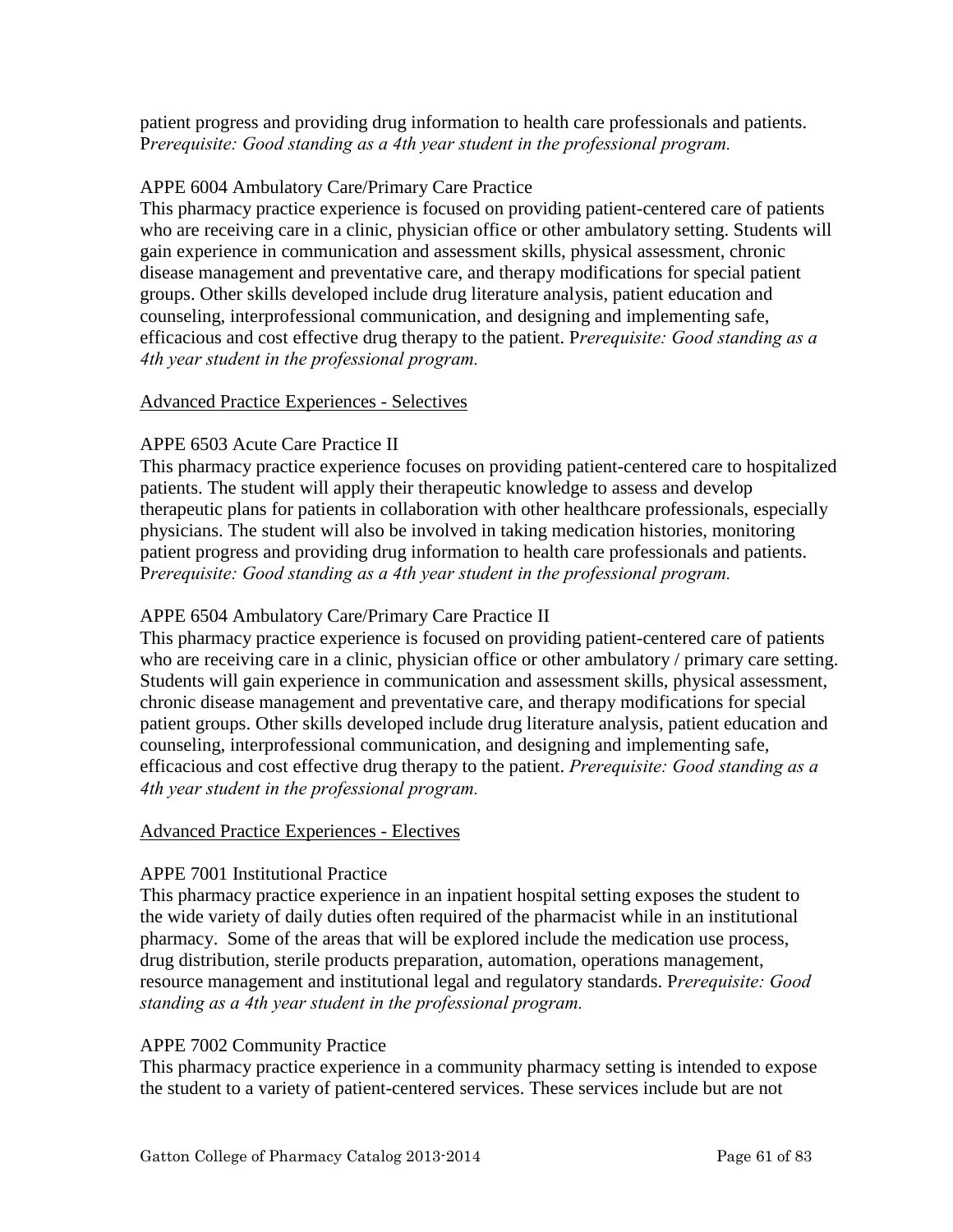limited to medication dispensing, patient counseling, drug therapy monitoring, medication therapy management, and drug information services. Resource management and operations management will also be incorporated into the experience. P*rerequisite: Good standing as a 4th year student in the professional program.*

## APPE 7005 Diabetes Patient-Centered Care

The focus of this elective APPE will be comprehensive patient centered care for the ambulatory patient with diabetes. These patients may be seen occasionally in the institutional setting. The student will become well versed in medication counseling and calculations, nutrition counseling, and physical activity counseling. The student will also learn to become a patient advocate for those affected by diabetes. *Prerequisite: Good standing as a 4th year student in the professional program*.

## APPE 7006 Retail Management Administrative

This pharmacy practice experience focuses in a community chain pharmacy administrative setting is intended to expose the student to the role and responsibilities of a pharmacy district supervisor and administrator. The student will be exposed to the business aspects of pharmacy operations. This will include not only the financial resource aspects but also the human resource aspects of pharmacy management within a corporate environment. P*rerequisite: Good standing as a 4th year student in the professional program.*

# APPE 7007 Institutional Management Administrative

This elective pharmacy practice experience in a hospital pharmacy administrative setting is intended to expose the student to the role and responsibilities of the Director of Pharmacy and administrator. The student will be exposed to the management of pharmacy operations. This will include financial and human resource management within an institutional environment. P*rerequisite: Good standing as a 4th year student in the professional program.*

#### APPE 7008 Institutional Formulary Management

This elective pharmacy practice experience will focus on population-based care and the management of drug formularies. Students will be exposed to techniques to address prescribing habits within an institution, pharmacoeconomic analyses in the managed care environment, PBMs, evidence-based medicine, formulary management, and patient outcomes. P*rerequisite: Good standing as a 4th year student in the professional program.*

#### APPE 7009 Community Based Infusion Services

This elective pharmacy practice experience will focus on providing infusion services from a community-based pharmacy operation. The student will gain experience in parenteral and enteral nutrition and formulations. Research, preparation and distribution of intravenous products and supplies to home bound or specialty institutionalized patients will be a routine part of the student's experience. P*rerequisite: Good standing as a 4th year student in the professional program.*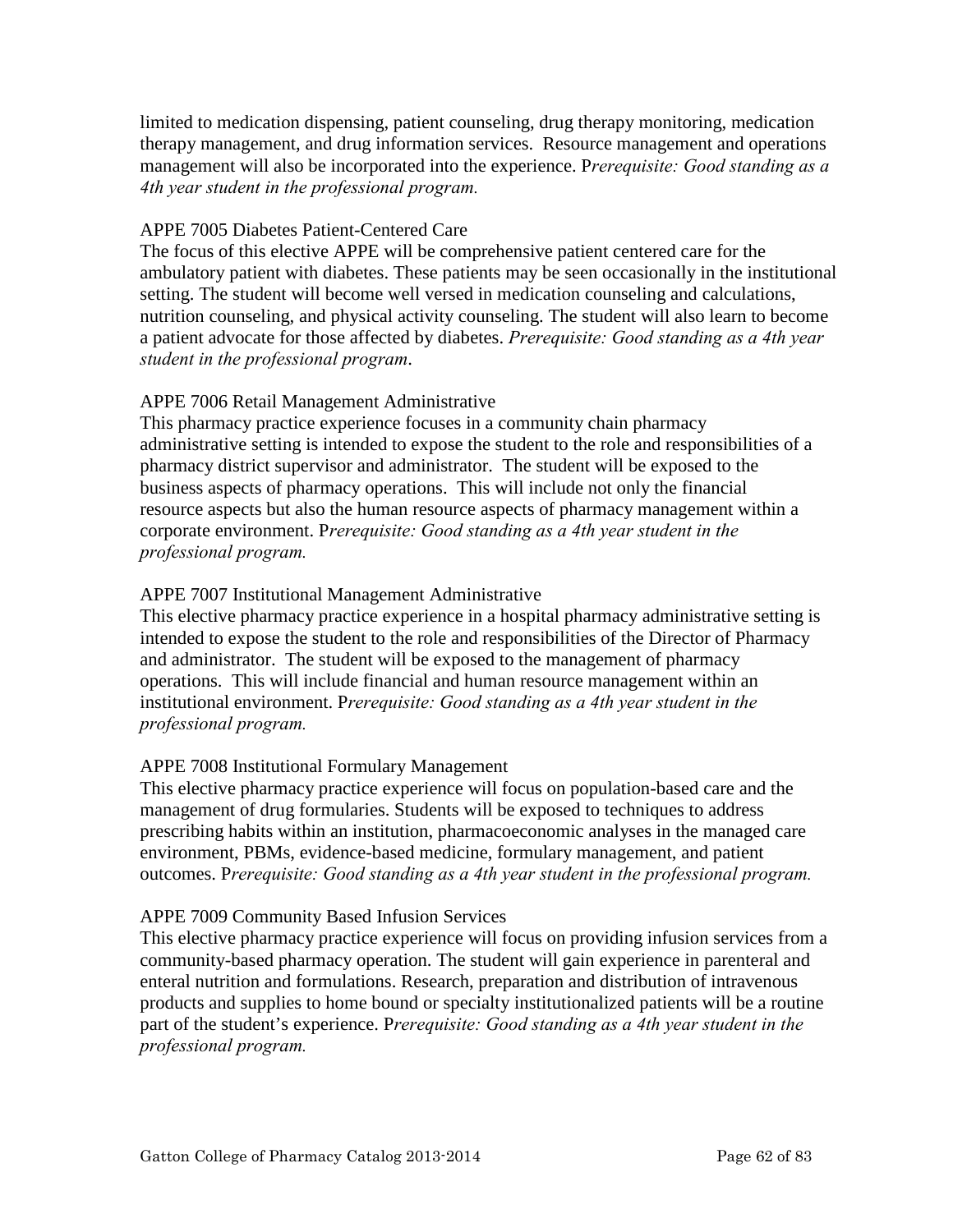## APPE 7011 Nuclear Pharmacy and Pharmaceuticals

This elective pharmacy practice experience introduces the student to the practice of nuclear pharmacy. The nuclear pharmacy experience will concentrate on pharmaceutical care and radiopharmaceutical compounding, quality assurance, health physics and regulatory compliance. The student will have the opportunity to communicate with the nuclear medicine personnel and participate in the clinical use of diagnostic and therapeutic radiopharmaceuticals. P*rerequisite: Good standing as a 4th year student in the professional program.*

## APPE 7012 Pharmacist State Association

This elective pharmacy practice experience is designed to broaden the student's knowledge and understanding of pharmacy association management. It is structured to provide experiences in national and state practice issues, education, member services, student development, policy and advocacy, and public relations. P*rerequisite: Good standing as a 4th year student in the professional program.*

## APPE 7013 Institutional Practice III

This pharmacy practice experience in an inpatient hospital setting exposes the student to the wide variety of daily duties often required of the pharmacist while in an institutional pharmacy. Some of the areas that will be explored include the medication use process, drug distribution, sterile products preparation, automation, operations management, resource management and institutional legal and regulatory standards. *Prerequisite: Good standing as a 4th year student in the professional program.* 

# APPE 7014 Community Practice III

This pharmacy practice experience in a community pharmacy setting is intended to expose the student to a variety of patient-centered services. These services include but are not limited to medication dispensing, patient counseling, drug therapy monitoring, medication therapy management, and drug information services. Resource management and operations management will also be incorporated into the experience. *Prerequisite: Good standing as a 4th year student in professional program*

#### APPE 7017 Compounding Specialty Pharmacy

This elective pharmacy practice experience in a community pharmacy setting will provide the student with the experience of compounding specialty medications that are not commercially available in necessary dosage forms for unique patient populations. Regulations, special equipment and space considerations will be addressed. Marketing of this specialized service will also be part of the learning experience. P*rerequisite: Good standing as a 4th year student in the professional program.*

#### APPE 7018 Geriatric Care

This elective pharmacy practice experience is designed to provide the student with an indepth experience in the provision of pharmaceutical care to older patients and those requiring long term care services. Training involves providing for the special needs of elderly patients through knowledge of geriatric disease states, aging organ function and related drug response alterations, including pharmacokinetic and pharmacodynamic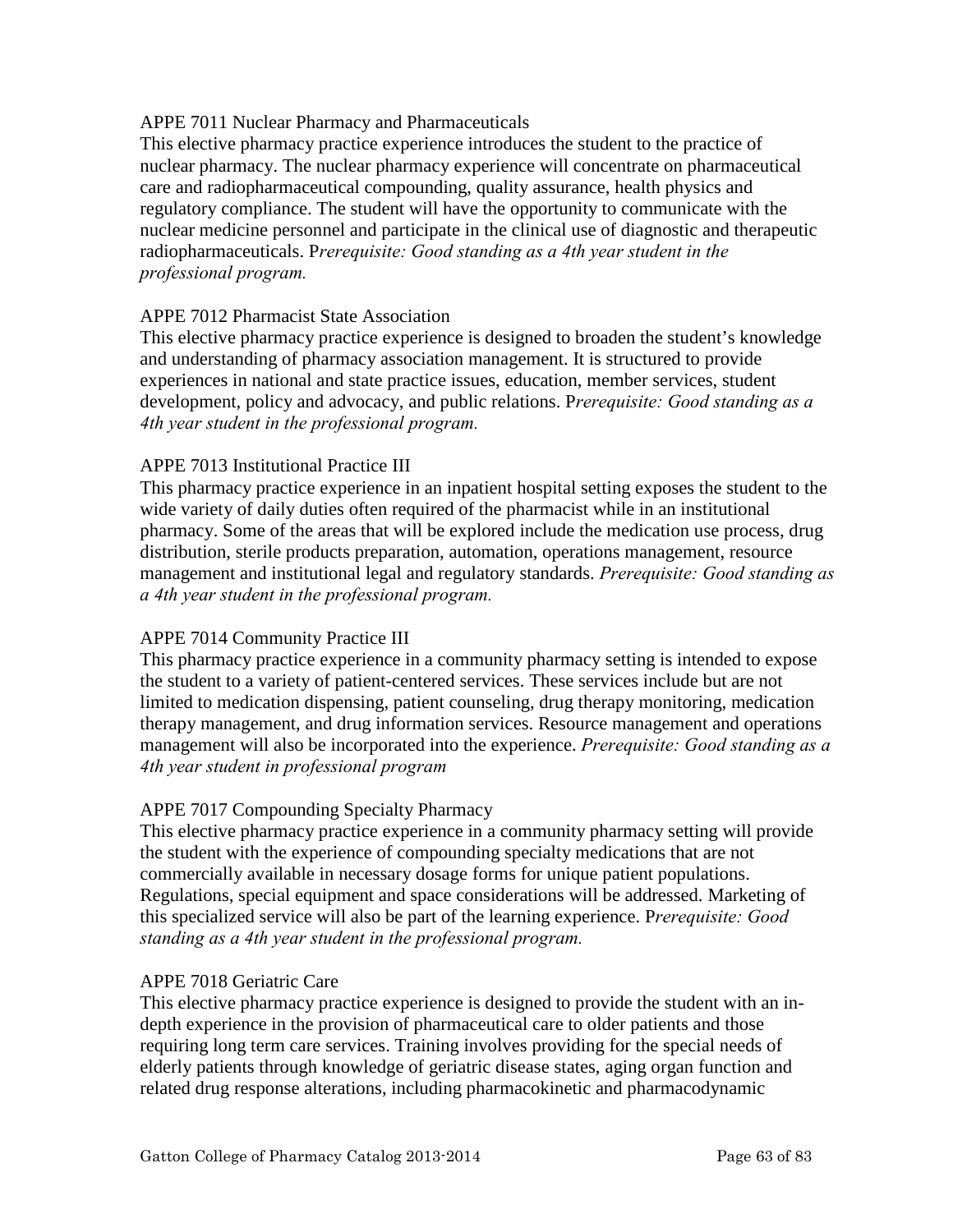alterations. Other issues such as health maintenance, compliance, patient education, and social issues are also emphasized. P*rerequisite: Good standing as a 4th year student in the professional program.*

## APPE 7019 Critical Care

This elective APPE is an inpatient experience designed to enable the student to acquire skills and knowledge regarding basic principles of specific critical care disease states and their treatment. Students will spend time in the intensive care units gaining experience in areas such as hemodynamic monitoring, shock, burns, infectious disease, analgesia, and drug overdose management. Treatment of critical pathology associated with pulmonary, cardiac, renal, neurological, and hepatic organ systems is stressed. P*rerequisite: Good standing as a 4th year student in the professional program.*

## APPE 7020 Advanced Community Pharmacy Services

This elective pharmacy practice experience in a community pharmacy setting is intended to expose the student to a variety of patient-centered value added services. These practices provide services that are not limited to patient counseling, drug therapy monitoring, and drug information services. Other activities such as Medication Therapy Management consultations, specialty compounding and immunizations are routine value added services for these practices. Resource management and operations management will also be part of the educational endeavors the student will experience. P*rerequisite: Good standing as a 4th year student in the professional program.*

APPE 7021 Alternative and Complementary Medication and Therapies Research This elective pharmacy practice experience will provide the student with the opportunity to improve and polish drug information investigative and writing skills. Excellent writing and communication skills are required for this experience. Alternative medications and complementary medications are fully explored. Activities for the student include active participation in such things as yoga and reflexology. P*rerequisite: Good standing as a 4th year student in the professional program.*

# APPE 7022 Psychiatry

This elective pharmacy practice experience will provide in-depth exposure to the pharmacotherapy of mental health. The student will gain experience in applying therapeutic knowledge to develop an assessment and plans for patient care while collaborating with other health care professionals to monitor drug therapy of patients with psychiatric diseases or drug abuse problems. The student will gain experience in treating diverse psychiatric and behavioral problems, including schizophrenia, depression, mania, bipolar disease, phobic states, substance abuse, personality disorders and related behavioral problems. P*rerequisite: Good standing as a 4th year student in the professional program.*

# APPE 7023 Nutritional Support

This experience is designed to provide the student with the opportunity to gain knowledge, skills, and practical experience in basic nutritional principles, nutritional assessment, and management of the patient requiring enteral and/or total parenteral nutrition. Students will participate in managing patients through assessing and diagnosing nutritional status, and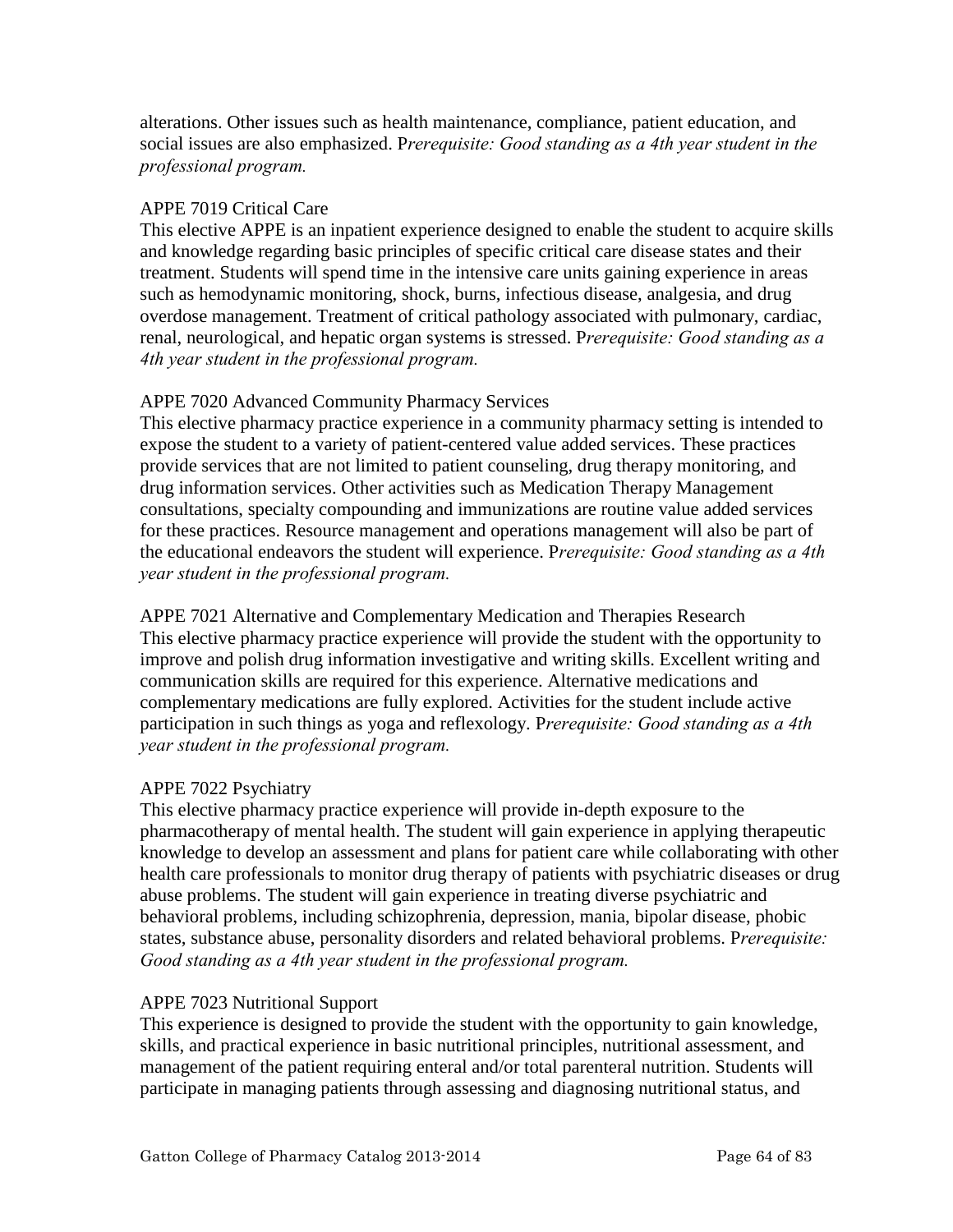designing and monitoring nutritional and electrolyte treatment plans. Experience is gained working with a broad spectrum of patients, including trauma and surgical patients, patients having endocrine abnormalities, and renal- and hepatic-compromised patients. The student will also learn about various infusion techniques and systems for administering nutritional agents. P*rerequisite: Good standing as a 4th year student in the professional program.*

## APPE 7024 Pediatrics

This elective pharmacy practice experience is designed to enable the student to acquire skills and knowledge regarding basic principles of pharmacotherapy for common childhood diseases. The student will gain experience in applying therapeutic knowledge to develop an assessment and plans for patient care while collaborating with other healthcare professionals. Students will gain experience caring for pediatric patients with acute and chronic conditions in such areas as infectious disease, cardiology, pulmonology, oncology, and rheumatology. Training involves knowledge of pediatric conditions, developmental organ function and related dose-response alterations, and pharmacokinetic and pharmacodynamic predictions. P*rerequisite: Good standing as a 4th year student in the professional program.*

## APPE 7025 Pharmacokinetics

This elective pharmacy practice experience is designed to give the student hands-on experience in clinical pharmacokinetics. The student will assess the utility of population averages in prediction drug concentration of dosage as well as learn to base therapeutic recommendation on measured drug concentrations. This experience is directed toward monitoring drug therapy based on patient response rather than the sheer manipulation of numbers. Expertise in calculations is expected from didactic course work. P*rerequisite: Good standing as a 4th year student in the professional program.*

# APPE 7026 General Medicine

This elective pharmacy practice experience in an in-patient hospital setting is designed to give the student a basic understanding of disease states encountered in internal medicine. While participating in the team based approach to health care, application of therapeutics in patient care and skill development in taking medication histories, monitoring patients, providing drug information as well as patient information will be emphasized. P*rerequisite: Good standing as a 4th year student in the professional program.*

# APPE 7027 Family Practice

This elective pharmacy practice experience is intended to provide the student with a basic understanding of common disease states encountered in family practice medicine. The student will obtain training and experience in the areas of clinical pharmacokinetics, drug therapy evaluation, interpretation of laboratory results, effective communication with other members of the healthcare team, drug interaction screening, drug literature and new product evaluation, formulary research for the P & T Committee, and patient education. P*rerequisite: Good standing as a 4th year student in the professional program.*

#### APPE 7028 Infectious Disease

Pharmacy practice experience in an institutional setting intended to expose the student to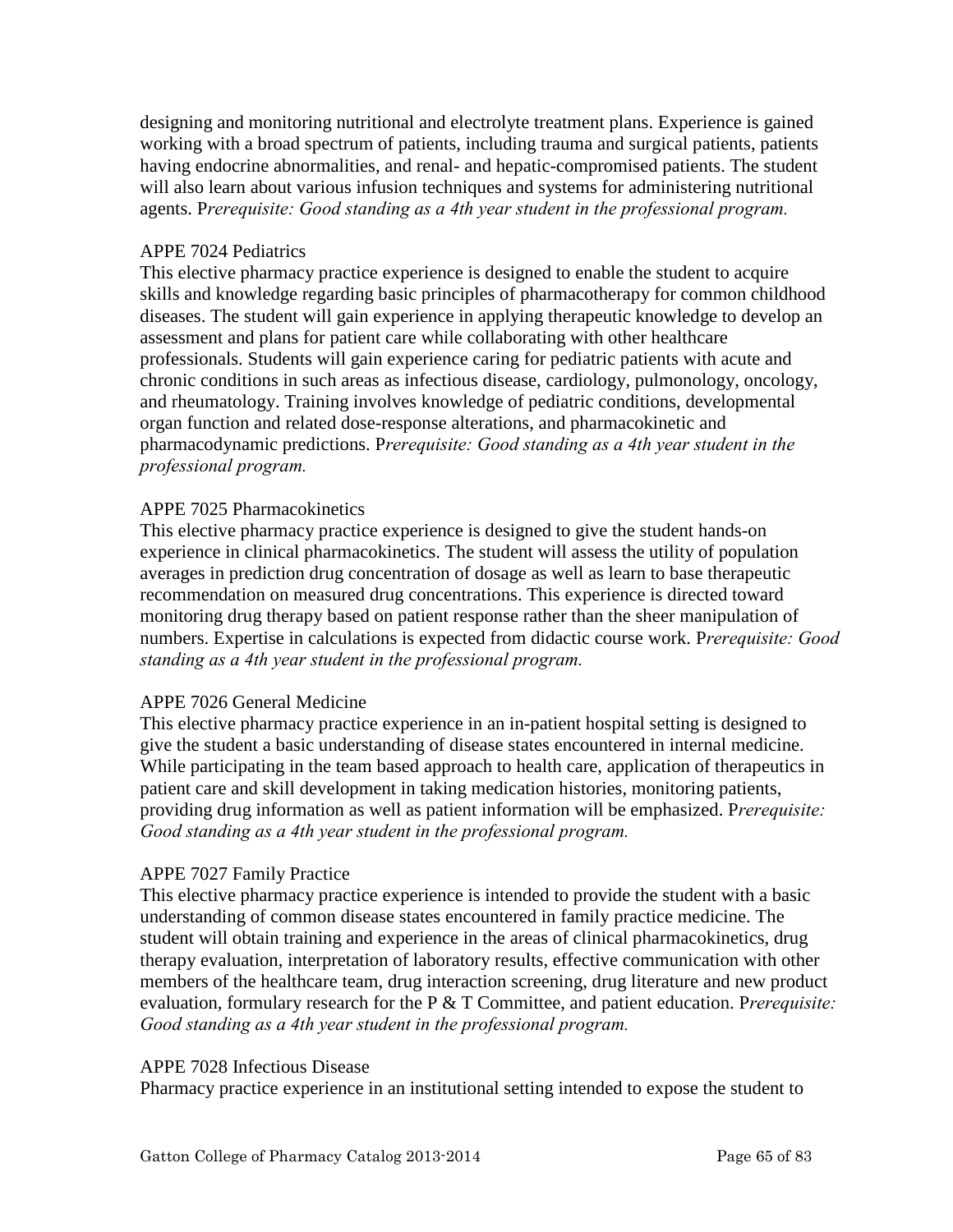appropriate utilization of antimicrobial agents in the hospital setting. Antimicrobial resistance and its effect on antibiotic utilization will be discussed and reviewed. The student will receive training and experience in the areas of clinical pharmacokinetics, drug therapy evaluation, interpretation of laboratory results, effective communication with other members of the healthcare team, drug interaction screening, drug literature and new produce evaluation, formulary research for the P&T Committee, and patient education. P*rerequisite: Good standing as a 4th year student in the professional program.*

## APPE 7029 Internal Medicine

This elective pharmacy practice experience is designed to develop an understanding of pharmacotherapy for the patients followed by the medical team. An ancillary goal is to allow the student to develop the ability to effectively gather and disseminate information, and communicate with patients, nurses, the physician, the pharmacist and other health care practitioners specific information necessary in the care of patients. P*rerequisite: Good standing as a 4th year student in the professional program.*

## APPE 7031 Surgery

This elective pharmacy practice experience is designed to provide students with experience in the fundamentals of surgery pharmacy. After completing this clerkship, the student will have a better understanding of the drugs used in surgery, surgical procedures and general patient care. P*rerequisite: Good standing as a 4th year student in the professional program.*

## APPE 7032 Academic Pharmacy Practice

Students will participate in all parts of the academic process including literature review of teaching methods, facilitating small groups, preparing lectures, syllabi, and examination questions, preparing equipment for laboratory sessions, grading selected assignments, evaluating the current curriculum, and being an active participant in committee meetings and decision-making at the college level. Students will work with the primary preceptor(s) in discussions, as well as independently to accomplish assigned tasks to expose the student to what it means to be an academician in all three pillars of academia. P*rerequisite: Good standing as a 4th year student in the professional program. NOTE: Cannot be counted towards the required 36 weeks of APPEs; Requires permission of the instructor.* 

#### APPE 7034 Outpatient Oncology/Hematology

This experience is designed to provide the student with the opportunity to gain knowledge, skills, and practical experience in working with outpatients and inpatients with neoplastic disease and the rational therapy with oncological agents. The student will work closely with the healthcare team and patients in pain management, nausea/vomiting management, and side effects management. The student will participate in designing customized medication patient regimens and educating the patients regarding their therapy. The student will also be assisting in monitoring patients while they are receiving intravenous chemotherapeutic medications on site. Some compounding of chemotherapeutic agents will be required. P*rerequisite: Good standing as a 4th year student in the professional program.*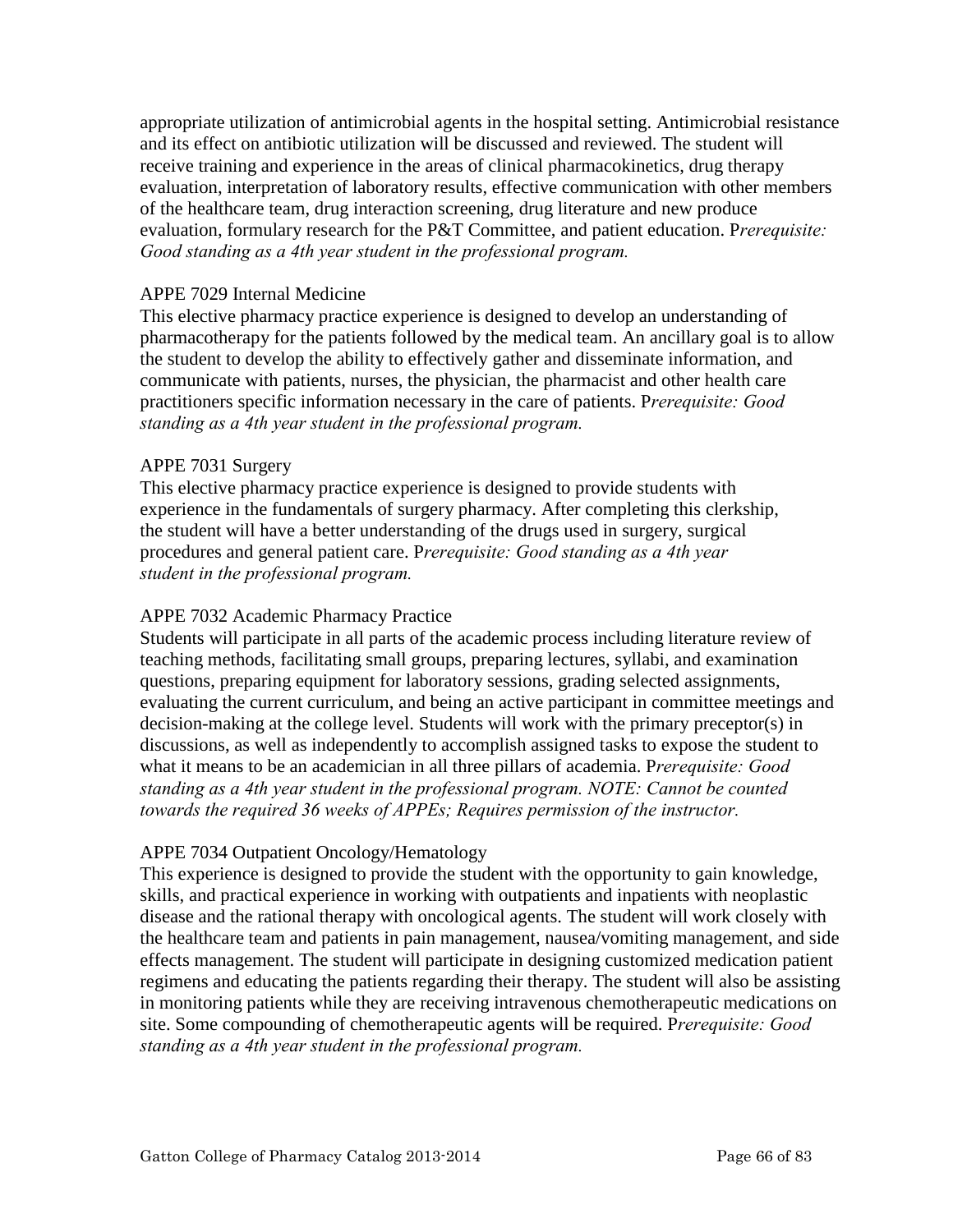#### APPE 7036 Indian Health Service

This experience is designed to provide the student with the opportunity to work within the hospitals and clinics provided by the Department of Health and Human Services through the agency, Indian Health Service. This agency is responsible for providing American Indians and Alaska Natives with federal health services. In this course, students will learn how to incorporate modern and currently accepted healthcare practices into the Indian cultures and traditional tribal healing methods. Students will gain valuable knowledge into cultural diversity and the unique needs of these patient populations. Students will be involved in counseling on every new outpatient medication using the I.H.S. format, with the goal of no patient knowledge gaps regarding therapy and medications. Participation in the anticoagulation, lipid, hypertension and dialysis clinics reviewing and monitoring therapy and making therapy adjustment will also be part of the student's experience. Students will have the opportunity to spend time in the inpatient areas as well. Inpatient time will be spent on the floor and at patient bedside performing kinetic calculations and monitoring therapy. Students will have the opportunity to compound necessary IV medications if needed.*.* P*rerequisite: Good standing as a 4th year student in the professional program.*

#### APPE 7037 Pharmaceutical Industry-Drug Information

Pharmacy practice rotation will provide the student with insight into the roles responsibilities and daily activities of Pharmacists in drug information within the Pharmaceutical Industry. The student will not only become familiar with the process of obtaining and evaluating information from the medical literature, but will be able to present the information among other professionals. This course will provide the student the ability to learn how to apply information obtained from various sources to answer drug information questions received from healthcare professionals, patients/caregivers and the general public. The student will also become familiar with the medical and technological resources utilized to provide accurate information as well as the ethical issues pertaining to communicating drug information. P*rerequisite: Good standing as a 4th year student in the professional program.*

#### APPE 7038 Global Health Outreach

The Global Health Outreach Elective Rotation is an advanced pharmacy practice elective for P4 students. This elective rotation exposes students to pharmacy-related opportunities in non‐traditional settings focused on an indigent population. The student will provide pharmaceutical care to patients at a multidisciplinary healthcare clinic, as well as, serve as a drug information consultant to other healthcare professionals. P*rerequisite: Good standing as a 4th year student in the professional program.* Note: *Student is required to travel internationally with the partnering organization. Student will pay international travel costs.* 

#### APPE 7039 Cardiology

This elective pharmacy practice experience is designed to provide the student with an indepth experience in providing care for patients in the cardiology setting. The rotation will allow students to develop and apply knowledge of cardiology topics. Students will develop individualized pharmaceutical care plans for assigned patients in the cardiovascular units and/or clinics. Students may have the opportunity to counsel patients on anticoagulant or antiarrhythmic medications. *Prerequisite: Good standing as a 4th year student in the professional program.*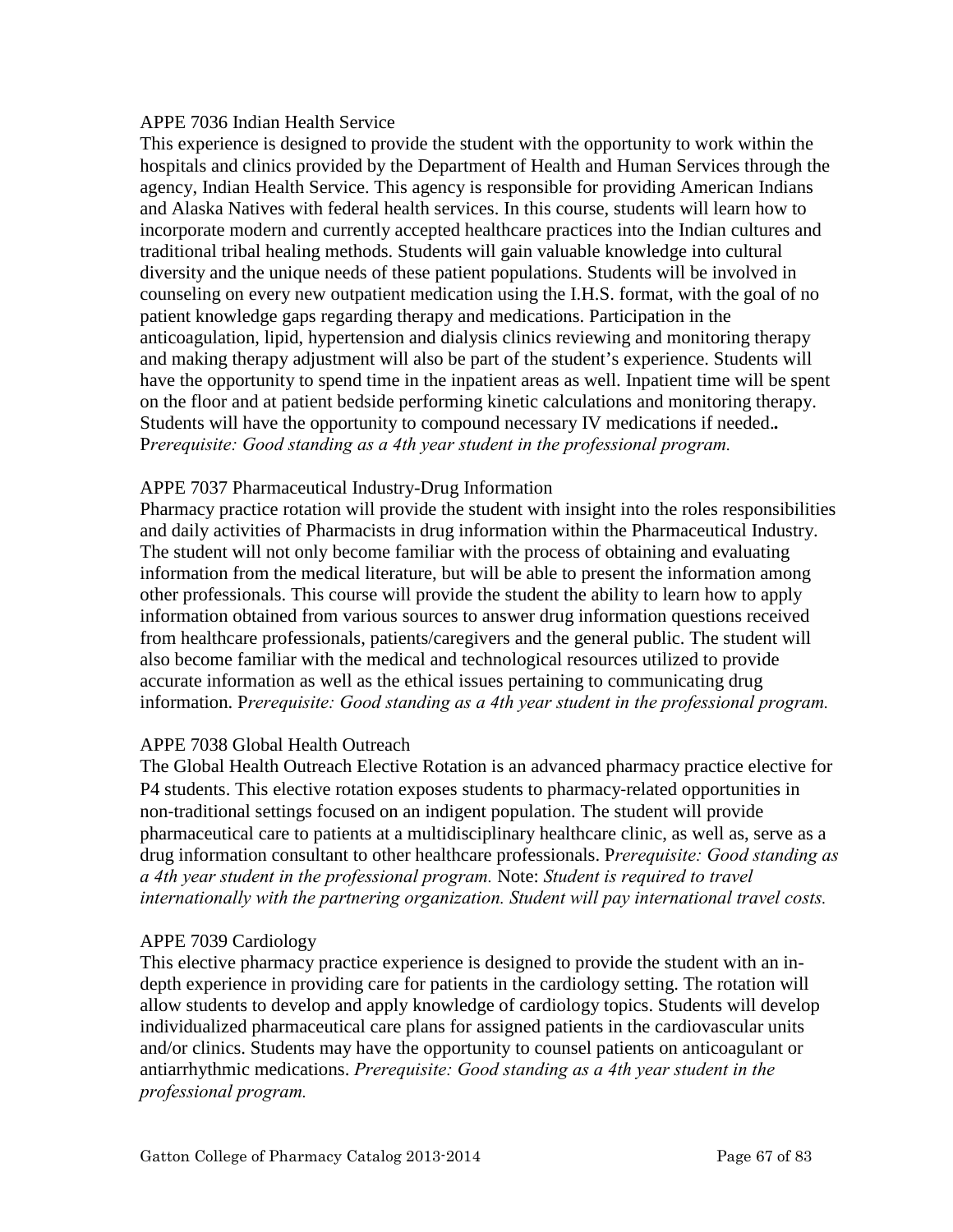#### APPE 7040 Anticoagulation

This elective pharmacy practice experience is designed to expose the student to comprehensive anticoagulation management including vitamin K antagonists, direct thrombin inhibitors, and heparins. Students participate in inpatient and outpatient anticoagulation, including patient education, monitoring, and dosing. P*rerequisite: Good standing as a 4th year student in the professional program.*

#### APPE 7041 Emergency Medicine

This elective pharmacy practice experience is designed to provide the student with an experience in providing care for patients in an emergency department and /or trauma setting. Students will gain enhanced foundation skills in patient assessment and drug therapy assessment, monitoring, and management. Knowledge in therapeutics and decision making skills will be enriched. Students will have exposure to a variety of disease states which will allow them to gain experience in gathering and evaluating patient data and making therapeutic decisions and monitoring drug data. P*rerequisite: Good standing as a 4th year student in the professional program.*

#### APPE 7042 Writing a Pharmaceutical Sciences Research Manuscript

The object of this experience is for the student to author and submit a scientific manuscript based on the student's research experience. This will incorporate student learning of the relevant background material on the subject, refining and assessing their own data for presentation, completing a full manuscript according to the requirements of the journal of interest, presenting the manuscript in a seminar format with faculty comments, and overseeing submission to a journal. The goal is to provide the student with the experience needed to initiate and manage independent submission and publication of their own future research results. As publication is the final act in the completion of a research project, this course will prepare the student to be an independent researcher familiar with all phases of the process in their future career. This experience is classified as an "add-on" rotational experience and as such is to be completed in addition to the 5 required core APPE rotations and 4 required elective APPE rotations during the  $4<sup>th</sup>$  professional year of pharmacy school. This elective cannot be used to meet 4<sup>th</sup> clinical elective requirements. *Prerequisites: Good standing as a 4th year student in the professional program; Must have completed research in the advisor's laboratory under the course listings of PMSC 7204, 7205, or 7206.*

#### APPE 7043 Writing a Pharmacy Practice Research Manuscript

The objective of this experience is for the student to author and submit a scientific manuscript based on the student's research/project experience in the in the Pharmacy Practice Research/Scholarship I/II/III series This will incorporate student learning of the relevant background material on the subject, refining and assessing their own data for presentation, completing a full manuscript according to the requirements of the journal of interest, presenting the manuscript in a seminar format with faculty comments, and overseeing submission to a journal. The goal is to provide the student with the experience needed to initiate and manage independent submission and publication of their own future research results. This experience is classified as an "add-on" rotational experience and as such is to be completed in addition to the 5 required core APPE rotations and 4 required elective APPE rotations during the  $4<sup>th</sup>$  professional year of pharmacy school. This elective cannot be used to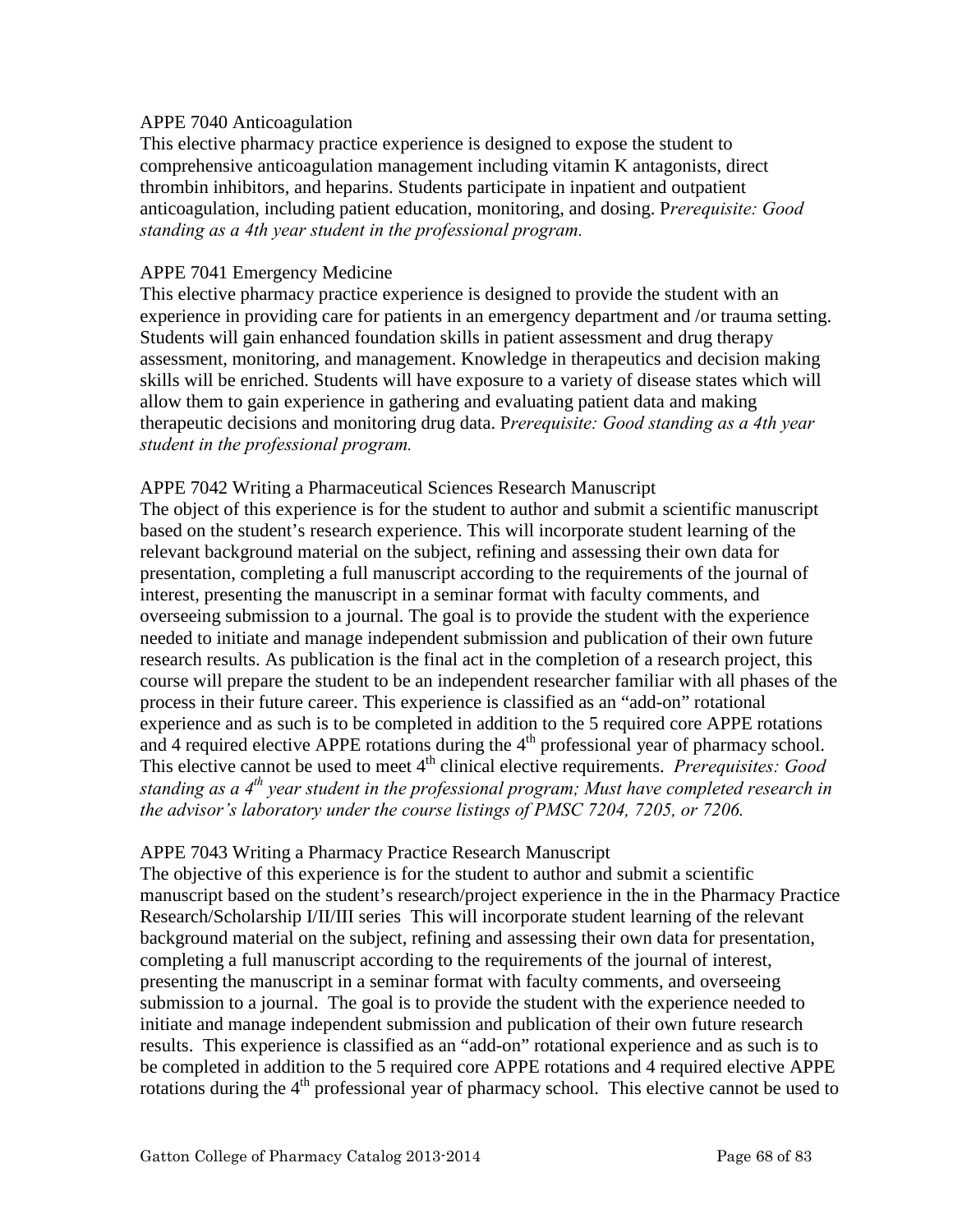# meet 4<sup>th</sup> clinical elective requirements. *Prerequisites : Good standing as a 4<sup>th</sup> year student in the professional program; Must have completed one of the courses in the Pharmacy Practice Research/Scholarship I/II/III series (PMPR 7113-7115).*

# APPE 7044 Independent Community Pharmacy Ownership

This pharmacy practice experience in a community pharmacy setting is intended to assist in preparing the student for independent community pharmacy ownership. In addition to basic community pharmacy activities such as medication dispensing, patient counseling, drug therapy monitoring, medication therapy management and drug information services, resource management and operations management will also be incorporated into the experience. Financial analysis and human resource issues will be emphasized during the experience. *Prerequisites and/or Co-requisites: Good standing as a 4th year student in professional program.* 

# APPE 7045 Veterinary Pharmacy Practice

This elective practice experience is designed to provide students with exposure to veterinary pharmacy. Students will be exposed to and participate in patient-care experiences in a variety of treatment areas. Students will gain an understanding of the pharmacy services a pharmacist can provide to a veterinary facility, and familiarity with the unique pharmaceutical needs and the specific dosage forms needed in the management of animals, which would include the compounding and administration of animal products/medications. Students will be able to advise the client/owner on the care of animals and the use of animal products. Students will also gain the skills to consult with/advise veterinarians in the management of drug therapy for animals. The students will be provided with the necessary information so that they may consider pursuing a pharmacy specialty in animal health. *Prerequisites and/or Co-requisites: Good standing as a fourth year student in professional program of the Bill Gatton College of Pharmacy.* 

# APPE 7046 Ambulatory Care/Patient Centered Medical Home

This elective advanced pharmacy practice experience is designed to allow the student to actively participate in the delivery of pharmacy care in a primary care, multidisciplinary practice setting. Students will gain experience in direct patient management of chronic disease states through participating in pharmacist-run anticoagulation and pharmacotherapy clinics. Students will be involved in obtaining patient medical and medication histories, evaluating drug therapies, developing pharmacy care plans, monitoring patients' therapeutic outcomes, consulting with physician and non-physician providers where appropriate, and providing patient and health care provider education. Students will also gain experience documenting appropriate information in the electronic medical record. *Prerequisites and/or Co-requisites: Good standing as a fourth year student in professional program of the Bill Gatton College of Pharmacy.* 

# APPE 7047 Drug Research at NIDA

The object of this experience is for the student to have an immersion experience in the research laboratory at the National Institute of Drug Abuse (NIDA) in Baltimore, MD. The student will participate in the daily research activities in the laboratory and will carry out assignments as assigned by the laboratory director. Specific tasks may involve fabricating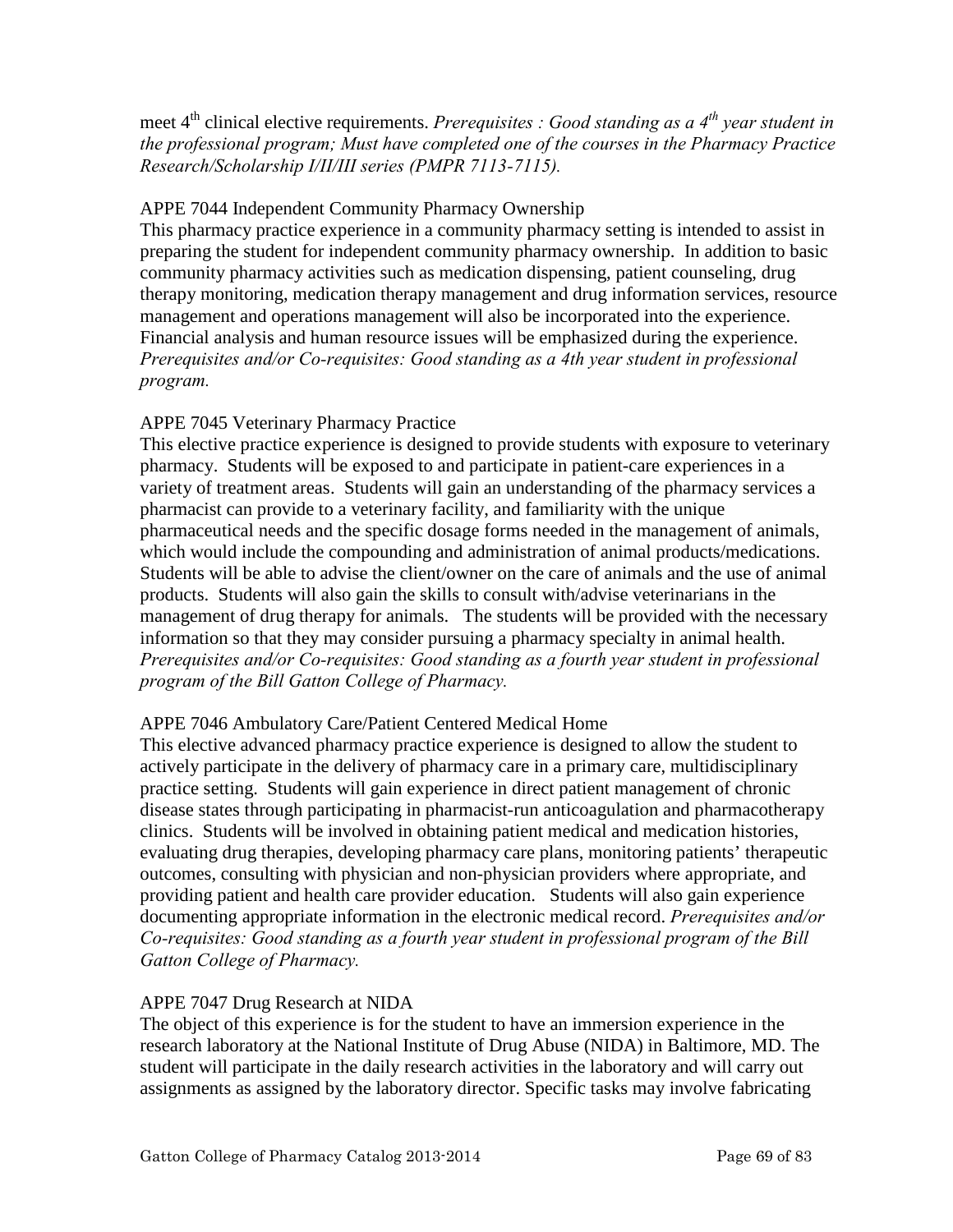electrodes for nerve cell recordings, preparation of molecular probes, assisting with animal surgery, behavioral training of research subjects, recording data and tracking experimental data, and retrieving and summarizing relevant scientific literature. The student will prepare a summary presentation of the experience to be presented to the faculty at ETSU. Prerequisites and/or Co-requisites: Good standing as a fourth year student in professional program of the Bill Gatton College of Pharmacy. Student must complete interview with Dr. Roane prior to selection for this APPE.

## APPE 7048 CDC Pharmacy Student Experiential Program

The Centers for Disease Control and Prevention (CDC) is based in Atlanta, GA. CDC′s Mission is to collaborate to create the expertise, information, and tools that people and communities need to protect their health through health promotion, prevention of disease, injury and disability, and preparedness for new health threats. This elective clerkship will give the student a general understanding of pertinent public health issues, the roles pharmacists have within CDC, as well as the career opportunities available for pharmacists in the U.S. Public Health Service. The student will be able to take advantage of the many public health lectures/seminars that are presented at CDC during their rotation. Prerequisites and/or Co-requisites: Good standing as a fourth year student in professional program of the Bill Gatton College of Pharmacy. Student must complete interview with Dr. Roane prior to selection for this APPE.

# **Didactic Electives**

## Gatton College of Pharmacy Offerings

PMPR 7101 Folk Medicine and Remedies of Southern Appalachia (2 credit hours) An introduction to Appalachian folk medicine will be presented, including the examination of health, illness, and the treatment of disease from a pharmacist's perspective. This includes discussion of various theories of illness, types of healers, nostrums, and the empirical basis for the remedies and alternative forms of therapy. Some of the medicinal properties of the treatments prescribed in the rural Appalachian region will be discussed.

PMPR 7102 Professional Development for Postgraduate Training (2 credit hours) This elective course addresses various issues related to professional development and postgraduate training. It offers a review of postgraduate training opportunities available to graduating student pharmacists with a focus on pharmacy residencies. Through individual preparation before class, interactive face-to-face discussions and activities, and the completion of major assignments (letter of intent, curriculum vitae, and residency applicant portfolio) students will appreciate the various components of professional development and the benefits of residency training. Students will also learn the steps to secure a postgraduate year one (PGY1) residency upon graduation. *Prerequisite: Must be enrolled in the 3rd professional year and be in good academic standing.*

PMPR 7103 Evidence-Based Diabetes Management (2 credit hours) This elective would provide an evidence-based foundation in the principles of diabetes therapy and management. The student will develop their knowledge and ability to assess,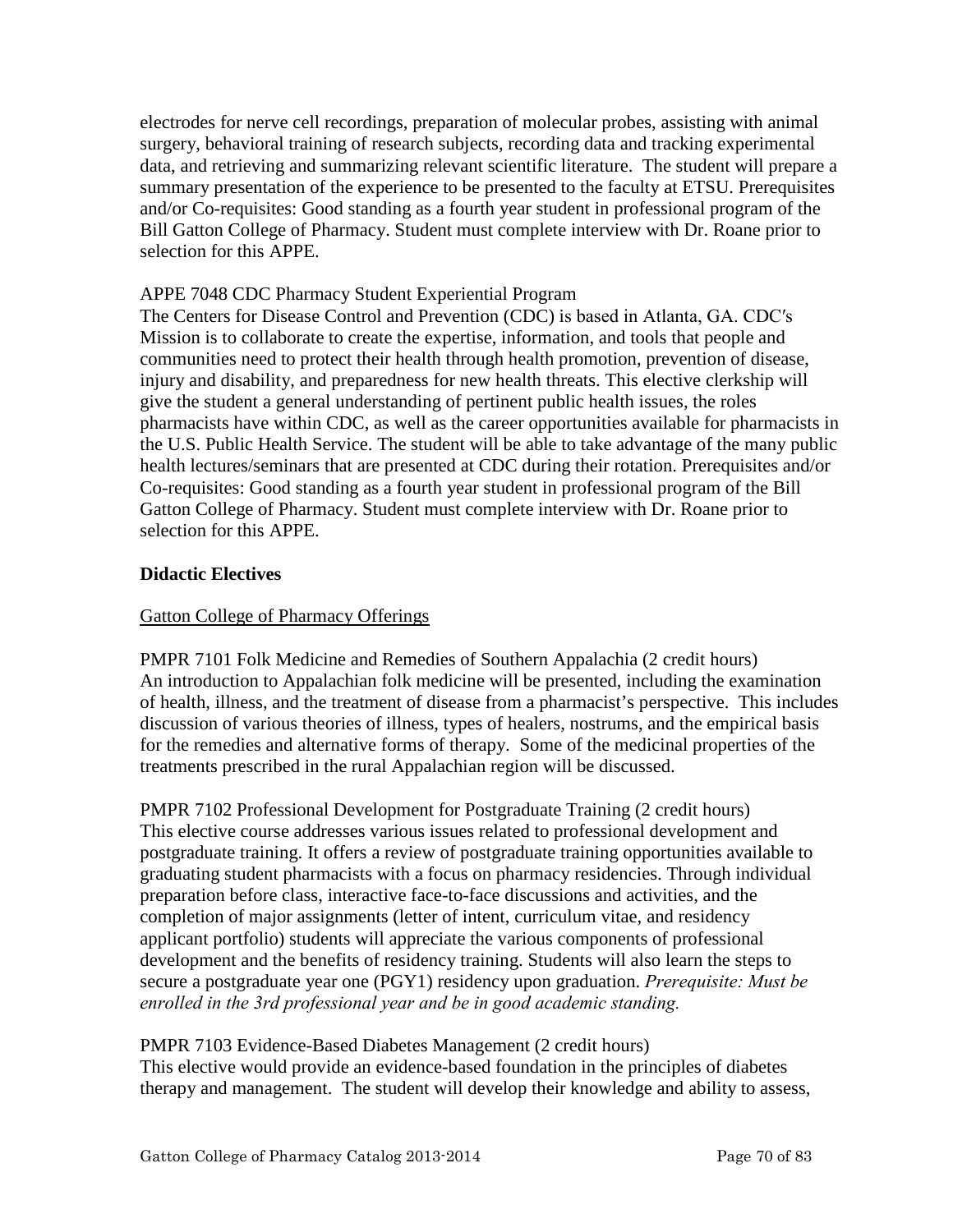manage, educate, monitor, and recommend pharmacotherapy for patients with diabetes. Students successfully completing the elective will have the knowledge and basic skill set to begin practicing diabetes management. Diabetes within the rural Appalachian region will be emphasized with students interviewing and observing pharmacists practicing advanced management skills. *Prerequisite: Must be enrolled in the 3rd professional year and be in good academic standing.* 

## PMPR 7104 Relationship of Pharmacy and Health Disparities in the Appalachian Region (2 credit hours)

The U.S. healthcare system is often criticized for its high national costs and outcomes that are less than favorable when compared to other nations. Many poorer outcomes can be observed in differences of health risk, illness, health services utilization and mortality that vary by gender, race and ethnicity, age, and place of residence. This course will explore regional health disparities through understanding the pivotal influence of pharmacy needs and care. This course will engage students in teams to explore regional health disparities and define the influence of the presence or absence of pharmacy-related services and initiatives on regional health.

## PMPR 7105 Interprofessional End-of-Life Clinical Care (3 credit hours)

This course is an interprofessional elective course with content related to death/dying and quality end-of-life care for graduate students in Social Work, Public Health, Medicine, Nursing, and Pharmacy. This course is designed to assist students in exploring important elements of palliative and end-of-life care to effectively recognize and address the needs of those nearing the end of their lives. Topics to be addressed include: pain and symptom management, palliative care and hospice models, end-of-life conversations, ethical dilemmas, grief and bereavement, spirituality, and social, economic and legal issues at the end of life.

# PMPR 7106 History of Pharmacy (2 credit hours)

History of Pharmacy will survey the historical development of Medicine and drugs from Ancient times through the present. The emergence of Pharmacy and Pharmacists as a distinct profession and professionals will be highlighted, along with the development of the educational, legal, and social framework which supported this development. Through coursework, readings, discussion, and projects students will develop an appreciation for the living history of the profession of Pharmacy and their place in it.

# PMPR 7107 Drug-Induced Diseases (2 credit hours)

This course is designed to help the second and third-professional year pharmacy students to develop the knowledge and skills needed to properly address drug induced diseases. Societal expectations regarding medication safety have changed dramatically over the years. Patients expect to be fully informed about the risks of prescribed drugs. Patients expect the pharmaceutical industry, regulatory agencies, and health care providers to protect them from drug-induced diseases. The effects of drugs are not always entirely beneficial. Although they may cure or positively affect a disease, drugs are also capable of causing new diseases or exacerbating those that already exist. The purpose of this class is to provide comprehensive information regarding detection, prevention, and management of drug induced diseases. Every time a patient presents with a new disease or exacerbation of an existing condition,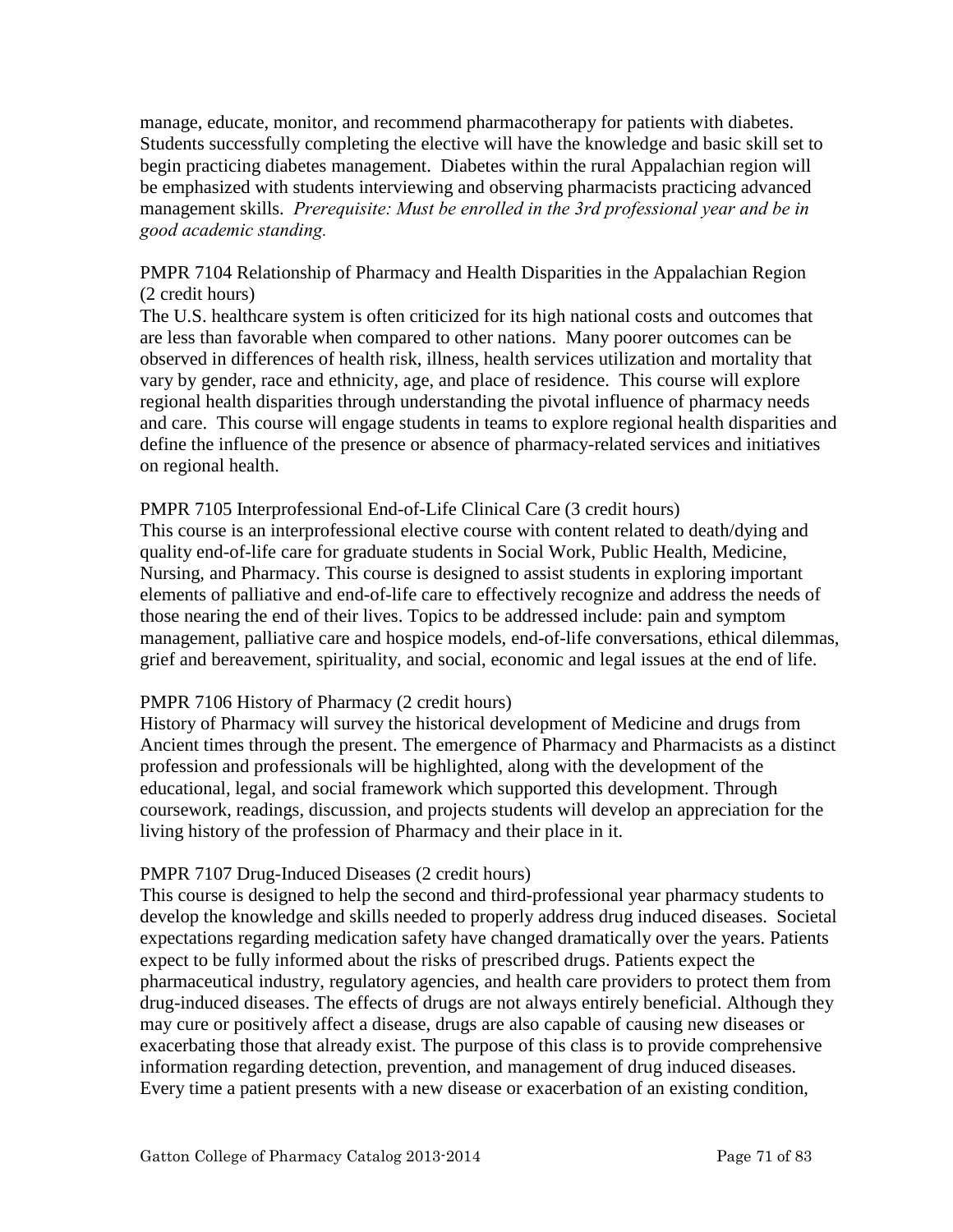someone needs to ask, "Could this be drug induced?" If the answer is yes, then, "How do we treat it?" Simply knowing that a given drug may cause a particular disease is not enough.

PMPR 7108 Ambulatory Care Issues in Appalachia (3 credit hours) This course is an elective intended to increase a student's proficiency in the management of chronic diseases commonly encountered in the adult ambulatory environment. Active learning activities within the course will equip the student pharmacist with the knowledge and skills necessary to interact directly with a patient and the patient's ambulatory care provider team. Pharmacotherapy intervention combined with behavior and lifestyle modification is the most effective management option for most patients. After completion of this course student pharmacists should have the background and practical knowledge for instructing and encouraging patients towards evidence based pharmacotherapy regimens and implementation of lifestyle modifications specific to their disease burden. Additionally, students will develop active learning skills to be used throughout the students' professional career. The student will also have an increased knowledge of evolving opportunities in ambulatory care practice. This course is designed to build upon the foundational knowledge and skills acquired in the pharmacotherapy series. *Prerequisite: Must be enrolled in the 3rd Professional year and be in good academic standing*

# PMPR 7109 Women's Health: Controversies and Care (2 credit hours)

This course is an elective intended to broaden the student's knowledge and understanding of issues in women's health. This course will have three areas of focus. First, the course will consist of formal lectures and active learning activities which are designed to emphasize the pharmacist's role in providing healthcare to women across all the spectrums of life. Secondly, the student will participate in debates/discussions focused on controversial issues facing women's health. Finally, the student will complete service learning hours in an area of his/her choosing which evaluates the impact on women in the community in order to better appreciate community needs and issues. *Prerequisite: Must be enrolled in the 3rd Professional year and be in good academic standing*

# PMPR 7110 Anticoagulation (1 credit hour)

This course will develop the fundamental skills acquired in the Pharmacotherapy course series and provide an in-depth training at managing various anticoagulation treatments and related diseases. The course will offer additional training focused on all areas of practice including both acute and ambulatory care. *Prerequisite: Successful completion of Pharmacotherapy I and II; must be enrolled in the 3rd Professional year and be in good academic standing*

#### PMPR 7111 Advanced Oncology Pharmacy (1 credit hour)

This course series will supplement the oncology material covered in the Pharmacotherapy series. Emphasis will be placed on malignancies and high level oncology topics not covered in class. Malignancies not covered in the Pharmacotherapy series will be taught using a traditional lecture format. High level topics will be taught through the use of case studies that will foster/develop self-directed learning. *Prerequisite: Must be enrolled in the 3rd Professional year and be in good academic standing*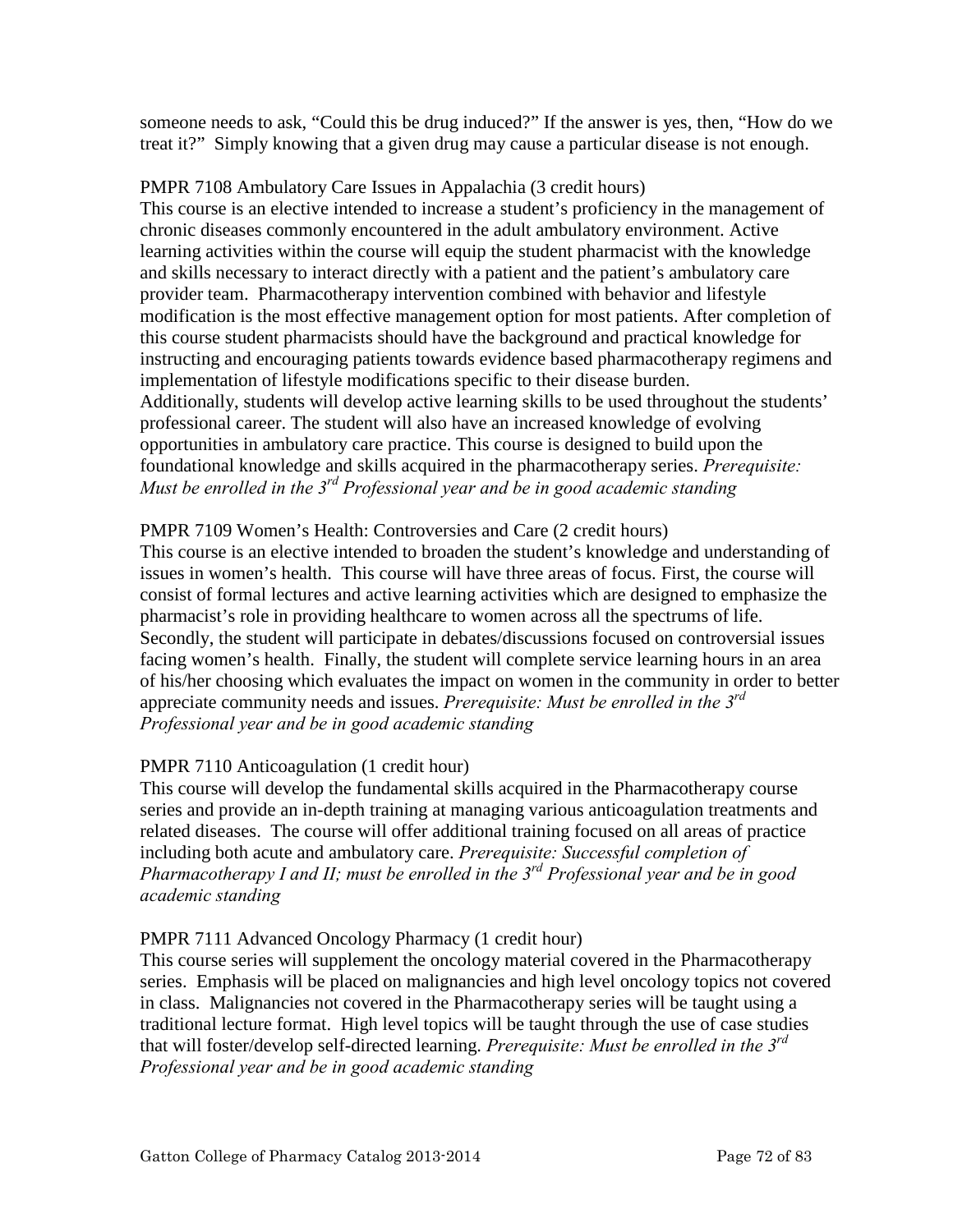PMPR 7112 Advanced Pediatric Pharmacy (1 credit hour)

This course series will supplement the pediatrics material covered in the Pharmacotherapy series. Emphasis for the course will be placed on practical issues involving infants and children that the pharmacist will encounter. This will be accomplished through a variety of readings, case studies and presentations. *Prerequisite: Must be enrolled in the 3rd Professional year and be in good academic standing*

PMPR 7113/7114/7115 Pharmacy Practice Research/Scholarship I/II/III (1-4 credit hours) This course will provide the student the opportunity to learn about a practice-based research project through its conception, design, execution and reporting by working independently with a faculty advisor on a selected project. Each specific agreement will include a description of the objectives intended for this offering in the agreement. *Prerequisite: Signed agreement between the student and a faculty advisor, approved by the department chair*

PMPR 7116 Business Plan Basics for Independent Pharmacy (2 credit hours) The course is designed to prepare students to write and present a business plan for the purchase of an independent community pharmacy. Considerations will be given to the many variables of ownership and management which may impact business success. The course will focus on business development, financial planning, capital generation and marketing of an independent pharmacy. The course is designed to encourage entrepreneur spirit and business planning skills. *Prerequisites: Successful progression within the College of Pharmacy program as a P2 or P3 student, and National Community Pharmacy Association (NCPA) membership*

PMPR 7117 Personal Finance for the Future Pharmacist (1 credit hour) This course is designed to both introduce and develop the student pharmacist's knowledge regarding multiple aspects of personal finance. Topics to be covered include budget development, dealing with debt, purchasing decisions, cash allocation principles, the credit concept, net worth, insurance, career planning, and retirement planning. Dave Ramsey's Foundations in Personal Finance college curriculum will be used in the course. *Prerequisite: Must be enrolled in the 3rd Professional year and be in good academic standing*

PMPR 7118 Substance Abuse and Addiction in Appalachia: Impacting the Community through a Vision of Change (2 credit hours)

An integrated study of the history, physical, sociocultural, and psychological effects of substance abuse and the underlying disease of addiction. The course content relies on the most current data and studies as well as practical information and interviews drawn from treatment professionals and their patients. The material gives perceptive insights into the complex fields of drug abuse, compulsive behaviors, addiction, treatment, recovery, and prevention. *Prerequisite: Must be enrolled in the 2nd or 3rd Professional year and be in good academic standing*

PMPR 7119 Infectious Diseases Pharmacotherapy (2 credit hours)

This course will supplement the fundamental concepts of infectious diseases introduced in the Pharmacotherapy series. The course will discuss important topics in greater detail as well as unique topics which are not currently covered in the infectious diseases module. This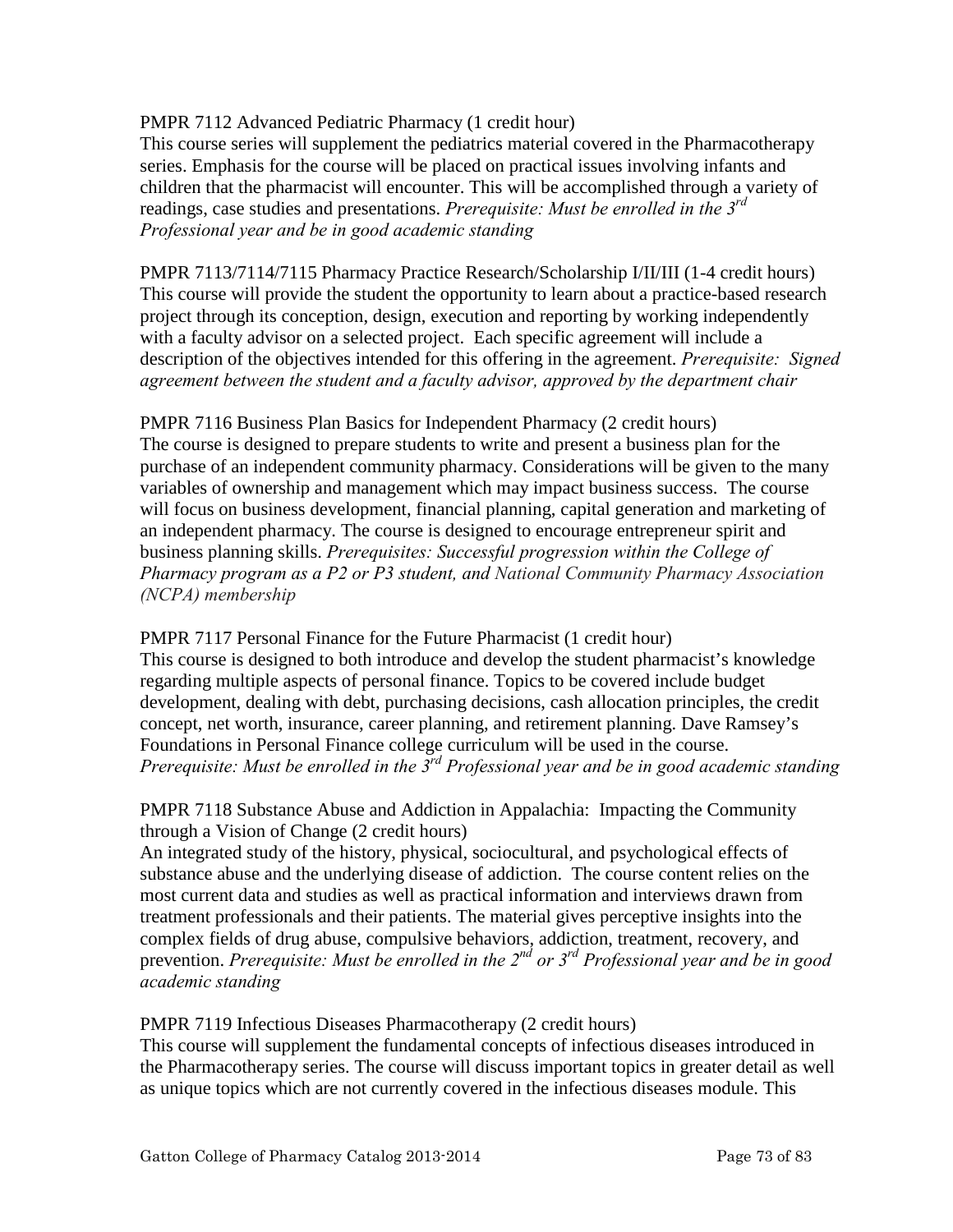course should be taken by students who have a strong interest in infectious diseases and/or are likely to seek post‐graduate training in either an acute or ambulatory care setting. *Prerequisite: Must be enrolled in the 3rd Professional year and be in good academic standing*

## PMSC 7201 Veterinary Pharmacy (2 credit hours)

This class contains an overview of biologicals and pharmaceuticals commonly encountered in the practice of veterinary medicine, concentrating on those drugs and diseases that could be encountered by a pharmacist. The course will include agents that are used solely as veterinary pharmaceuticals as well as drugs used in human medicine that have unique application in veterinary practice. Theoretical and practical aspects of veterinary compounding will be discussed and accomplished. The most common companion animal diseases and pharmacotherapy options will be presented and discussed. Diseases communicable between animals and humans (zoonotic disorders) will also be presented.

## PMSC 7202 Principles of Toxicology (2 credit hours)

This course will provide students with an understanding of the basic principles and concepts of toxicology, including various mechanisms of toxicological response. The course will also present clinical applications, including the toxicology of various drug classes, vitamins, alcohols, metals, environmental chemicals, and agents used for chemical and biological warfare.

## PMSC 7203 Non-Medicinal Drug Use (2 credit hours)

This course covers a wide range of topics centered around the use of drugs for non-medicinal purposes. Inherent in the course is the discussion on the continuum of legitimate versus nonlegitimate drug use, or medical versus non-medical use. The major focus of the subject material pertains to issues of drug abuse, particularly in Appalachia and other rural environments. Other issues such as ergogenic drugs, entheogenics, and cultural drug use, both current and historical, will be considered. Multiple faculty participate in the course.

## PMSC 7204/7205/7206/7208/7209/7210 Pharmaceutical Sciences Research I/II/III/IV/V/VI (1-4 credit hours)

This course will provide the student the opportunity to learn about laboratory research through experimental conception, design and execution by working independently with a faculty advisor on a selected research project. Each specific agreement will include a description of the objectives intended for this offering in the agreement. *Prerequisite: Signed agreement between the student and the faculty advisor, approved by the department chair*

#### PMSC 7207 Fundamentals of Clinical Trials (2 credit hours)

This course will familiarize the student with the main aspects of clinical trials in industry, academia and government settings. It will provide the student with an overview of the FDA and regulatory requirements in the drug development process, as well as the responsibilities that a PharmD acquires when he/she assumes the role of Principal Investigator (P.I.) of a clinical trial.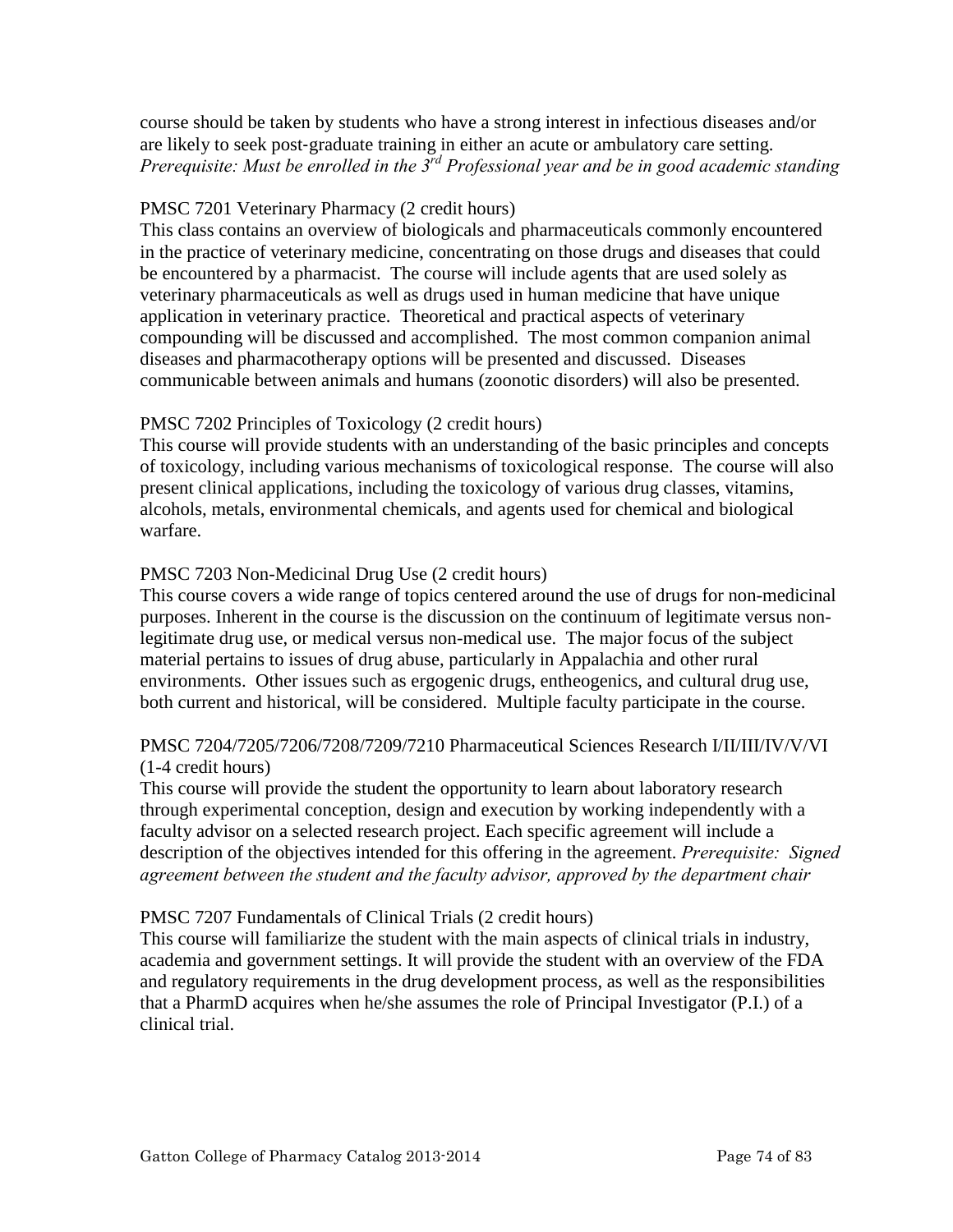## Approved Electives Offerings within other ETSU Colleges

Note: Enrollment in courses offered by other colleges may be dependent upon class space, instructor permission, and/or scheduling constraints. Students should consult the Office of Academic Affairs prior to making selections.

## ACCT 5050 Health Care Accounting and Finance (3 credit hours)

This course applies the concepts of accounting and finance within the context of the health care industry. Course coverage includes basic accounting and finance principles and how these principles are applied in the health care arena. Topical coverage includes financial statement preparation and analysis, cash flow analysis, cost behavior control, capital acquisition, budgeting, reimbursement mechanisms, and managed care. NOTE: A background in basic accounting is strongly recommended.

## BSTA 5310 Biostatistics I (3 credit hours)

This course introduces the principles of Biostatistics with emphasis on collection, organization, analysis and interpretation of numerical data for populations and individuals. The course presents many statistical methods that have a broad application in health services and biological sciences. Major topics include data presentation, summary measures, probability, confidence interval, hypothesis testing, correlation analysis and simple linear regression. The method of instruction emphasizes understanding of key concepts and statistical techniques through readings assignments and exams, as well as application of Biostatistics principles to cases in public health practice. The course has multiple opportunities to assess competence of students, including grasp of key concepts, statistics methods and application skills. *Prerequisite: Enrollment limited to students in the PharmD/MPH joint degree program*

COBH 3330 Cultural Competence and Spirituality in Health Care (3 credit hours) Health care effectiveness increases when the spiritual and cultural traditions of the patient are addressed. In this class, students will receive an orientation to the practices and concerns of diverse cultural and religious groups.

#### ENVH 5100 Environmental Health Practice I (3 credit hours)

The effects of environment and occupations on health are discussed. Consideration is given to such factors as solid waste, water, wastewater, insects, rodents, and noise. The historical background of human ecology, communicable disease control, and special programs and problems in public health are discussed. *Prerequisite: Enrollment limited to students in the PharmD/MPH joint degree program*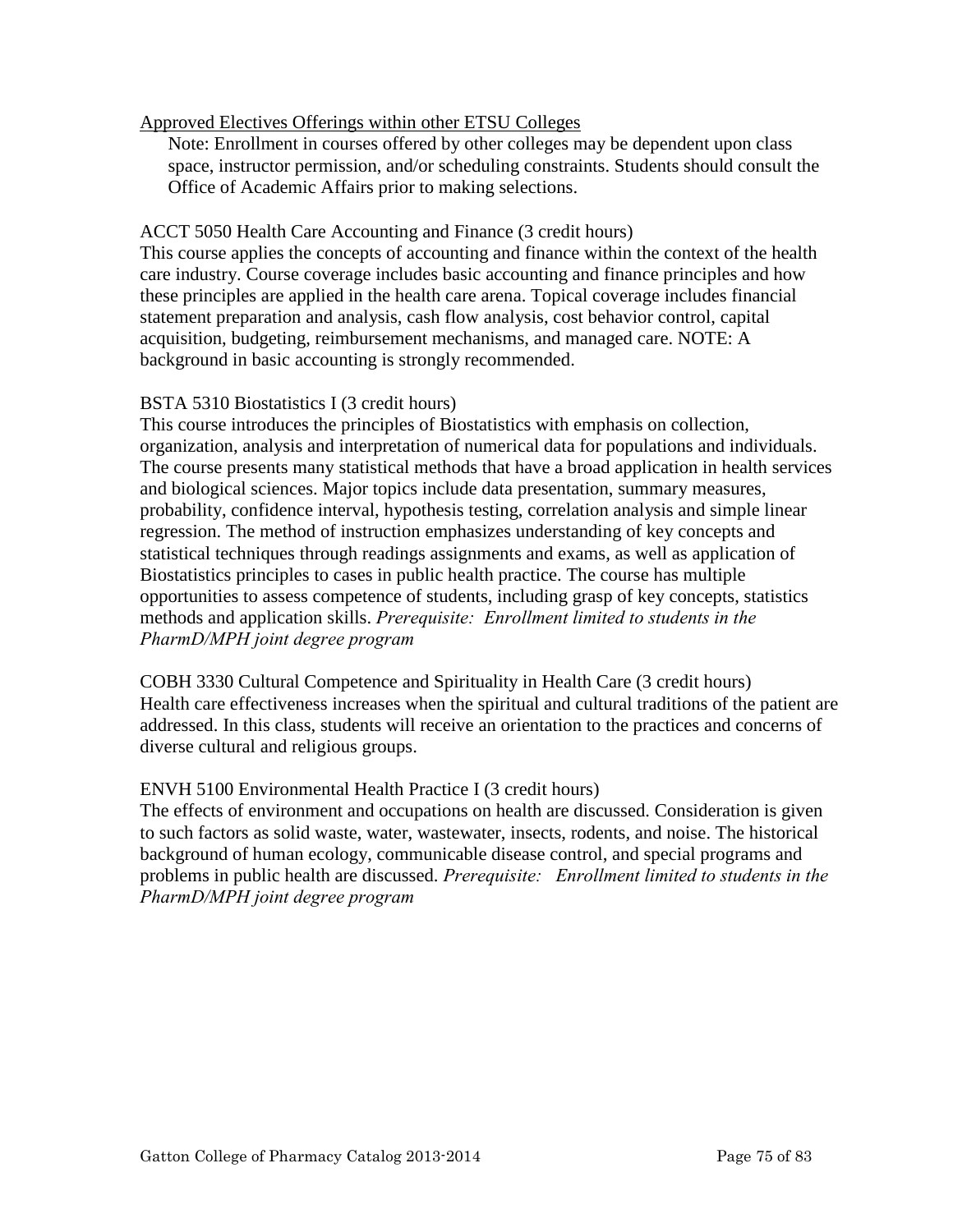### EPID 5400 Introduction to Epidemiology (3 credit hours)

This course is an introduction to epidemiology and the application of epidemiologic principles to the investigation, control, and prevention of disease. The use and analysis of health statistics are emphasized. Note: Student are strongly encouraged to complete PMPR 4143 or a graduate-level biostatistics course before enrolling in this course. *Prerequisite: Enrollment limited to students in the PharmD/MPH joint degree program*

## IDMD 1940 Rural Health Research and Practice (3 credit hours)

Student and faculty teams in rural communities partner with communities to assess health priorities and develop plans to address identified needs. Students develop an understanding of interdisciplinary working relationships among health professional disciplines. Students will develop an understanding of issues associated with research involving human subjects and receive IRB Training.

## IDMD 2950 Rural Community-Based Health Project (3 credit hours)

In this course students work in interdisciplinary teams to develop a community-based health proposal in collaboration with their rural community partners. Through implementing and evaluating the proposed community-based project, students gain hands-on experience in using participatory methods to promote the health of a selected rural population. Students enhance their formal presentation skills through presenting the results of their communitybased project.

SPAN 1011 Beginning Spanish for Healthcare I (3 credit hours)A study of the four language skills of speaking, listening, reading and writing, with an emphasis on vocabulary and cultural situations appropriate for healthcare professions.

## SPAN 1021 Beginning Spanish for Healthcare II (3 credit hours) Continuation of the study of the four language skills of speaking, listening, reading and writing with an emphasis on vocabulary and cultural situations appropriate for healthcare professions. *Prerequisite: SPAN 1011*

## Approved Online Electives Offerings at Other Institutions

Note: Enrollment in courses offered by other colleges is subject to conditions set by that institution. Students will be responsible for all tuition and fees charged associated with the course. Students should consult the Office of Academic Affairs prior to making selections

#### PHA 505 Community Pharmacy Ownership (2 semester credit hours)

Offered through Mercer University College of Pharmacy and Health Sciences. This course is designed to provide the student with the information necessary to become a community pharmacy owner either through the establishment of a new pharmacy or the purchase of an existing pharmacy practice. The knowledge necessary for efficient and profitable management in layout and design, location analysis, evaluation of third party plans, and promotion are emphasized as well as the financial aspects of the development and implementation of innovative clinical services in the community setting. *NOTE: Registration*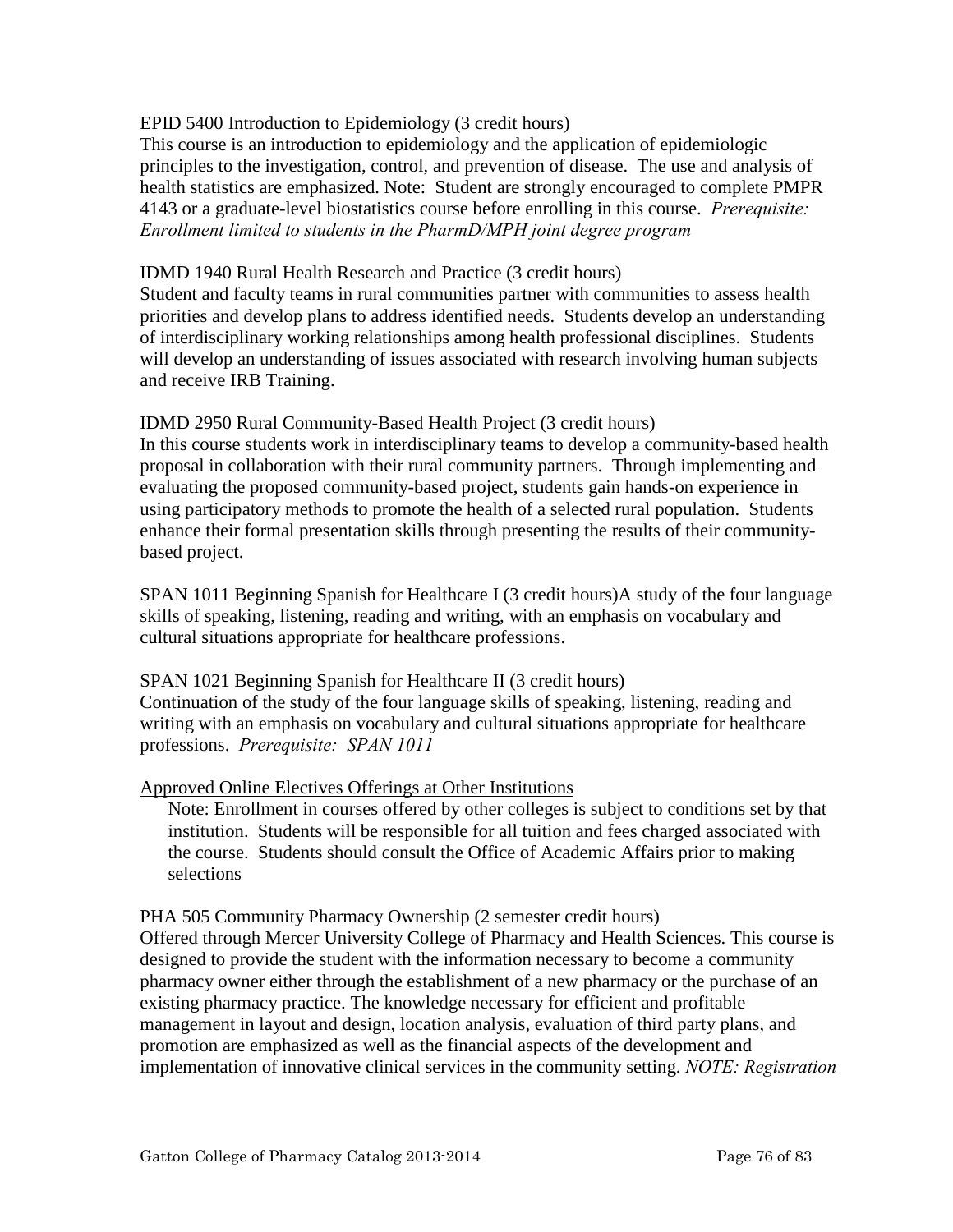*is through Mercer University, and student must transfer credit to GCOP after grade is posted. Prerequisite: Consultation with the Office of Academic Affairs.*

PHARM 720 Introduction to Nuclear Pharmacy (2 credit hours) Offered through The University of New Mexico Health Sciences Center College of Pharmacy. The purpose of this course is to provide an overview of nuclear pharmacy as a practice specialty. Participants will examine the basic scientific principles applicable to nuclear pharmacy and nuclear medicine; review the tasks routinely performed by a nuclear pharmacist and the regulatory requirements under which they operate; examine the contributions of the nuclear pharmacist and nuclear pharmacy to nuclear medicine professionals in the diagnosis and treatment of disease; and study the application of radioactive tracer techniques used in the diagnosis and treatment of patients. *NOTE: Registration is through the University of New Mexico Health Sciences Center. UNM will issue certificate of completion to student with final score greater than 70%. Certificate serves as documentation for student to receive transfer credit. Prerequisite: Consultation with the Office of Academic Affairs*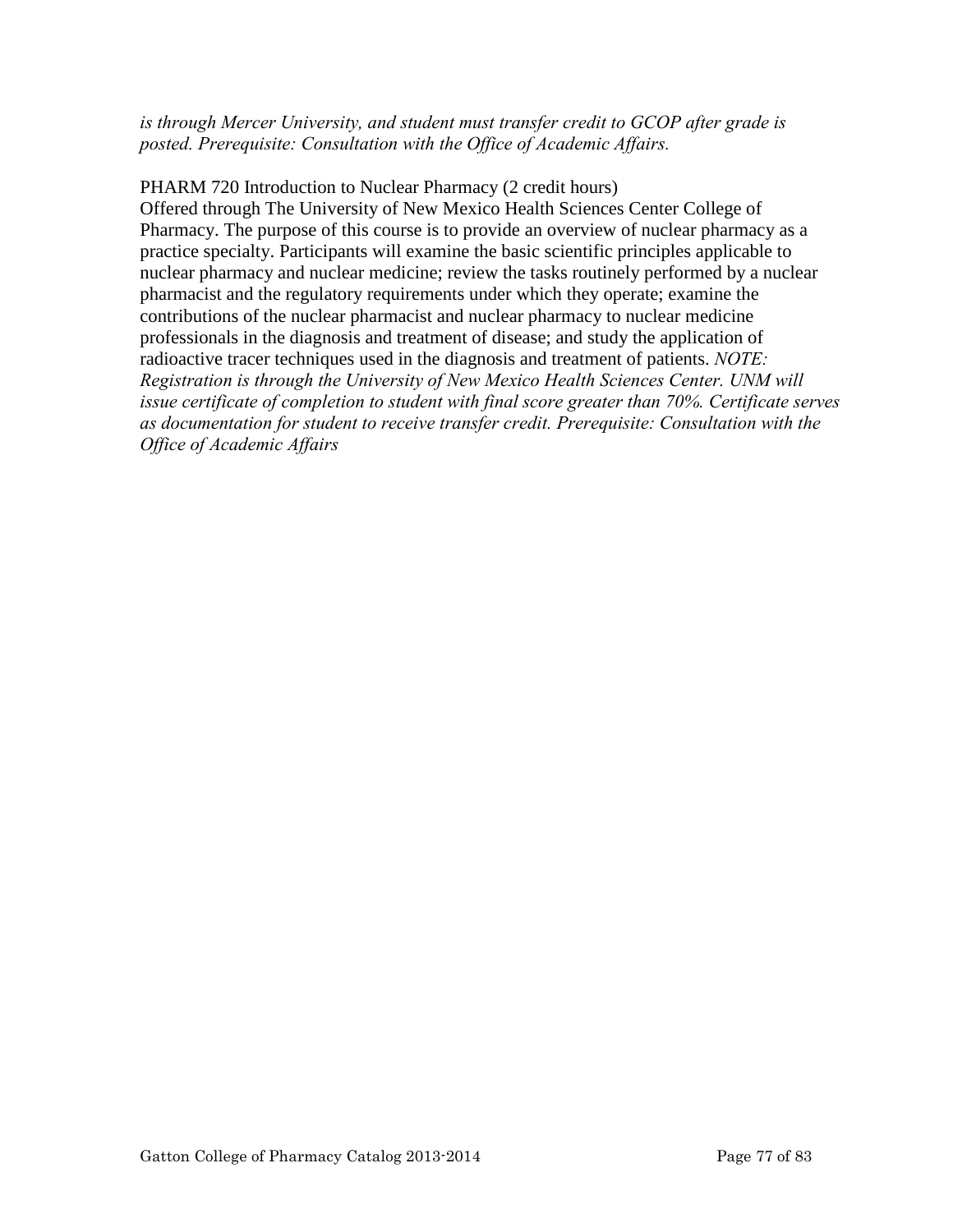#### **ADMINISTRATIVE LISTING**

#### *Tennessee Board of Regents*

**Bill Haslam,** Chair Governor of Tennessee

**John Morgan**  Chancellor

**Richard Rhoda** Tennessee Higher Education Commission

**Julius Johnson** Commissioner of Agriculture

**Kevin S. Huffman**  Commissioner of Education

**John S. Copeland**  Cookeville  $6<sup>th</sup>$  District)

**Gregory Duckett,** Vice Chair Memphis  $(9<sup>th</sup> District)$ 

**John Farris**  Memphis (At-large West Tennessee)

**Darrell S. Freeman**  $(7<sup>th</sup> District)$ 

**Tom Griscom** Chattanooga (3rd District) **Jonas Kisber**  Jackson  $(8<sup>th</sup> District)$ 

**Fran F. Marcum** Tullahoma  $(4<sup>th</sup> District)$ 

**Paul Montgomery** Kingsport  $(I<sup>st</sup> District)$ 

**Howard W. Roddy**  Hixson (At-large East Tennessee)

**Emily J. Reynolds**  Nashville (At-large Middle Tennessee)

**Robert P. Thomas** Nashville  $(5<sup>th</sup> District)$ 

**Danni B. Varlan**  Knoxville  $(2<sup>nd</sup> District)$ 

**Ashley Humphrey** Lakesite (Student Regent**)** 

**Deanna Wallace**  Waverly (Faculty Regent)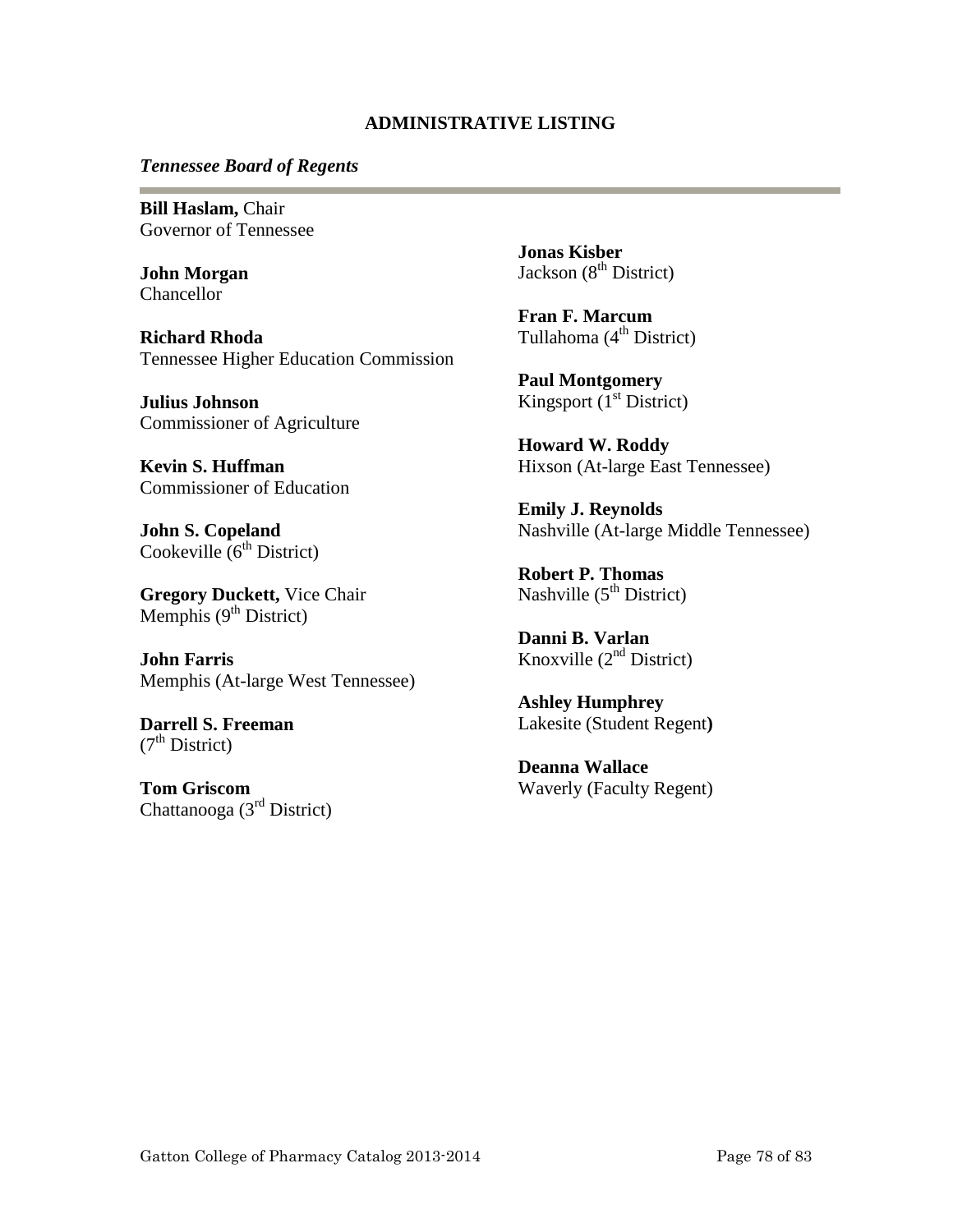#### *ETSU Administration*

**Brian E. Noland**, Ph.D. President

**Bert C. Bach**, Ph.D. Provost and Vice President, Academic Affairs

**Wilsie S. Bishop**, D.P.A. Vice President, Heath Affairs and University Chief Operating Officer

**David Collins**, Ed.D, CPA Vice President for Finance and Administration

#### *Gatton College of Pharmacy Administration*

**Larry D. Calhoun**, PharmD Dean and Professor

**Sherry Armitage**, M.A. Executive Assistant to the Dean

**Michael A. Crouch, PharmD**  Executive Associate Dean for Academic Affairs and Professional Education

**Steve C. Ellis**, M.S. Assistant Dean for Student Affairs and Director of Enrollment and Student **Services** 

**Robin M. Henry**, PharmD Director, Experiential Experience

**Ralph A. Lugo**, PharmD Chair, Pharmacy Practice

**David S. Roane**, Ph.D. Chair, Pharmaceutical Sciences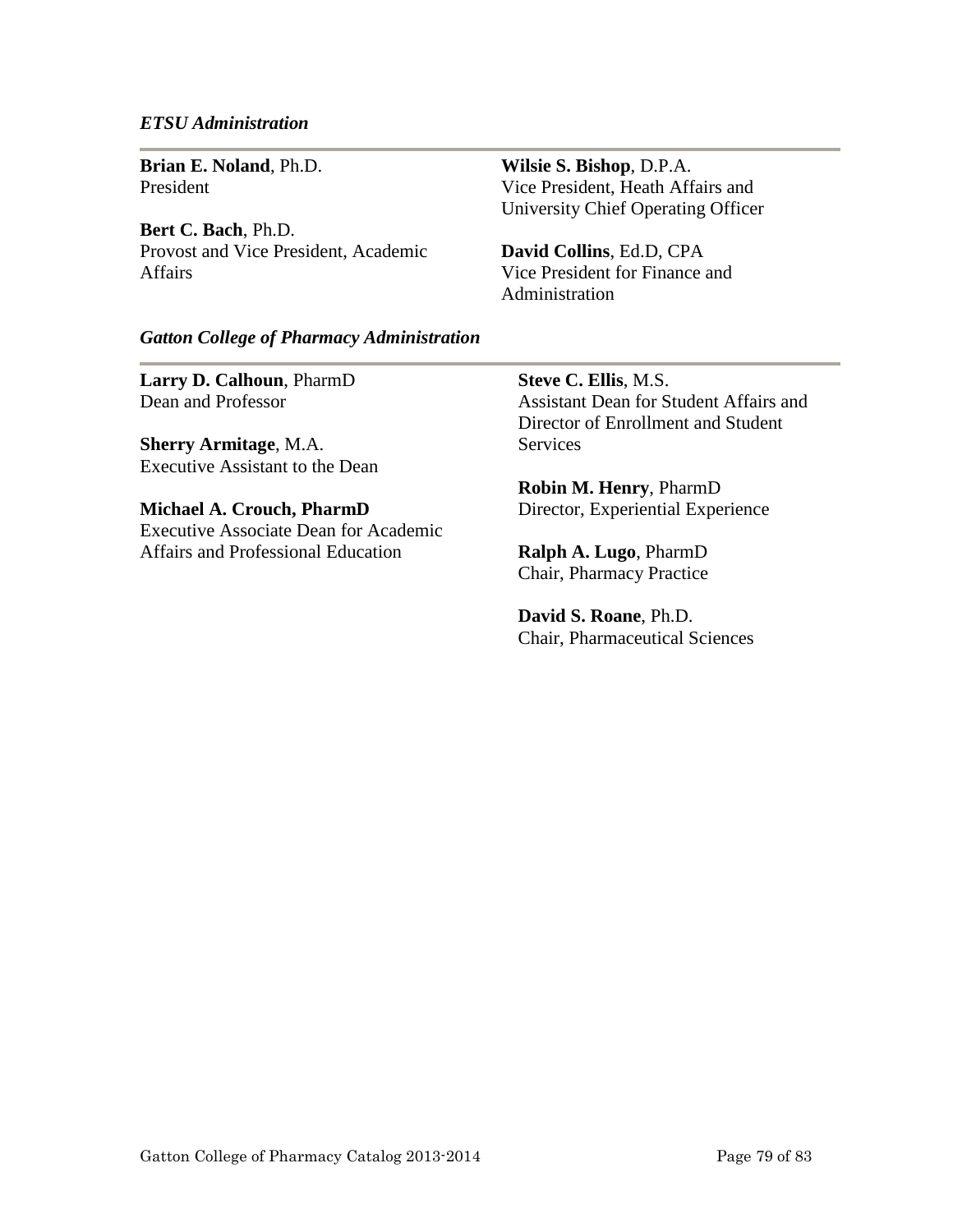## **FACULTY LISTING**

### *Department of Pharmacy Practice*

| Lugo, Ralph A. (2006) Professor                                                            | Chair      |
|--------------------------------------------------------------------------------------------|------------|
| B.S. in Pharmacy (1988) Rutgers University                                                 |            |
| PharmD (1991) University of North Carolina Eshelman School of Pharmacy                     |            |
| Cross, Leonard B. (2010) Associate Professor                                               | Vice-Chair |
| B.S. in Pharmacy (1991) West Virginia University                                           |            |
| PharmD (2000) University of Tennessee Health Sciences Center College of Pharmacy           |            |
| Alexander, Katelyn (2012) Assistant Professor                                              |            |
| PharmD (2011) The Ohio State University College of Pharmacy                                |            |
| <b>Bossaer, John B. (2009)</b> Assistant Professor                                         |            |
| PharmD (2007) Purdue University College of Pharmacy and Pharmaceutical Sciences            |            |
| Bossaer, Larissa N. (2009) Assistant Professor                                             |            |
| PharmD (2007) Virginia Commonwealth University School of Pharmacy                          |            |
| Calhoun, Larry D. (2005) Professor                                                         |            |
| B.S. in Pharmacy (1972) University of Tennessee Health Sciences Center College of Pharmacy |            |
| PharmD (1973) University of Tennessee Health Sciences Center College of Pharmacy           |            |
| Calhoun, McKenzie L. (2013) Assistant Professor                                            |            |
| PharmD (2011) East Tennessee State University Gatton College of Pharmacy                   |            |
| Cluck, David (2011) Assistant Professor                                                    |            |
| PharmD (2009) Auburn University                                                            |            |
| Creekmore, Jr., Freddy M. (2007) Associate Professor                                       |            |
| B.S. in Pharmacy (1989) University of Kentucky College of Pharmacy                         |            |
| PharmD (1990) University of Kentucky College of Pharmacy                                   |            |
| Crouch, Michael A. (2010) Professor                                                        |            |
| B.S. in Pharmacy (1992) University of North Carolina Eshelman School of Pharmacy           |            |
|                                                                                            |            |

PharmD (1995) Medical University of South Carolina

**Freshour, Jessica (2012)** Assistant Professor PharmD (2010) East Tennessee State University Gatton College of Pharmacy

**Flores, Emily K. (2008)** Assistant Professor PharmD (2006) Medical University of South Carolina

**Gray, Jeffrey A. (2008)** Assistant Professor PharmD (1996) Mercer University Southern School of Pharmacy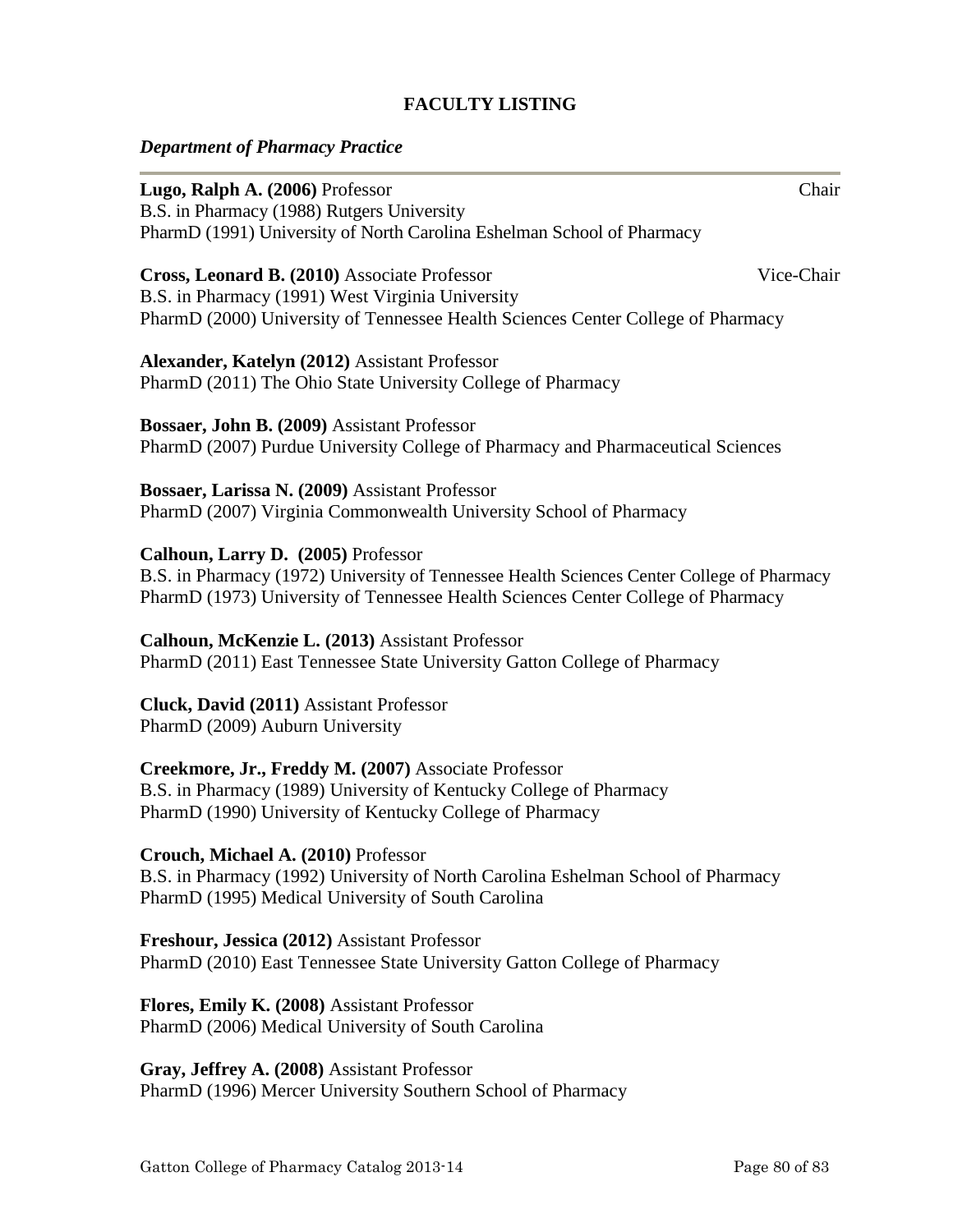#### **Hagemeier, Nicholas (2011)** Assistant Professor

PharmD (2003) Purdue University PhD (2012) Purdue University

# **Hess, Jr., Richard A. (2007)** Assistant Professor

B.S. (1992) University of South Florida PharmD (1998) Mercer University Southern School of Pharmacy

#### **Melton, Sarah (2012)** Associate Professor

B.S. in Pharmacy (1991), PharmD (1994) Virginia Commonwealth University School of Pharmacy

#### **Meuller, Kathryn A. (2007)** Assistant Professor

B.S. in Pharmacy (1989) University of Minnesota College of Pharmacy PharmD (1990) University of Minnesota College of Pharmacy

**Miller, Stacy (2010)** Assistant Professor PharmD (2008) Purdue University College of Pharmacy and Pharmaceutical Sciences

#### **Odle, Brian L. (2007)** Assistant Professor

B.S. (1990) Middle Tennessee State University PharmD (1994) University of Tennessee Health Sciences Center College of Pharmacy

**Stewart, David W. (2007)** Associate Professor PharmD (2003) Campbell University School of Pharmacy

#### *Department of Pharmaceutical Sciences*

## **Roane, David S. (2006)** Professor Chair B.A. in Journalism (1979) Drake University B.S. in Zoology (1984) Louisiana Tech University Ph.D. (1987) Louisiana State University Medical Center

#### **Hurley, David L. (2007)** Professor **Vice Chair** Vice Chair

B.S. in Biology & Physics (1979) Guilford College M.S. (1982) Pennsylvania State University Ph.D. (1986) Pennsylvania State University

# **Brown, Stacy D. (2007)** Assistant Professor

B.S. (1998) University of Tennessee at Chattanooga Ph.D. (2002) University of Georgia College of Pharmacy

#### **Collins, Charles C. (2006)** Professor

B.S. in Pharmacy (1977) West Virginia University Ph.D. (1984) West Virginia University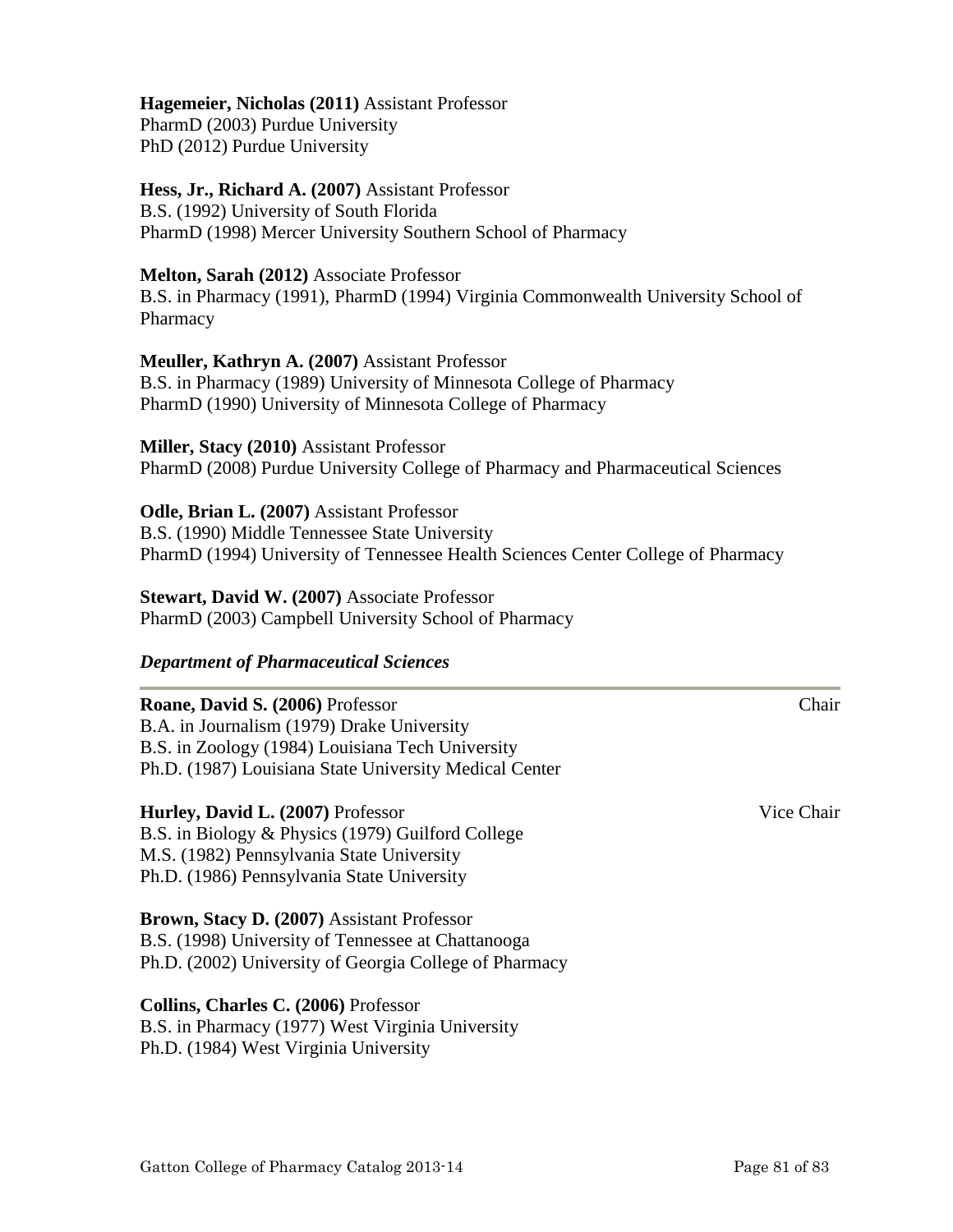## **Harirforoosh, Saeidreza (2007)** Assistant Professor

PharmD (1991) Tehran University Ph.D. in Pharmaceutical Sciences (2005) University of Alberta

#### **Panus, Peter C. (2007)** Professor

B.A. (1979) Huntingdon College B.S. (1981) University of South Alabama B.S. in Physical Therapy (1994) University of South Alabama Ph.D. (1985) University of South Alabama

# **Pond, Brooks B. (2007)** Assistant Professor

B.S. (2000) Centre College Ph.D. (2004) Duke University Medical Center

## **Ramsauer, Victoria Palau (2007)** Assistant Professor

B.A. (1979) Pontificia Universidad Javeriana Ph.D. (1999) Florida International University

#### **Walls, Zachary (2011)** Assistant Professor

B.S. (2001) Tulane University Ph.D. (2007) UCLA School of Medicine

#### *Faculty Affiliates*

#### *College of Medicine*

**Duffourc, Michelle M. (1998)** Associate Professor, Pharmacology B.S. (1985) University of South Alabama. Ph.D. (1993) University of South Alabama

**Ordway, Greg A. (2005)** Professor and Chair, Pharmacology B.S. (1980) Ohio State University Ph.D. (1985) Ohio State University

**Robinson, Mitchell E. (1985)** Professor, Biochemistry and Molecular Biology and Associate Dean for Graduate Studies; Adjunct Faculty, Biological Sciences B.S. (1976) University of North Carolina, Chapel Hill M.S. (1978) Western Carolina University Ph.D. (1983) Wake Forest University Bowman Gray School of Medicine

**Rusinol, Antonio E. (1996)** Assistant Professor, Biochemistry and Molecular Biology B.Sc. (1983) National University of Tucuman, Tucuman, Argentina Ph.D. (1990) National University of Tucuman, Tucuman, Argentina

**Thewke, Douglas P. (1996)** Associate Professor, Biochemistry and Molecular Biology M.Sc. (1990) Central University of Pondicherry M.Phil. (1992) Central University of Hyderabad Ph.D. (1995) Central University of Hyderabad